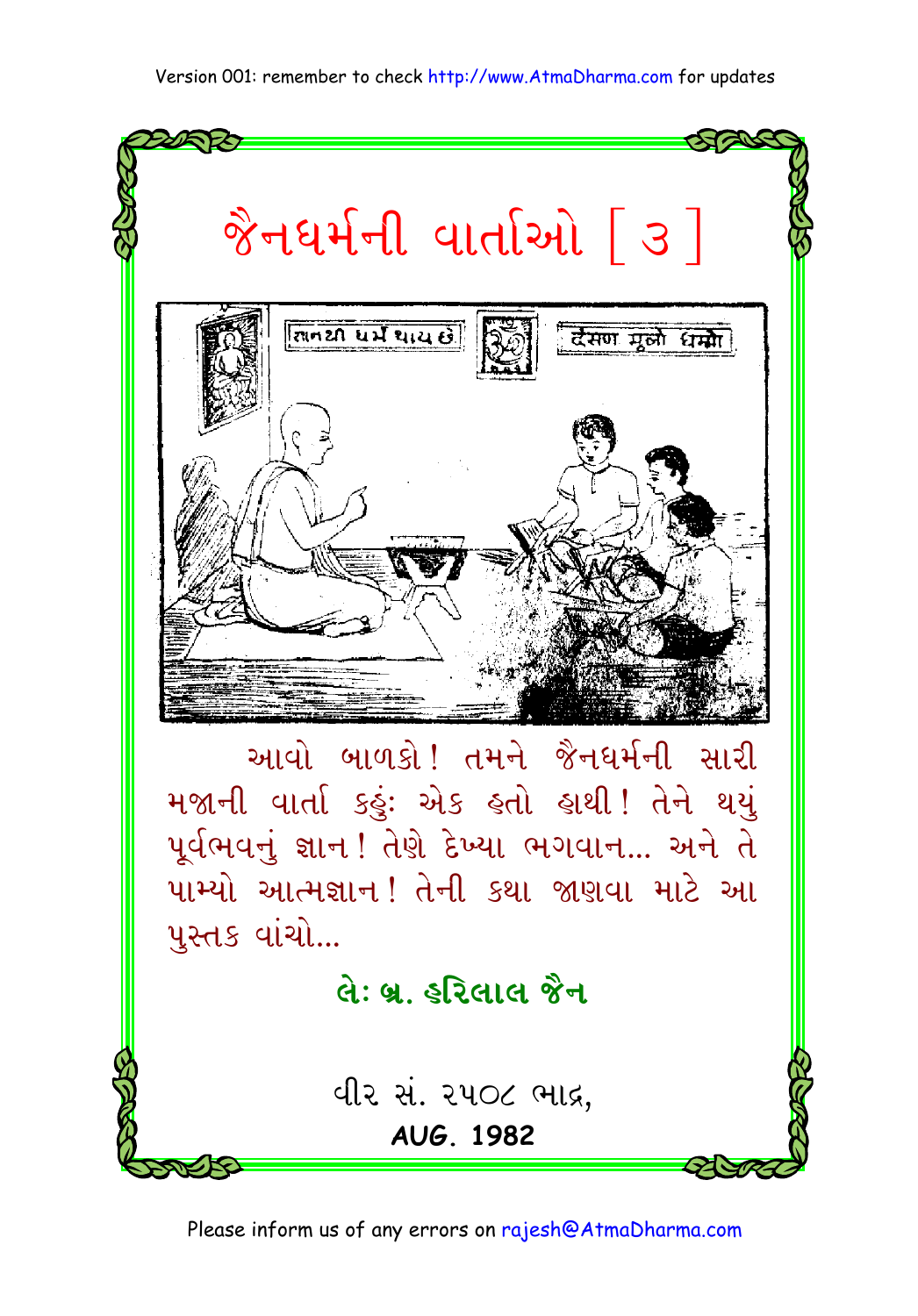

#### પુષ્પ આઠમં

" જૈનધર્મની વાર્તાઓ "ના દશ પુસ્તકોની શ્રેણીમાં આ ત્રીજાં પુસ્તક છે. આ પુસ્તકો સૌને ખુબ ગમ્યાં છે. બાળકોને ધર્મના સંસ્કાર આપવા માટે આવી કથા-વાર્તાઓ ઉત્તમ સાધન છે; એટલું જ નહિ, યુવાન કે વૃદ્ધ કોઈ પણ જિજ્ઞાસુ આ સાહિત્ય વાંચીને ચિત્તમાં શાંતિ તથા આત્મહિતની પ્રેરણા મેળવે છે. તે ઉપરાંત આવા સાહિત્યના વાંચન-પ્રચાર દ્વારા પૂ. કહાનગુરુના ઉપકારના સંભારણાં પણ તાજા રહ્યા કરે છે... ૬વે પછીનાં પુસ્તકો 'ઉપદેશસિદ્ધાંતરત્નમાલા' તથા ' રત્નકરંડ-શ્રાવકાચાર ' અને 'જૈનધર્મની વાતાઓ ભાગ ૪' પણ તરતમાં પ્રગટ થશે.

પુ. શ્રી કાનજીસ્વામીના મહાન ઉપકારોની સ્મૃતિમાં આ આઠમું પુસ્તક પ્રકાશિત કરીએ છીએ.

> मंत्रीमंडળ– જગદીશ જૈન, પ્રેમચંદ જૈન; સુરેશ જૈન  $y_1$ मिस्थान:–

#### શ્રી કહાનસ્મૃતિ-પ્રકાશન

સંતસાન્નિધ્ય: સોનગઢ–૩૬૪૨૫૦

Please inform us of any errors on rajesh@AtmaDharma.com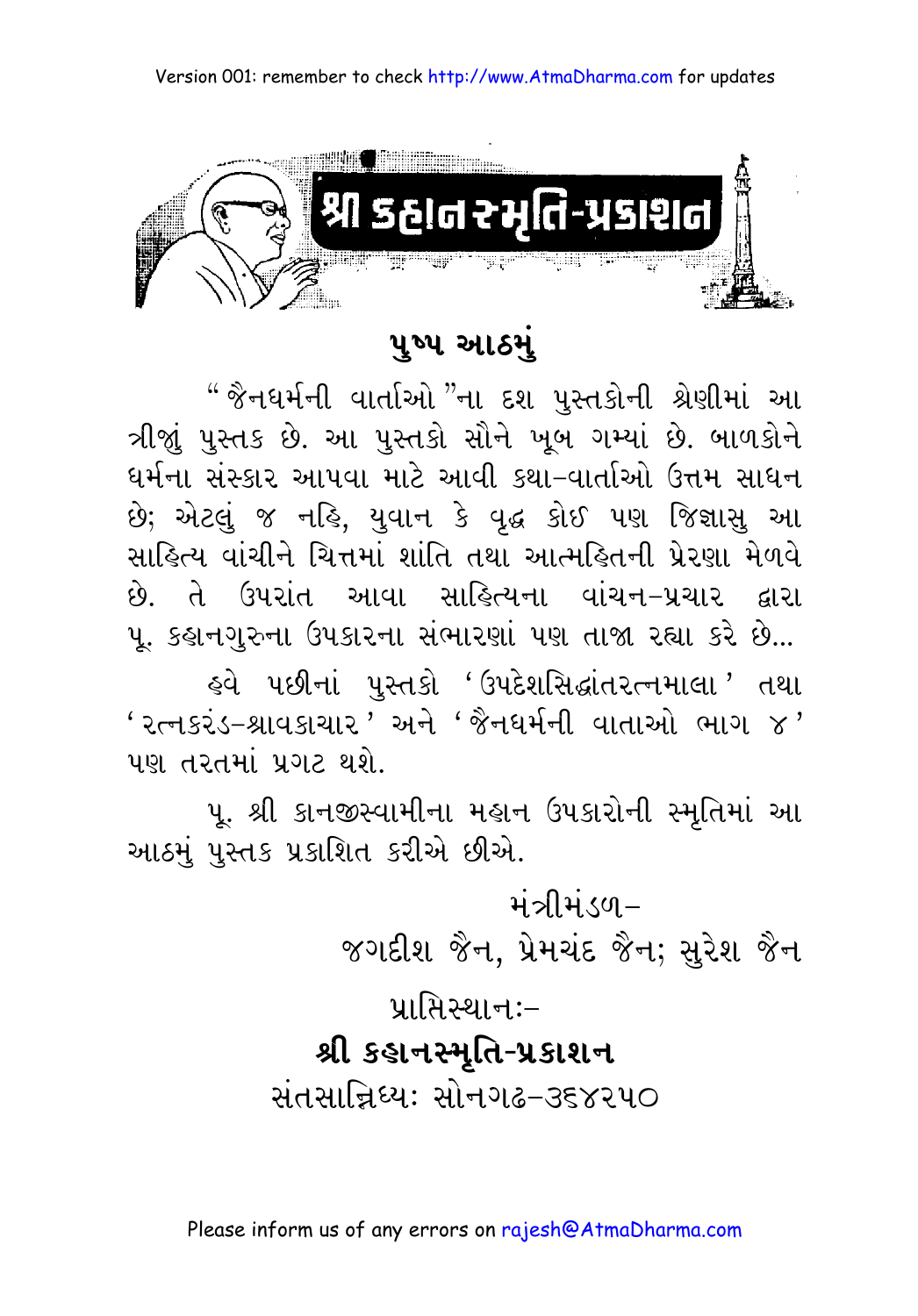#### **Thanks & Our Request**

This shastra has been kindly donated by Meena S. Shah, London, UK who has paid for it to be "electronised" and made available on the internet.

Our request to you:

1) We have taken great care to ensure this electronic version of Jaindharma ni Vartao Part - 3 is a faithful copy of the paper version. However if you find any errors please inform us on rajesh@AtmaDharma.com so that we can make this beautiful work even more accurate.

2) Keep checking the version number of the on-line shastra so that if corrections have been made you can replace your copy with the corrected one.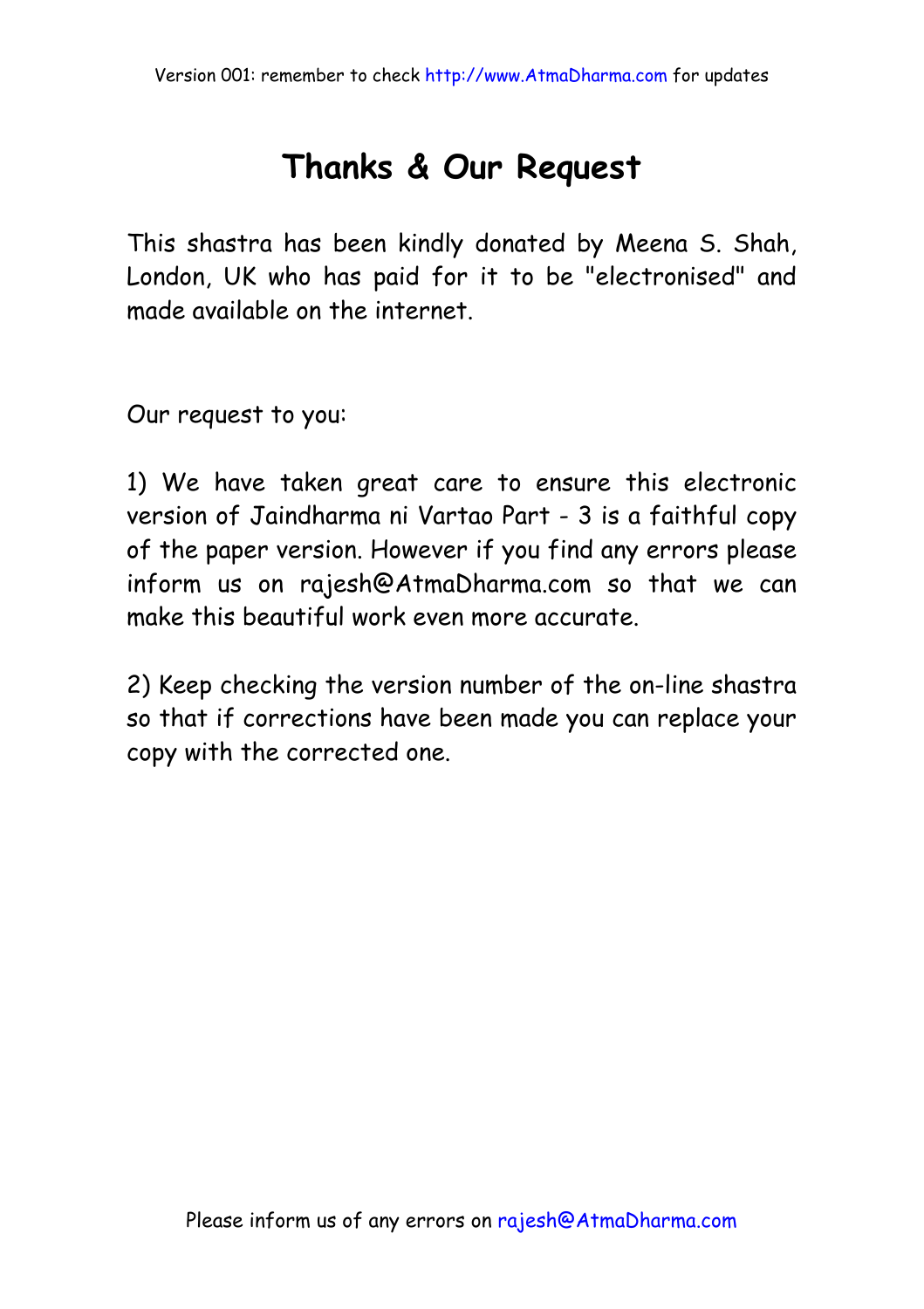| <b>Version History</b> |      |                                          |
|------------------------|------|------------------------------------------|
| Version                | Date | Changes                                  |
| Number                 |      |                                          |
| 001                    |      | 20 Sept 2002   First electronic version. |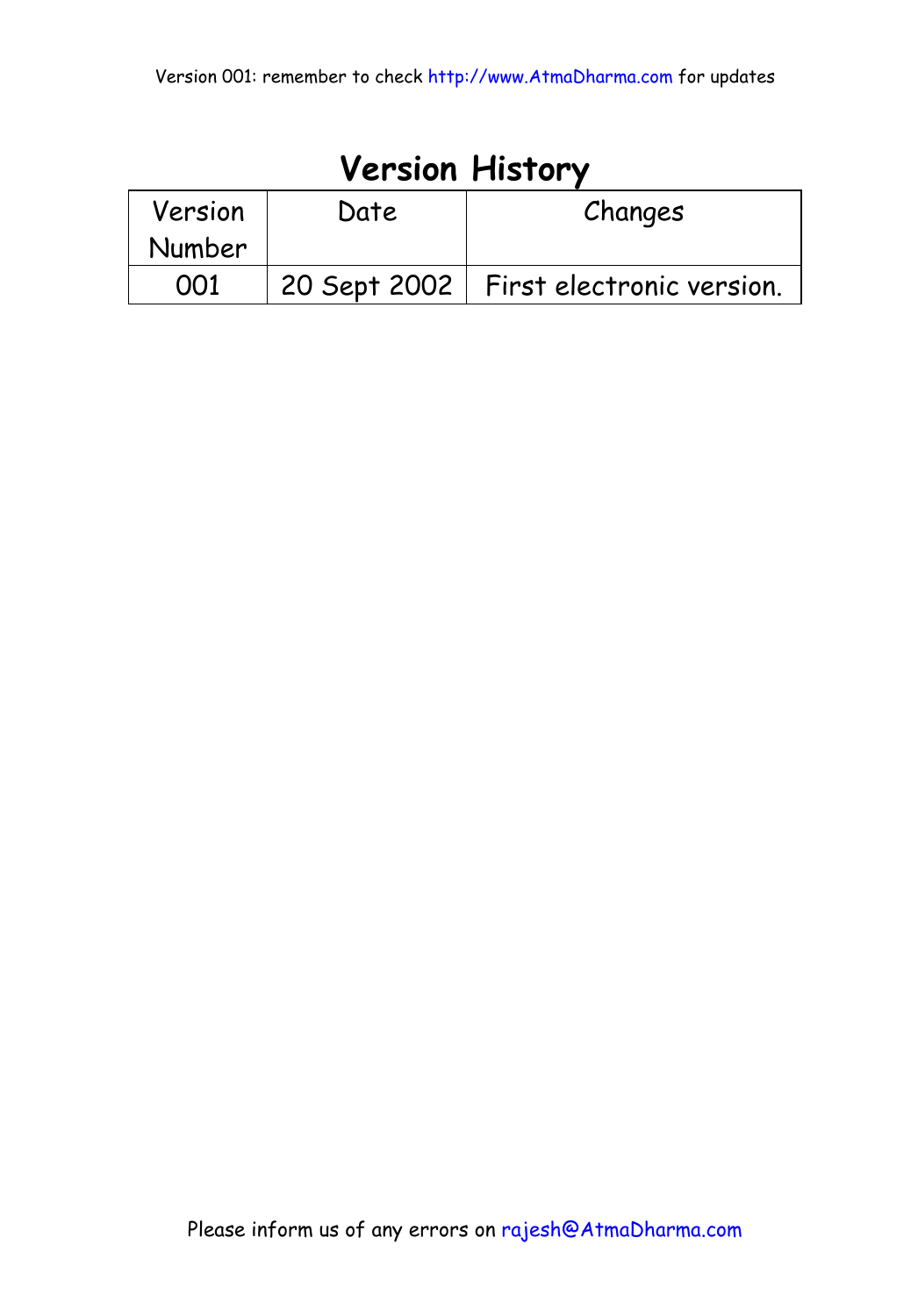<mark>જૈનઘર્મની વાર્તાઓ : ૧</mark>  $3c-x0$ સગર-ચક્રવર્તી અને ૬૦ હજાર રાજકુમારોનો વૈરાગ્ય  $\ast$  $\ast$  $\ast$ 

( જીવને ધર્મમાં મદદ કરે તે સાચો મિત્ર )

આ ભરતક્ષેત્રમાં પહેલા તીર્થંકર ભગવાન ઋષભદેવ થયા; તેમના પુત્ર ભરત પહેલા ચક્રવર્તી થયા; ત્યારબાદ બીજા તીર્થંકર અજિતનાથ થયા: ને પછી 'સગર' નામના બીજા ચક્રવર્તી થયા. તેમની આ વાત છે.

તે સગર ચક્રવર્તી પર્વભવે વિદેહ્ક્ષેત્રમાં જયસેન નામના રાજા હતા; તેને પોતાના બે પુત્રો ઉપર ઘણો જ સ્નેહ હતો; તેમાંથી એક પુત્રનું મરણ થતાં તે રાજા શોકથી મૂર્છિત થઈ ગયા; ને પછી શરીરને દુઃખનું જ ઘર સમજીને જન્મ–મરણથી છૂટવા માટે દીક્ષા લઈને મુનિ થયા; તેમના સાળા મહારૂતે પણ તેમની સાથે દીક્ષા લીધી: બીજા હજારો રાજાઓ દીક્ષા લઈને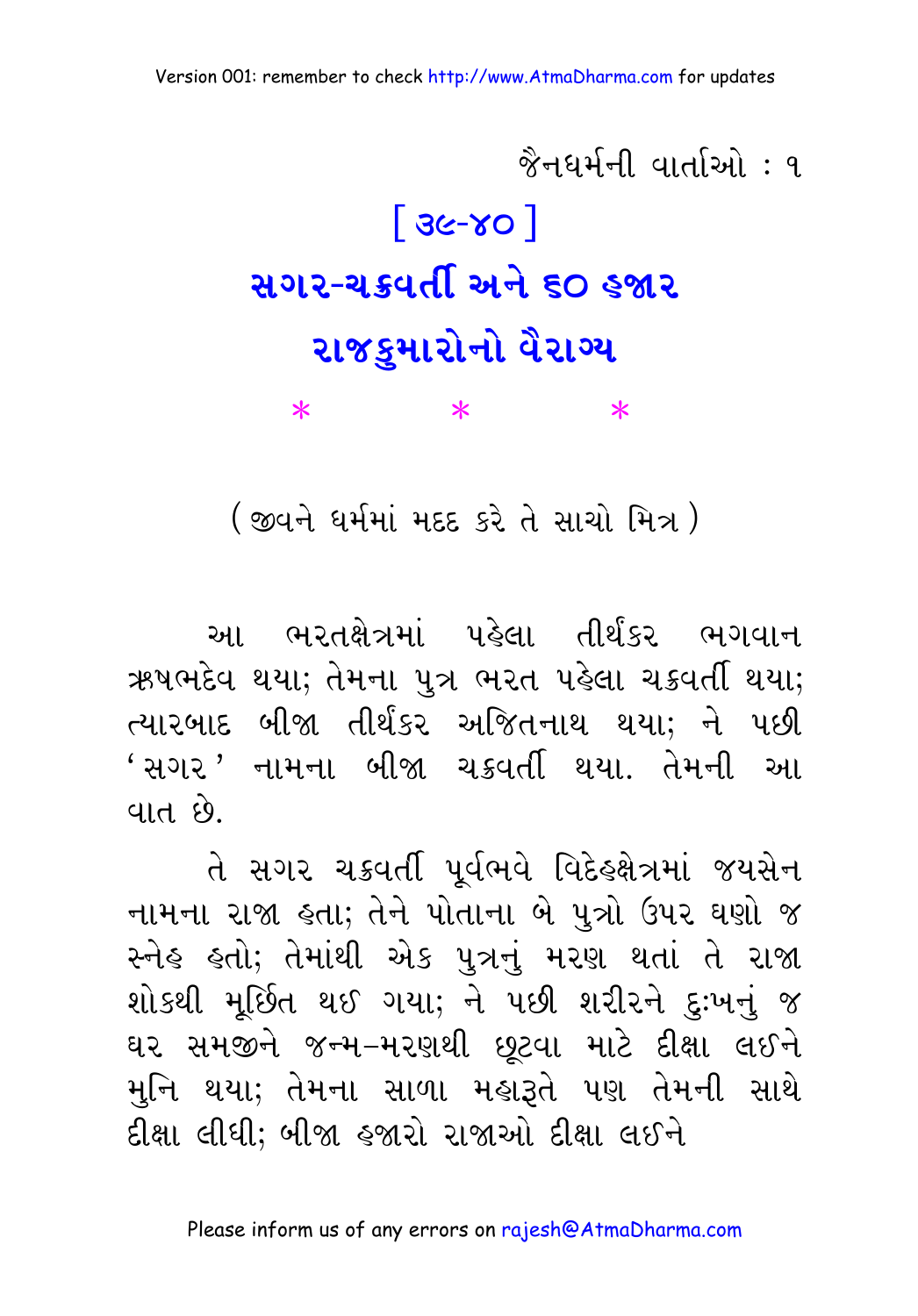મુનિ થયા. અને સમ્યગ્દર્શન–જ્ઞાન–ચારિત્રરૂપ શુદ્ધ મોક્ષમાર્ગને સાધવા લાગ્યા.

જયસેન અને મહારૂત એ બન્ને મુનિઓ સમાધિમરણપૂર્વક દેહ છોડીને સોળમા અચ્યુત સ્વર્ગમાં દેવ થયા. તેઓ એક બીજાના મિત્ર હતા, ને જ્ઞાન વૈરાગ્યની ચર્ચા કરતા હતા. એક વાર તેમણે એવી પ્રતિજ્ઞા કરી કે-આપણા બેમાંથી જે પહેલાં પૃથ્વી પર અવતરીને મનુષ્ય થાય, તેને બીજો દેવ પ્રતિબોધ પમાડે, એટલે કે તેને સંસારનું સ્વરૂપ સમજાવીને વૈરાગ્ય જગાડે અને દીક્ષા લેવાની પ્રેરણા કરે. આ રીતે ધર્મમાં મદદ કરવા માટે બન્ને મિત્રોએ એકબીજા સાથે પ્રતિજ્ઞા કરી. ખરું જ છે-જીવનો સાચો મિત્ર તે જ છે કે જે ધર્મમાં મદદ કરે

<u>ઢવે તે બેમાંથી પ્રથમ જયસેન રાજાનો જીવ</u> બાવીસ સાગરોપમ સુધી દેવલોકનાં સુખો ભોગવીને, આયુષ્ય પૂર્ણ થતાં મનુષ્યલોકમાં અવતર્યો. જ્યાં પહેલા બે તીર્થંકરો તેમજ ભરત ચક્રવર્તી અવતરી ચૂકયા હતા, એવી અયોધ્યા નગરીમાં તે અવતર્યો; તેનું નામ સગરકુમાર. તે બીજો ચક્રવર્તી થયો અને છ ખંડ ઉપર રાજ્ય કરવા લાગ્યો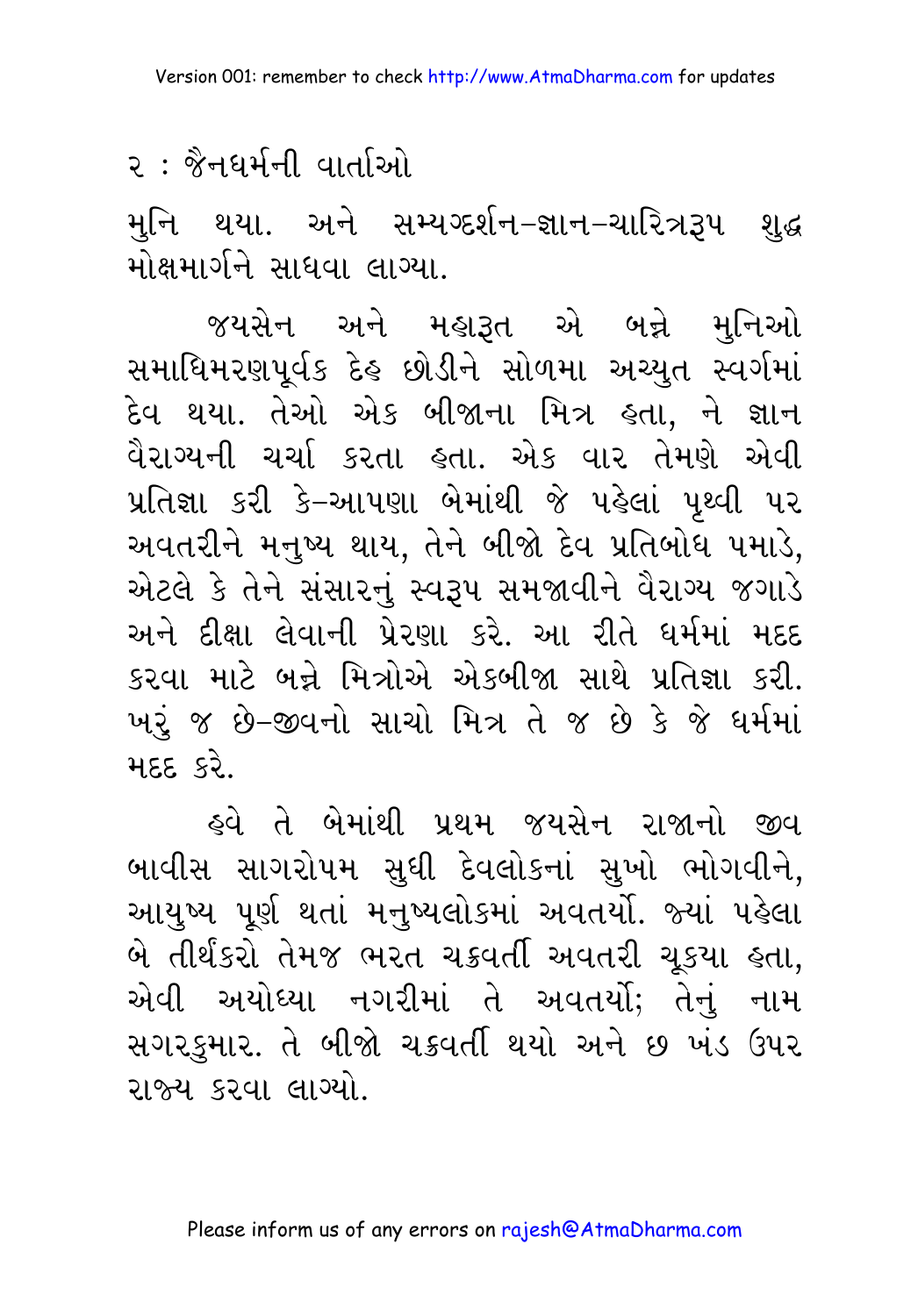તે સગર ચક્રવર્તીને અત્યંત પુણ્યવાન સાઈઠ જાર પુત્રો હતા; તેઓ બધા ઉત્તમ ધર્મસંસ્કારી હતા. સગર રાજાને તે પુત્રો ઉપર ઘણો સ્નેહ હતો. તેનો મિત્ર ( मणिडेतुद्देव) इक स्वर्गमां ४ इतो.

એકવાર કોઈ મનિરાજને કેવળજ્ઞાન થયં ને મોટો ઉત્સવ થયો; કેટલાય દેવો તે ઉત્સવમાં આવ્યા; તેમાં મણિકેત નામનો દેવ–કે જે સગર ચક્રવર્તી નો મિત્ર ઙ્તો−તે પણ આવ્યો. કેવળીભગવાનની વાણી સાંભળ્યા પછી તેને એ જાણવાની ઇચ્છા થઈ કે મારો મિત્ર કયાં છે? ઇચ્છા થતાં જ પોતાના અવધિજ્ઞાનથી તેણે જાણી લીધું કે તે જીવ પુણ્યને લીધે અયોધ્યામાં સગર ચક્રવર્તી થયો છે.

હવે તે દેવને પર્વની પ્રતિજ્ઞા યાદ આવી. અને પોતાના મિત્રને પ્રતિબોધ પમાડવા માટે તે અયોધ્યા આવ્યો. ત્યાં આવીને સગરચક્રવર્તીને કહ્યુંઃ-

કે મિત્ર ! તને યાદ છે? –આપણે બન્ને સ્વર્ગમાં સાથે હતા, અને એકબીજા સાથે નક્કી કરેલું કે આપણામાંથી જે પૃથ્વી પર પહેલો અવતરે તેને અહીં સ્વર્ગમાં રહેલો બીજો સાથી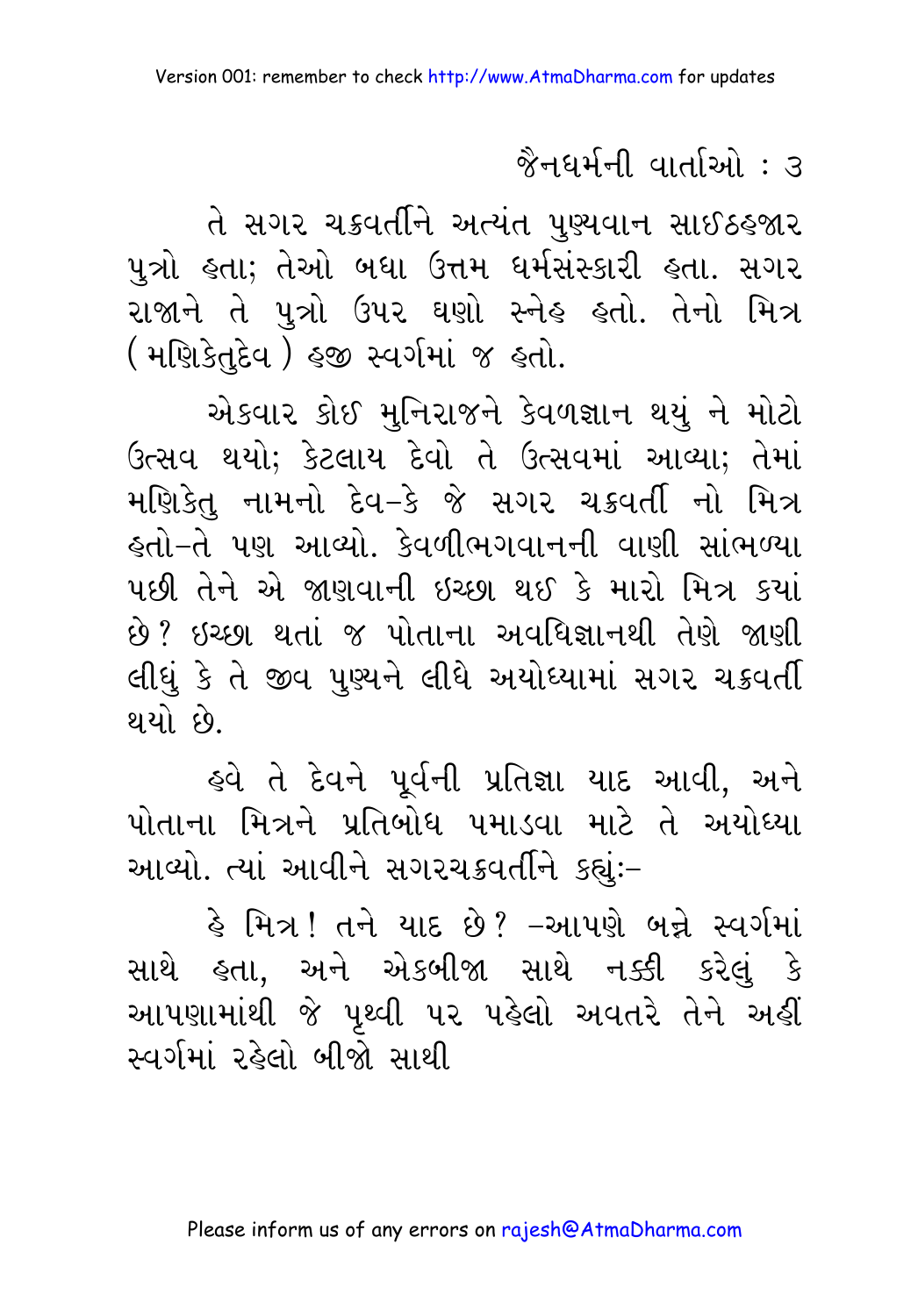# $\times$ ः જૈનુઘર્મની વાર્તાઓ

પ્રતિબોધ ૫માડે. કે ભવ્ય, તમે આ પૃથ્વી ૫૨ ૫કેલાં અવતર્યા છો, અને મનુષ્યમાં ઉત્તમ એવા ચક્રવર્તીપદના ભોગોને ઘણા કાળ સુધી ભોગવી ચૂકયા છો. અરે, સર્પની ફેણ જેવા દુઃખકર આ ભોગોથી આત્માને શો લાભ છે? તેમાં કિંચિત્ સુખ નથી, માટે કે રાજન્! કે મિત્ર! હવે તેને છોડીને મોક્ષસખને માટે ઉદ્યમ કરો. અરે, અચ્યુત સ્વર્ગનો દૈવી વૈભવ પણ અસંખ્યવર્ષો સુધી ભોગવી ચૂકયા છતાં જીવને તૃપ્તિ ન થઈ; આ રાજવૈભવ તો એની પાસે સાવ તૂચ્છ છે. માટે એનો મોઢ છોડીને ઢવે મોક્ષમાર્ગમાં લાગો '

પોતાનાં મિત્ર મણિકેતુદેવનાં આવા હિતવચનો પણ તે સગર ચક્રવર્તીએ લક્ષમાં ન લીધાં. તે વિષયોમાં આસક્ત અને વૈરાગ્યથી વિમુખ જ રહ્યો.

તેની આવી દશા જોઈને, 'આને હજી મુક્તિનો માર્ગ દૂર છે' –એમ વિચારી તે દેવ પોતાના સ્થાને ચાલ્યો ગયો... ખરૂં જ છે કે ડાહ્યા પુરુષો બીજાના અહિતની તો વાત જ નથી કરતા, ને હિતની વાત પણ યોગ્ય સમય વિચારીને જ કરે છે. અરે, ધિક્કાર છે આ સંસાર–કે જેની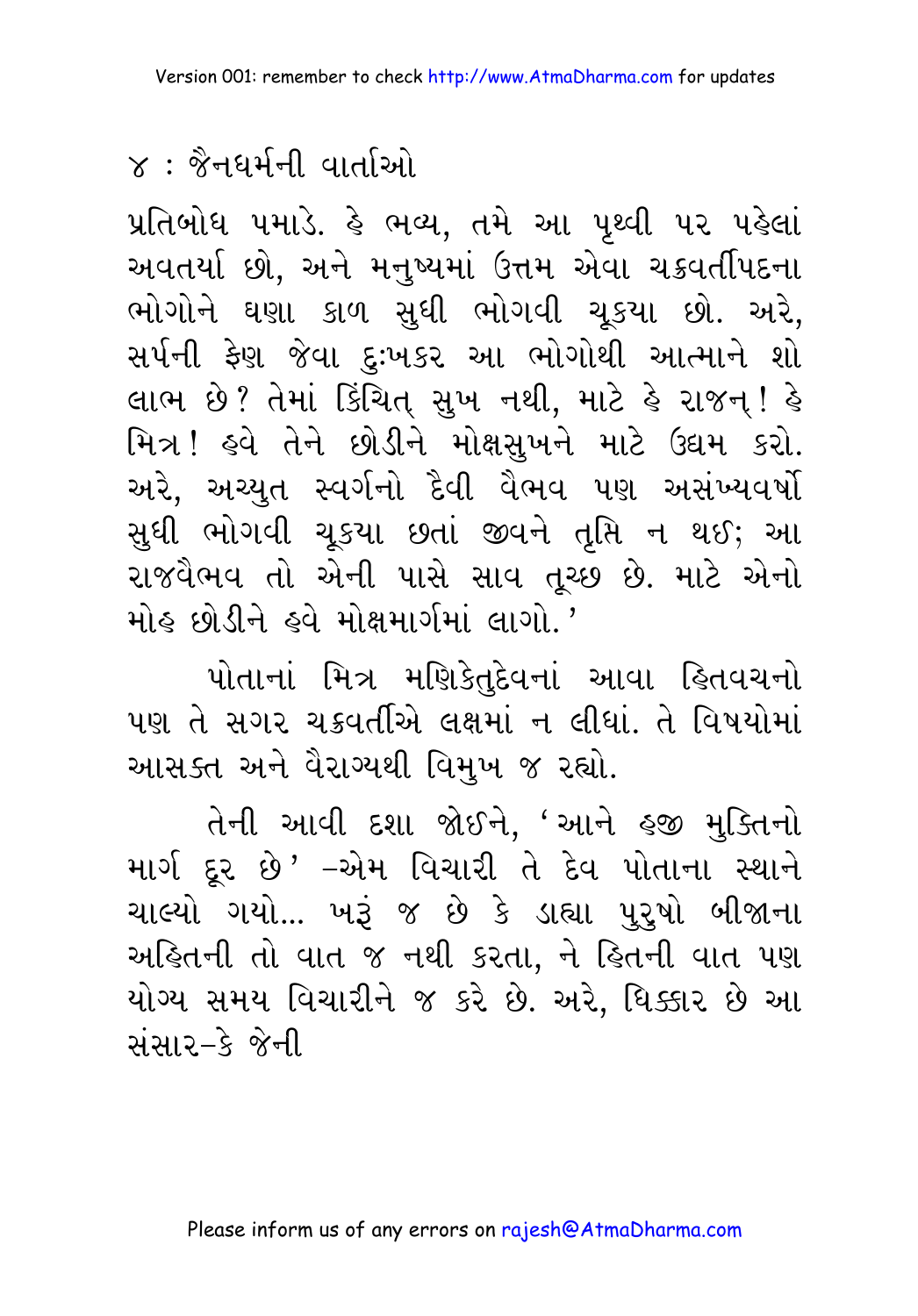લાલસા મનુષ્યને પોતાના વચનથી ચ્યૂત કરાવી દે છે. સગર-ચક્રવર્તી તો આત્મજ્ઞાની છે, છતાં તે પણ ભોગાસક્તિને લીધે ચારિત્રદશા લેવા તૈયાર થતો નથી.

કેટલાક વખત પછી, તે મણિકેતુદેવ ફરીને આ પૃથ્વીપર આવ્યો; પોતાના મિત્રને સંસારથી વૈરાગ્ય કરાવીને મુનિદશા અંગીકાર કરાવવા માટે આ વખતે તેણે બીજો ઉપાય વિચાર્યો. તેણે ચારણ ઋદ્ધિધારી નાનકડા મુનિનું રૂપ ધારણ કર્યું. એ તેજસ્વી મુનિરાજ અયોધ્યા નગરીમાં આવ્યા અને સગર-ચક્રવર્તીના ચૈત્યાલયમાં જિનેન્દ્ર ભગવાનને વંદન કરીને સ્વાધ્યાય કરવા બેઠા, એવામાં ચક્રવર્તી તે ચૈત્યાલયમાં આવ્યો અને તેણે મુનિરાજને દેખ્યા; મુનિને જોઈને તેને ખૂબ આશ્ચર્ય થયું, અને ભક્તિથી નમસ્કાર કરીને પૂછયું– પ્રભુો ! આવું અદ્દભુત રૂપ, અને આવી નાની અવસ્થામાં આપે મુનિપદ કેમ લીધું ?

ત્યારે અત્યંત વૈરાગ્યથી તે ચારણમુનિરાજે કહ્યું-હે રાજા ! દેહનું રૂપ તો પુદ્ગલની રચના છે, ને આ યુવાનીનો કાંઈ ભરોસો નથી; યુવાની મટીને બુઢાપો કયારે આવી જાય છે તે ખબર પણ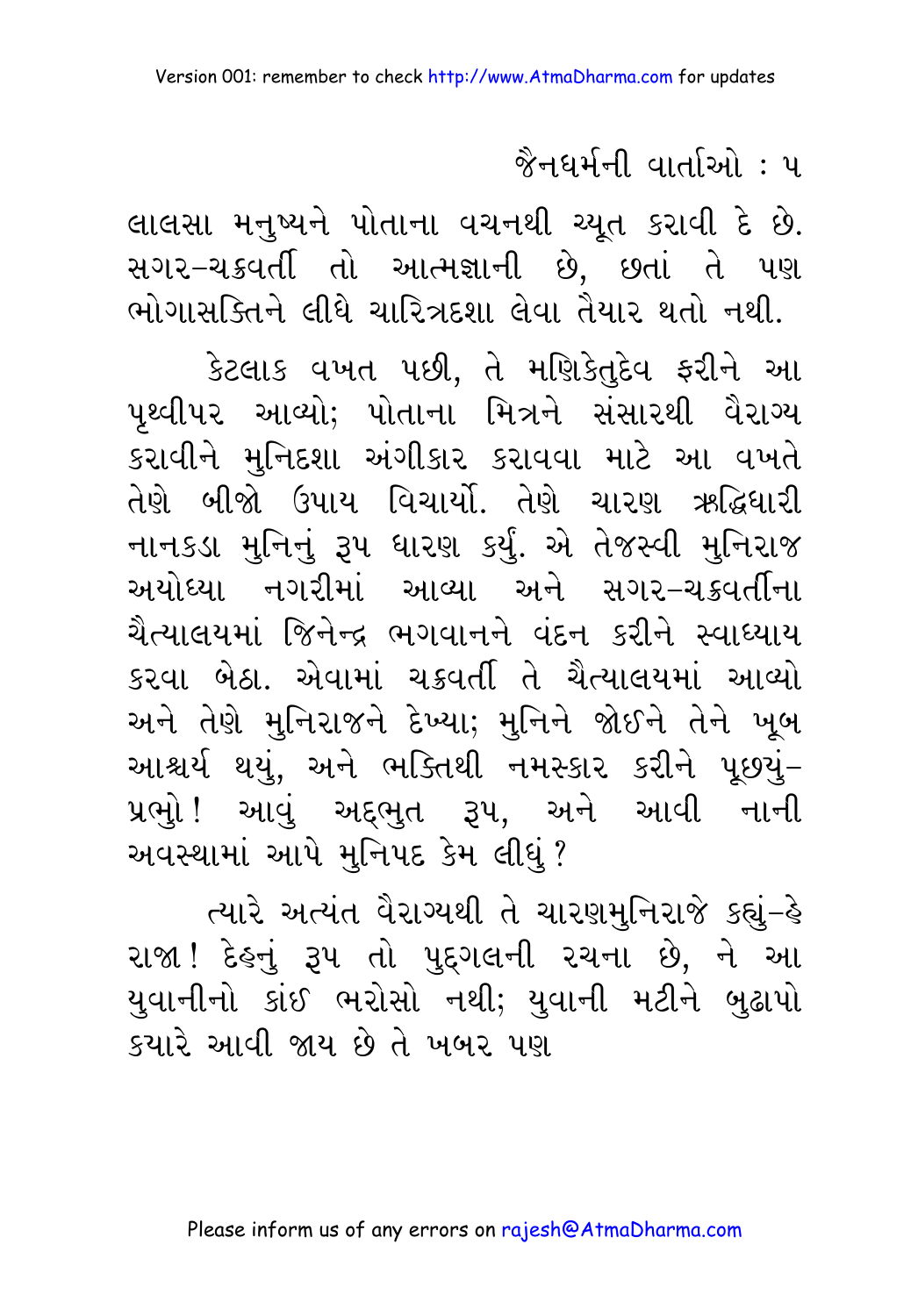નથી ૫ડતી. આયુષ્ય તો દરરોજ ઘટતું જાય છે, શરીર તો મેલનું ઘર છે, વિષયો તો પાપથી ભરેલા છે, તેમાં દુ:ખ જ છે. આવા અપવિત્ર, અનિત્ય અને પાપમય સંસારનો મોહ શો? એ તો છોડવા યોગ્ય જ છે. વૃદ્ધાવસ્થાની રાહ જોઈને ધર્મમાં આળસ કરીને બેસી રહેવું-તે તો મૂર્ખતા છે. વહાલી વસ્તુનો વિયોગ ને અણગમતી વસ્તુનો સંયોગ સંસારમાં થયા જ કરે છે. સંસારમાં કર્મરૂપી શત્રૂદ્વારા જીવની આવી દશા થાય છે, માટે આત્મધ્યાનરૂપી અગ્નિ વડે તે કર્મને ભસ્મ કરીને હું અવિનાશી મોક્ષપદ પ્રગટ કરીશ. હે રાજા!તું પણ આ સંસારનો મોહ છોડીને મોક્ષ માટે ઉદ્યમ કર.

મુનિવેશમાં રહેલા પોતાના મિત્ર મણિકેતુ દેવની વૈરાગ્યભરી વાત સાંભળીને સગર–ચક્રવર્તી સંસારથી ભયભીત તો થયો, પરંતુ ૬૦ હજાર પુત્રોના તીવ્ર સ્નેહને લીધે તે મુનિદશા લઈ  $\mathbf{d}$ શકયો. અરે, સ્નેહનું બંધન કેવું મજબુત છે! રાજાનો આવો મોહ દેખીને મણિકેતુદેવને ખેદ થયો; અને, હજી ૫ણ આનો મોહ બાકી છે–એમ વિચારીને તે ચાલ્યો ગયો -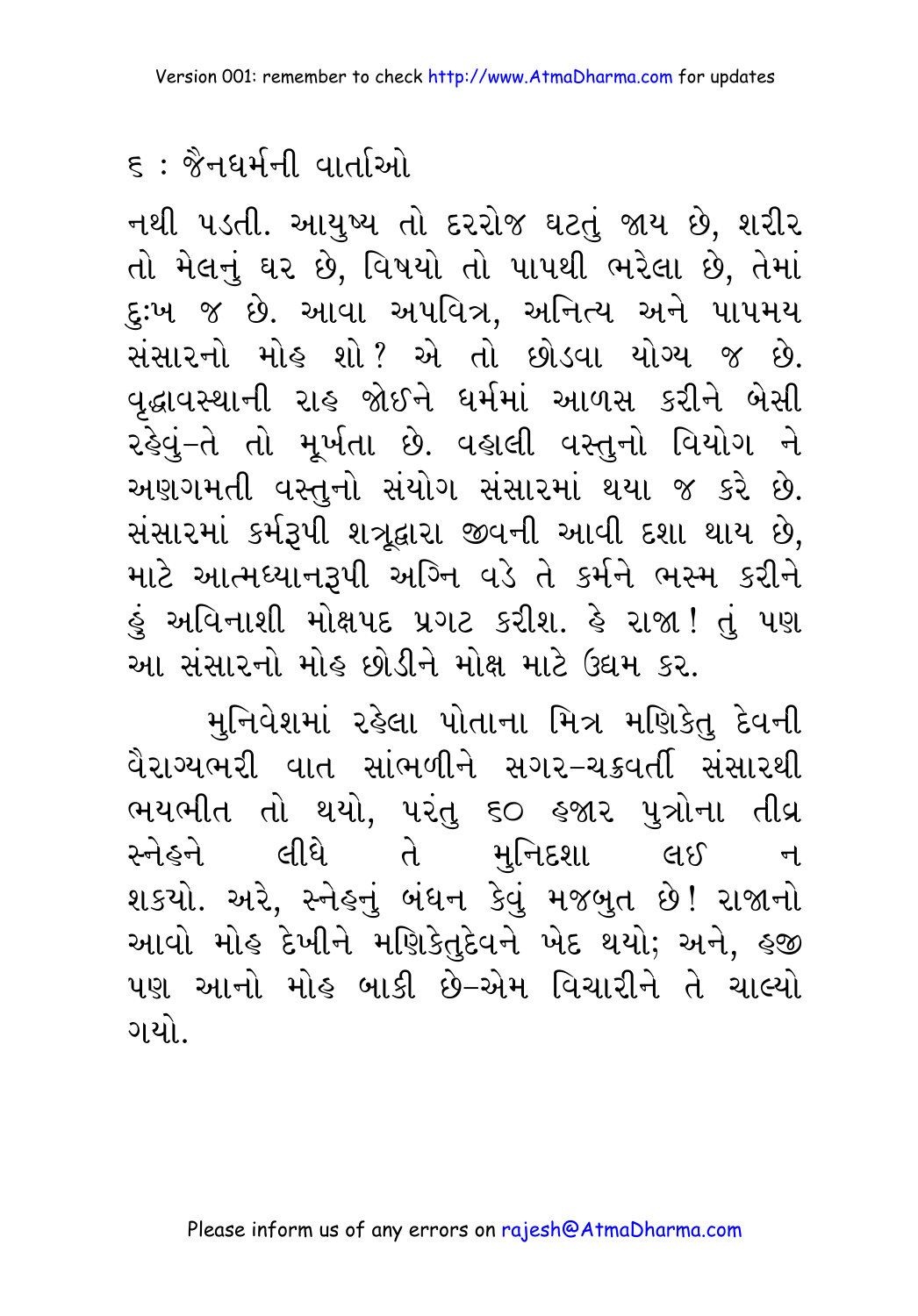# <u> જૈનધર્મની વાર્તાઓ : ૭</u>

અરે, જાુઓ તો ખરા! આ સામ્રાજ્યની તુચ્છ લક્ષ્મીને વશ ચક્રવર્તી પૂર્વભવની અચ્યુત સ્વર્ગની લક્ષ્મીને પણ ભૂલી ગયો છે! તે સ્વર્ગની વિભૂતિ પાસે આ રાજસંપદા શું હિસાબમાં છે! -કે તેના મોહમાં જીવ ફસાયો છે! પણ મોહી જીવને સારા-નરસાનો વિવેક રહેતો નથી. આ ચકવર્તી તો આત્મજ્ઞાની હોવા છતાં પુત્રોમાં મોહિત થયો છે; પુત્રપ્રેમમાં તે એવો મશગુલ થઈ ગયો છે કે મોક્ષના ઉદ્યમમાં પણ પ્રમાદી થયો છે!

તે ચક્રવર્તીને ૬૦ હજાર સુંદર પુત્રો હતા. સિંહના બચ્ચા જેવા શૂરવીર અને પ્રતાપવંત રાજપુત્રો એકવાર રાજસભામાં આવ્યા અને વિનયપર્વક કહેવા લાગ્યા કે હે પિતાજી! યુવાનીમાં શોભે એવું કોઈ સાહસનું કામ અમને બતાવો

ત્યારે ચક્રવર્તીએ હર્ષિત થઈને કહ્યું: હે પુત્રો ! ચક્ર વડે આપણા બધા કાર્યો સિદ્ધ થઈ ચૂકયા છે; હિમવન પર્વત અને લવણ સમુદ્ર વચ્ચે (છખંડમાં) એવી કોઈ વસ્તુ નથી-જે આપણને પ્રાપ્ત થઈ ન હોય ! તેથી તમારે માટે તો હવે એક જ કામ બાકી છે કે આ રાજલક્ષ્મીનો <u>યથાયોગ્ય ભોગવટો કરો.</u>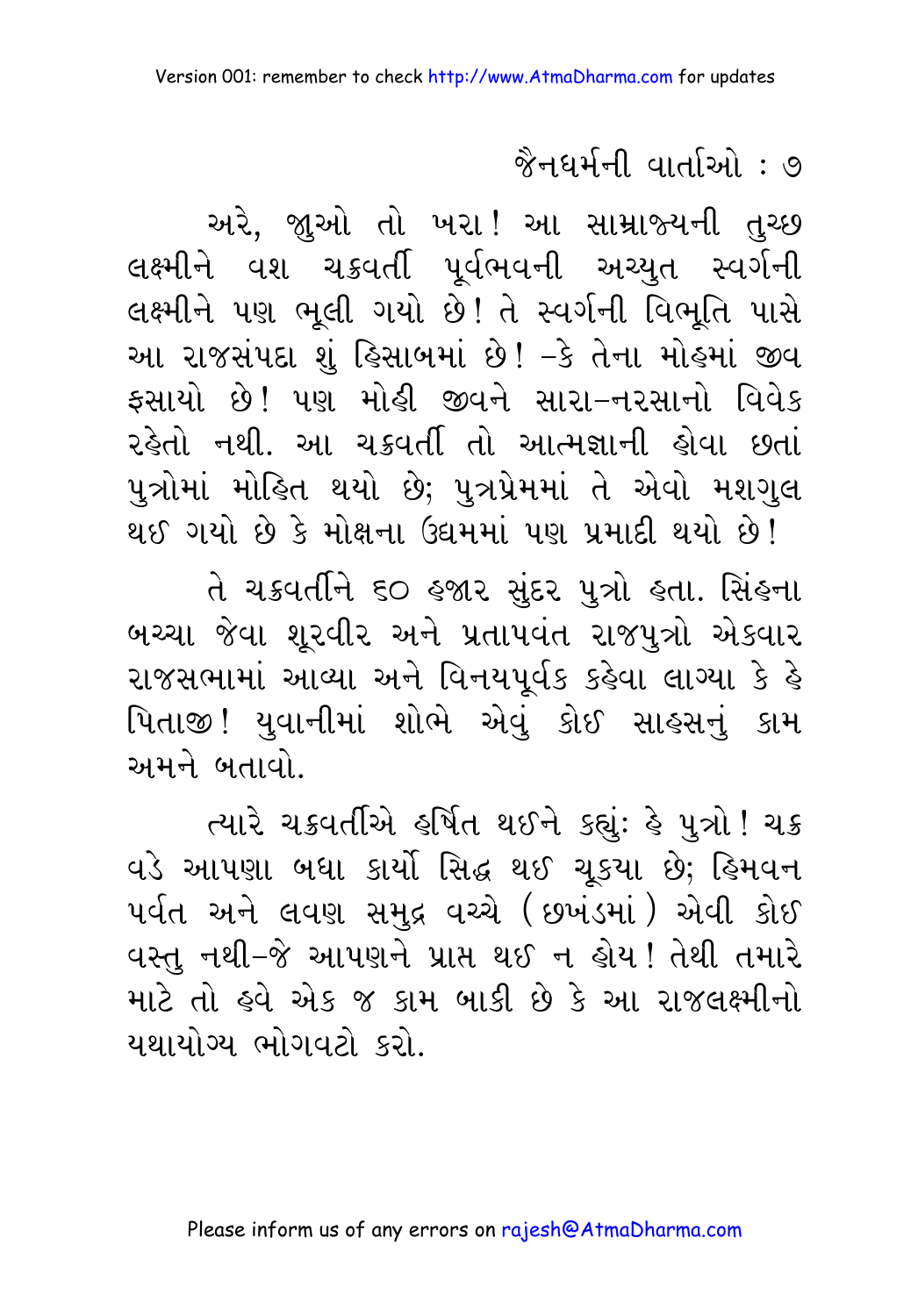શુદ્ધ ભાવનાવાળા તે રાજપુત્રોએ ફરીને પણ આગ્રહ કર્યો કે હે પિતાજી! અમને ધર્મની સેવાનું કોઈ કાર્ય સોંપો; જો તમે અમને કાંઈ કાર્ય નહીં સોંપો તો અમે ભોજન નહીં કરીએ. બધા રાજ પુત્રો ચરમશરીરી ધર્માત્મા હતા; તેમની આ માંગણી એવો આદર્શ રજા કરે છે કે યુવાનોએ ઘર્મ–કાર્યોમાં ઉત્સાહથી ભાગ લેવો જોક્ઽએ..

ઉત્સાહી પુત્રોનો આગ્રહ દેખીને રાજાને ચિંતા થઈ કે આને કયું કામ સોંપવું? વિચારતાં તેને યાદ આવ્યું કે–હા, મારા પહેલાં થયેલા ભરતચક્રવર્તીએ કૈલાસપર્વત ઉપર અતિ સુંદર જિનમંદિરો બનાવ્યા છે; અને તેમાં ત્રણે ચોવીસીના તીર્થંકરોની રત્નમણિની અતિ સુંદર પ્રતિમા સ્થાપી છે; તેની રક્ષા માટે ચારે બાજ ખાઈ ખોદીને તેને ગંગાનદીના પાણીથી ભરી દીધી હોય તો તે મંદિરોની રક્ષા થાય. –આમ વિચારીને રાજાએ પુત્રોને તે કામ કરવાનું સોંપ્યું.

પિતાની આજ્ઞા માથે ચડાવીને તે રાજપુત્રો તે કામ કરવા કૈલાસપર્વત પર ગયા; ત્યાં જઈને અત્યંત ભક્તિપૂર્વક તે જિનબિંબોનાં દર્શન કર્યાં, પૂજા કરી. ' અહા ! આવા અદભત રત્નમય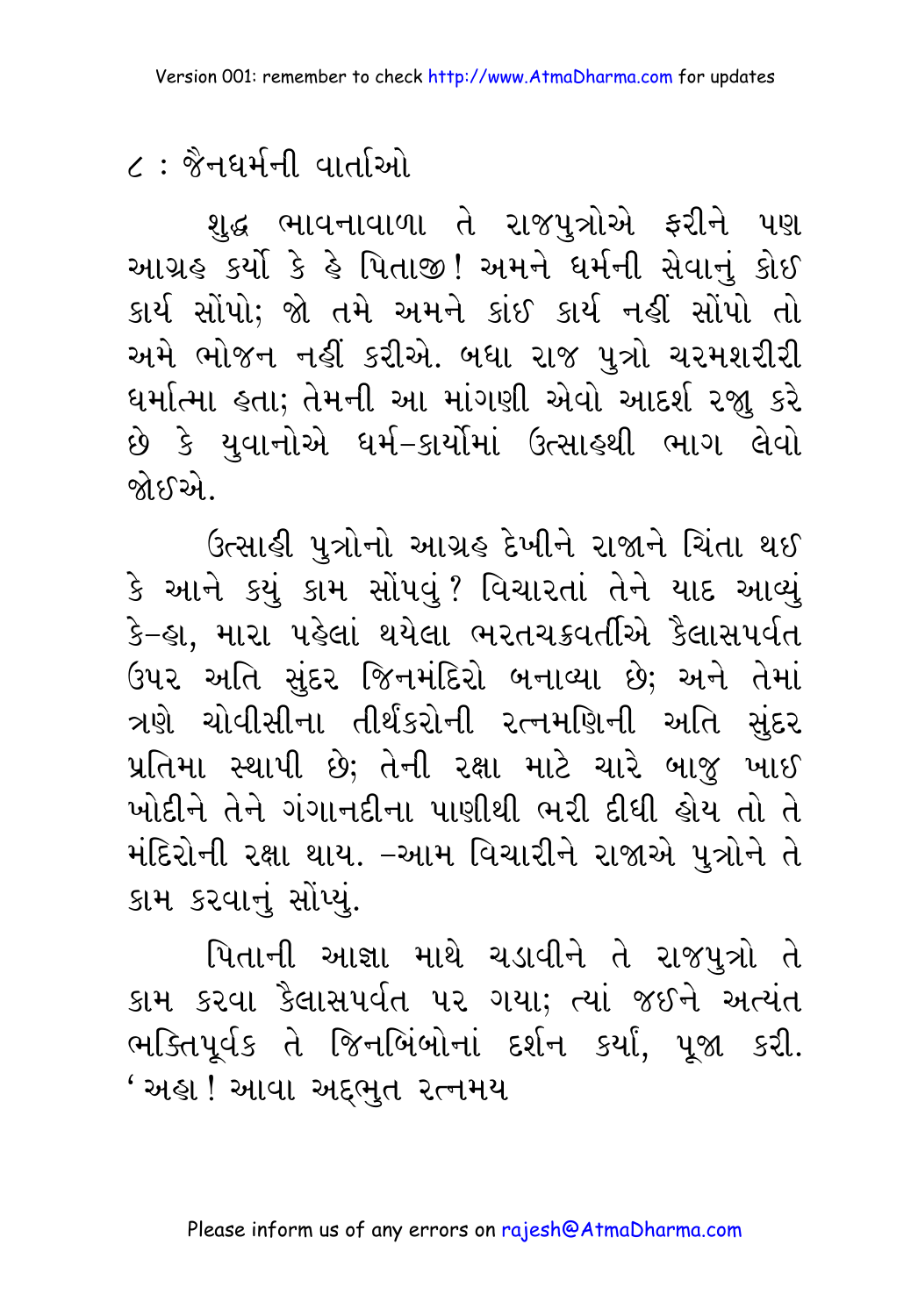# $\hat{\%}$ नधर्मनी वार्ताओ $\cdot$   $\sim$

જિનબિંબ અમે કદી જોયા ન હતા. અમને આવા ભગવાનના દર્શન થયા અને સેવા કરવાનં મહા ભાગ્ય મળ્યું ' –એમ પરમ આનંદિત થઈને તે ૬૦ હજાર રાજપુત્રો ભક્તિપૂર્વક પોતાને સોંપેલું કાર્ય કરવા લાગ્યા.

આ તરફ ચક્રવર્તીનો મિત્ર મણિકેતુ દેવ ફરીને રાજાને સમજાવવા માટે આવ્યો. આ વખતે તેણે નવો જ ઉપાય વિચાર્યો. કેટલાક વચનો હિતરૂપ તેમજ મીઠાં હોય છે, કેટલાક વચનો હિતરૂપ પણ કડવા હોય છે; તેમજ અહિત વચનોમાં પણ કેટલાક મીઠાં ને કેટલાક કડવા લોય છે. તે અલ્લિવચનો તો છોડવા જેવા છે. રાજાને અત્યારે હિત૩૫ પણ કડવા વચનોથી સમજાવી શકાશે– એમ વિચારીને મણિકેતુ દેવે રાજાના હિત માટે એક યક્તિ કરી.

તેણે એક મોટા ઝેરી નાગનું રૂપ લીધું, અને કૈલાસપર્વત પર જઈને તે બધા રાજકુમારોને કરડીને તેમને બેભાન કરી દીધા, અને જાણે કે તે મરી ગયા હોય એવો દેખાવ કર્યો. એકસાથે ૬૦, ૦૦૦ રાજકુમારોનું મરણ દેખીને રાજમંત્રીઓ પણ એકદમ ગભરાયાઃ–તે રાજમંત્રીઓ જાણતા હતા કે મહારાજાને પત્રો ઉપર એટલો બધો પ્રેમ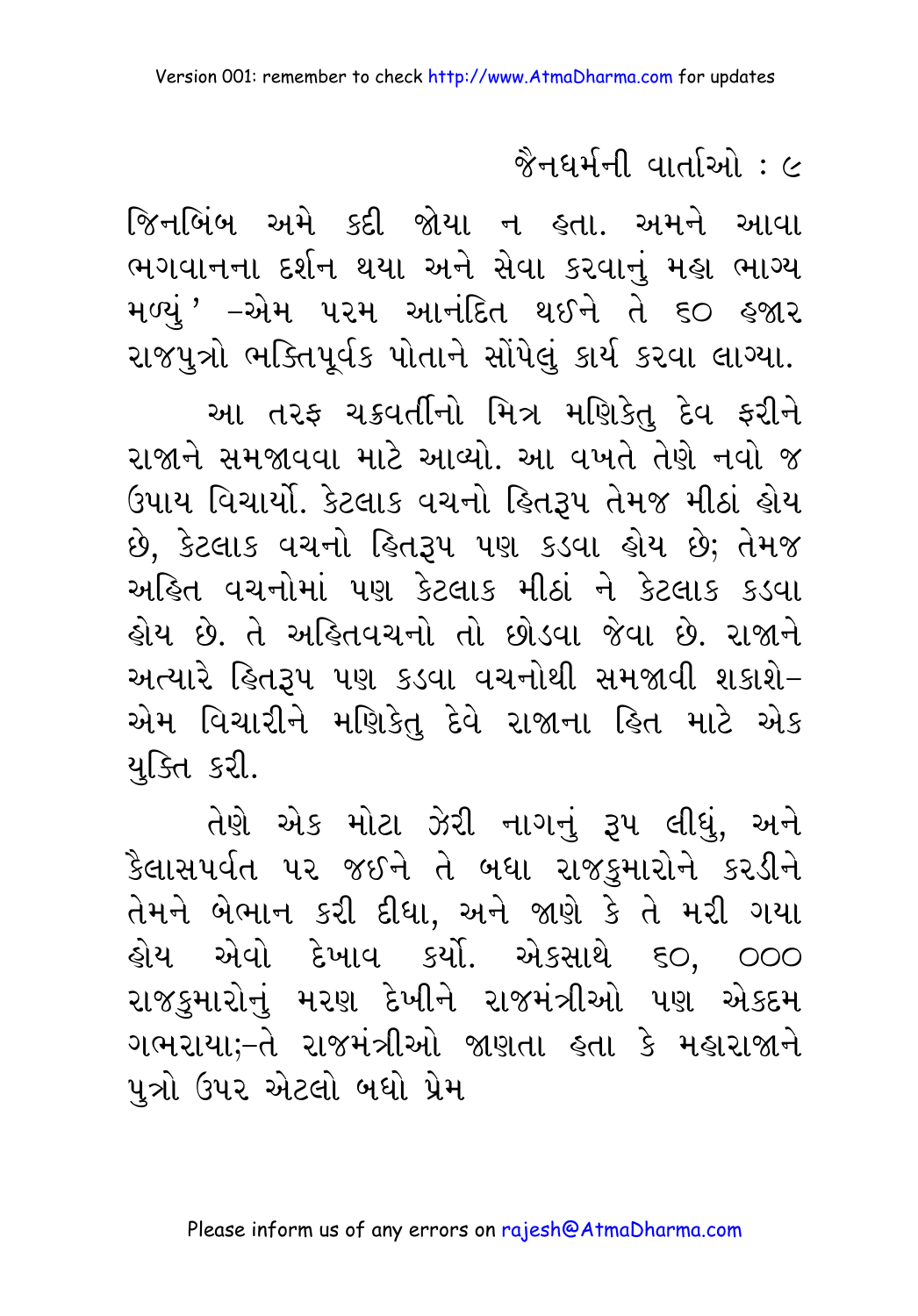#### $90:$   $\grave{8}$ नधर्मनी वार्ताઓ

છે, કે તેના મરણના સમાચાર તે સહન નહીં કરી શકે; તેમાંય આ તો એકસાથે ૬૦ હજાર પુત્રોનું મરણ!! રાજા પાસે આવા સમાચાર કહેવાની કોઈની હિંમત ચાલી નહીં.

ત્યારે, મણિકેતુ દેવ એક વૃદ્ધ બ્રાહ્મણનું રૂપ ધારણ કરીને સગર-ચક્રવર્તી પાસે આવ્યો, અને અત્યંત શોકપૂર્વક કહ્યું કે હે મહારાજ! મારો એકનો એક યુવાન પુત્ર મરી ગયો છે, યમરાજ તેને હરી ગયો છે; આપ તો સમસ્ત લોકના પાલક છો, માટે મારા પુત્રને પાછો લાવી આપો, તેને જીવતો કરી દો; જો મારા એકના એક પુત્રને તમે જીવતો નહીં કરી ઘો તો મારું પણ મૃત્યુ જ થ શે

બ્રાહ્મણની વાત સાંભળીને રાજાએ કહ્યું-અરે બ્રાહ્મણ! શું તું એ નથી જાણતો કે મૃત્યુ તો સંસારના બધા જીવોને મારે જ છે; એક માત્ર સિદ્ધ ભગવાન જ મરણ રહિત છે, બીજા તો બધા જીવો મરણસહિત છે. -વળી આ વાત સૌ કોઈ જાણે છે કે જેનું આયુષ્ય ખલાસ થઈ ગયું તેને કોઈ પણ રીતે જીવાડી શકાતા નથી. બધા જીવો પોતપોતાના આયુષ્ય પ્રમાણે જ જીવે છે. આયુષ પૂરું થતાં તેનું મરણ થાય જ છે. માટે મરણ3૫ યમરાજને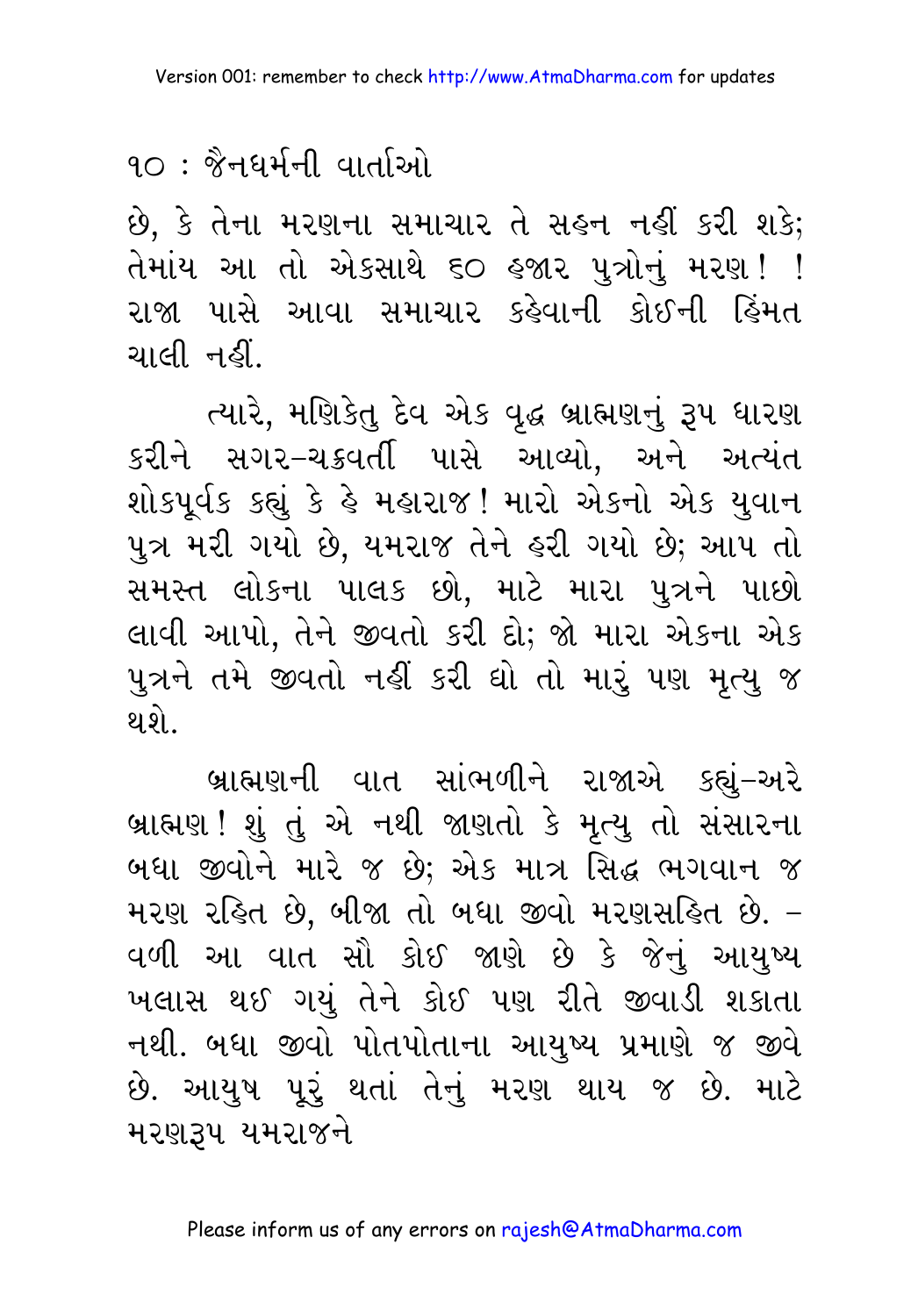#### <mark>જૈનઘર્મની વાર્તાઓ : ૧૧</mark>

જો તમે જીતવા ચાહતા હો તો શીઘ્ર સિદ્ધપદને સાધો. આ જીર્ણ-શીર્ણ શરીરનો મોલ્ કે પુત્રનો શોક છોડીને મોક્ષની પ્રાપ્તિ માટે તત્પર થાઓ ને જિનદીક્ષા ધારણ કરો. ઘરમાં ૫ડયા રહીને બુઢા થવા કરતાં દીક્ષા લઈને મોક્ષનં સાધન કરો.

એ પ્રમાણે સગર રાજાએ વૈરાગ્યનો ઘણો ઉપદેશ આપ્યો; ત્યારે તે બ્રાહ્મણે (એટલે કે પૂર્વભવના તેના ભાઈબંધ એવા મણિકેતુદેવે) કહ્યું: હે મહારાજ! તમે કહો છો તે વાત જો ખરેખર સાચી હોય તો મારી પણ એક વાત સાંભળો: જો યમરાજથી બળવાન કોઈ નથી એટલે કે મૃત્યુથી કોઈ બચી શકતું નથી-એમ તમે કહો છો, તો હું આપને એક ગંભીર સમાચાર કહું તે સાંભળીને તમે પણ ભયભીત ન થશો; તમે પણ સંસારથી વૈરાગ્ય લાવી મોક્ષને સાધવા તત્પર થજો.

સગર-ચક્રવર્તીએ આશ્ચર્યથી કહ્યું: ભલે મહારાજ! કહો, એવા તે શું સમાચાર છે?

બ્રાહ્મણરૂપધારી મિત્રે કહ્યું: ' કે રાજન! સાંભળો! તમારા ૬૦ હજાર પુત્રો કૈલાસ ગયેલા તેઓ બધાય મૃત્યુ પામ્યા છે; તેમને ભયંકર સર્પ કરડતાં, એક પણ બચ્યો નથી... એક સાથે ૬૦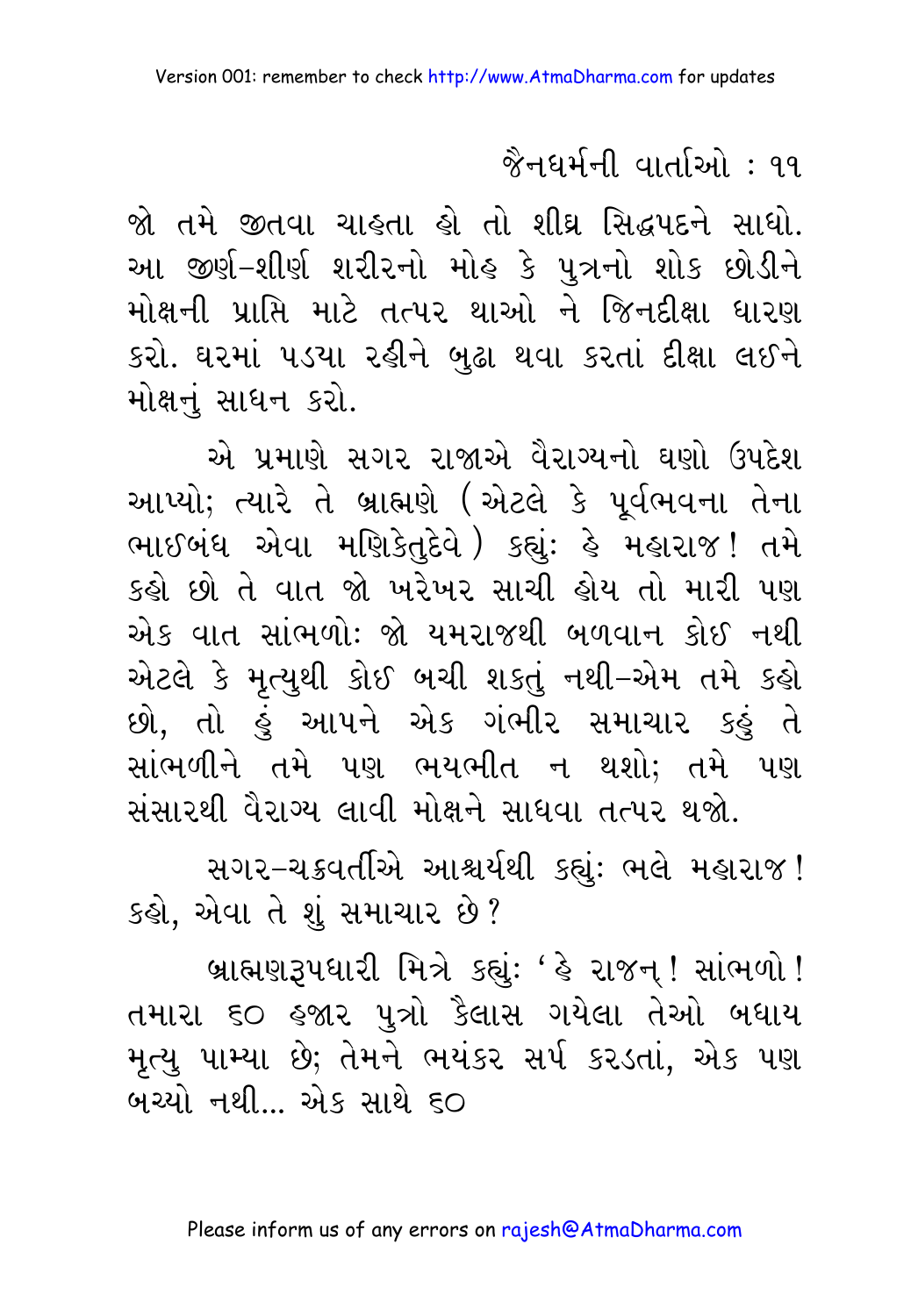હજાર પુત્રોનો કોળિયો કરી જનાર આવા દુષ્ટ યમરાજને જીતવા માટે મારી જેમ તમારે પણ મોઢ છોડીને શીઘ્ર દીક્ષા લેવી જોઈએ, ને મોક્ષનું સાધન કરવું જોઈએ. માટે ચાલો... આપણે બન્ને દીક્ષા લઈએ.

બ્રાહ્મણનાં વજપાત જેવા વચનો સાંભળતાં જ રાજાનું હૃદય છિન્નભિન્ન થઈ ગયું ને પુત્રના મરણના આઘાતથી તે બેભાન થઈ ગયો. જેના પર અત્યંત સ્નેહ હતો એવા ૬૦ હજાર રાજકુમારોનું એક સાથે મરણ થવાની વાત તેનાથી સાંભળી શકાઈ નહિ; સાંભળતાં જ તેને મૂર્છા આવી ગઈ. પણ, –તે રાજા આત્મજ્ઞાની <u> ક્લો... થોડીવારે મૂછીમાંથી ભાનમાં આવતાં જ તેનો</u> આત્મા જાગી ઊઠયોઃ તેણે વિચાર્યું કે અરે! નકામો ખેદ શા માટે? ખેદ કરાવનારી એવી આ રાજલક્ષ્મી કે પુત્ર-પરિવાર કાંઈ પણ મારું નથી, મારી તો જ્ઞાનચેતના છે; હવે મને પુત્રનો કે કોઈનો મોહ નથી. અરેરે, અત્યાર સુધી હું વ્યર્થ મોહમાં ફસાયો; મારા મિત્ર–દેવે આવીને મને સમજાવ્યો છતાં હું ન માન્યો. હવે તો પુત્રોનો ને શરીરનો પણ મોહ છોડીને હું જિનદીક્ષા લઈશ ને અશરીરી મોક્ષપદને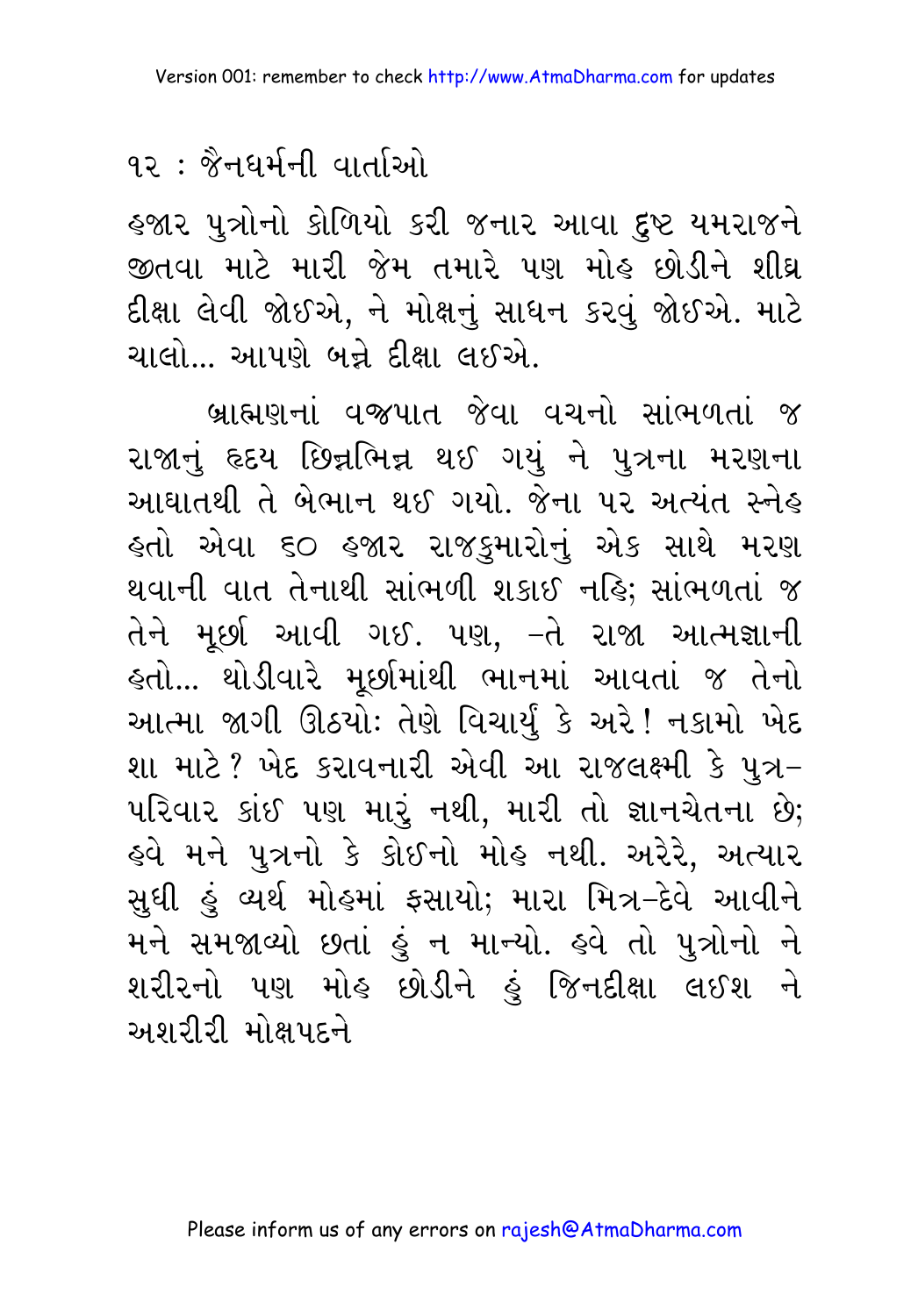સાધીશ. શરીર અપવિત્ર છે ને વિષયભોગો ક્ષણભંગુર છે–એમ જાણીને, ઋષભાદિ તીર્થંકરો તેમજ ભરતચક્રવર્તી તેને છોડીને વનમાં ચાલ્યા ગયા ને ચૈતન્યમાં લીન થઈને કેવળજ્ઞાન પામ્યા. હું પણ હવે તેમના જ માર્ગે જઈશ. હું મૂર્ખ અત્યાર સુધી વિષયોમાં ડૂબી રહ્યો, હવે એક ક્ષણ પણ આ સંસારમાં રહેવું નથી.

ચક્રવર્તી-સગર આ પ્રમાણે વૈરાગ્યની ભાવના કરે છે, ત્યાં તો મહાન ભાગ્યથી તેની નગરીમાં દઢવર્મા નામના કેવળીપ્રભુ પઘાર્યા. અત્યંત હર્ષપૂર્વક તેમનાં દર્શન કરીને અને ઉપદેશ સાંભળીને સગ૨-ચક્રવર્તીએ રાજપાટ છોડયા ને પ્રભુ–ચરણોમાં જિનદીક્ષા ધારણ કરી; ચક્રવર્તીપદ છોડીને હવે ચૈતન્યના ઘ્યાનરૂપ ધર્મચક્ર વડે તે શોભવા લાગ્યા; તેને મુનિદશામાં દેખીને તેનો મિત્ર–દેવ ઘણો રાજી થયો.

હવે, મિત્રને પ્રતિબોધવાનું પોતાનું કાર્ય પુરૂં થયું એમ જાણી, તે દેવ અસલીસ્વરૂપમાં પ્રગટ થયો, ને સગર-મુનિરાજને નમસ્કાર કરીને કૈલાસ પર્વત પર ગયો; ત્યાં જઈને તેણે રાજપુત્રોને સચેત કર્યા અને કહેવા લાગ્યો કે હે રાજપુત્રો!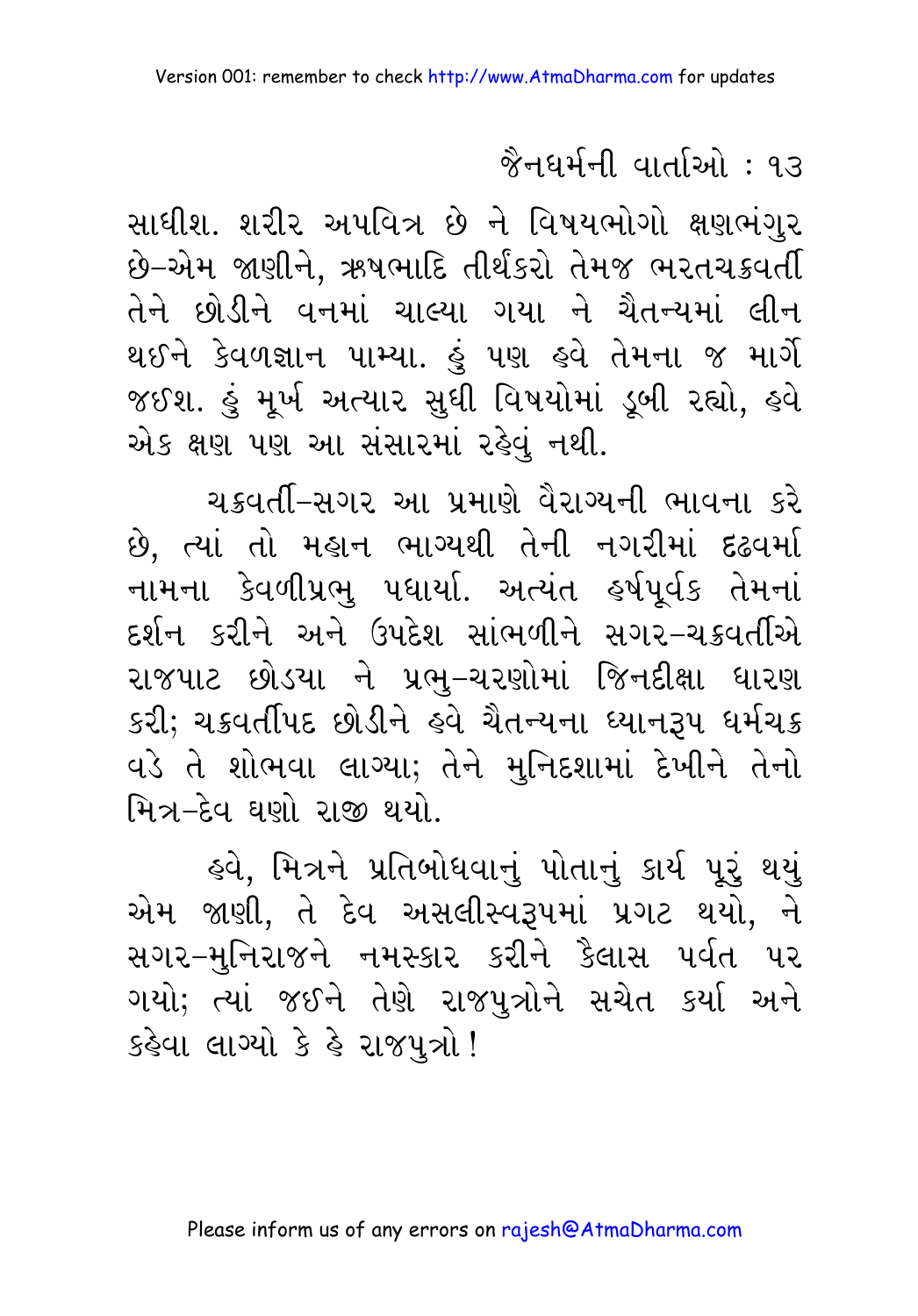#### ९ $\times$  : જૈનઘર્મની વાર્તાઓ

તમારા મૃત્યુના બનાવટી ખબર સાંભળીને તમારા પિતા સગર-મહારાજ સંસારથી વૈરાગ્ય પામ્યા છે અને દીક્ષા લઈને મુનિ થયા છે; તેથી હું તમને તેડવા માટે આવ્યો છું.

અહા. એ ચરમશરીરી ૬૦ હજાર રાજકમારો પિતાજીના વૈરાગ્યની વાત સાંભળતાં જ એકદમ ઉદાસીન થયા; અયોધ્યામાં પાછા ફરવાની બધાયે ના પાડી; ને સંસારથી વિરક્ત થઈને બધા રાજકુમારો શ્રી જિનેન્દ્રભગવાનના શરણે ગયા; ધર્મોપદેશ સાંભળ્યો; અને એકસાથે તે ૬૦ હજાર રાજપુત્રોએ મુનિદશા ધારણ કરી. –વાહ, ધન્ય તે મુનિવરોને! ધન્ય તે વૈરાગી રાજપત્રોને !

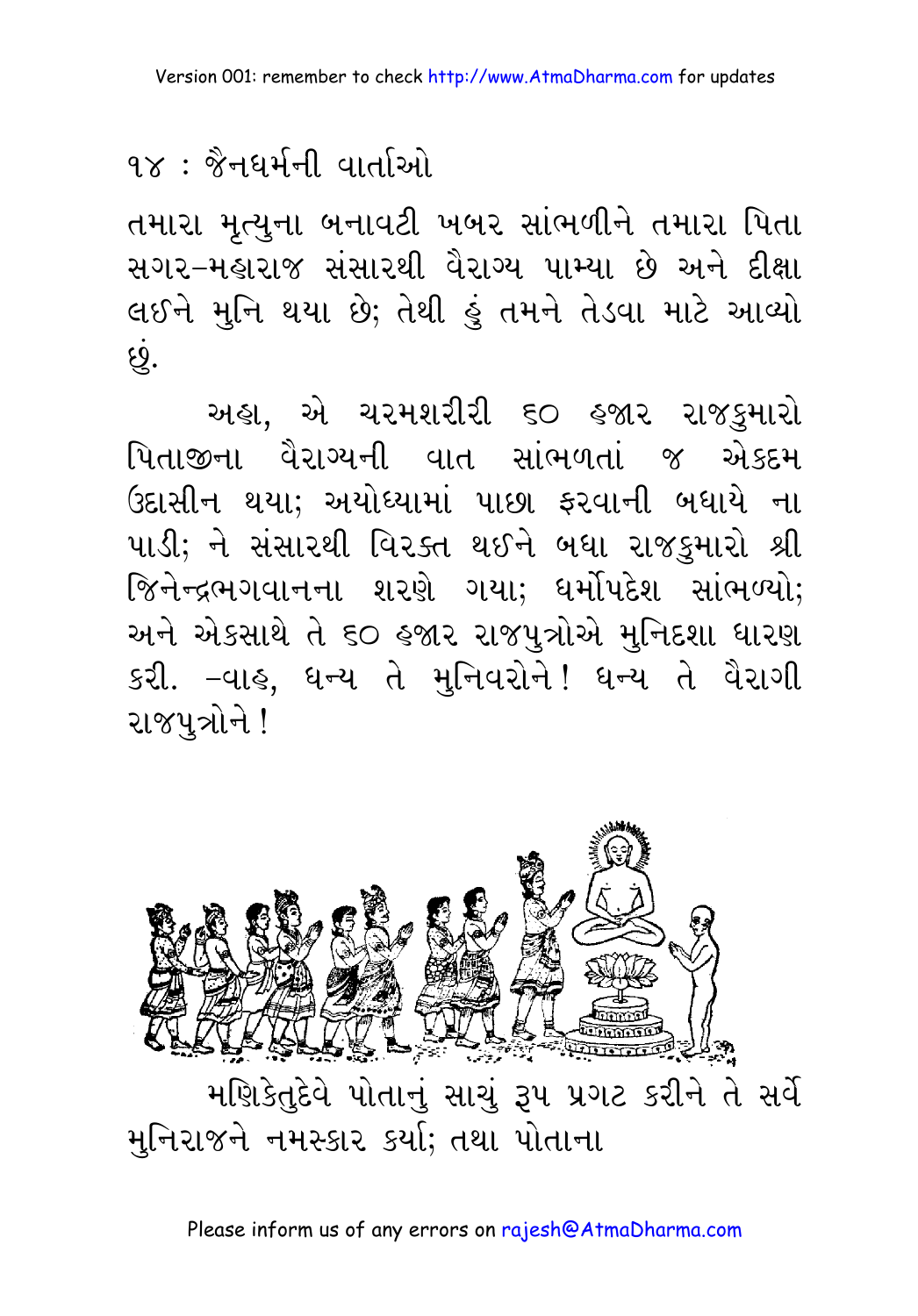મિત્રના હિત માટે આવી માયા કરવી ૫ડી, તે બદલ ક્ષમા માંગી. મુનિઓએ તેને સાંત્વન આપીને કહ્યું કે તેમાં તમારો શો અપરાધ છે? કોઈપણ પ્રકારે ધર્મમાં જે મદદ કરે તે તો પરમ હિતસ્વી મિત્ર છે. તમે તો અમારા મહાન હિતનું કામ કર્યું છે.

મિત્રને મોક્ષમાર્ગની પ્રેરણા આપવાનું પોતાનું કાર્ય સિદ્ધ થયું અને તેની સાથે ૬૦ હજાર રાજકુમારો પણ મુનિ થયા. તેથી પ્રસન્નથઈને તે દેવ પોતાના સ્વર્ગમાં ગયો.

સગર ચક્રવર્તી તથા ૬૦ હજાર રાજપુત્રો, એ બધાય મુનિવરો આત્માના જ્ઞાન–ધ્યાનપૂર્વક વિહાર કરતા–કરતા અંતે સમ્મેદશિખર પર આવ્યા અને શુક્લઘ્યાન વડે કેવળજ્ઞાન પ્રગટ કરી મોક્ષપદને પામ્યા. તેમને નમસ્કાર હો

શાસ્ત્રકાર કહે છે કે જગતમાં જીવને ઘર્મની પ્રેરણા આપનારા મિત્રસમાન હિતકર બીજાં કોઈ નથી.

> મિત્ર શે તો આવા શે કે જે ધર્મની પ્રેરણા આપે. [ મહાપરાણ: સર્ગ ૪૮ ઉપરથી. ]

> > $\ast$

#### Please inform us of any errors on rajesh@AtmaDharma.com

 $\ast$ 

 $\ast$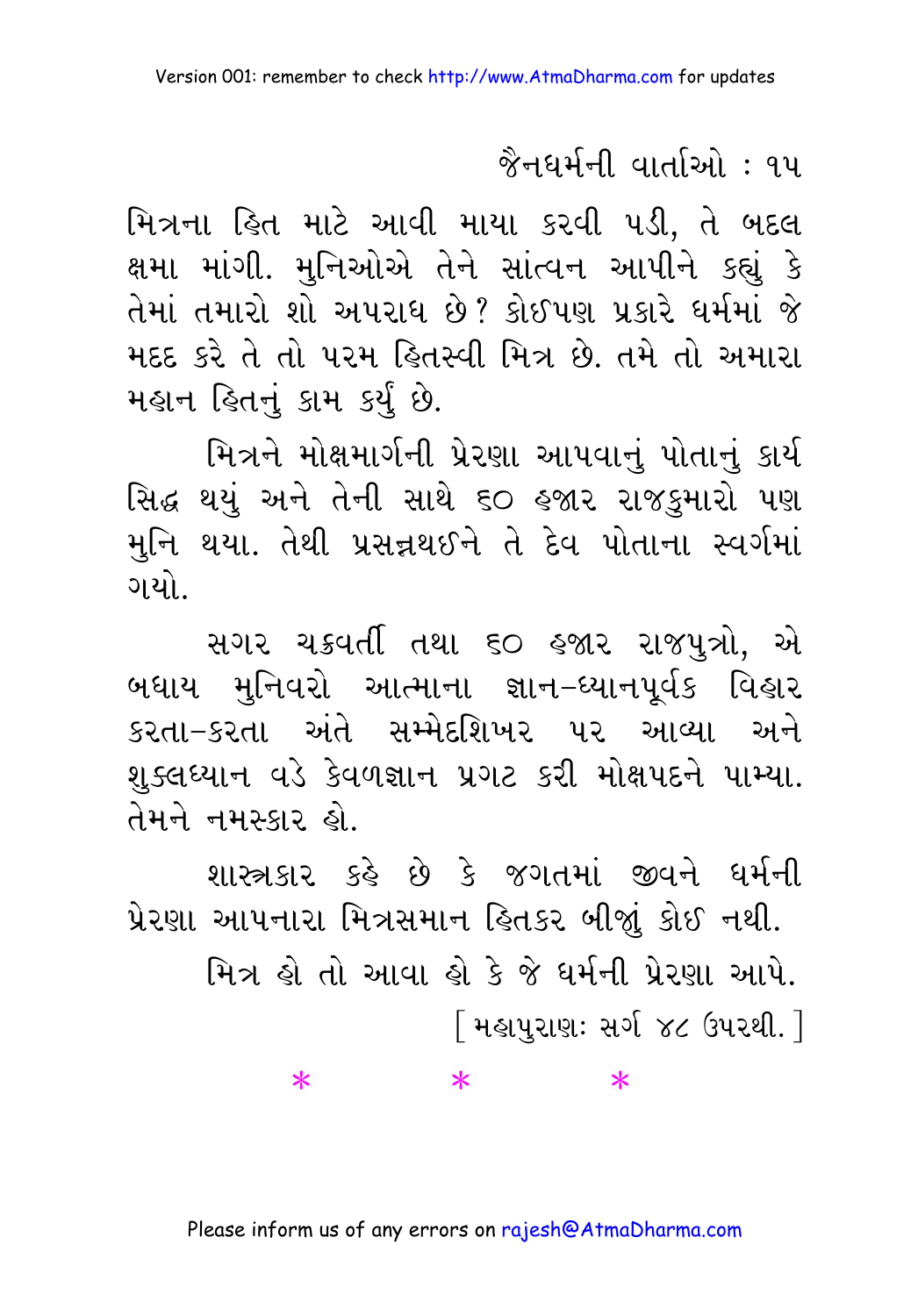<u> १६ : જૈનઘર્મની વાર્તાઓ</u>

# $\lceil 89 \rceil$ ૨૬ રાજકુમારોનો વૈરાગ્ય

<u>|</u> મશ્કરી-કે-સત્ય ? l

યુવાન બંધુઓ, આ આપણા ધર્મના એક યુવાન રાજકુમારની કથા છે−કે જેણે પરણીને તરત વૈરાગ્યથી ઙસતાં− લ્સતાં સંસારને છોડી દીધો. કયાં આજના સિનેમાના કુસંસ્કારો ! ને કયાં આપણા પુરાણોમાં ભરેલા આપણા મહાપુરૂષોના ઉત્તમ વૈરાગ્ય-સંસ્કારો ! યુવાન રાજપુત્ર વજબાહુ અને તેની સાથે ૨૬ રાજપુત્રોના વૈરાગ્યની આ ઉત્તમ કથા વાંચ્યા પછી પણ શું તમે સિનેમા જોવાનું નહીં છોડી દો? અને વૈરાગ્યભાવનાથી ધર્મના અભ્યાસમાં નહીં લાગી જાઓ ?

જૈન–ધર્માત્માઓના અંતરમાં સંસાર પ્રત્યે કેટલી નિર્લેપતા કોય છે. તથા વૈરાગ્યનો કેવો પ્રવાક તેમના અંતરમાં નિરંતર વહેતો હોય છે. તે દેખાડનારા વૈરાગ્યપ્રસંગો પુરાણોમાં ઠેરઠેર ભર્યા છે. સાંભળો, ભરયુવાન વયમાં તાજી જ પરણેલી મનોદયા રાણી વગેરેને ક્ષણમાં છોડીને વજબાહુ રાજકુમારે મુનિદીક્ષા લીધી; સાથે ૨૬ રાજકુમારોએ અને મનોદયા રાણીએ પણ દીક્ષા લીધી; તેની આ વૈરાગ્યકથા વાંચીને હે યુવાનો ! તમે પણ બહાદુર થઈ જાઓ, ને તમારા જીવનને વૈરાગ્યમય ધર્મસંસ્કારોથી શોભાવો.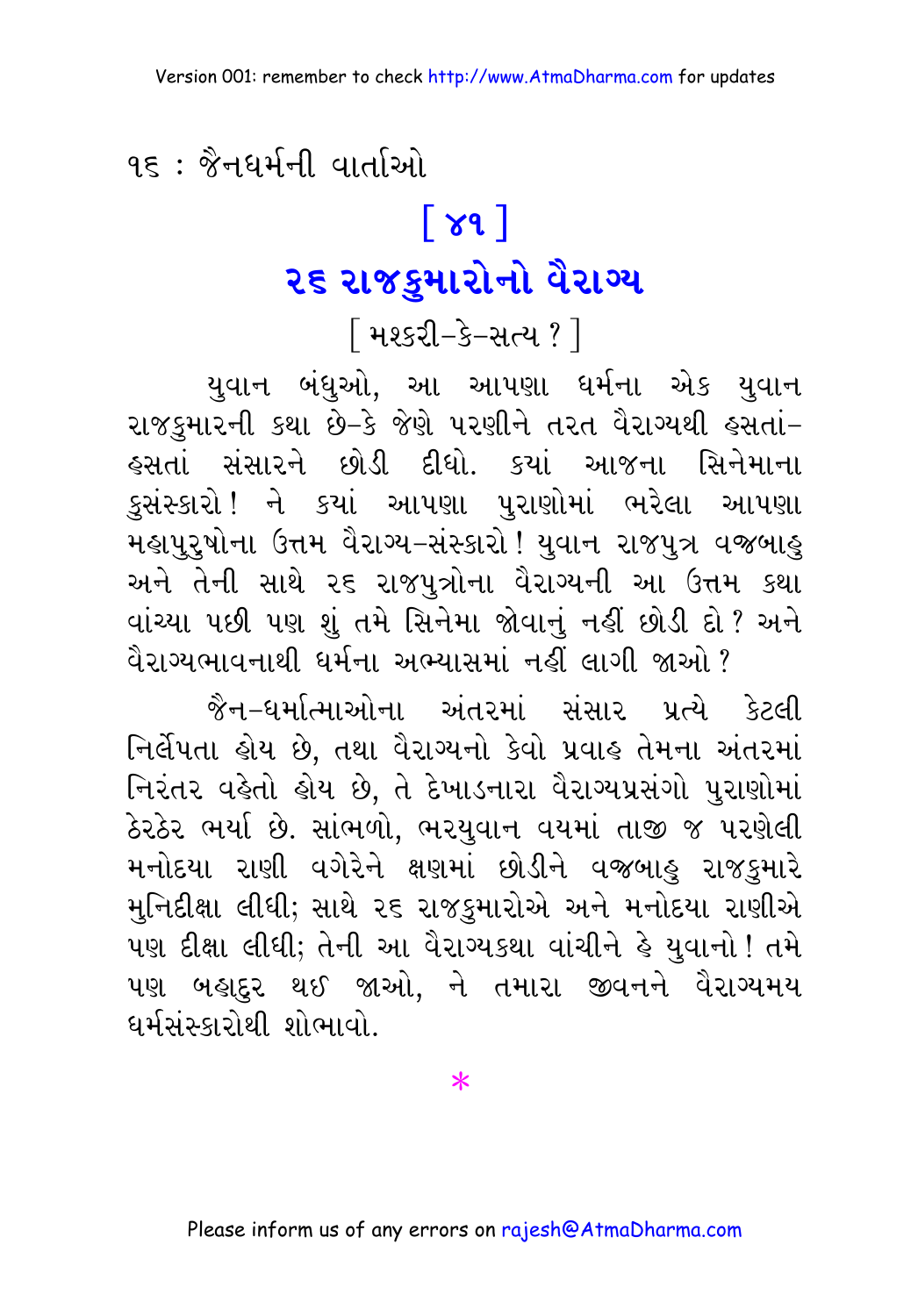# વજબાહુના વૈરાગ્યની વાર્તા

 $\ast$ 

ભગવાન ઋષભદેવના ઈક્ષ્વાકુવંશમાં, ઋષભદેવથી માંડીને મુનિસુવ્રત તીર્થંકર સુધીના લાંબાકાળમાં અસંખ્ય રાજાઓ મુનિ થઈને મોક્ષગામી થયા. તેમાં મલ્લિનાથ ભગવાનના મોક્ષગમન પછી અયોધ્યા નગરીમાં વિજય રાજા થયા; તેમના પૌત્ર વજબાહુકુમાર; હસ્તિનાપુરની રાજપુત્રી મનોદયા સાથે તેનાં લગ્ન થયા. લગ્ન પછી થોડા જ દિવસમાં કન્યાનો ભાઈ ઉદયસુંદર પોતાની બર્લ્ડનને તેડવા આવ્યો. મનોદયા તેની સાથે જવા લાગી; ત્યારે વજબાહુકુમાર પણ મનોદયા પ્રત્યે તીવ્ર પ્રેમને લીધે તેની સાથે જ સાસરે જવા લાગ્યો.

ઉદયસુંદર, મનોદયા, વજબાહુ વગેરે સૌ આનંદ કરતાં કરતાં અયોધ્યાથી હસ્તિનાપુર તરફ જઈ રહ્યા છે; સાથે તેમના મિત્રો ૨૬ રાજકમારો તેમજ અનેક રાણીઓ છે. પહાડો અને વનોની રમણીય શોભા જોતાં જોતાં સૌ ચાલ્યા જાય છે. ત્યાં યુવાન રાજકુમાર વજબાહુની નજર એકાએક થંભી ગઈ...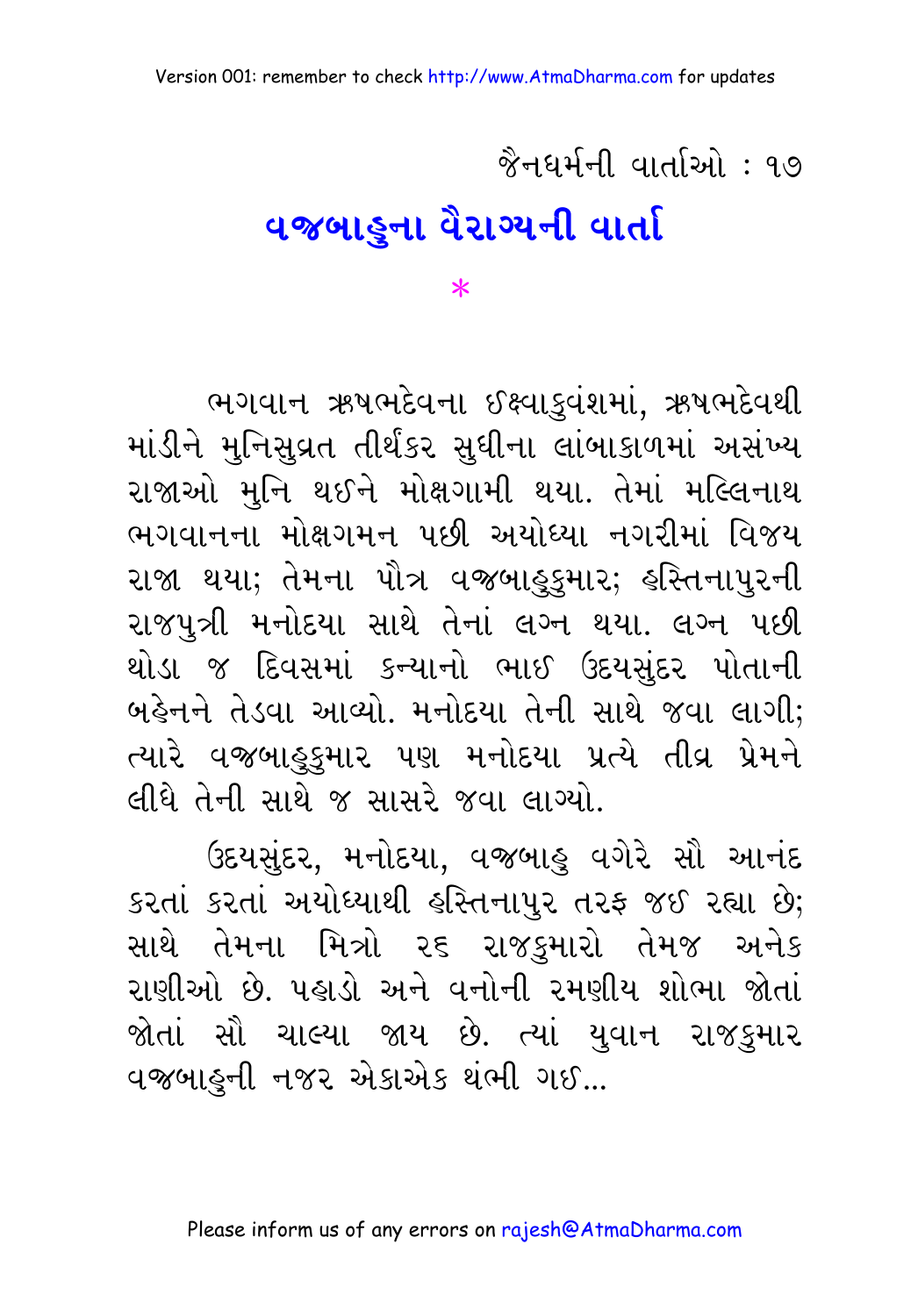અરે, દૂર આ કાંઈક અદ્દભુત શોભા દેખાય છે. તે શેની છે! એ તે કોઈ ઝાડનું થડ છે? સોનાનો થાંભલો છે? કે કોઈ મનુષ્ય છે? જરા નજીક જઈને જોયું ત્યાં તો કુમાર આશ્ચર્ય પામી ગયોઃ અહ્ય! નગ્ન દિગંબર મુનિરાજ ઘ્યાનમાં ઊભા છે... મીંચેલી આંખ ને લટકતા હાથ; દુનિયાને ભૂલીને આત્મામાં ઊંડે ઊંડે ઊતરીને કોઈ અદ્દભુત મોક્ષસુખને વેદી રહ્યા છે... જાણે શાંતરસના દરિયામાં મશગુલ છે! શરીર તપવડે દૂબળું છે

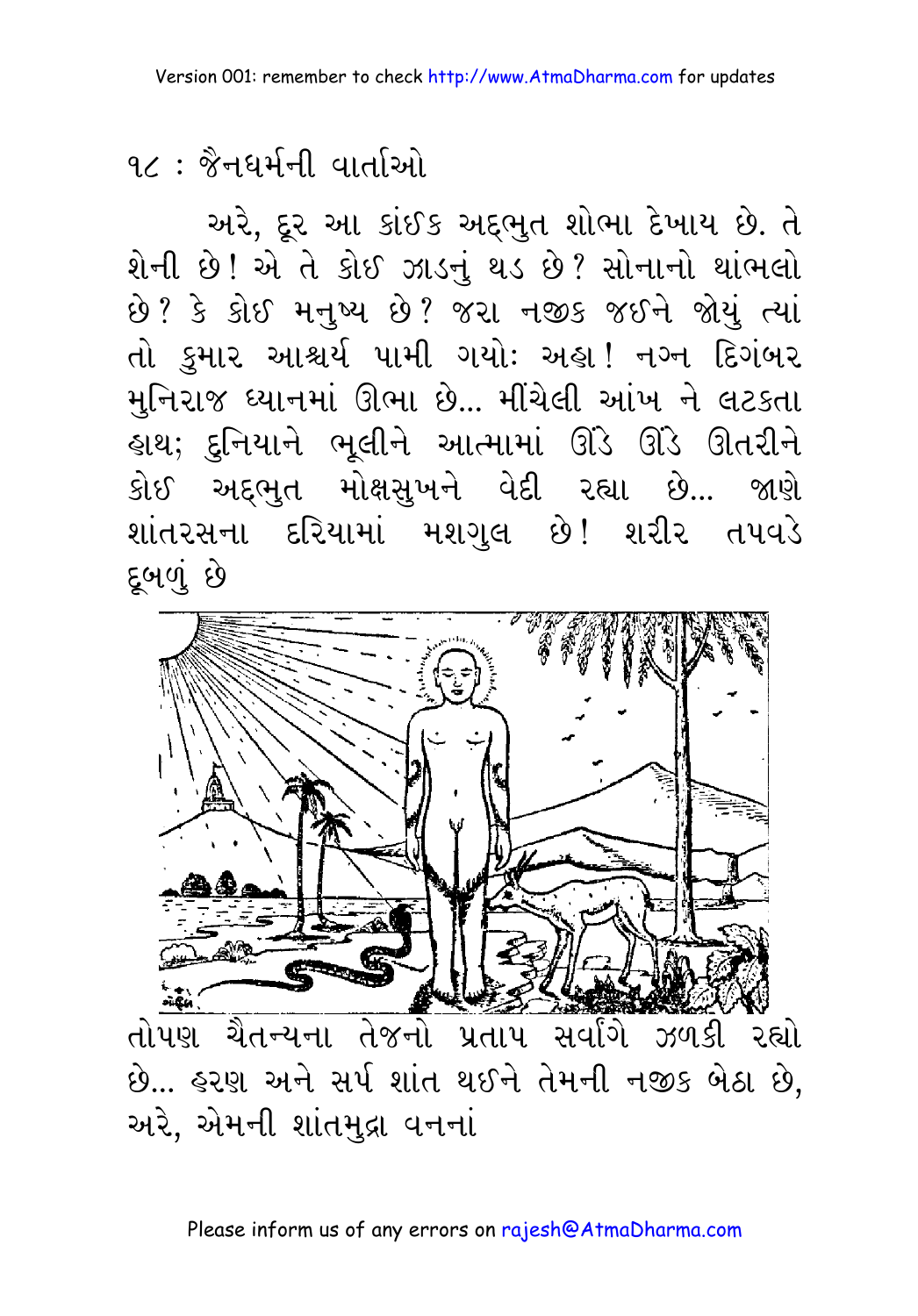<u> જૈનધર્મની વાર્તાઓ : ૧૯</u>

પશુઓને પણ એવી વહાલી લાગે છે કે તેઓ પણ શાંત थर्धने બેસी ગયાં છે.

મુનિને દેખીને કુમાર વજબાહુ વિચારે છે કે–વાહ રે વાહ! ધન્ય મુનિનું જીવન! તેઓ આનંદથી મોક્ષને સાધી રહ્યા છે; હું તો સંસારના કીચડમાં ફસાયો છું, ને વિષયભોગોમાં ડૂબી રહ્યો છું; આ ભોગોથી છૂટીને હું પણ આવી યોગદશા ધારણ કરીશ ત્યારે જ મારો જન્મ કુતાર્થ થશે. અત્યારે તો, સમ્યક આત્મભાન હોવા છતાં, જેમ કોઈ ચંદનવૃક્ષ ઝેરી સર્પથી લપેટાયેલું હોય તેમ હું વિષયભોગોના પાપોથી ઘેરાઈ રહ્યો છું. જેમ કોઈ મૂર્ખ પહાડના શિખર ઉપર ચડીને ઊંઘે... તેમ હું પાંચ ઇન્દ્રિયના ભોગરૂપ પર્વતના ભયંકર શિખર પર સૂતો છું. ધિક્કાર છે... ભવભ્રમણ કરાવનારા આ ભોગોને! અરે, એક સ્ત્રીમાં આસક્ત થઈને મોક્ષસુંદરીને સાધવામાં હું પ્રમાદી થઈ રહ્યો છું... પણ ક્ષણભંગુર જીવનનો શો ભરોસો ? મારે તો હવે પ્રમાદ છોડીને આવી મુનિદશા ધારણ કરીને મોક્ષસાધનામાં લાગી જવું જોઈએ...

આવા વૈરાગ્યના વિચાર કરતાં કરતાં વજબાહુની નજર તો મુનિરાજ ઉપર થંભી ગઈ છે.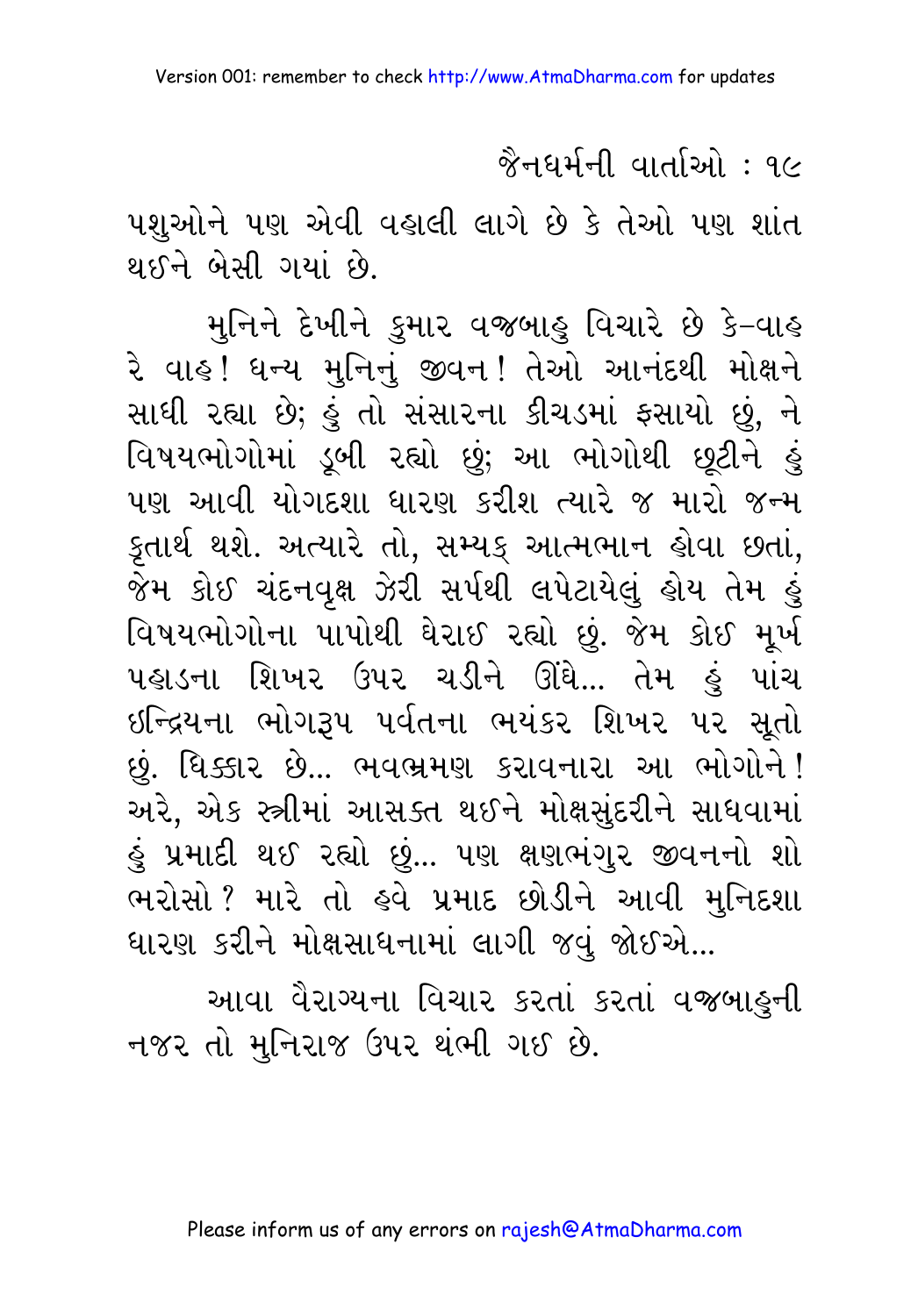મુનિભાવનામાં એવા લીન થઈ ગયા છે કે આસપાસ ઉદયસુંદર ને મનોદયા ઊભાં છે તેનોય ખ્યાલ નથી રહ્યો. બસ ! એકીટસે મુનિ તરફ જોઈ જ રહ્યા છે... ને तेनी ભावना ભावी रह्या છે.

આ દેખીને. તેના સાળા ઉદયસંદરે હાસ્યપર્વક મશ્કરી કરતાં કહ્યું-અરે કુંવરજી! આમ નિશ્ચલ નયને મુનિ તરફ શું જોઈ રહ્યા છો? –કયાંક તમે પણ એવી મુનિદીક્ષા ધારણ ન કરી લેતા !

વજકુમારને તો 'ભાવતું' તું ને વૈદે બતાવ્યું!' તેણે તરત જ કહ્યું-વાહ ભાઈ ! તમે બહુ મજાની વાત કરી; મારા મનમાં જે ભાવ હતા તે જ તમે પ્રગટ કર્યા;– હવે તમારા ભાવ શું છે−તે પણ કહો !

ઉદયસંદરે તો તે વાતને મશ્કરી સમજીને કહ્યું: કુંવરજી! જેવા તમારા ભાવ, તેવા જ મારા ભાવ! જો તમે મુનિ થતા હો તો હું પણ તમારી સાથે મુનિ થઈ જવા તૈયાર છું! –જો–જો, તમે ફરી ન જતા!!

(ઉદયસંદર તો મનમાં ઙ્જી એમ જ સમજે છે કે વજકમારને તો મનોદયા પ્રત્યે તીવ્ર રાગ છે. -એ શું દીક્ષા લેવાનો હતો ! એટલે તેણે તો હાસ્યમાં ને હાસ્યમાં ઉપર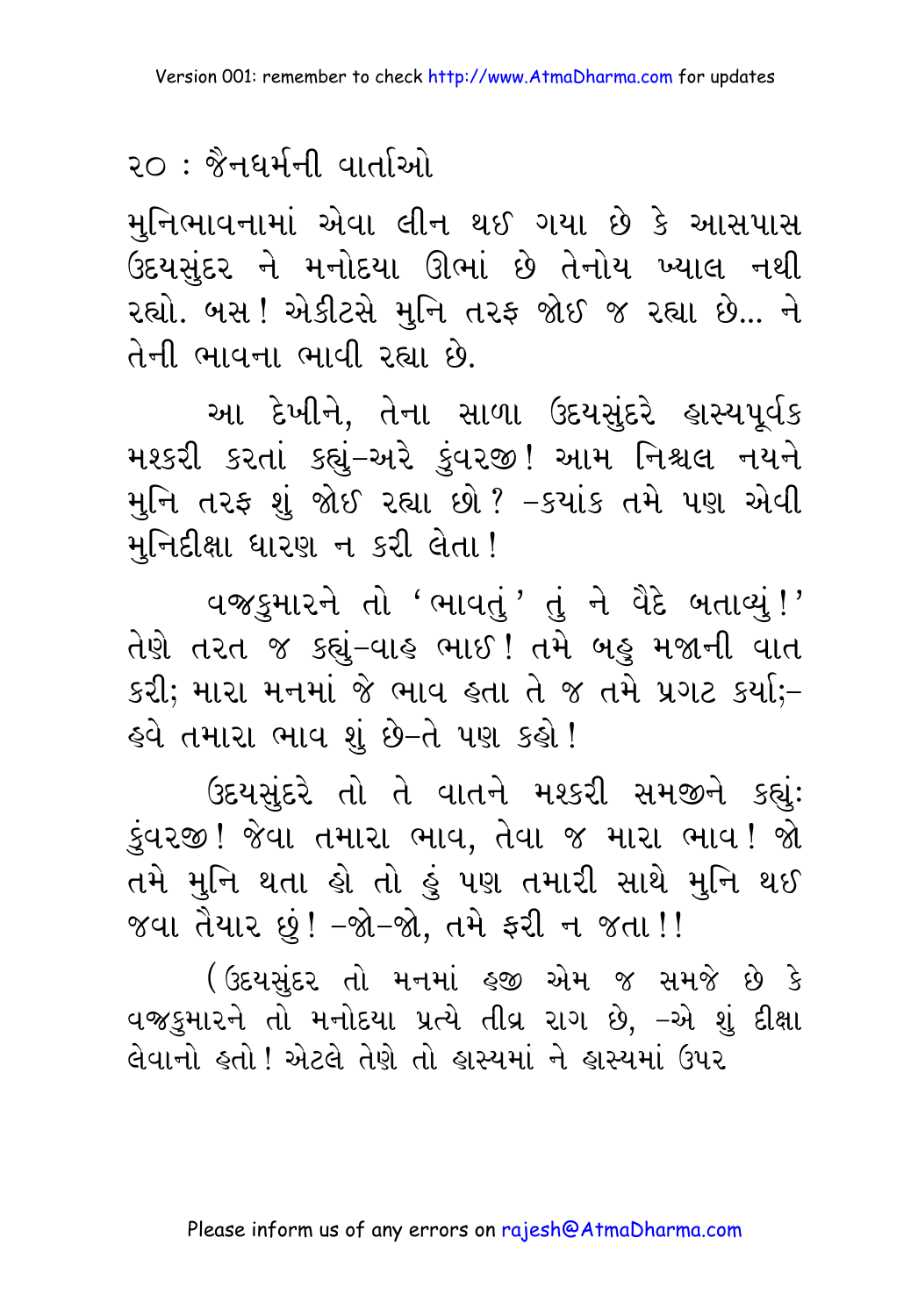#### <mark>જૈનઘર્મની વાર્તાઓ : २</mark>१

પ્રમાણે બોલી નાખ્યં... અથવા, 'શકનથી શબ્દ આગળા ' એ ઉક્તિ-અનુસાર વજ્રકુમારના ઉત્તમ ભવિતવ્યથી પ્રેરાઈને તેને વૈરાગ્ય જગાડનારા શબ્દો નિમિત્તપણે આવી ગયા... )



ઉદયસુંદરની ા વાત સાંભળતાં જ મુમુક્ષુ વીર વજબાહૂકુમારના મુખમાંથી વજવાણી નીકળી: બસ ત્યારે, <u>હું</u> તૈયાર છું... અત્યારે જ હું આ મુનિરાજની સમીપમાં જઈને મુનિદીક્ષા અંગીકાર કરીશ આ સંસાર અને ભોગોથી ઉદાસ થઈને મારં ચિત્ત હવે મોક્ષમાં ચોંટયું છે... સંસાર કે સંસાર તરફના

ભાવ હવે સ્વખ્તેય મારે જોઈતા નથી... હું તો હવે મુનિ થઈશ ને અહીં વનમાં જ રહીને મોક્ષને સાધીશ.

પર્વત ઉપર વજ્ર પડે તેમ વજા઼બાઙ્ના શબ્દો સાંભળતાં જ ઉદયસુંદર ઉપર જાણે વજી ૫ડયું! તે તો ડઘાઈ જ ગયો ! –અરે આ શું થયું !

વજકમાર તો મક્કમ ચિત્તે હાથી ઉપરથી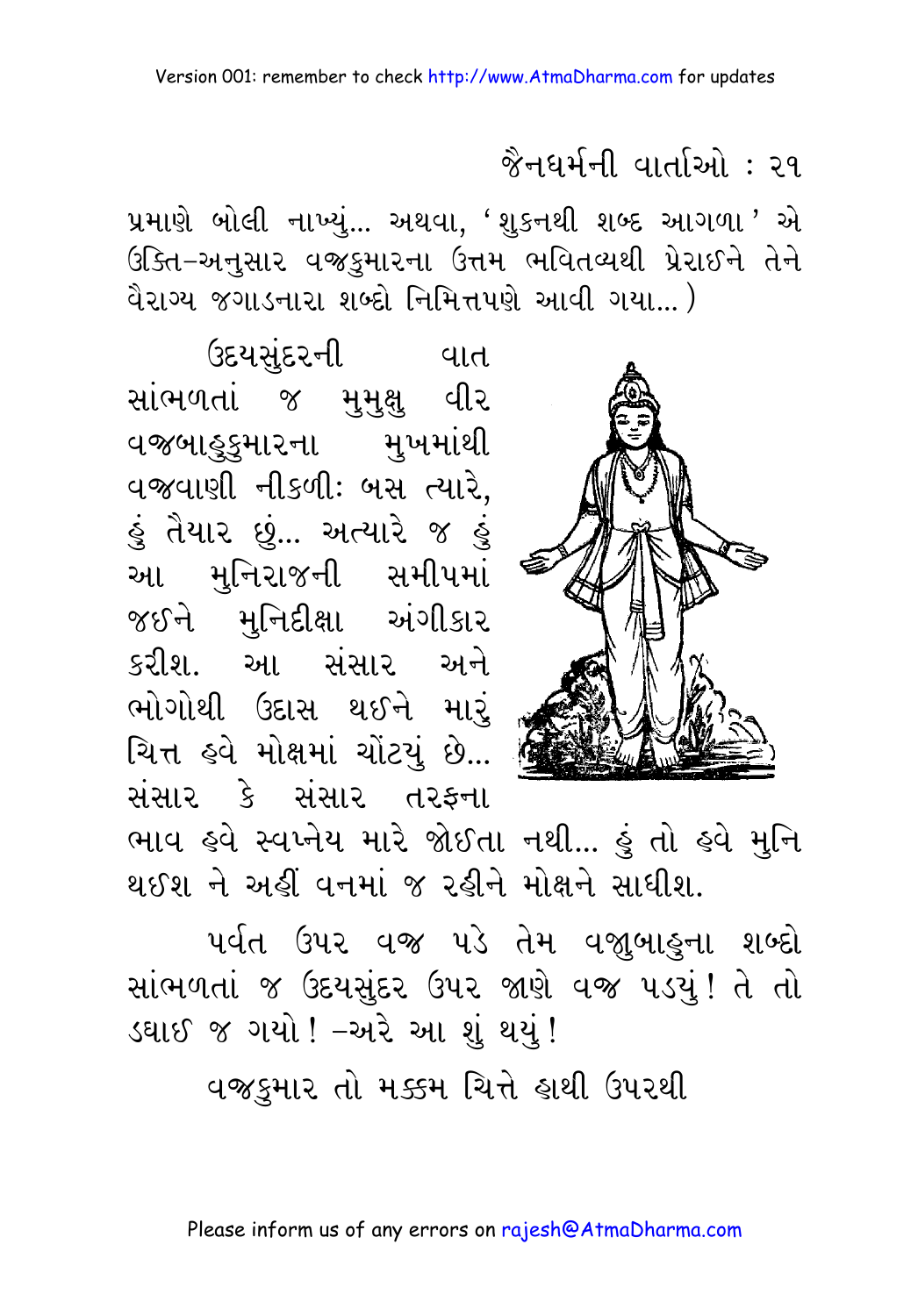ઊતર્યો ને વિવાહના વસ્ત્રાભૂષણ ઊતારીને, વૈરાગ્યપૂર્વક મુનિરાજ તરફ જવા લાગ્યો.

મનોદયાએ કહ્યું: અરે સ્વામી ! આ શું કરો છો ? ઉદયસંદરે પણ આંસભીની આંખે કહ્યું: અરે કુંવરજી ! મેં તો હસતાં-હસતાં મશ્કરીમાં કહ્યું હતું; તેમાં તમે આ શું કરી રહ્યા છો? હાસ્ય કરવામાં મારી ભૂલ થઈ હોય તો મને ક્ષમા કરો ! તમે દીક્ષા ન લ્યો...

ત્યારે વૈરાગી વજકુમાર મધુર શબ્દોથી કહેવા લાગ્યાઃ હે ઉદયસુંદર! તમે તો મારા કલ્યાણનું કારણ બન્યા છો. મને જગાડીને તમે તો ઉપકાર જ કર્યો છે. માટે દુઃખ છોડો. હું સંસારના કૂવામાં ૫ડતો હતો તેમાંથી તમે તો મને બચાવ્યો. તમે મારા સાચા મિત્ર છો. ને તમે પણ આ જ માર્ગે મારી સાથે ચાલો

વૈરાગી વજકુમાર બોલી રહ્યા છેઃ જીવ જન્મ– મરણ કરતો-કરતો અનાદિથી સંસારમાં ભમી રહ્યો છે, સ્વર્ગના દિવ્ય વિષયોમાં પણ તેને કયાંય સુખ મળ્યું નથી. તો બીજા વિષયોની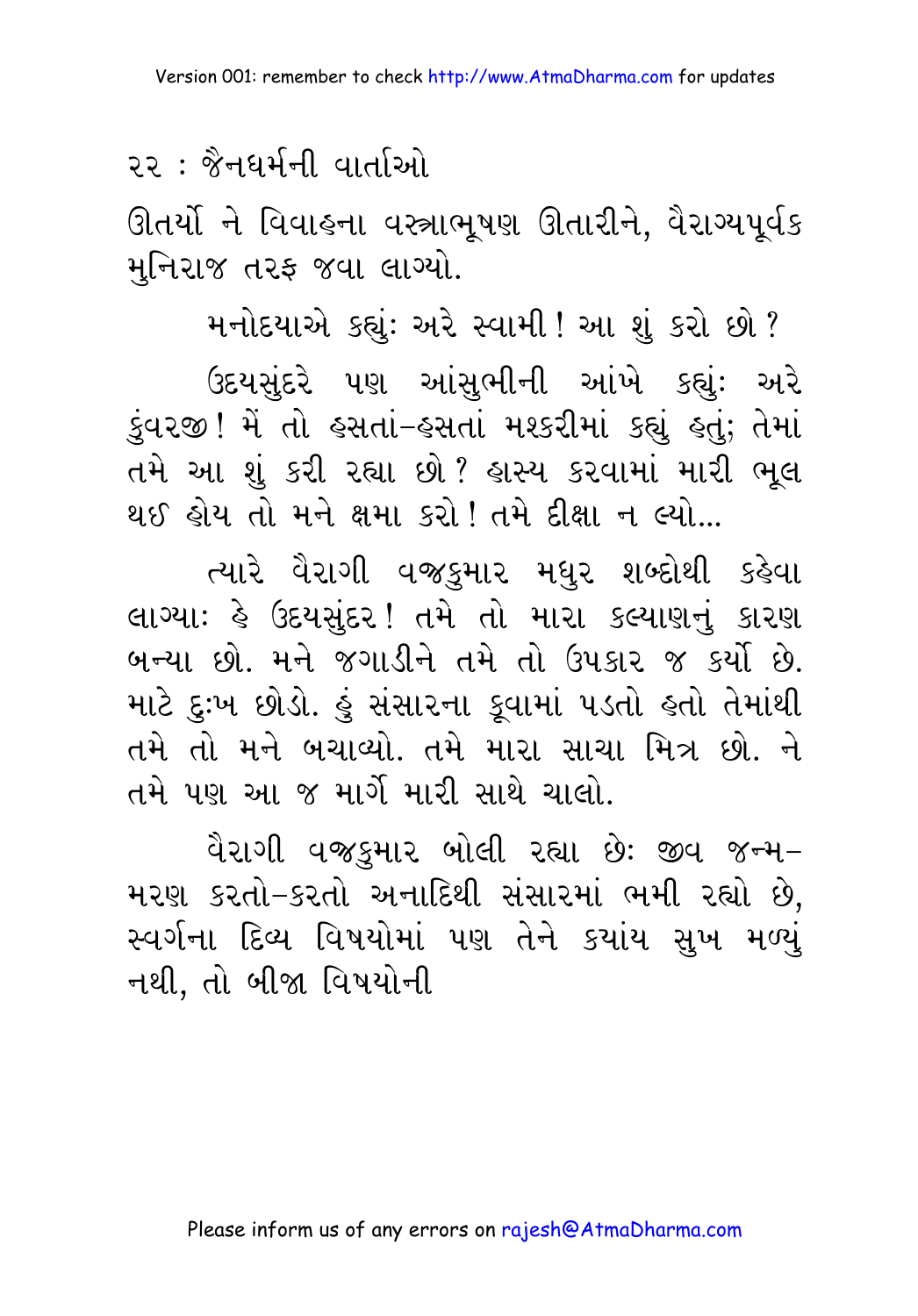શી વાત ! આ સંસાર, શરીર ને ભોગો–બધું ક્ષણભંગુર છે. વીજળીના ઝબકારા જેવું જીવન, તેમાં આત્મહિત ન કર્યું તો આ અવસર ચાલ્યો જશે. વિવેકી પુરૂષોએ સ્વપ્ના જેવા આ સંસાર-સુખોમાં મોહિત થવું યોગ્ય નથી. મિત્ર! તમારી મશ્કરી પણ મને તો કલ્યાણનું જ કારણ થઈ છે. હસતાં–હસતાં પણ ઉત્તમ ઔષધિ પીવાથી શું તે રોગને નથી હરતી? હરે જ છે; તેમ હસતાં-હસતાં પણ તમે મુનિદશાની વાત કરી તો તે મુનિદશા ભવરોગને હરનારી ને આત્મકલ્યાણ કરનારી છે; માટે હું જરૂર મુનિદશા અંગીકાર કરીશ. તમારી જેવી ઈચ્છા હોય તેમ તમે કરો.

ઉદયસુંદર સમજી ગયો કે હવે વજબાહુકુમારને રોકવાનું મશ્કેલ છે... હવે તે દીક્ષા જ લેશે. છતાં મનોદયાના પ્રેમને લીધે કદાચ તે રોકાય, –એમ ધારીને તેણે છેલ્લી દલીલ કરીઃ હે કુમાર! આ મનોદયા ખાતર પણ તમે રોકાઈ જાઓ. તમારા વગર મારી બહેન અનાથ થઈ જશે. માટે તેના પર કૃપા કરીને આપ રોકાઈ જાઓ. -હમણાં દીક્ષા ન લ્યો.

#### Please inform us of any errors on rajesh@AtmaDharma.com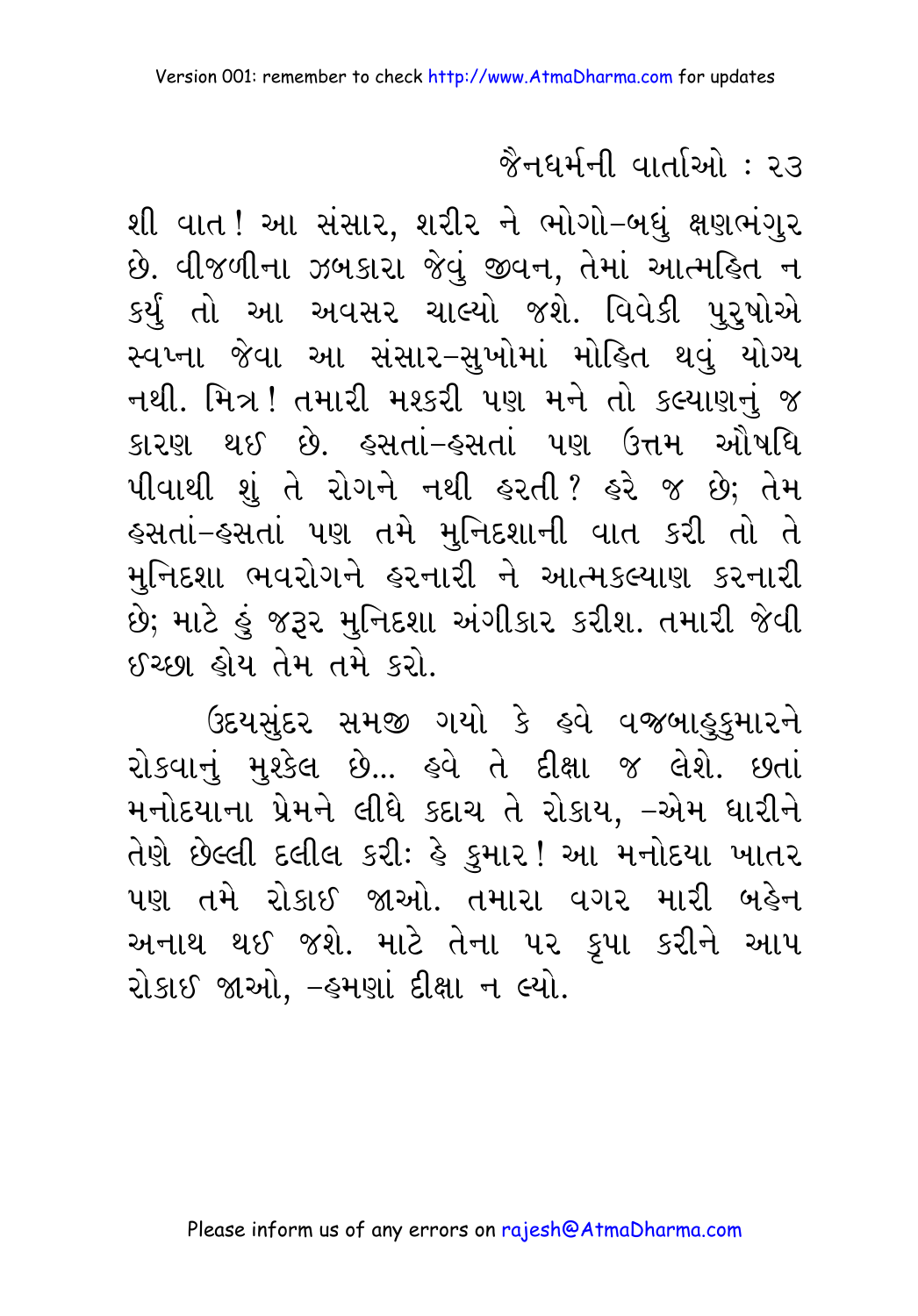પરંતુ, મનોદયા પણ વીરપુત્રી હતી... તે કાંઈ રોવા ન બેઠી... તેણે પણ મક્કમ ચિત્તે કહ્યું: હે બંધુ ! તું મારી ચિંતા ન કર! તેઓ જે માર્ગે જશે–હું પણ તે જ માર્ગે જઈશ. તેઓ વિષયભોગોથી છૂટીને આત્મકલ્યાણ કરશે, તો શું હું વિષયોમાં ડૂબી મરીશ ? –નહીં; હું પણ તેમની સાથે જ સંસાર છોડીને અર્જિકા બનીશ ને આત્માનું કલ્યાણ કરીશ. ધન્ય છે કે મને આત્મહિતનો આવો સુંદર અવસર મળ્યો ! રોકો મા ભાઈ, તમે કોઈને રોકો મા! કલ્યાણના પંથે જનારને સંસારના માર્ગમાં ખેંચો મા! અમે વૈરાગ્યમાર્ગે જઈએ છીએ, તમે પણ અમારી સાથે તે જ પંથમાં આવો.

પોતાની બહેનની પણ આવી દઢતા દેખીને હવે ઉદયસુંદરના ભાવમાં પણ એકાએક પરિવર્તન થઈ ગયું. તેણે જોયું કે મશ્કરી સત્ય બની રહી છે. તેણે કહ્યું: વાહ... વજઙુમાર! અને વાહ મનોદયાબેન! ધન્ય છે તમારી ઉત્તમ ભાવનાઓને! તમે બન્ને અહીં જ દીક્ષા લેશો તો શું અમે તમને મૂકીને પાછા રાજ્યમાં જઈશું? –નહીં; અમે પણ તમારી સાથે જ મુનિદીક્ષા લઈશું.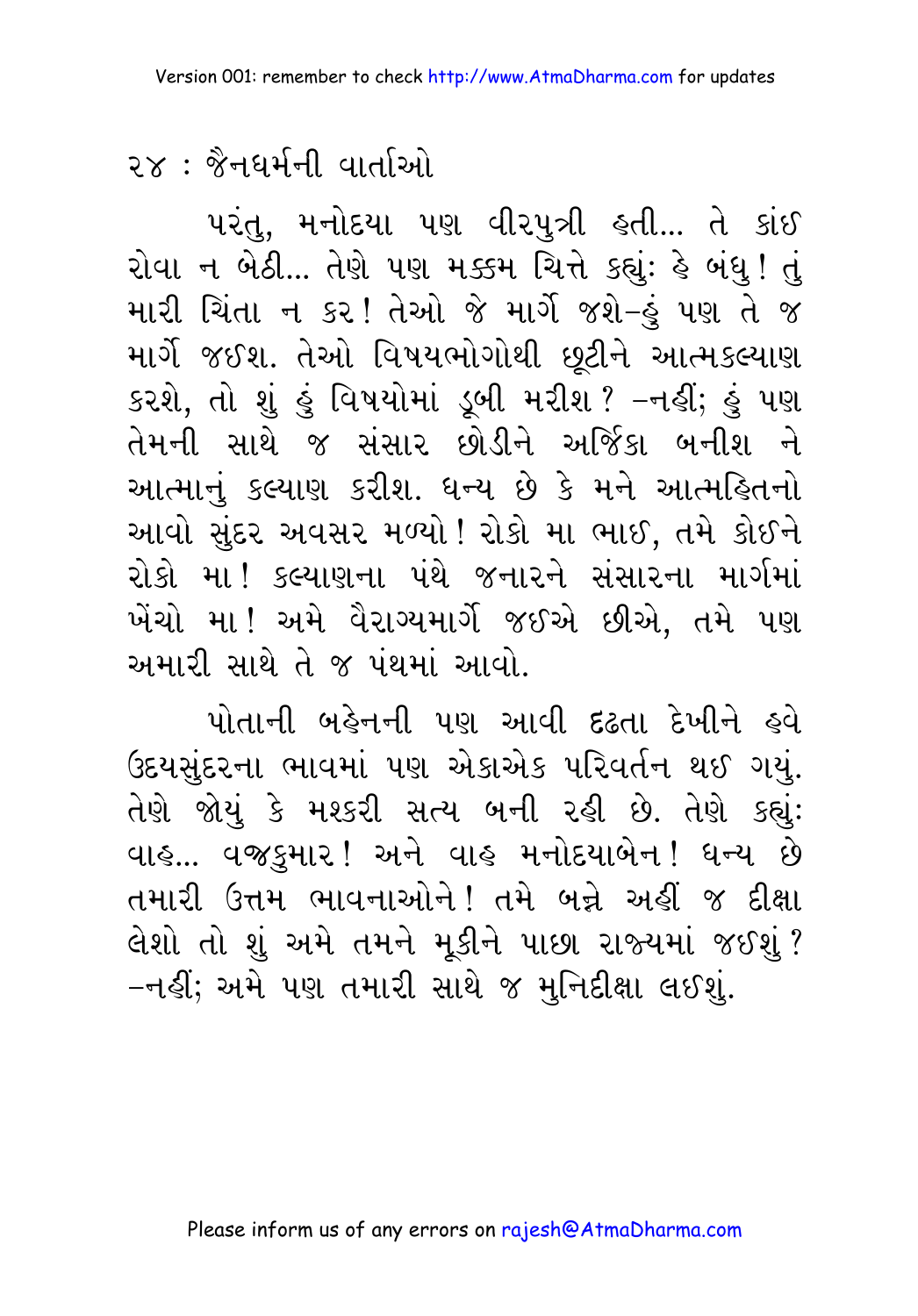ત્યાં તો, આ બધી વાતચીત સાંભળી રહેલા બીજા ૨૬ રાજકુમારો પણ એક સાથે બોલી ઊઠયા કે અમે પણ વજ્ઙુમારની સાથે જ દીક્ષા લેશું! અને બીજીકોર મહિલાઓના ટોળામાંથી રાજરાણીઓનો પણ અવાજ આવ્યો કે અમે બધા પણ મનોદયાની સાથે અર્જિકાવ્રત લઈશં.

બસ, ચારેકોર ખળભળાટ મચી ગયો... ગંભીર વૈરાગ્યનું વાતાવરણ ફેલાઈ ગયું. રાજસેવકો તો ગભરાટથી જોઈ જ રહ્યા છે કે આ બધું શું થઈ રહ્યું છે! આ બધા રાજકુમારોને તથા રાજરાણીઓને અહીં છોડીને એકલા એકલા રાજ્યમાં પાછા કઈ રીતે જવું? જઈને આ રાજકુમારોના માતા–પિતાઓને શું જવાબ  $\approx$   $\approx$   $\approx$ 

તેઓ મુંઝાયા. છેવટે એક મંત્રીએ રાજપુત્રોને કહ્યું: હે કુમારો ! તમારી વૈરાગ્યભાવનાને ધન્ય છે... પણ અમને મુશ્કેલીમાં ન મૂકો... તમે અમારી સાથે પાછા ચાલો ને માતાપિતાની રજા લઈને પછી દીક્ષા લેજો...

વજબાહુકુમારે કહ્યું: અરે, સંસારબંધનથી છૂટવાનો આવો અવસર આવ્યો, ત્યારે માતા–પિતાને પૂછવા કોણ રોકાય ? અમે ત્યાં આવીએ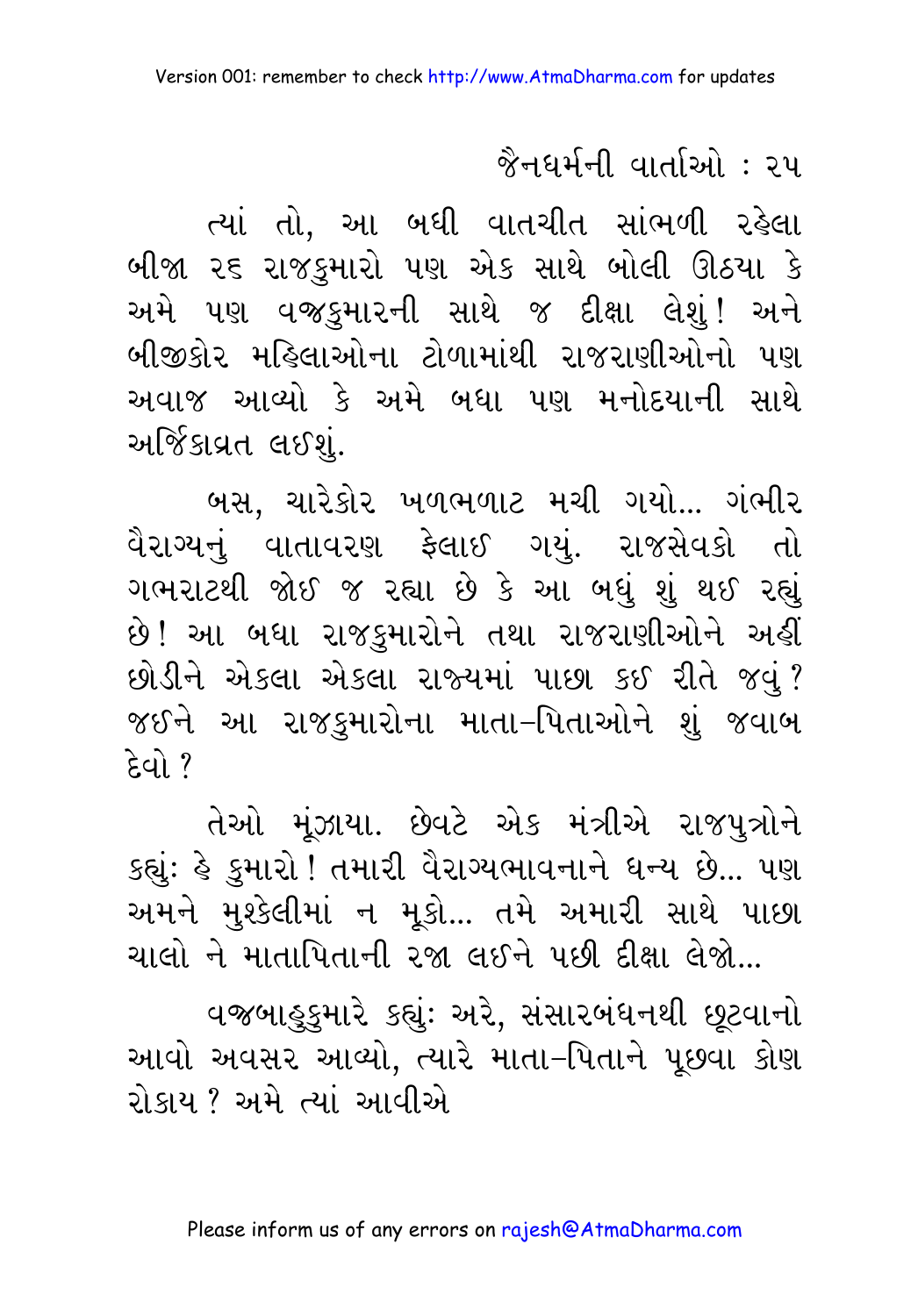તો માતા–પિતા મોહવશ થઈને અમને રોકે; માટે તમે સૌ જાઓ. ને માતા–પિતાને સમાચાર કહી દેજો કે તમારા પુત્રો મોક્ષને સાધવા ગયા છે, માટે તમે દુઃખી ન થશો

ત્યારે મંત્રીએ કહ્યું: કુમારો! તમે અમારી સાથે ભલે ન આવો; પરંતુ અમે માતા-પિતાને ખબર આપીએ ત્યાં સુધી અહીં રોકાઈ જાઓ.

કુમારોએ કહ્યું: અરે, એક ક્ષણ પણ હવે આ સંસાર ન જોઈએ... જેમ પ્રાણ ઊડી ગયા પછી શરીર શોભતું નથી, તેમ અમારો મોલ્ છૂટી ગયા પછી હવે ક્ષણમાત્ર આ સંસાર ગમતો નથી. –આમ કઢીને બધા કુમારો ચાલવા લાગ્યા... ને મુનિરાજ પાસે આવ્યા...

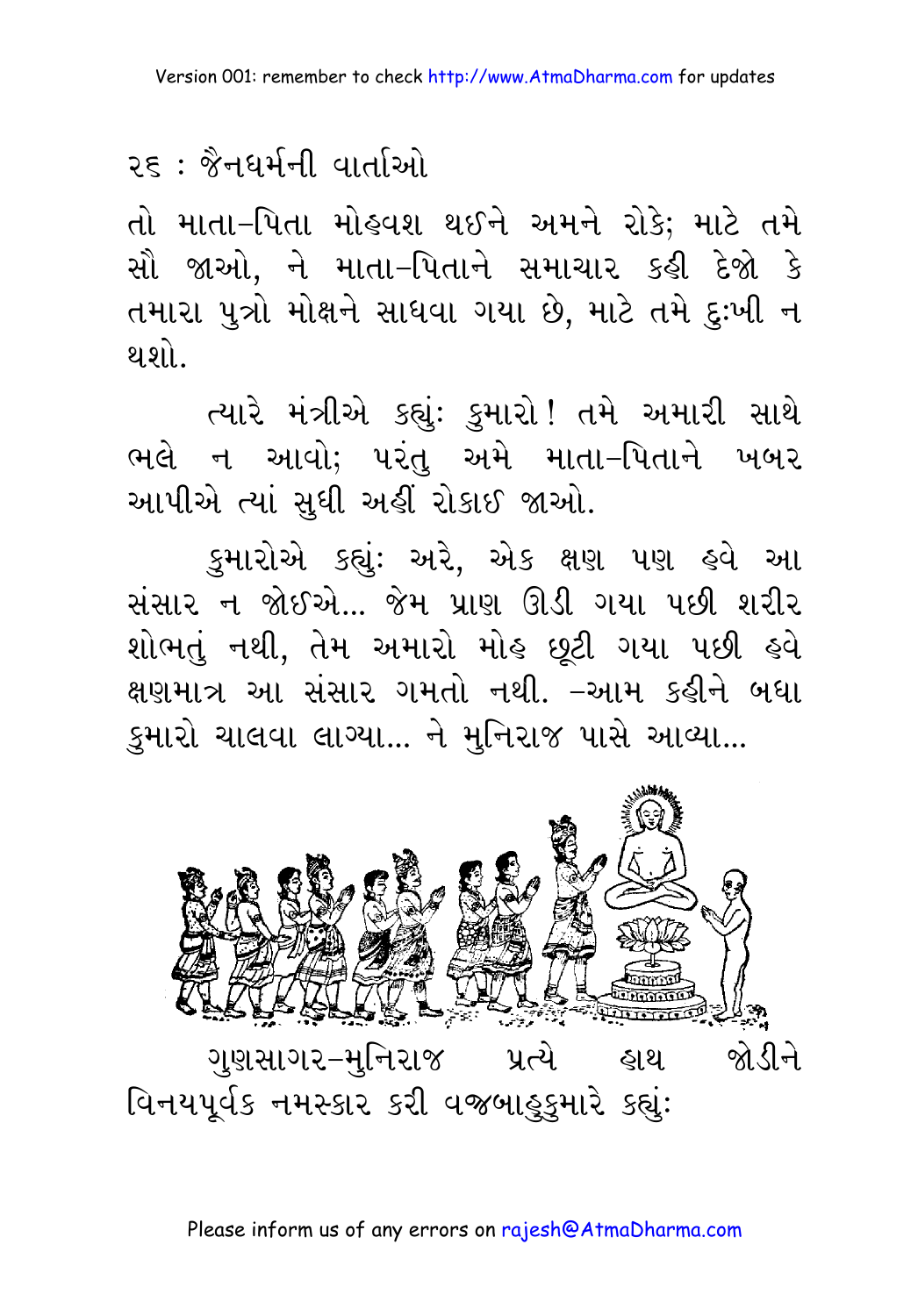હે સ્વામી! અમારૂં ચિત્ત સંસારથી અતિ ભયભીત છે; આપના દર્શનથી અમારું મન પવિત્ર થયું છે ને હવે અમે ભવસાગરને પાર કરનારી એવી ભાગવતી દીક્ષા અંગીકાર કરીને આ સંસારના કીચડમાંથી બહાર નીકળવા ઈચ્છીએ છીએ; માટે હે પ્રભો! અમને દીક્ષા <u>આપો !</u>

જેઓ ચૈતન્યસાધનામાં મગ્ન છે અને હમણાં જ સાતમેથી છક્રા ગુણસ્થાને આવ્યા છે–એવા તે મુનિરાજે રાજકુમારોની ઉત્તમ ભાવના જાણીને કહ્યું: હે ભવ્યો! લ્યો, આ મોક્ષના કારણરૂપ ભગવતી જિનદીક્ષા! તમે બધા અત્યંત નીકટ ભવ્ય છો કે તમને મુનિવ્રતની ભાવના જાગી. –આમ કહીને આચાર્યદેવે વજબાહુ સહિત ૨૬ રાજકમારોને મનિદીક્ષા આપી; રાજકમારોએ કોમળ કેશનો સ્વહસ્તે લોચ કરીને પંચમહાવ્રત ધારણ કર્યા. રાજપુત્રી અને રાગપરિણતિ બન્નેનો ત્યાગ કર્યો; દેઙ્નો સ્નેઙ છોડીને ચૈતન્યધામમાં સ્થિર થયા, ને શુદ્ધોપયોગી થઈને આત્મચિંતનમાં એકાગ્ર થયા. ધન્ય તે મનિવરો !

બીજી બાજા મનોવતીએ પણ પતિનો, ભાઈનો તેમ જ સંસારનો મોઢ છોડીને સર્વે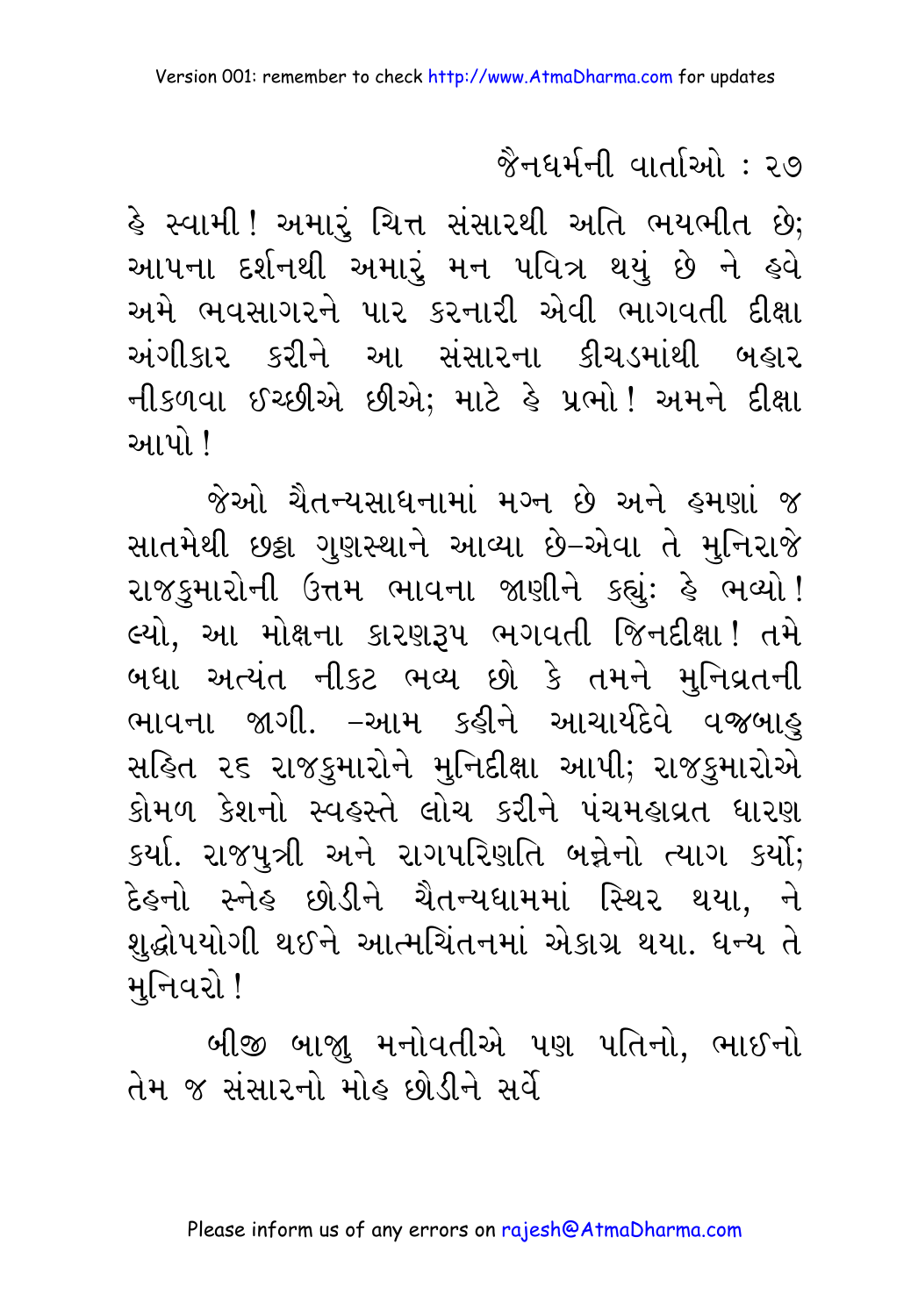આભૂષણ દૂર કરી વૈરાગ્યપૂર્વક આર્જિકાવ્રત ધારણ કર્યા; સાથે અનેક રાણીઓ પણ અર્જિકા થઈ, ને એકમાત્ર સફેદ સાડીથી ઢંકાયેલા દેહમાં ચૈતન્યની સાધના વડે શોભવા લાગી. રત્નમણિનાં આભષણ કરતાં શુદ્ધોપયોગનાં આભૂષણથી આત્મા વધારે શોભી ઊઠે છે; તે રીતે વજ્રકુમાર વગેરે સૌ મુનિદશામાં શુદ્ધોપયોગ વડે શોભવા લાગ્યા.

# ધન્ય તે રાજપુત્રોને! धन्य ते राજરाણीઓને !

જ્યારે વજઙુમાર વગેરેની દીક્ષાના સમાચાર અયોધ્યા પહોંચ્યા ત્યારે તેના પિતા સુરેન્દ્રમન્યુ, તથા દાદા વિજય મહારાજા પણ સંસારથી વિરક્ત થયાઃ અરે, આવો નવપરિણીત યુવાન–પૌત્ર સંસાર છોડીને મુનિ થયો; ને હું બૂઢો થવા છતાં હજી સંસારના વિષયોને નથી છોડતો! આ રાજકુમારે તો સંસાર–ભોગોને તુણવત સમજીને છોડી દીધા ને મોક્ષને અર્થે શાંતભાવમાં ચિત્તને સ્થિર કર્યું. ઉપરથી સુંદર લાગતા વિષયોનું ફળ બહુ કડવું છે. યુવાન દશામાં દેહનું જે રૂપ હતું તે પણ વૃદ્ધાવસ્થામાં <u>ક</u>ુરુપ થઈ ગયું. દેહ અને વિષયો ક્ષણભંગર છે; આમ જાણવા છતાં કું વિષય-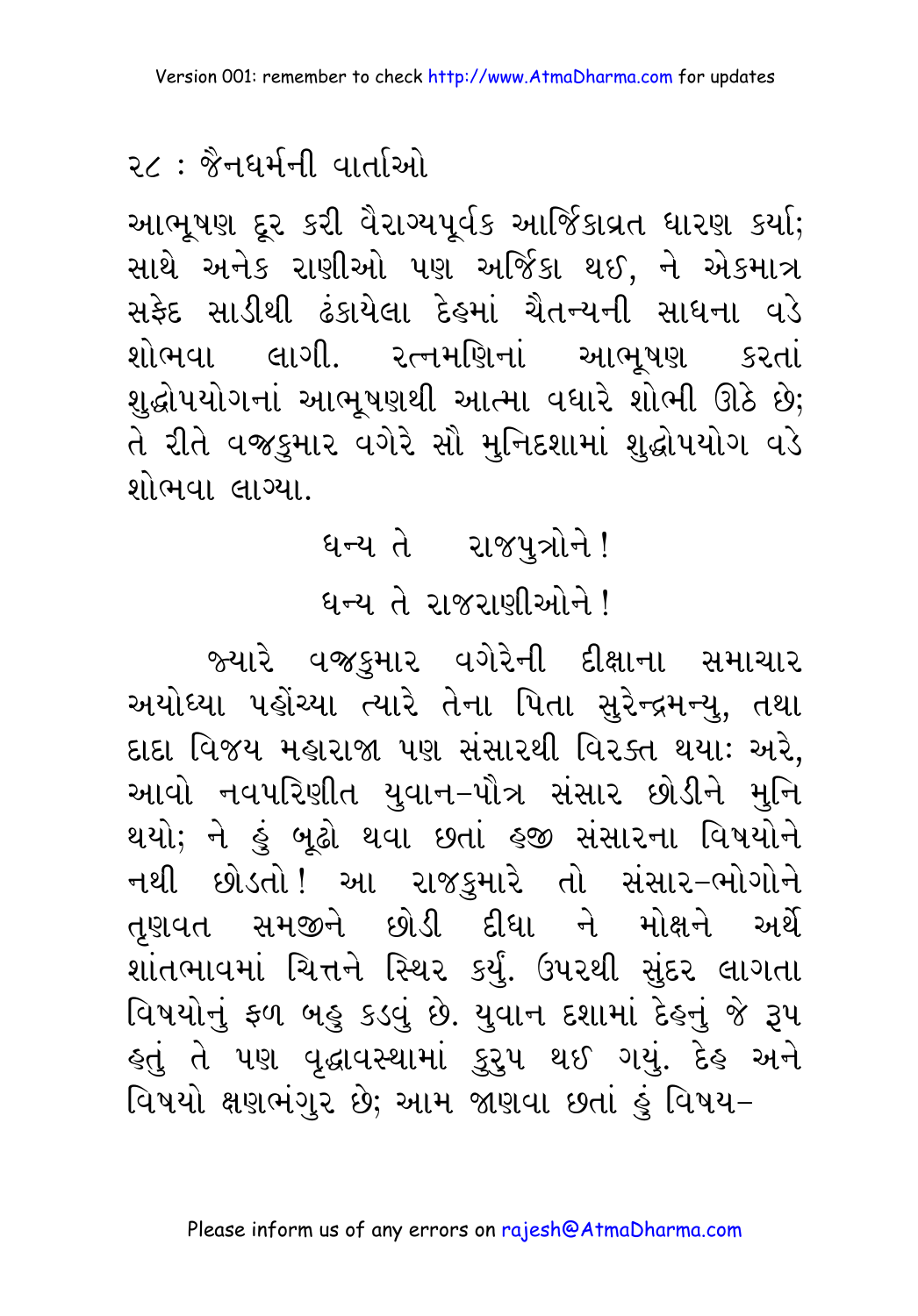ભોગોના કૂવામાં ડૂબ્યો રહું તો મારા જેવો મૂર્ખ કોણ? -આમ વિચારી બાર વૈરાગ્ય ભાવના ભાવી, સર્વે જીવો પ્રત્યે ક્ષમાભાવપૂર્વક તે વિજયરાજા તથા તેનો પુત્ર પણ જિનદીક્ષા લઈને મુનિ થયા... પૌત્રના પંથે દાદાએ પ્રયાણ કર્યું. ધન્ય જૈનમાર્ગ! ધન્ય મુનિમાર્ગ! ધન્ય તે માર્ગે ચાલનારા જીવો !

વિજયરાજાએ દીક્ષા લેતી વખતે રાજ્ય વજકુમારના ભાઈ પુરંદરને સોંપ્યું; પુરંદર રાજાએ રાજ્ય પોતાના પુત્ર કીર્તિધરને સોંપીને દીક્ષા લીધી; તે કીર્તિધરે પણ, પંદર દિવસની વયના પુત્ર સુકોશલને રાજતિલક કરીને જિન દીક્ષા લઈ લીધી; અને તે સુકોશલકુમારે પણ, ગર્ભસ્થબાળકને રાજતિલક કરીને પોતાના પિતાની પાસે જ દીક્ષા અંગીકાર કરી... એટલું જ નહિ પણ તેની મા વાઘણ થઈને તેને ખાઈ ગઈ તોપણ તે આત્મઘ્યાનથી ન ડગ્યા ને કેવળજ્ઞાન પ્રગટ કરીને મોક્ષ પામ્યા. (ત્યારપછી આગળ જતાં દશરથરાજા, શ્રી રામચંદ્ર વગેરે પણ તે જ વંશમાં થયા.) તે કીર્તિધર, સુકોશલ તથા વાઘણના વૈરાગ્યની કથા હવે તમે <u>વાંચશો.</u>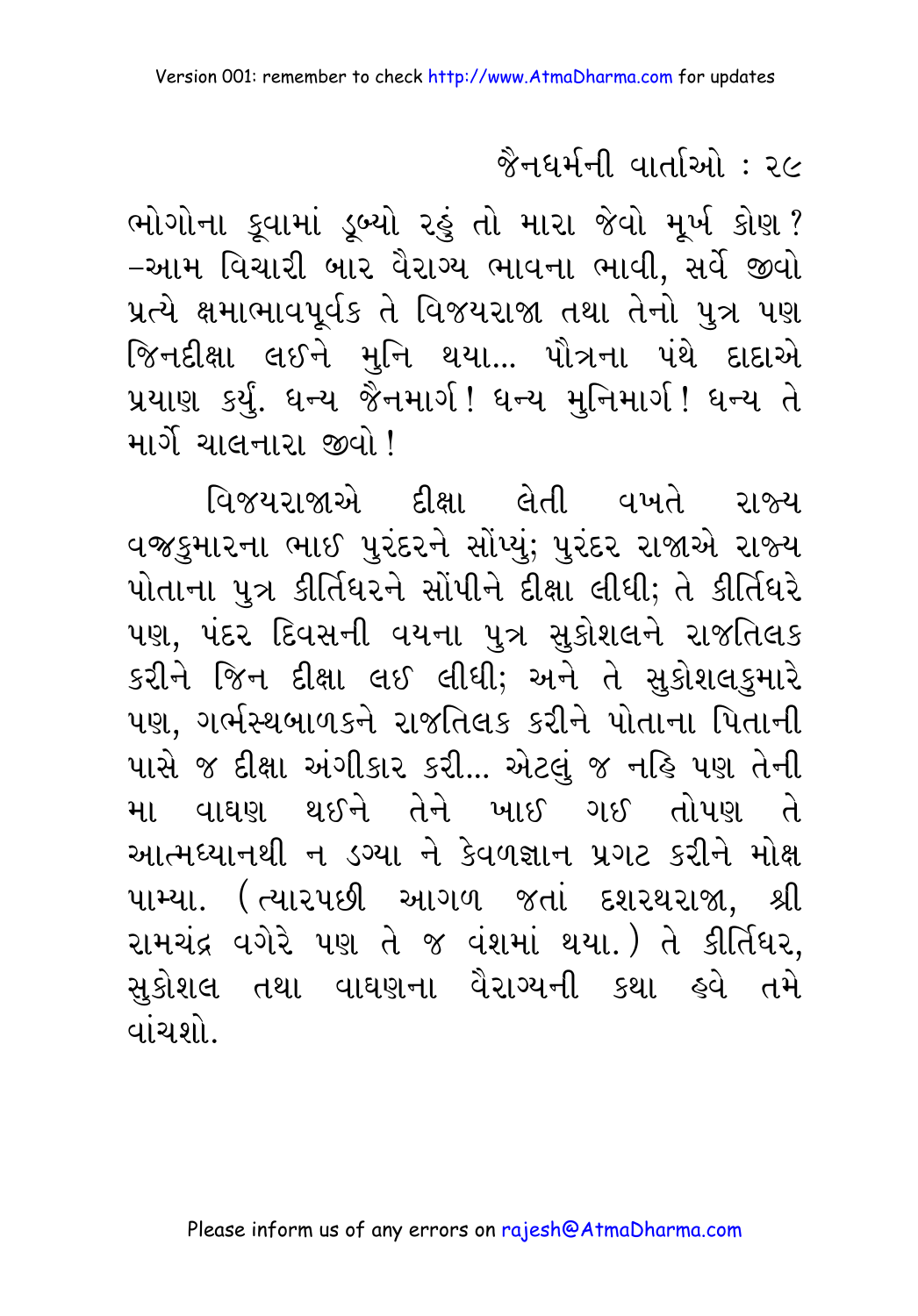# ૩૦ : જૈનઘર્મની વાર્તાઓ  $\lceil 8d \rceil$ સુકોશલ-રાજકુમારનો વૈરાગ્ય

 $\ast$ 

[ વાઘણને વૈરાગ્ય અને આત્મબોધપ્રાપ્તિ ]

∗

હુમણાં તમે જેમના વૈરાગ્યની કથા વાંચી, તે વજબાહુનો નાનો ભાઈ પુરંદર, અયોધ્યાનો રાજા થયો. તેણે પોતાના પુત્ર કીર્તિધરને રાજ્ય સોંપીને મુનિદીક્ષા લીધી. તે કીર્તિધરના પુત્રનું નામ સુકોશલ.

અયોધ્યાના રાજા કીર્તિધરનું ચિત્ત સંસાર ભોગોથી વિરક્ત હતું... તે ધર્માત્મા રાજપાટ વચ્ચે પણ સંસાર-ભોગોનું અસારપણું વિચારતા ક્રતા, ને મુનિદશાની ભાવના ભાવતા હતા.

એક દિવસ ભરબપોરે આકાશમાં સૂર્યગ્રહણ દેખીને તેમનું ચિત્ત ઉદાસ થયું ને સંસારની અનિત્યતા વિચારવા લાગ્યાઃ અરે, આ સૂર્ય પણ રાહુ વડે ઢંકાઈ જાય છે, તો આ સંસારના ક્ષણભંગુર ભોગોની શી વાત ! એક ક્ષણમાં વિનષ્ટ થઈ જશે. માટે તેનો મોહ છોડીને હું આત્મહિત માટે જિનદીક્ષા અંગીકાર કરીશ...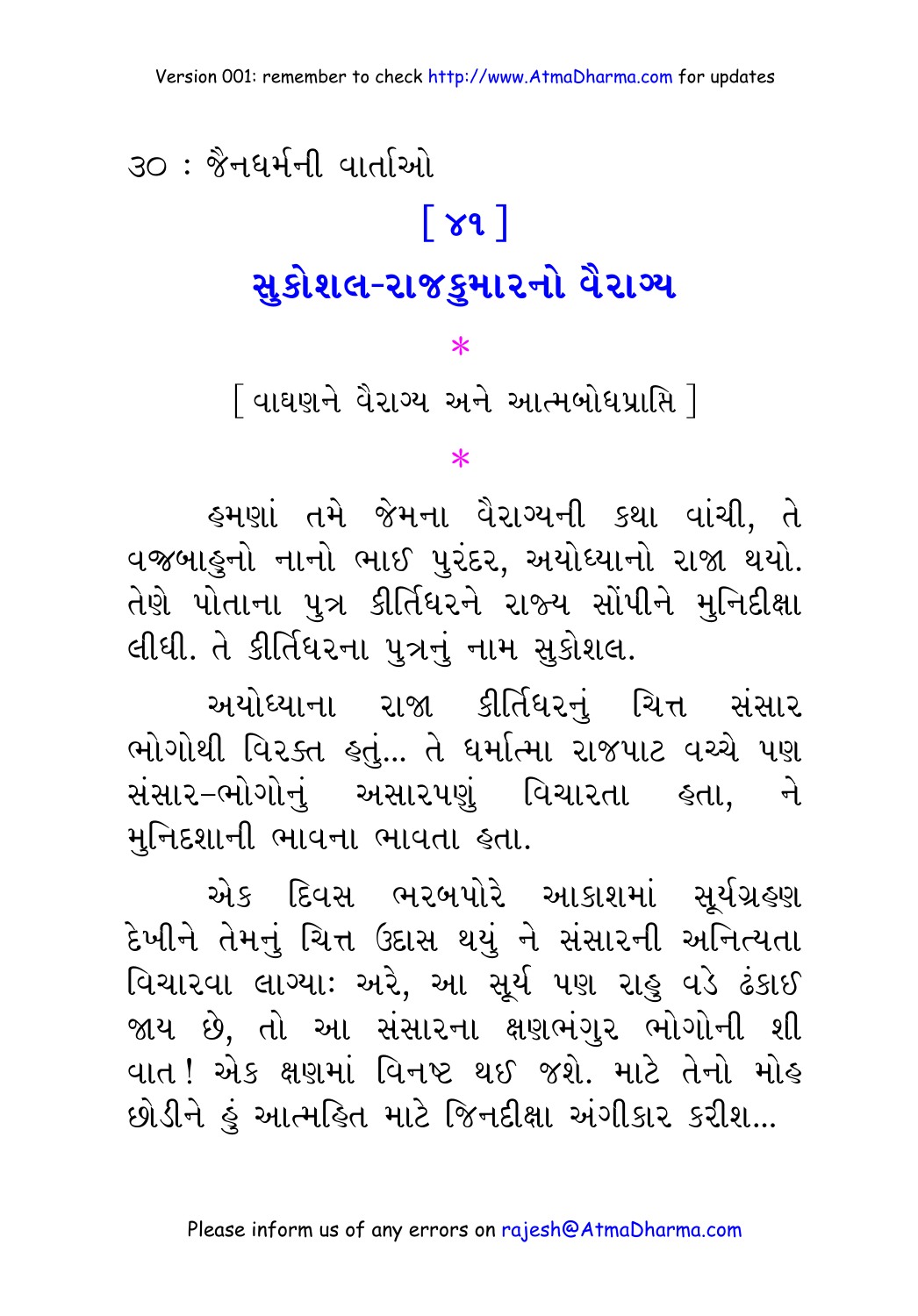રાજા કીર્તિધરે પોતાના વૈરાગ્યના વિચાર મંત્રીઓને કહ્યા; મંત્રીઓએ કહ્યું: મહારાજ! તમારા વગર આ અયોધ્યા નગરીનું રાજ કોણ સંભાળશે ? હજી તમે યુવાન છો... વળી જેમ તમારા પિતાએ તમને રાજ્યભાર સોંપીને પછી જિનદીક્ષા લીધી હતી, તેમ તમે પણ તમારા પુત્રને રાજ્ય સોંપીને પછી દીક્ષા લેજો. – આ પ્રમાણે મંત્રીઓએ વિનતિ કરી. આથી રાજાએ એવી પ્રતિજ્ઞા લીધી કે પુત્રનો જન્મ થવાના સમાચાર સાંભળું તે જ દિવસે તેનો રાજ્યાભિષેક કરીને હું મુનિવ્રત ધારણ કરીશ.

થોડા સમય બાદ. કીર્તિધર રાજાની રાણી સર્લ્ડવીએ એક સુંદર પુત્રને જન્મ આપ્યો... તેનું નામ <u>'સકોશલ.'</u>

પુત્રજન્મની વાત સાંભળશે તો રાજા દીક્ષા લઈ લેશે-એવી બીકને લીધે રાણી સર્લ્ડવીએ તે વાત છુપાવી રાખી. થોડા દિવસ સુધી તો તે વાત રાજાથી ગુપ્ત રહી. પણ સૂરજ ઊગે તે કયાં સુધી છાનું રહે? તેમ પુત્રજન્મના ખુશખબર આખી અયોધ્યાનગરીમાં ફેલાઈ ગયા… ને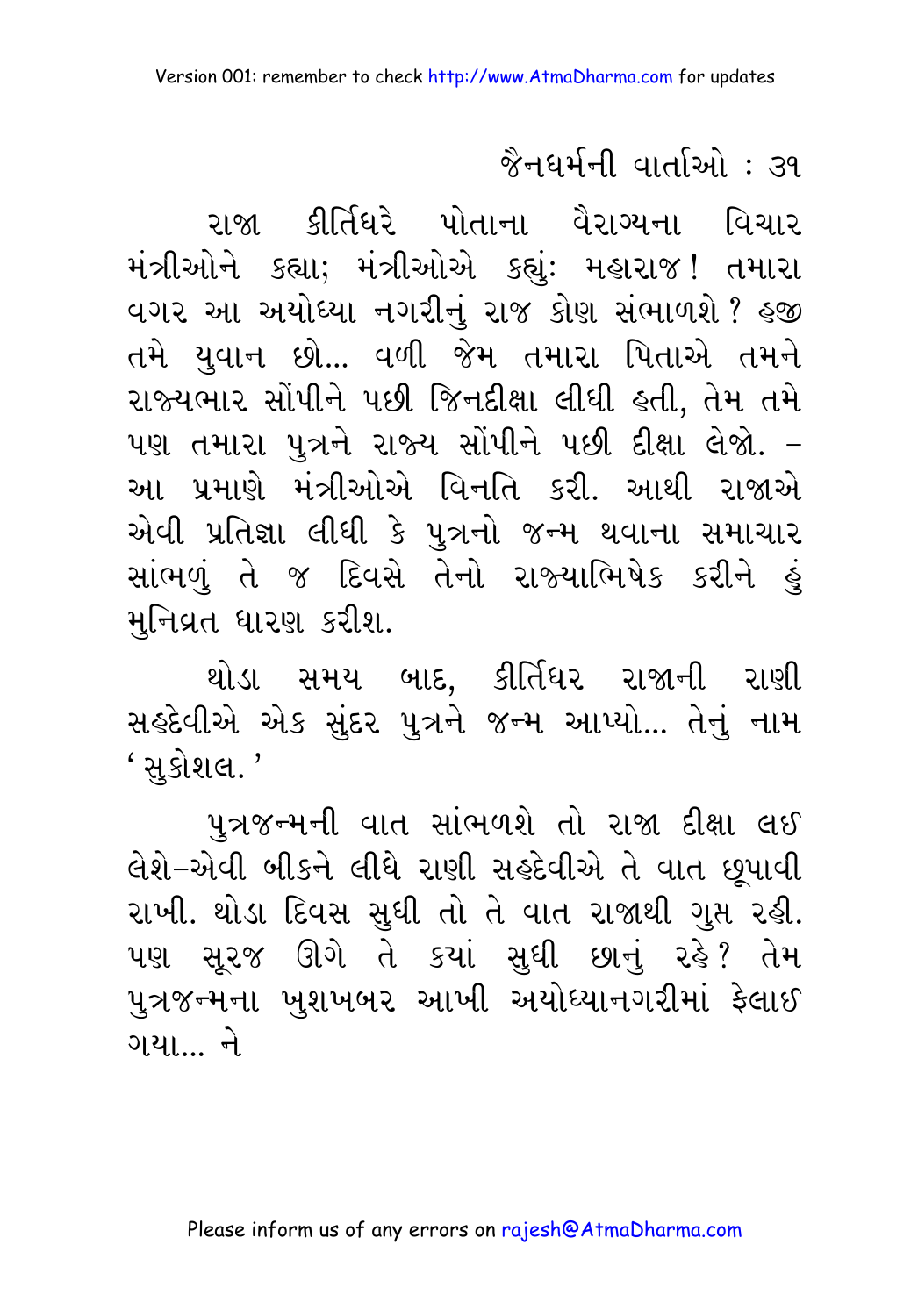થોડા જ દિવસમાં કોઈ નગરજને રાજાને તે વધાઈ આપી. રાજાએ ખુશી થઈને તેને પોતાના આભૂષણ ભેટ આપ્યાં... બસ, હવે હું તે રાજપુત્રને રાજ્ય સોંપીને આ સંસારબંધનથી છૂટીશ; આમ તેણે વિચાર્યું; અને પંદર દિવસની વયનો રાજકુમાર સુકોશલ, જે હજી તો માતાની ગોદમાં કતો. તેને રાજતિલક કરીને પોતે જિનદીક્ષા ધારણ કરી લીધી… અને આત્મસાધનામાં તત્પર થઈને વનમાં વિચરવા લાગ્યા.

કીર્તિધર રાજા મુનિ થઈ ગયા તેથી તેમની રાણી સર્લ્ડદેવીને ઘણો જ આઘાત થયો; તેને બીક લાગી કે મારો કુંવર પણ કયાંક દીક્ષા લઈને ચાલ્યો જશે તો! તેમાં વળી કોઈ ભવિષ્યવેત્તાએ તેને કહ્યું કે- 'જે દિવસે આ રાજકુમાર તેના પિતાને દેખશે તે જ દિવસે તે દીક્ષા લઈ લેશે.' આથી કોઈ મુનિ તે રાજકુમારની નજરે ન ચડી જાય તે માટે તેણે એવો હુકમ કર્યો કે કોઈ નિર્ગ્રંથ-મુનિને રાજમહેલની સમીપ આવવા ન દેવા! અરેરે, પુત્રમોહથી તેને મુનિઓ ઉપર દ્વેષભાવ આવી ગયો

#### Please inform us of any errors on rajesh@AtmaDharma.com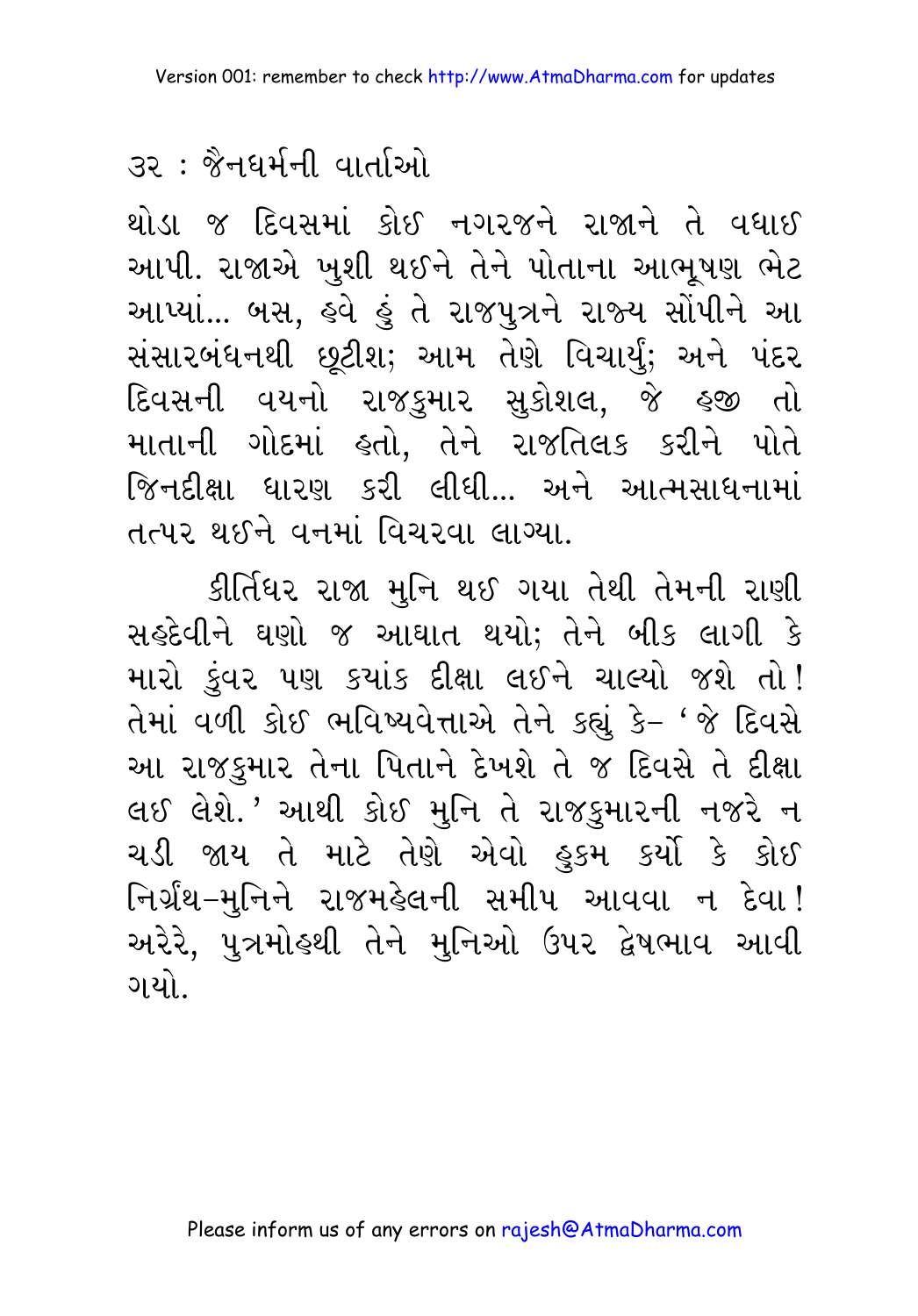જૈનધર્મની વાર્તાઓ : ૩૩

રાજકુમાર સુકોશલ વૈરાગ્યવંત ધર્માત્મા હતો; રાજવૈભવના સુખોમાં એનું ચિત્ત ચોંટતું નહીં આત્મસ્વભાવની ભાવનામાં તે રત રહેતો હતો. યુવાન થતાં તેની માતાએ તેનાં લગ્ન કર્યાં.

એક દિવસ સુકોશલકુમાર રાજમહેલની અગાશીમાં બેસીને અયોધ્યા નગરની શોભા નીહાળતો હતો; તેની માતા સર્કદેવી તેમ જ ધાવમાતા પણ ત્યાં જ કતાં.

એવામાં એકાએક ગામ બહાર નજર કરતાં રાજકુમારે જોયું કે કોઈ મહા તેજસ્વી મુનિરાજ શહેર તરફ આવી રહ્યા છે... પણ રાજ્યના સિપાઈઓ તેમને દરવાજા બહાર અટકાવી રહ્યા છે. નગરીમાં આવવા દેતા નથી. એ દશ્ય દેખીને કુમારને આશ્ચર્ય થયું... તેને સમજાયું નહિ કે આવનાર મહાપુરૂષ કોણ છે ને પહેરેગીરો તેને શા માટે રોકી રહ્યા છે?

બીજી બાજાુ સર્લ્ડેવીએ પણ તે મુનિરાજને દેખ્યા... તે બીજું કોઈ નહિ પણ મહારાજા કીર્તિધર જ લ્તા, −જેમણે સુકોશલને ૧૫ દિવસનો છોડીને દીક્ષા લીધી હતી તેમને જોતાં જ રાણીને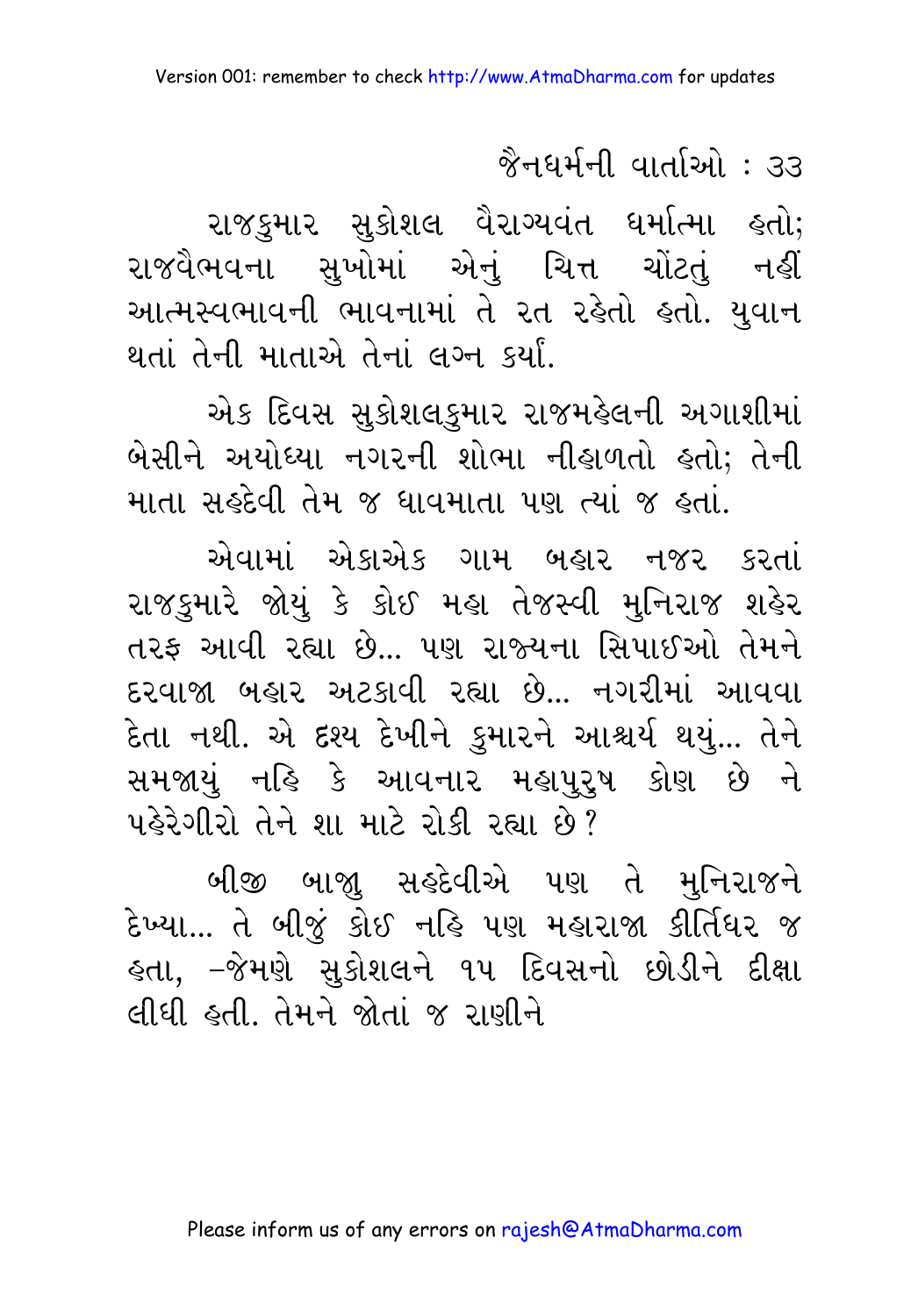## .३x : જૈનઘર્મની વાર્તાઓ

ઘ્રાસકો પડયો કે અરે, તેમના વૈરાગ્ય–ઉપદેશથી મારો પુત્ર પણ કયાંક સંસાર છોડીને ચાલ્યો જશે!'

આથી રાણી સર્કદેવીએ સેવકોને આજ્ઞા કરી કે આ કોઈ મેલો–ઘેલો અજાણ્યો નગ્નપુર્ષ નગરીમાં આવે છે, તે કયાંક મારા સુકોશલ પુત્રને ભોળવીને લઈ જશે! માટે તેને નગરમાં આવવા ન દેશો. વળી નગરીમાં એવા બીજા નગ્ન સાધુઓ આવે તો તેમને પણ આવવા ન દેશો; જેથી મારો પુત્ર તેને દેખવા ન પામે ! પંદર દિ ' ના નાના બાળકને છોડીને ચાલ્યા જતાં તેમને દયા પણ <u>ન આવી!</u>

–આમ સર્લ્ડવીએ, સાધુ થયેલા પોતાના સ્વામી પ્રત્યે આવા અનાદરવચન કહીને તીરસ્કાર કર્યો... ' અરેરે ! આ દ્દષ્ટ રાણી એક વખતના પોતાના સ્વામીનું અપમાન કરે છે!' –એ દેખીને ધાવમાતાની આંખમાંથી આંસૂ ૫ડવા લાગ્યાં !

એ વખતે, સુકોશલ રાજકુમારનું કોમળ હૃદય ઉપરનું દશ્ય જોઈ ન શકયું; તેણે તરત ધાવમાતાને પૂછયું–મા, આ બઘું શું છે? પેલા મહાપુરૂષ કોણ છે? તેને નગરીમાં કેમ નથી આવવા દેતા? ને તેને દેખીને  $d$   $\overline{3}H$   $2\overline{3}$   $\overline{8}$  !!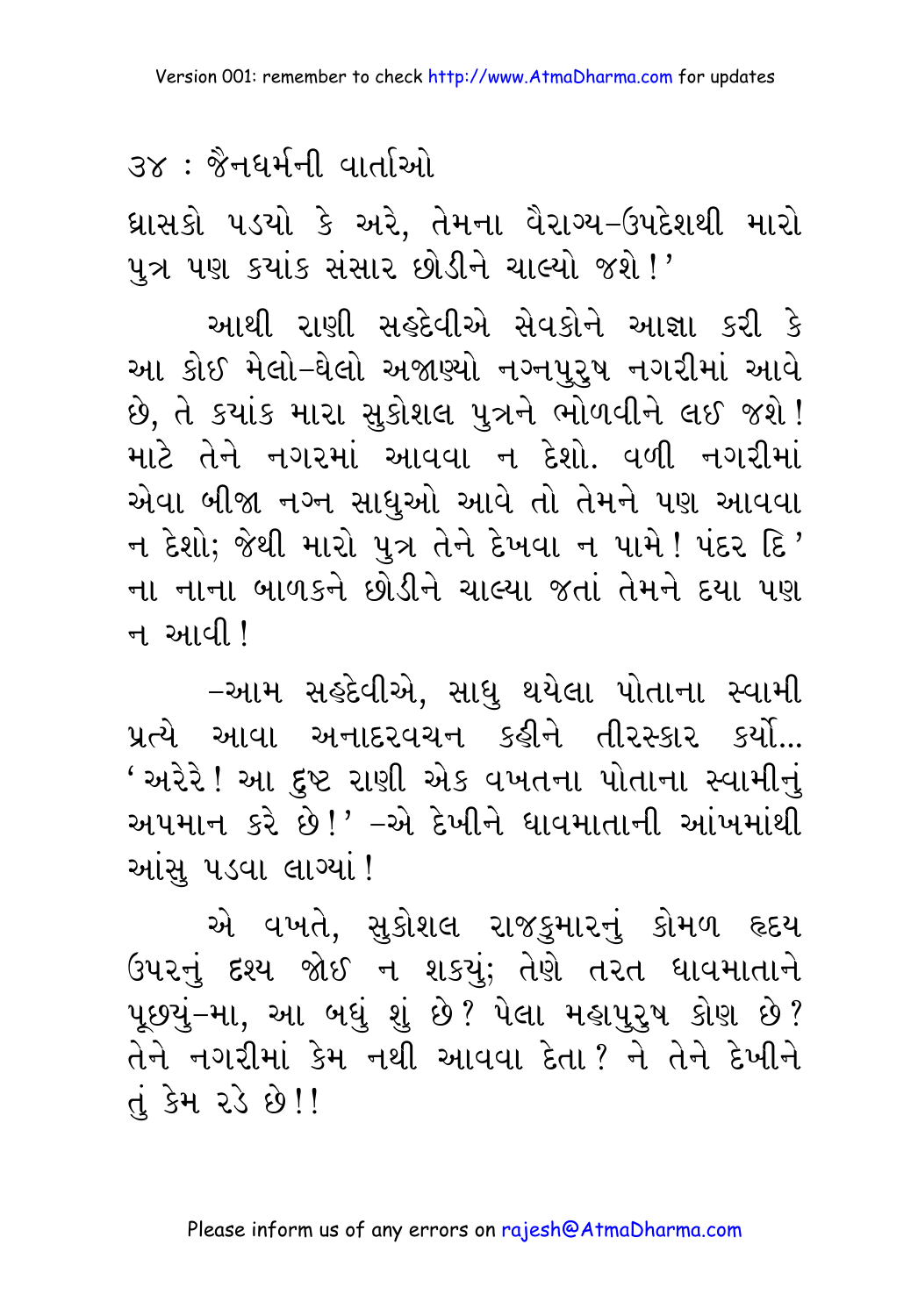#### જૈનધર્મની વાર્તાઓ : ૩૫

ડુંવરનો પ્રશ્ન સાંભળતાં ધાવમાતાનું હૈયું એકદમ ભરાઈ આવ્યું ને રોતાં રોતાં તેણે કહ્યું: બેટા! એ મહાપુરૂષ બીજાું કોઈ નહિ-પણ તારા પિતા જ છે. તેઓ આ અયોધ્યા નગરીના મહારાજા કીર્તિધર પોતે છે ને સાધુ થયા છે. અરે, એક વખતના આ રાજ્યના સ્વામી, તેમના આ સેવકો તેમના જ રાજ્યમાં આજે તેમનો જ અનાદર કરી રહ્યા છે! આ અયોધ્યાનગરીના રાજમહેલમાં કદી કોઈ સાધુનો અનાદર નથી થયો; એને બદલે આજે. સાધુ થયેલા મહારાજાનો જ અનાદર રાજમાતા દ્વારા થઈ રહ્યો છેઃ રાજમાતા પોતાના સ્વામીને, અને સાધુને, મેલોઘેલો ભિખારી જેવો કહીને તીરસ્કાર કરી રહી છે.

ધાવમાતા વજબાહુને કહે છે: બેટા, તું નાનો બાળક હતો ત્યારે જ વૈરાગ્ય પામીને તારા પિતા જૈનસાધુ થયા છે, ને તે સાધુમહાત્મા જ અત્યારે આ નગરીમાં પધારી રહ્યા છે... આહાર માટે પધારેલા મુનિ આપણા આંગણેથી કદી પાછા ગયા નથી. અને પુત્રને રાજ્ય સોંપીને દીક્ષા લઈને આત્મકલ્યાણ કરે એવી પરંપરા તો અસંખ્ય પેઢીથી આપણા વંશમાં ચાલી આવી છે: અને તે પદ્ધત્તિઅનસાર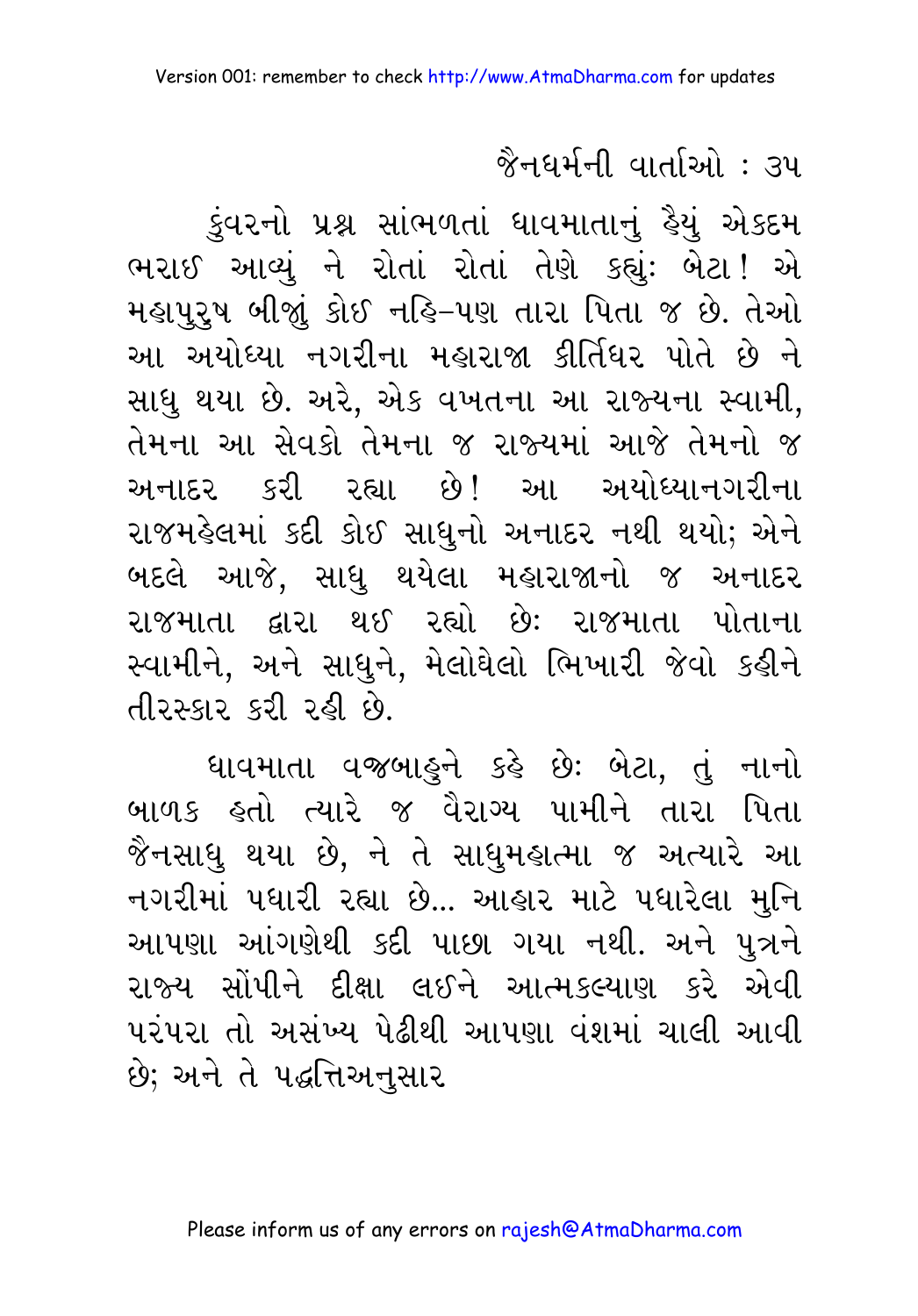उह : જૈનઘર્મની વાર્તાઓ

તારા પિતાએ તને રાજ્ય સોંપીને જિનદીક્ષા લીધી છે.

–આમ ધાવમાતાએ કહ્યું; તે સાંભળતાં જ સુકોશલકુમાર આશ્ચર્ય પામ્યો; અરે, આ તો મારા પિતાજી! એ ભિખારી નથી પણ ભગવાન છે. મહાભાગ્યે આજે મને તેમનાં દર્શન થયા. –એમ કહેતો તે રાજકુમાર, માથે મુગટ કે પગમાં પાવડી પણ પહેર્યા વગર, ઉઘાડે માથે ને ઉઘાડે પગે નગર બહાર મુનિરાજ તરફ દોડયો... પિતા પાસેથી ધર્મનો વારસો લેવા દોડયો... જાણે કે સંસારનાં બંધન તોડીને મુક્તિ તરફ દોડતો ક્ષેય ! –એમ મુનિરાજ પાસે પર્કોચ્યો... ને તેમના ચરણોમાં નમી ૫ડયો... આંખમાંથી આંસુની ધારા વહેવા લાગી. પિતાજી! ક્ષમા કરો... પ્રભો! મેં આપને ઓળખ્યા નહિ હવે મને આ સંસારબંધનથી છોડાવો



શ્રી ક્રીર્તિધર મુનિરાજે કહ્યું: હે વત્સ! આ અસાર સંસારમાં બધા સંયોગ ક્ષણભંગુર છે; તેના ભરોસે શું રહેવું? આ સારભૂત

Please inform us of any errors on rajesh@AtmaDharma.com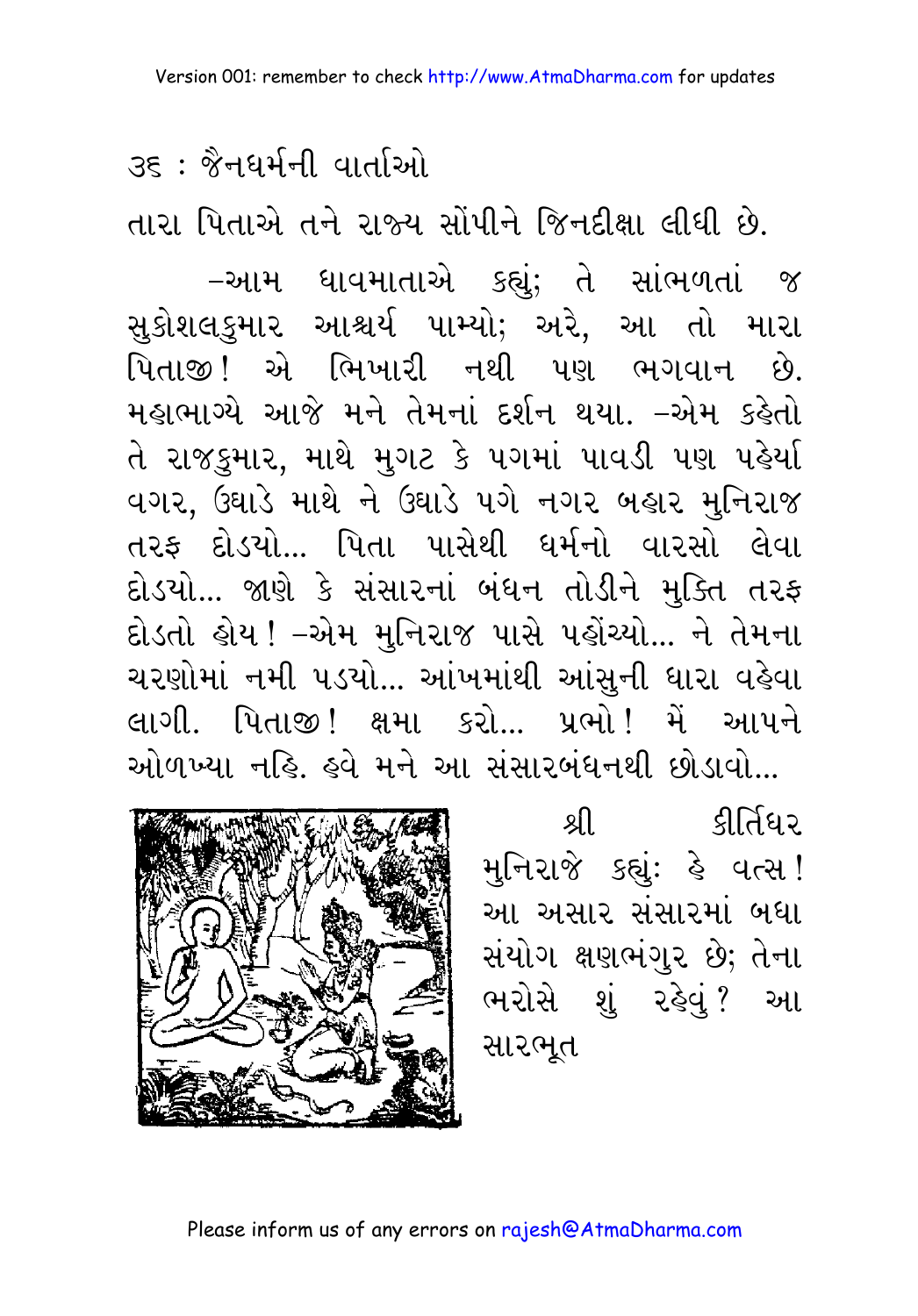જૈનઘર્મની વાર્તાઓ : ૩૭

આત્મતત્ત્વ જ આનંદથી ભરેલું છે, તેની સાધના સિવાય બીજા઼ં કોઈ શરણ નથી... આમ વૈરાગ્ય–ભરપૂર ઘર્મોપદેશ આપ્યો.

ધર્મપિતા પાસેથી એ ઉપદેશ સાંભળીને રાજકુમાર સુકોશલનું ચિત્ત ઘણું તૃપ્ત થયું... આવા અસાર સંસારથી તેનું મન ઊઠી ગયું... ને શાંતચિત્તે વિનયપૂર્વક હાથ જોડીને પ્રાર્થના કરી: પ્રભો ! મને પણ જિનદીક્ષા આપીને આપના જેવો બનાવો! હું મોહનિદ્રામાં સૂતો હતો તેમાંથી આપે મને જગાડયો... આપ જે મોક્ષસામ્રાજ્યને સાધી રહ્યા છો... મને પણ તે મોક્ષસામ્રાજ્યઆપો! – આમ તે રાજકુમાર ત્યાં જ દીક્ષા લેવા તૈયાર થયો.

એવામાં ત્યાં રાજમાતા સર્લ્ડવી, તેની ગર્ભવતી રાણી-વિચિત્રમાળા, તેમજ મંત્રી વગેરે આવી પહોંચ્યા... તેમણે રાજકુમારને કહ્યું કે-કુંવરજી! તમે દીક્ષા ભલે લેજો… પણ હમણાં રોકાઈ જાવ. તમારા વંશમાં એવો રીવાજ ચાલ્યો આવે છે કે પુત્ર મોટો થાય તેને રાજ સોંપીને પછી રાજા દીક્ષા લ્યે છે... માટે તમે પણ રાણી-વિચિત્રમાળાનો બાળક મોટો થાય ત્યારે તેને રાજ સોંપીને પછી દીક્ષા લેજો...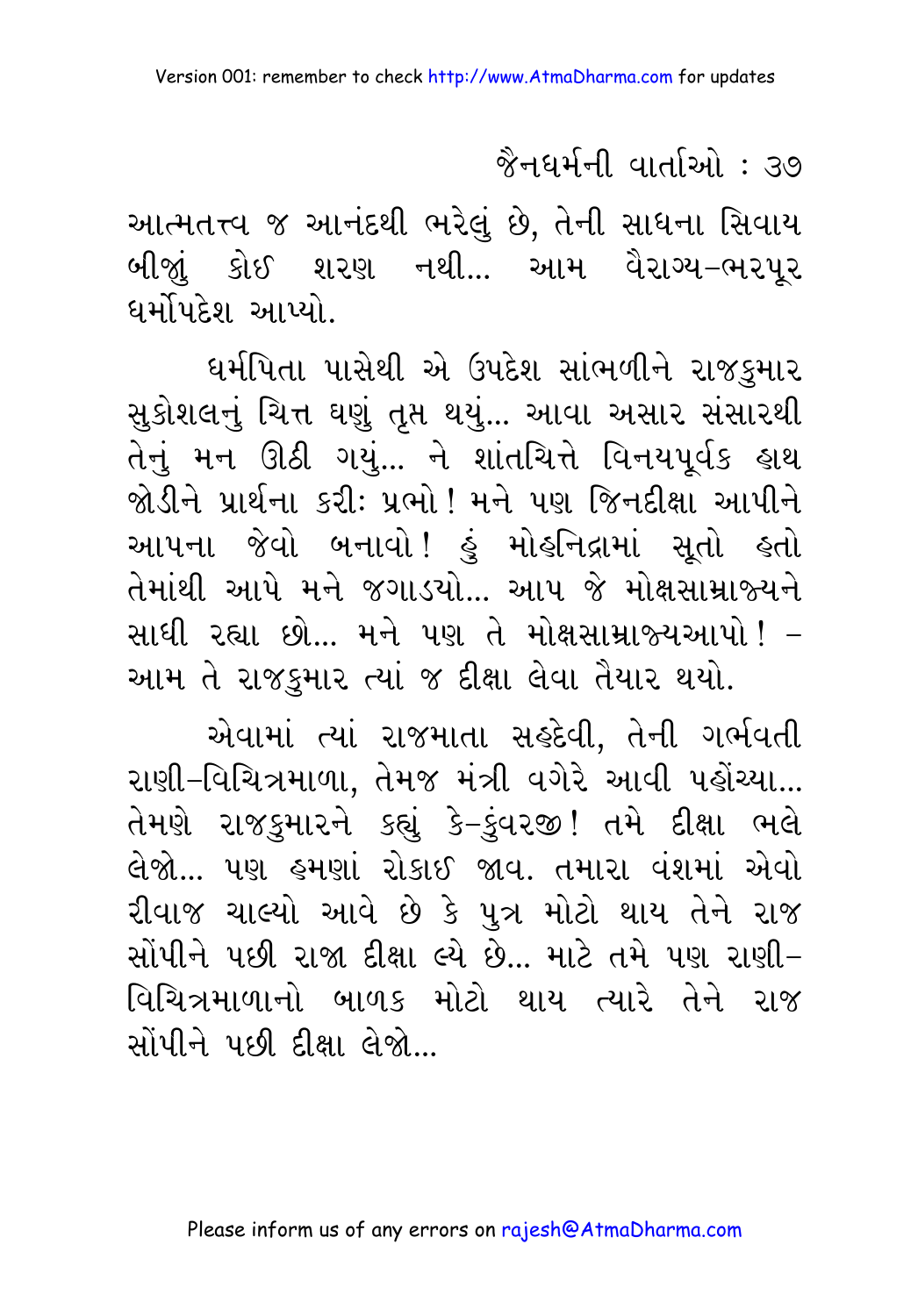૩૮ : જૈનઘર્મની વાર્તાઓ

ત્યારે રાજકુમારે કહ્યુંઃ જ્યાં વૈરાગ્યદશા જાગી ત્યાં સંસારના કોઈ બંધન પાલવે નહિ. છતાં, આ વિચિત્રદેવીના ગર્ભમાં જે બાળક છે તેને રાજતિલક કરીને હું રાજ્ય સોંપુ છું;-એમ કહી, ત્યાં ને ત્યાં ગર્ભસ્થબાળકને અયોધ્યાનું રાજ્ય સોંપીને, તે સુકોશલકુમારે પોતાના પિતા કીર્તિધર મુનિ પાસે જિનદીક્ષા લીધી... પિતા સાથે પુત્ર પણ સંસારનાં બંધન તોડી મોક્ષપંથે ચાલવા લાગ્યો. કલૈયો કુંવર રાજવૈભવ છોડીને મોક્ષના આત્મવૈભવને સાધવા લાગ્યો... ક્ષણ પહેલાંનો રાજકુમાર અત્યારે મુનિ થઈને આત્મઘ્યાનમાં શોભી રહ્યો છે.

ધન્ય તેનું આત્મજ્ઞાન... ધન્ય તેનો વૈરાગ્ય! રાજકમાર સૂકોશલના વૈરાગ્યની વાર્તા પરી થઈ; હવે તેની માતાનું શું થયું તે સાંભળો.



Please inform us of any errors on rajesh@AtmaDharma.com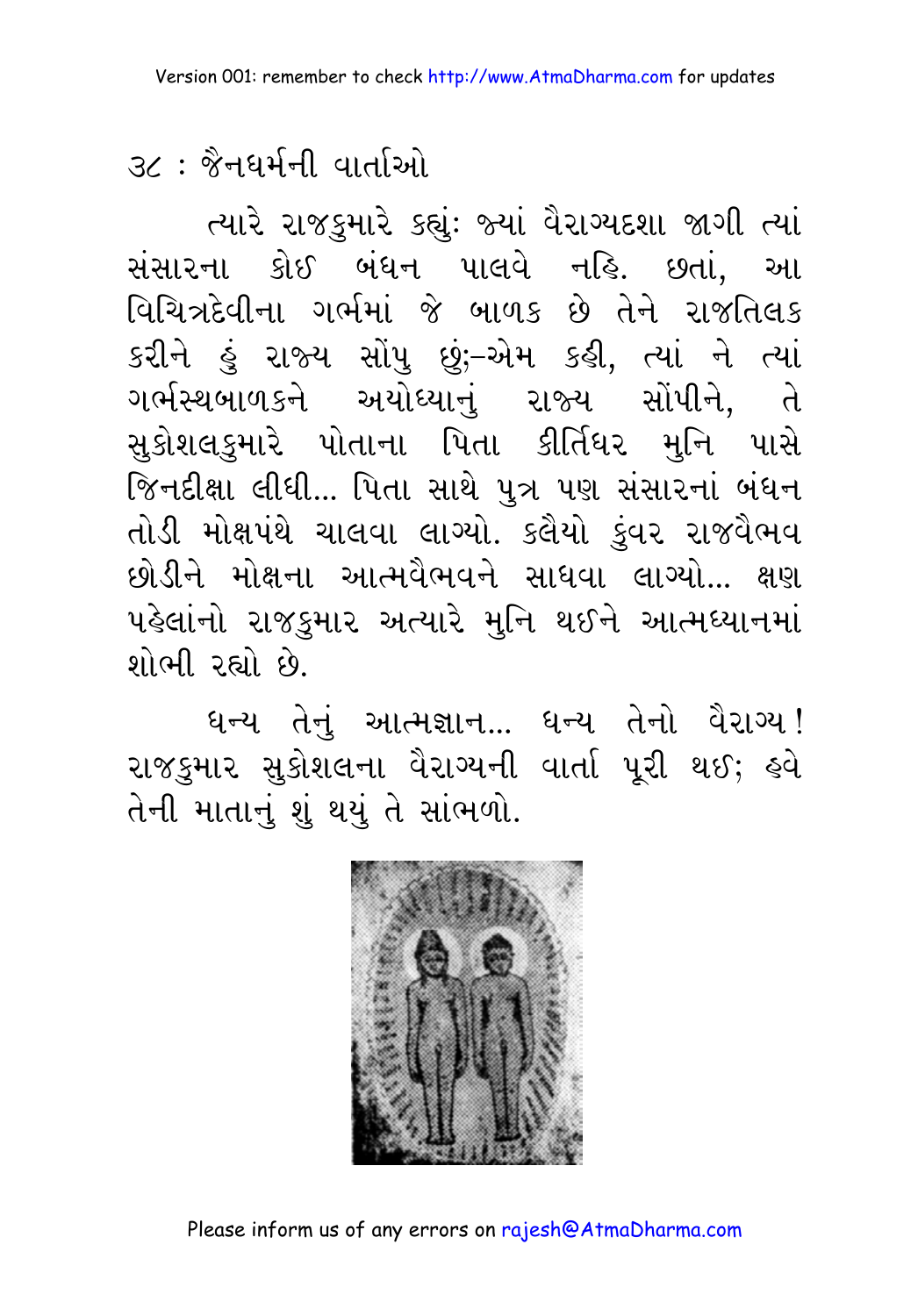જૈનઘર્મની વાર્તાઓ : *૩*૯  $\lceil 85 \rceil$ <u>વાઘણનો વૈરાગ્ય</u>

કીર્તિધર–મુનિ પાસે સુકોશલ–પુત્રે દીક્ષા લઈ લીધી, તેથી તેની માતા સર્લ્ડદેવીને ઘણો આઘાત લાગ્યો. પિતા અને પુત્ર બન્ને મુનિ થઈ ગયા; આથી તીવ્ર મોહને લીધે સહદેવીએ તે મુનિધર્મની નિંદા કરી... ધર્માત્માનો અનાદર કર્યો... ને ક્રૂર પરિણામ કરીને આર્તઘ્યાન કરતાં કરતાં તે મરી; મરીને વાઘણ થઈ...

અરે, જેના પતિ મોક્ષગામી, જેનો પુત્ર પણ મોક્ષગામી, એવી તે સર્લ્રદેવી, ઘર્મ અને ઘર્માત્માનો તીરસ્કાર કરવાથી વાઘણ થઈ... બંધુઓ. જીવનમાં કદી ધર્મ કે ધર્માત્મા પ્રત્યે અનાદર ન કરશો. તેની નિંદા ન કરશો

હવે વાઘણ થયેલી તે રાજમાતા, એક જંગલમાં રહેતી હતી; જીવોની હિંસા કરતી હતી, ને અત્યંત દુઃખી થતી હતી... એને કયાંય ચેન ૫ડતું ન હતું.

એવામાં. જે જંગલમાં તે વાઘણ રહેતી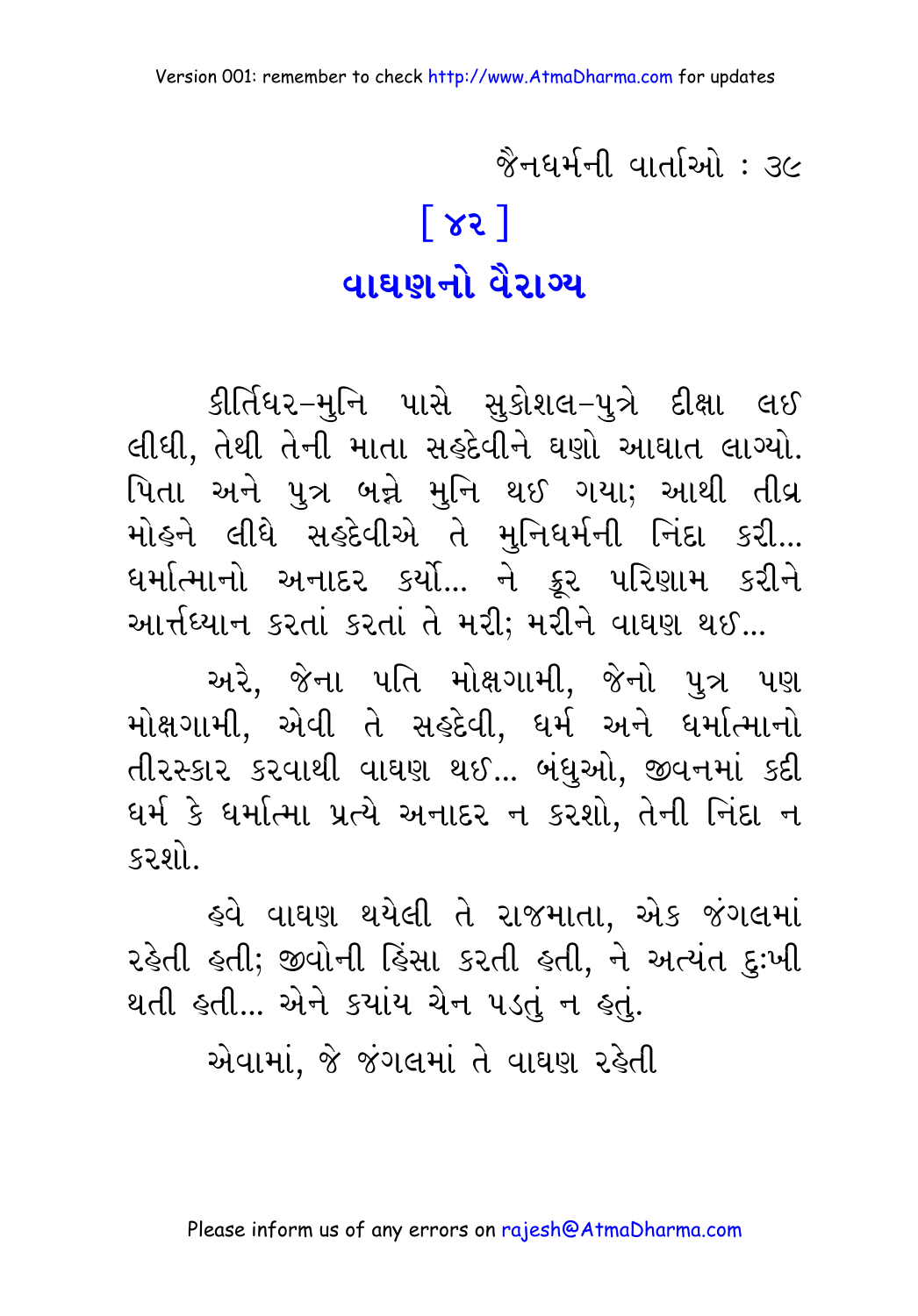## $\times$ ೧ : જૈનધર્મની વાર્તાઓ

તે જ જંગલમાં મુનિરાજ કીર્તિધર તથા સુકોશલ આવ્યા ને શાંતિથી આત્માના ધ્યાનમાં બેઠા... વીતરાગી શાંતિનો મહા આનંદ તેઓ લેતા હતા.

વાઘણે તે બન્નેને દેખ્યા... દેખતાંવેત ક્રૂરભાવથી ગર્જના કરી... ને સુકોશલ મુનિ ઉપર છલાંગ મારીને તેમને ખાઈ જવા લાગી

કીર્તિધર મુનિરાજ તેમજ સુકોશલ મુનિરાજ બન્ને તો આત્માના ધ્યાનમાં છે ને વાઘણ સુકોશલ મુનિને ખાઈ રહી છે. તે મુનિ તો આત્મ-ધ્યાનમાં એવા લીન થયા છે કે શરીરમાં શું થાય છે–તેનું લક્ષ પણ નથી; આત્માનો અનુભવ કરતાં કરતાં તે જ વખતે તેમણે કેવળજ્ઞાન પ્રગટ કર્યું ને મોક્ષ પામ્યા !

ધન્ય તે રાજકુમારનું જીવન!

આ બાજ્યુ, સુકોશલ મુનિના શરીરને ખાતાં-ખાતાં વાઘણની નજર તેમના હાથ ઉપર પડી... હાથમાં એક ચિહ્ન જોતાં જ તે ચક્તિ થઈ ગઈ. તેના મનમાં એમ થયું કે આવો હાથ મેં કયાંક જોયો છે! ... અને તરત જ તેને પૂર્વભવનું જાતિ–સ્મરણ જ્ઞાન થયુંઃ અરે, આ તો મારો પુત્ર ! હું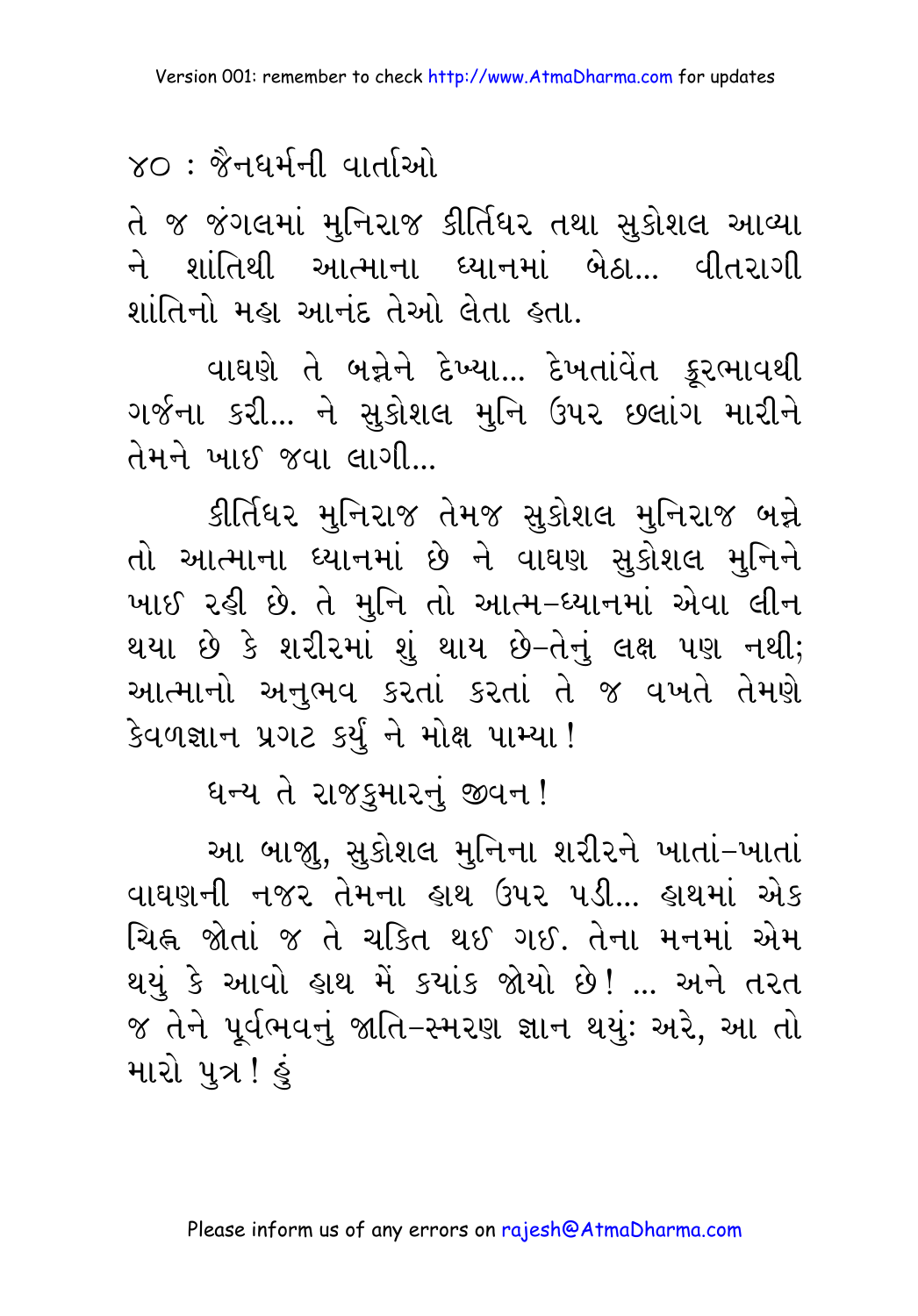જૈનઘર્મની વાર્તાઓ :  $\times$ ૧

તેની માતા હતી. અરેરે, મારા પુત્રને હું ખાઈ ગઈ ! – એમ પશ્ચાત્તાપથી તે વાઘણ ૨ડવા લાગી, તેની આંખમાંથી આંસુની ધારા વહેવા લાગી.

તે પ્રસંગે કીર્તિધરમુનિએ વાઘણને ઉપદેશ આપ્યો કે અરે વાઘણ ! ( સર્કદેવી ! ) જે પુત્રના પ્રેમની ખાતર તું મૃત્યુ પામી, તે જ પુત્રના શરીરનું તેં ભક્ષણ કર્યું? અરેરે, મોલ્ને ધિક્કાર છે. લ્વે તું આ અજ્ઞાનને છોડ, કૂરભાવોને છોડ ને આત્માને સમજીને કલ્યાણ કર!

મનિનો ઉપદેશ સાંભળીને તરત જ તે વાઘણ ધર્મ પામી. તેણે આત્માને ઓળખ્યો ને માંસભક્ષણ છોડી દીધં; પછી વૈરાગ્યથી સંન્યાસ ધારણ કર્યો ને મરીને દેવલોકમાં ગઈ.

श्री डीर्तिधर भुनि पण डेवणज्ञान प्रगट डरीने મોક્ષ પામ્યા

(રાજા રઘુ અને રામ વગેરે મહાપુરુષો પણ આ इीर्तिधर राश्नाना वंशमां १ थया.)

પાઠકો ! ધર્માત્મા–જ્ઞાનીઓનં જીવન કેવં વૈરાગ્ય ભરેલું હોય છે–તે આ કથા ઉપરથી સમજજો; અને આત્માની સમજણ કરીને એવં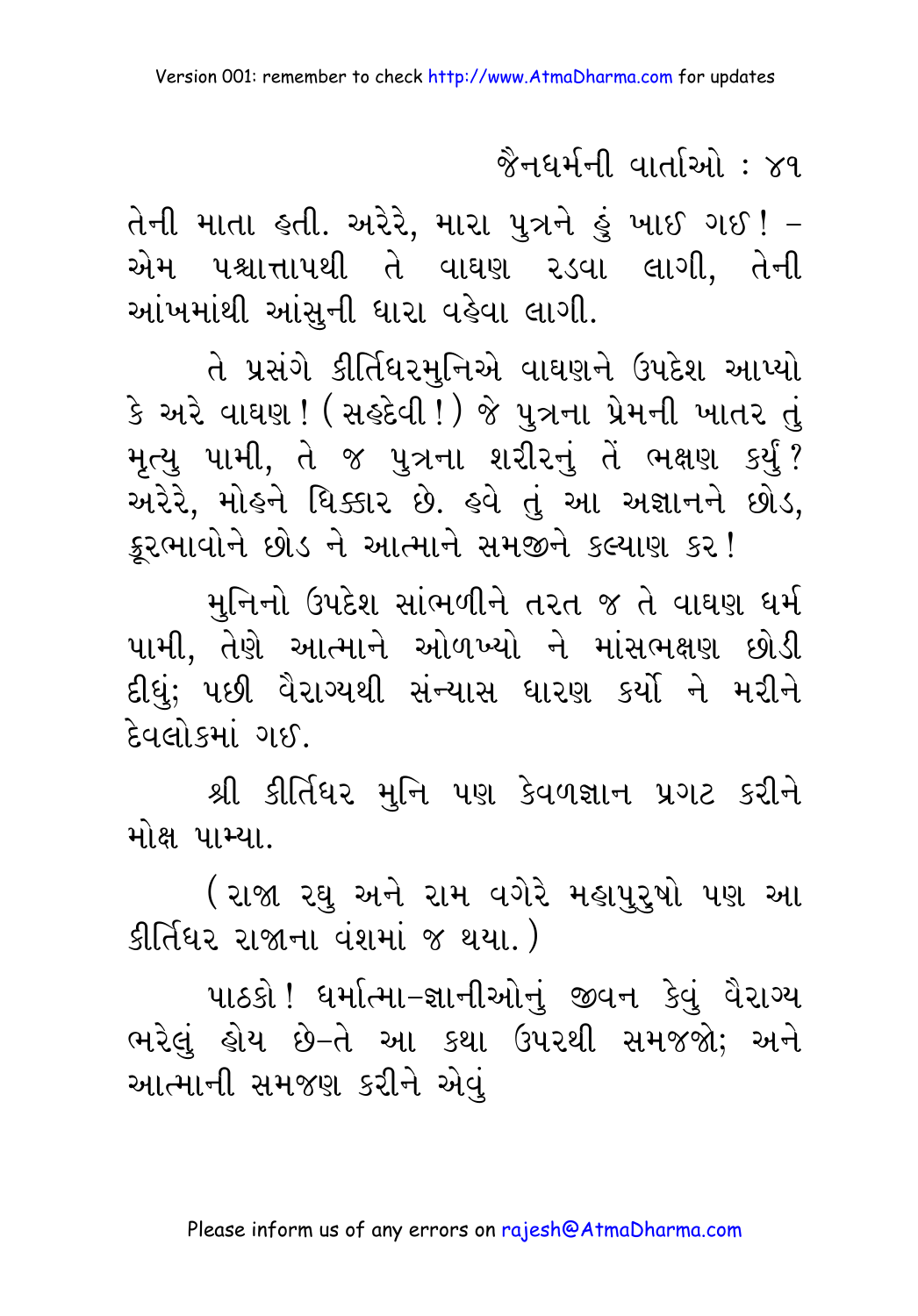## $\times$ २ $\div$  જૈનઘર્મની વાર્તાઓ

વૈરાગ્ય–જીવન જીવવાની ભાવના કરજો. તેમ જ વાઘણ જેવં હિંસકપ્રાણી પણ આત્મજ્ઞાન પામીને કેવી રીતે કલ્યાણ કરે છે-તે જાણીને તમેય પાપભાવ છોડજો ને આત્મજ્ઞાન કરજો

### પહોળો ૨સ્તો $\lceil$  સંદર માર્ગ $\lceil$

બે મિત્રો વાત કરતા હતા-

એક અમેરિકન કહે–અમારે ત્યાં શહેરના રસ્તા એટલા પહોળા છે કે પર ઝડપે એક સાથે ચાર મોટર જાય ને ચાર મોટર આવે.

જૈન કહે-ભાઈ, અમારો મોક્ષપુરીનો રસ્તો તો એટલો પહોળો છે કે તેમાં અસાધારણ ઝડપે (મોટર કરતાંય અસંખ્યાતગણી ઝડપે ) એકસો આઠ જીવો એકસાથે ગમન કરી શકે. અમેરિકામાં તો મોટરના ઘણાય અકસ્માત થતા હશે. પણ અમારી આ અમરપુરીના માર્ગમાં કદી કોઈને અકસ્માત થતો નથી  $-$ 

હ્ય, એટલું ખરૂં કે આ માર્ગ માત્ર 'વન વે*'* છે, તે માર્ગે મોક્ષમાં જવાય છે ખરૂં, પણ પાછા અવાતું નથી. ખરેખર, આવો માર્ગતે જ સુંદર માર્ગ છે; તેનં નામ છે–મોક્ષમાર્ગ. ( સમ્યગ્દર્શન−જ્ઞાન−ચારિત્રાણિ મોક્ષમાર્ગઃ )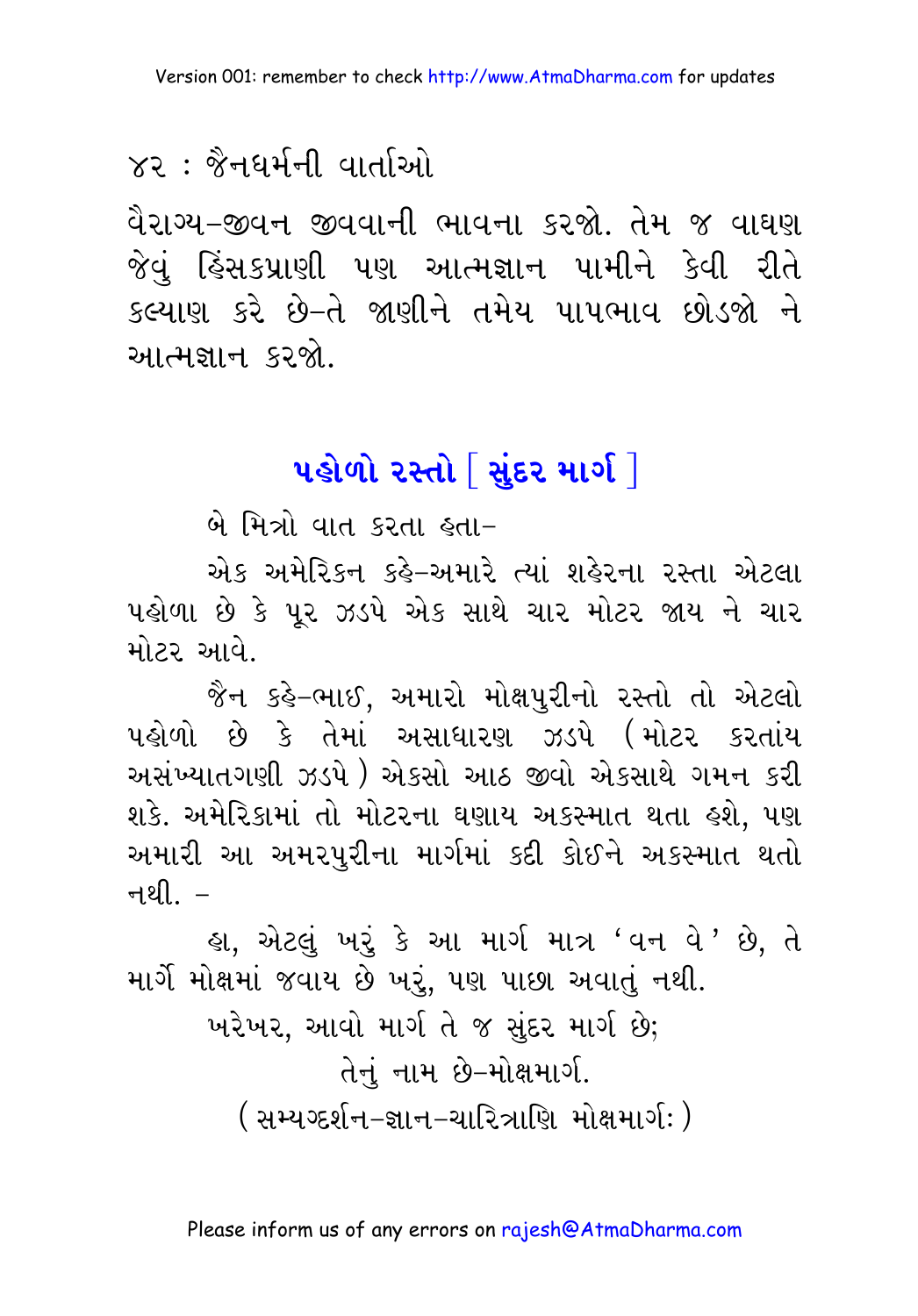$\hat{\mathcal{X}}$ नधर्मनी वार्ताओ $\cdot$   $\times$ उ  $\lceil 83 \rceil$ 



એક હતો હાથી

[ પૂર્વભવમાં તે હાથી અને ભરત, બન્ને ભાઈ હતા ]

 $\ast$ 

એક હતો હાથી... ભારે મોટો હાથી ! ઘણો સંદર <u>કાથી ! રામચંદ્રજીના વખતની આ વાત છે.</u>

મહારાજા રાવણ એક વખત લંકા તરફ જતો હતો; ત્યાં વચ્ચે સમ્મેતશિખર-ધામ આવ્યું. આ મહાન તીર્થધામને દેખીને રાવણને ઘણો આનંદ થયો, ને તેની નજીક મુકામ કર્યો.

ત્યાં તો એકાએક મેઘગર્જના જેવી ગર્જના સંભળાવા લાગી, લોકો ભયથી નાસભાગ કરવા લાગ્યા; લશ્કરના હાથી. ઘોડા વગેરે પણ ભયથી ચીસ પાડવા લાગ્યા. રાવણે આ કોલાહલ સાંભળ્યો ને મહેલ પર ચડીને જોયું કે–એક ઘણો મોટો ને અત્યંત બળવાન હાથી ઝૂલતો-ઝૂલતો આવી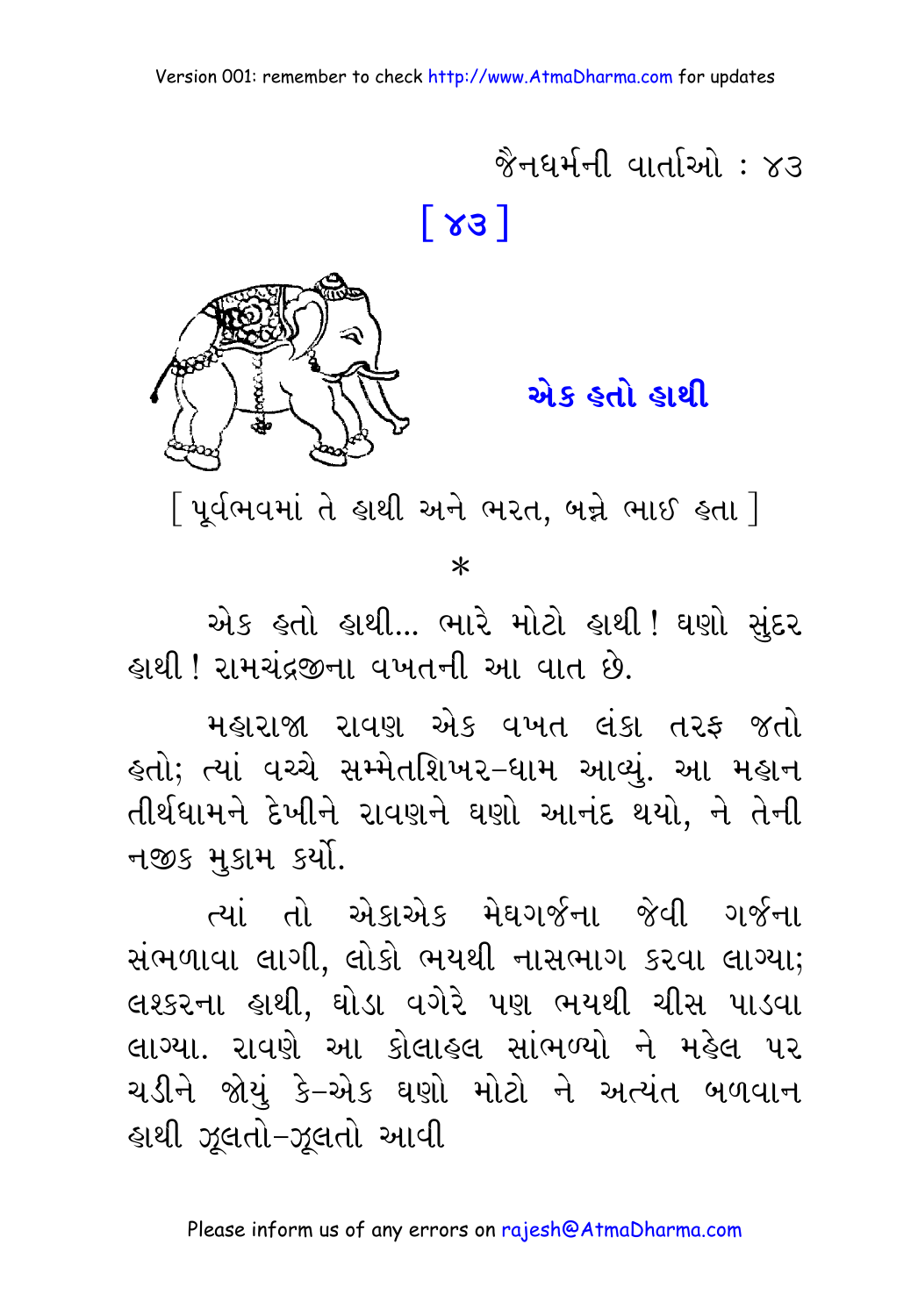## $88 :$   $\grave{8}$ नघर्मनी वार्ताઓ

રહ્યો છે, તેની આ ગર્જના છે, ને તેનાથી ડરીને લોકો ભાગી રહ્યા છે; હાથી ઘણો જ સુંદર હતો. આવો મજાનો, ઊંચો ઊંચો હાથી દેખીને રાવણ રાજી થયો; ને તેને આ હાથી ઉપર સવારી કરવાનું મન થયું; એટલે હાથીને પકડવા માટે તે નીચે આવ્યો ને હાથીની સામે ચાલ્યો. રાવણને દેખતાં જ હાથી તો તેની સામે દોડયો. લોકો તો આશ્ચર્યથી જોઈ રહ્યા કે હવે શું થાશે !

-૫ણ રાજા રાવણ ઘણો બહાદુર હતો. 'ગજકેલિ ' માં એટલે કે હાથી સામે રમવાની કળામાં તે હોશિયાર હતો. પહેલાં તો તેણે પોતાના કપડાનો દડો બનાવીને હાથી સામે ફેંકયો; હાથી તે દડાને સૂંઘવા રોકાયો, ત્યાં તો છલાંગ મારીને રાવણ તે હાથીના માથા ઉપર ચડી ગયો, ને તેના કુંભસ્થળ પર મૂઠીનો પ્રહાર કરવા લાગ્યો.

હાથી ગભરાઈ ગયો. તેણે સુંઢ ઊંચી કરીન<mark>ે</mark> રાવણને પકડવા ઘણી મહેનત કરી; પણ રાવણ તેના બે દંતુશળ વચ્ચેથી સ૨કીને નીચે ઊતરી ગયો. આમ ઘણીવાર સુધી હાથી સાથે રમત કરીને હાથીને થકાવી દીધો; ને છેવટે રાવણ હાથીની પીઠ ઉપર ચઢી ગયો. હાથી પણ જાણે રાજા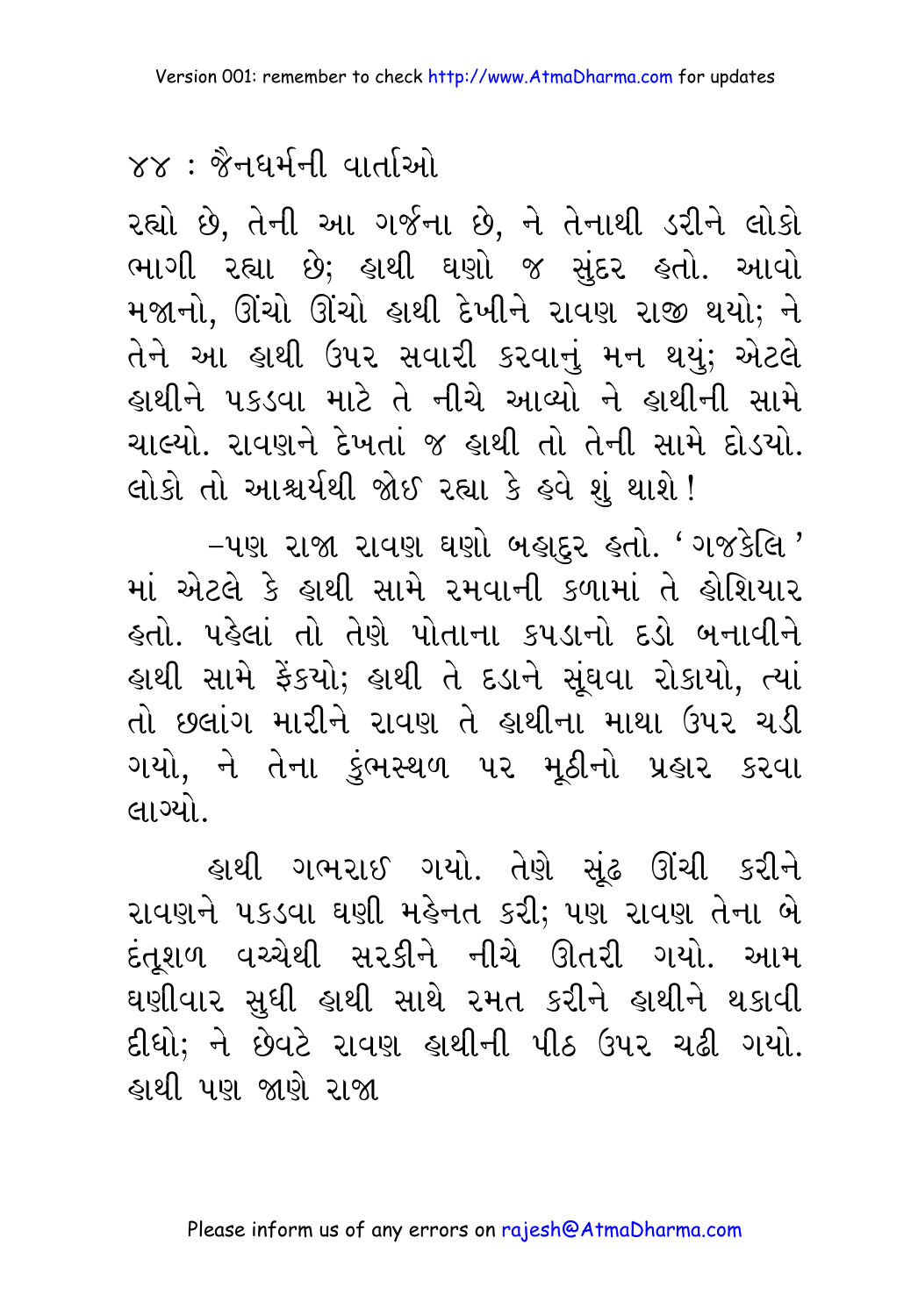#### $\hat{\mathcal{X}}$ नधर्मनी वार्ताओ $\cdot$   $\times$ प

રાવણને ઓળખી ગયો હોય તેમ શાંત થઈને વિનયવાન સેવકની માફક ઊભો રહ્યો. રાવણ તેના ઉપર બેસીને મહેલ તરફ આવ્યો. ચારેકોર જય-જયકાર થઈ રહ્યો.

રાવણને આ ઙાથી ખબ જ ગમી ગયો. તેથી તેને તે લંકા લઈ ગયો; લંકામાં તે હાથીની પ્રાપ્તિનો ઉત્સવ કરીને તેનું નામ ત્રિલોકમંડન રાખ્યું. રાવણના લાખો હાથીમાં તે ૫ક હાથી હતો.

#### $\ast$  $\ast$  $\ast$

ઙ્વે. એકવાર રાવણ સીતાને ઉપાડી ગયો. રામ− લક્ષ્મણે લડાઈ કરીને રાવણને હરાવ્યો. ને સીતાને લઈને અયોધ્યા આવ્યા: ત્યારે લંકાથી તે ત્રિલોકમંડન-હાથીને પણ પોતાની સાથે લેતા આવ્યા. રામ-લક્ષ્મણના ૪૨ લાખ હાથીમાં તે સૌથી મોટો હતો. ને તેનું ઘણું માન *હતે*.

રામના ભાઈ ભરત અત્યંત વૈરાગી હતા: જેમ પારઘીથી હરણીયાં ભયભીત હોય. તેમ ભરતનં ચિત્ત સંસારના વિષયભોગોથી અત્યંત ભયભીત કતું; તે સંસારથી વિરક્ત થઈને મુનિ થવા માગતા હતા.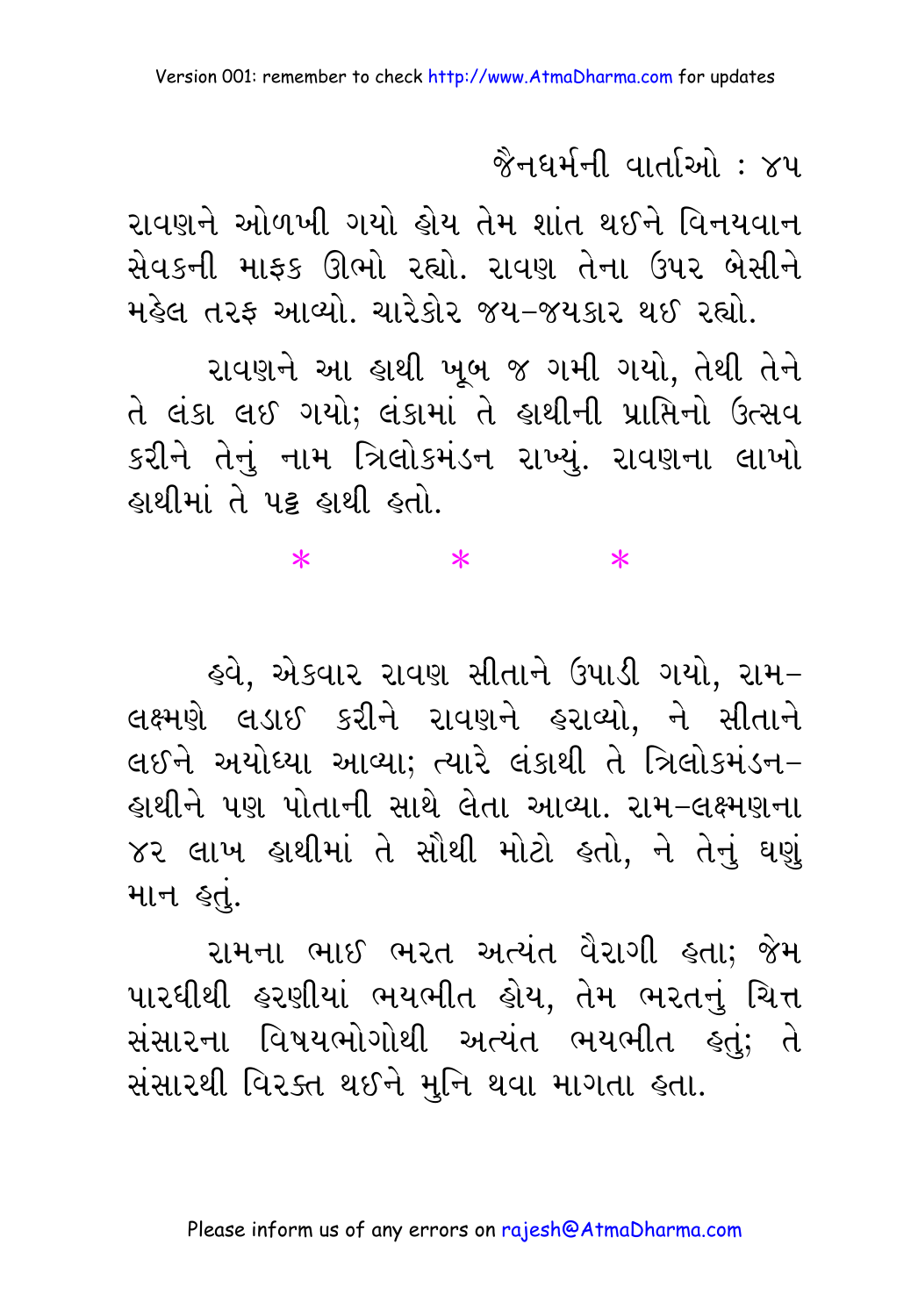$x \epsilon$  : જૈનઘર્મની વાર્તાઓ

જેમ પીંજરમાં પૂરાયેલો સિંહ ખેદખિન્ન રહે ને વનમાં જવા ઈચ્છે, તેમ વૈરાગી ભરત ગૃહવાસના પીંજરાથી છૂટીને વનવાસી મુનિ થવા ઈચ્છતા હતા. પણ રામ–લક્ષ્મણે આગ્રહ કરીને તેને રોકયા હતા. તેણે ઉદાસચિત્તે થોડા દિવસ તો ઘરમાં વીતાવ્યા; પણ હવે તો રત્નત્રય-જહાજમાં બેસીને સંસારસમદ્રને તરવા તે તૈયાર થયા હતા.

એકવાર તે ભરત સરોવરકિનારે ગયેલ; તે વખતે ગજશાળામાં શું બન્યું તે સાંભળો ! ગજશાળામાં બાંધેલ ત્રિલોકમંડન હાથી મનુષ્યોની ભીડ દેખીને એકાએક ગર્જવા લાગ્યો ને સાંકળ તોડીને ભયંકર અવાજ કરતો ભાગ્યો. હાથીની ગર્જના સાંભળીને અયોધ્યાના લોકો ભયભીત થઈ ગયા. હાથી તો દોડયો જાય છે; રામ– લક્ષ્મણ તેને પકડવા પાછળ દોડે છે. દોડતોદોડતો તે હાથી, સરોવર-કિનારે જ્યાં ભરત પૂજા કરતો હતો ત્યાં આવ્યો. લોકો ચિંતામાં ૫ડયા-હાય ! હાય ! હવે શું થશે ! રાણીઓ અને પ્રજાજનો રક્ષણ માટે ભરતના શરણે આવ્યા. તેની મા કૈકેયી પણ ભયથી હાહાકાર કરવા લાગી.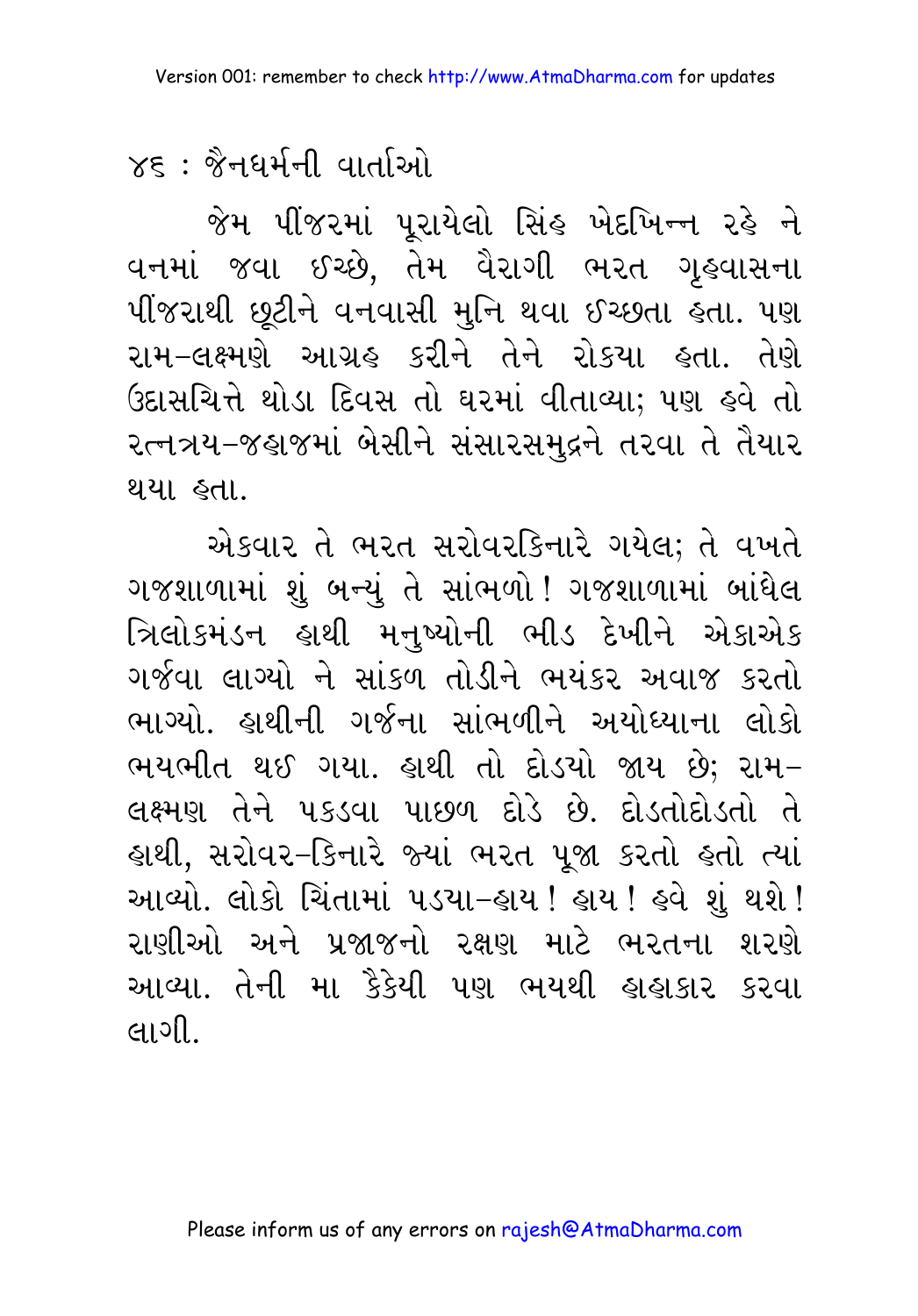#### જૈનઘર્મની વાર્તાઓ : ૪૭

હાથી દોડતો દોડતો ભરતની પાસે આવીને ઊભો. ભરતે હાથી સામે જોયું ને હાથીએ ભરતને દેખ્યો. બસ. ભરતને દેખતાંવેત તે લાથી એકદમ શાંત થઈ ગયો: હાથી તેને ઓળખી ગયો કે અરે, આ ભરત તો મારો પૂર્વભવનો ૫૨મ મિત્ર! હાથીને પૂર્વભવનું જ્ઞાન થયું; પૂર્વભવમાં ભરત તેનો મિત્ર હતો; બન્ને મુનિ થયેલા, અને પછી છઠ્ઠા સ્વર્ગમાં બન્ને સાથે હતા. હાથીને તે યાદ આવ્યું ને ઘણો અફસોસ થયો, કે અરેરે! પૂર્વભવમાં હું આ ભરતની સાથે જ હતો, પણ મેં ભૂલ કરી તેથી હું દેવમાંથી આ પશુ થઈ ગયો. અરેરે, આવો પશુનો અવતાર! તેને ધિક્લર છે.

આમ ભરતને જોતાં જ હાથી એકદમ શાંત થઈને ઊભો રહ્યો. જેમ ગુરુ પાસે શિષ્ય વિનયથી ઊભો રહે તેમ ભરત પાસે હાથી વિનયથી ઊભો. ભરતે પ્રેમથી તેના માથે હાથ મૂકીને કહ્યું: અરે ગજરાજ! તને આ શું થયું ? તું શાંત થા !! આ ક્રોધ તને શોભતો નથી. તારા ચૈતન્યની શાંતિને તું જો.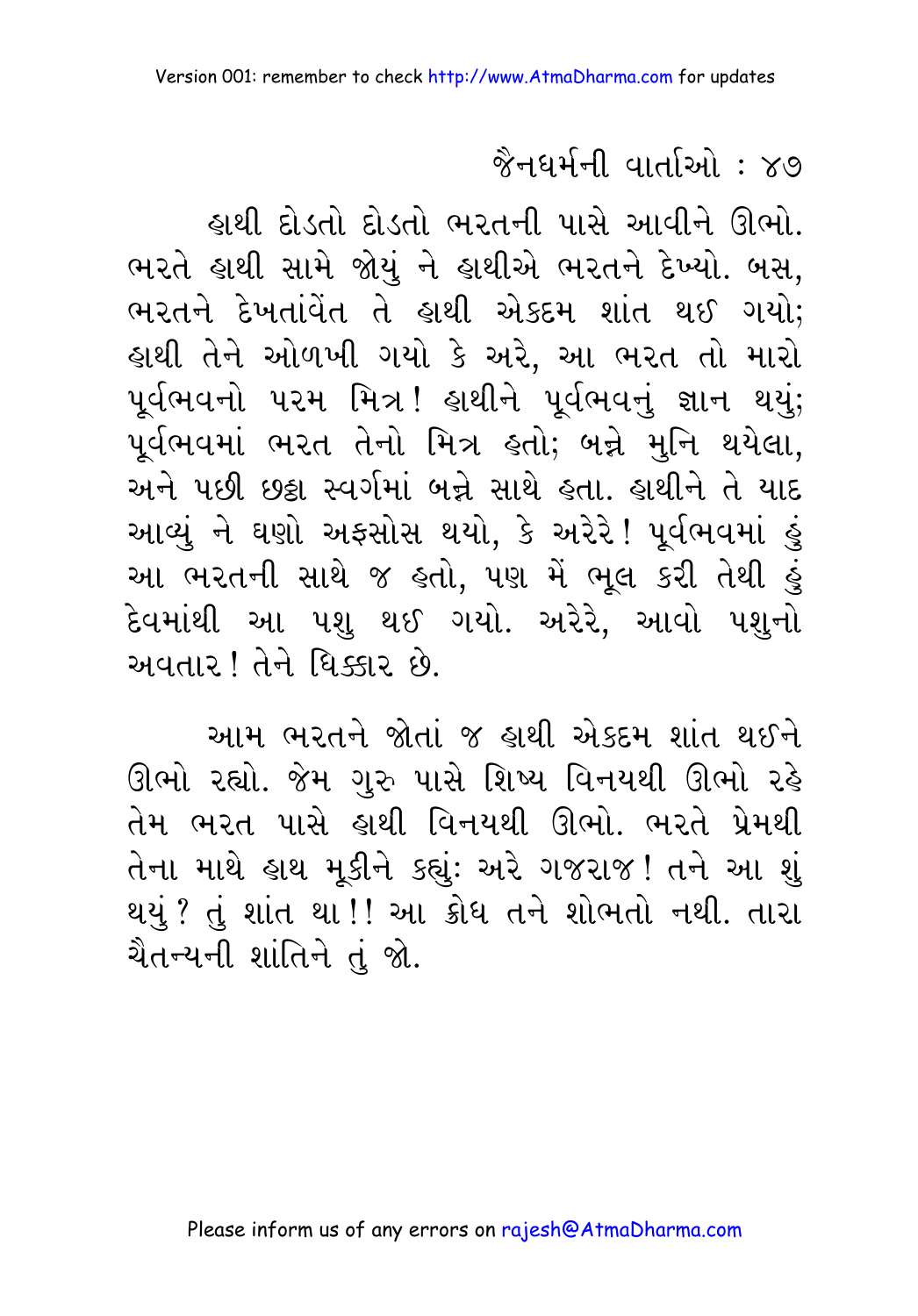ભરતના મીઠાં વચન સાંભળતાં હાથીને ઘણી શાંતિ થઈ; તેની આંખમાંથી આંસ નીકળવા લાગ્યાં! વૈરાગ્યથી તે વિચારવા લાગ્યો કે અરે. હવે અફસોસ કરવો શું કામનો ? મારું હવે –પણ

 $\times$ : क्षैनधर्मनी वार्ताओ



આત્મકલ્યાણ થાય ને હું આ ભવદુઃખથી છૂટું એવો ઉપાય કરીશ. આ રીતે પરમ વૈરાગ્યનું ચિંતન કરતો હાથી એકદમ શાંત થઈને ભરતની સામે ટગર ટગર નજરે જોતો ઊભો. જાણે કહેતો હોય કે હે બંધુ! તમે પૂર્વભવના મારા મિત્ર છો; પૂર્વે સ્વર્ગમાં આપણે સાથે હતા, તો અત્યારે પણ મને આત્મકલ્યાણ આપીને આ પશુગતિમાંથી મારો ઉદ્ઘાર કરો!

િવાઙ રે વાઙ! ઘન્ય ઙાથી! તેં ઙાથી થઈને આત્માના કલ્યાણનું મોટું કામ કર્યું! પશુ હોવા છતાં તેં પરમાત્માને ઓળખી લીધા ને તારું જીવન સાર્થક કર્યું. 7 <u>હાથીને એકાએક શાંત થઈ ગયેલો જોઈને</u>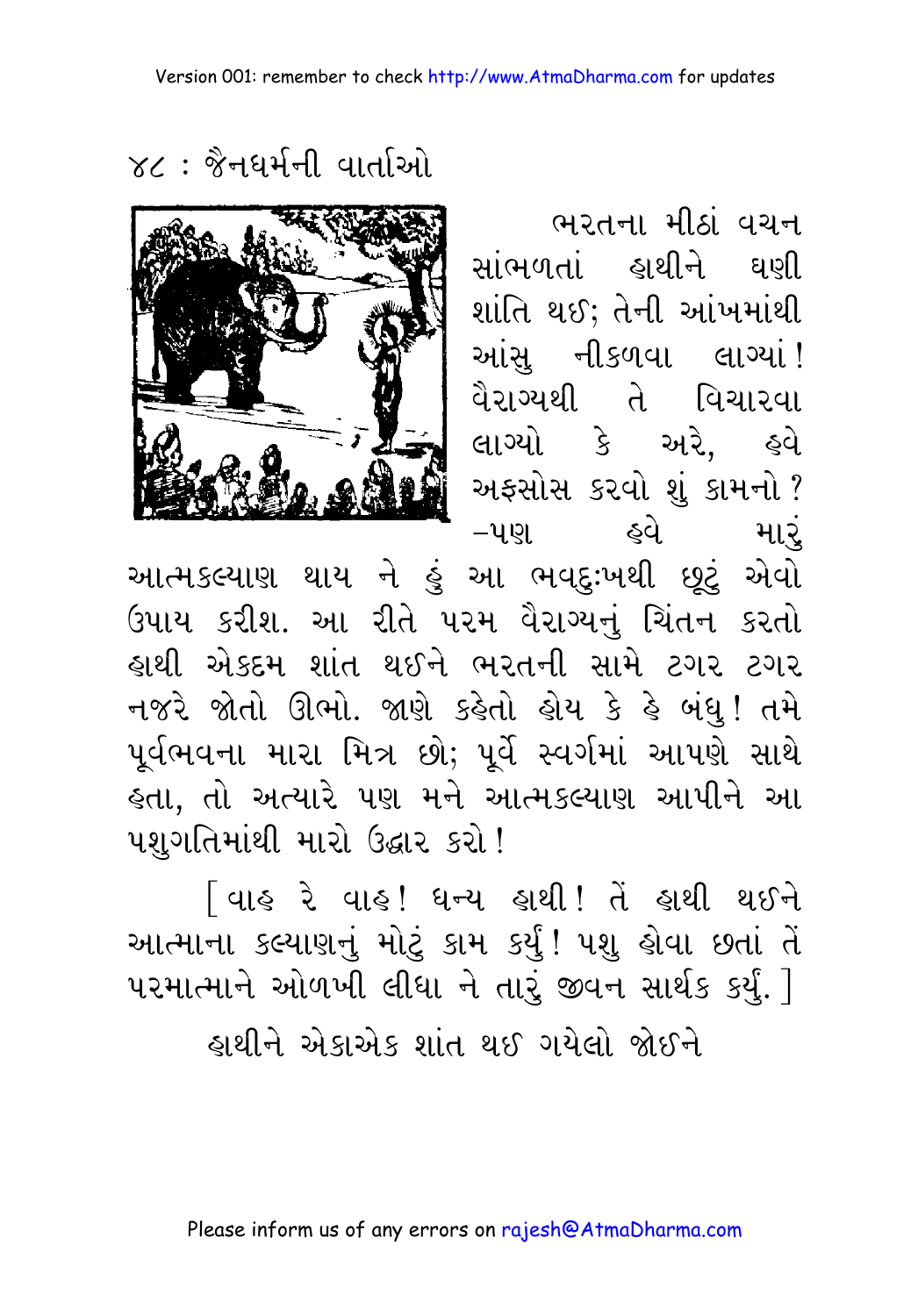## જૈનધર્મની વાર્તાઓ : ४૯

લોકો આશ્ચર્ય પામ્યા–અરે આ શું થયું! ભરતે હાથી ઉપર શું જાદુ કર્યું? તે આમ એકાએક શાંત કેમ થઈ ગયો ? ભરત તેના ઉપર બેસીને નગરીમાં આવ્યો; ને હાથીને હાથીખાનામાં રાખ્યો; મહાવત લોકો તેની ખૂબ સેવા કરે છે. તેને રીઝવવા વાજિંત્ર વગાડે છે. તેને માટે લાડવા કરાવે છે; તેને ઉત્તમ શણગારથી સજે છે.

-પણ આશ્ચર્યની વાત એ છે કે લાથી હવે કાંઈ ખાતો નથી, વાજિંત્રમાં કે શણગારમાં ધ્યાન દેતો નથી, ઊંઘતો પણ નથી, તે એકદમ ઉદાસ રહે છે; ક્રોધ પણ નથી કરતો. એકલો-એકલો આંખો મીંચીને શાંત થઈને બેસી રહે છે ને આત્મહિતની જ વિચારણા કરે છે; જાતિસ્મરણને લીધે તેનં ચિત્ત સંસારથી ને શરીરથી અત્યંત વિરક્ત થયું છે...

આમ ને આમ ખાધા-પીધા વગર એક દિવસ ગયો, બે દિવસ ગયા, ચાર દિવસ થઈ ગયા... ત્યારે મહાવતો મૂંઝાયા ને શ્રીરામ પાસે આવીને કહ્યું–હે દેવ! આ હાથી ચાર દિવસથી કાંઈ ખાતો નથી, પીતો નથી, ઊંઘતો નથી, તોફાન પણ કરતો નથી; શાંત થઈને બેઠો છે.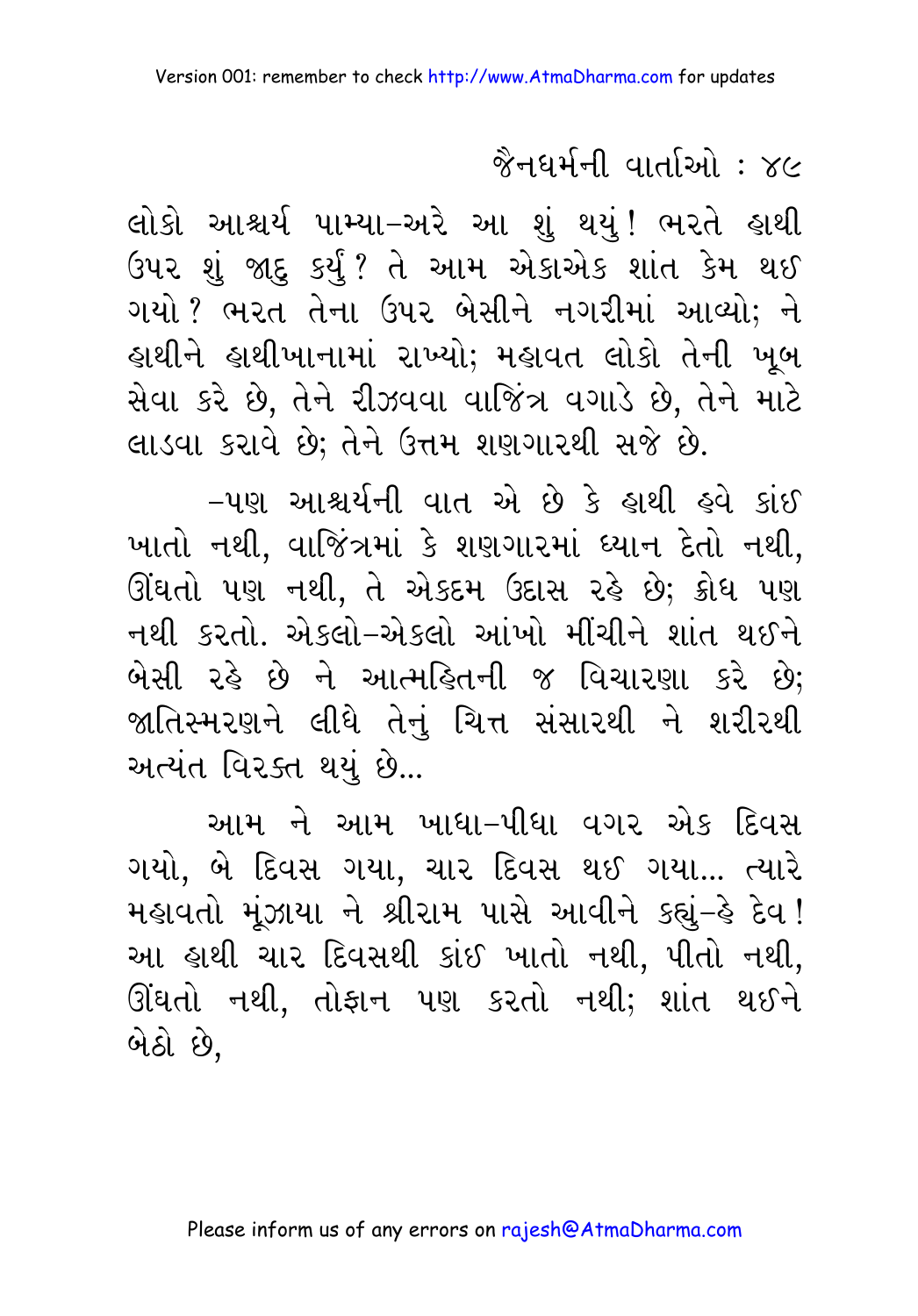## ५೧ : જૈનઘર્મની વાર્તાઓ

ને આખો દિવસ શેનુંક ઘ્યાન ઘર્યા કરે છે! તો શું કરવું ? તેને રીઝવવા અમે ઘણું કરીએ છીએ; પણ એના મનમાં શું છે? તે ખબર પડતી નથી! મોટા મોટા ગજવૈદ્યને બતાવ્યું, તેઓ પણ હાથીના રોગને જાણી શકયા નહિ. –આ હાથીને લીધે આપણી આખી સેનાની શોભા છે. આવો મોટો બળવાન હાથી, -તેને એકાએક આ શું થઈ ગયું! તે અમને સમજાતું નથી. માટે તેનો કાંઈક ઉપાય કરો ! હાથીની આ વાત સાંભળી, રામ ને લક્ષ્મણ પણ ચિંતામાં પડી ગયા.

#### એવામાં અચાનક એક સુંદર બનાવ બન્યોઃ

અયોઘ્યાપુરીના આંગણે બે કેવળી ભગવંતો પધાર્યા... તેમનાં નામ દેશભૂષણ અને કુલભૂષણ! ( તેમની કથા ૪૫ મી વાર્તામાં આવશે. રામ–લક્ષ્મણે વનગમન વખતે વંશસ્થ પર્વત પર આ બે મુનિવરોનો ઉપદ્રવ દૂર કરીને તેમની ઘણી ભક્તિ કરી હતી, ને તે વખતે તે બન્ને મુનિવરોને કેવળજ્ઞાન થયું કતું.) તેઓ જગતના જીવોનું કલ્યાણ કરતા-કરતા અયોધ્યાનગરીમાં પદ્યાર્થા ભગવાન પદ્યારતાં આખી નગરીમાં આનંદ– આનંદ કેલાઈ ગયો. સૌ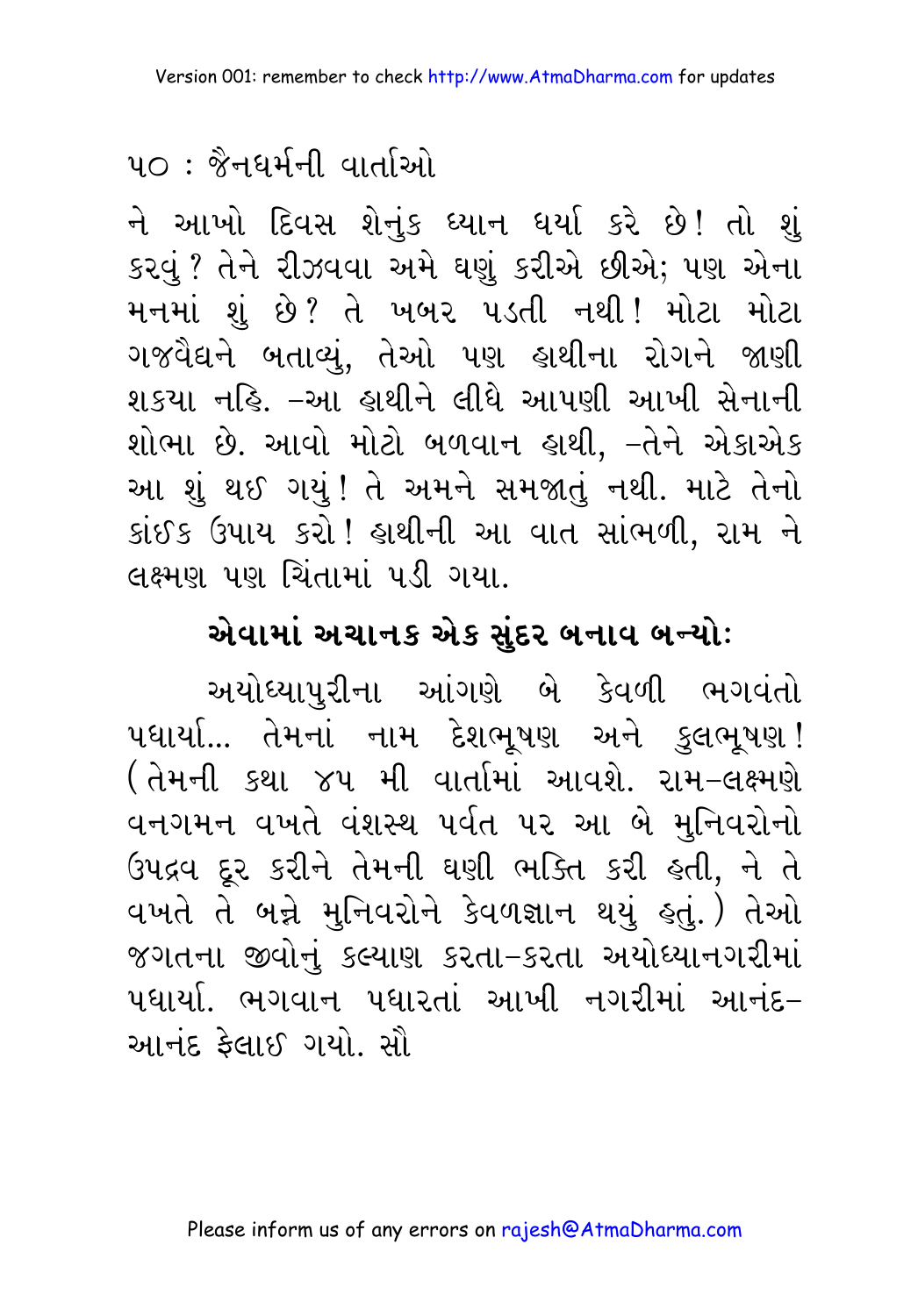જૈનઘર્મની વાર્તાઓ : ૫૧

તેમનાં દર્શન કરવા ચાલ્યા... રામ–લક્ષ્મણ–ભરત ને શત્રુઘ્ન પણ ત્રિલોકમંડન હાથી ઉપર બેસીને તે ભગવંતોનાં દર્શન કરવા ચાલ્યા... ને આવીને ધર્મોપદેશ સાંભળવા બેઠા. ભગવાને સમ્યગ્દર્શન-જ્ઞાન-ચારિત્રરૂપ મોક્ષમાર્ગનો અદ્દભુત ઉપદેશ આપ્યો. તે સાંભળીને સૌને ઘણો આનંદ થયો

ત્રિલોકમંડન હાથીના આનંદનો પણ પાર નથી. તે કેવળીભગવાનનાં દર્શનથી ઘણો જ પ્રસન્ન થયો છે, ને ધર્મોપદેશ સાંભળીને તેનું ચિત્ત સંસારથી ઉદાસ થઈ ગયું. છે. તેણે અપૂર્વ આત્મશાંતિ પ્રાપ્ત કરી છે, ને ભગવાનને નમસ્કાર કરીને શ્રાવકનાં વ્રત અંગીકાર કર્યાં છે. ધન્ય છે હાથીભાઈ, તમને! તમે આત્માને ઓળખીને તમારૂં જીવન શોભાવ્યું છે! તમે પશુ નથી પણ દેવ છો, ધર્માત્મા છો, દેવોથી પણ મહાન છો. બાળકો, જાુઓ જૈનધર્મનો પ્રતાપ! એક હાથી જેવો પશુનો જીવ પણ જૈનશાસન પામીને કેવો મહાન થઈ ગયો ! તો તમેય આવું મજાનું જૈનશાસન પામીને, હાથી જેવા બહાદુર થઈને, આત્માની ઓળખાણ કરજો, ને ઉત્તમ વૈરાગ્યજીવન જીવજો!

 $\ast$ 

 $\ast$ 

 $\ast$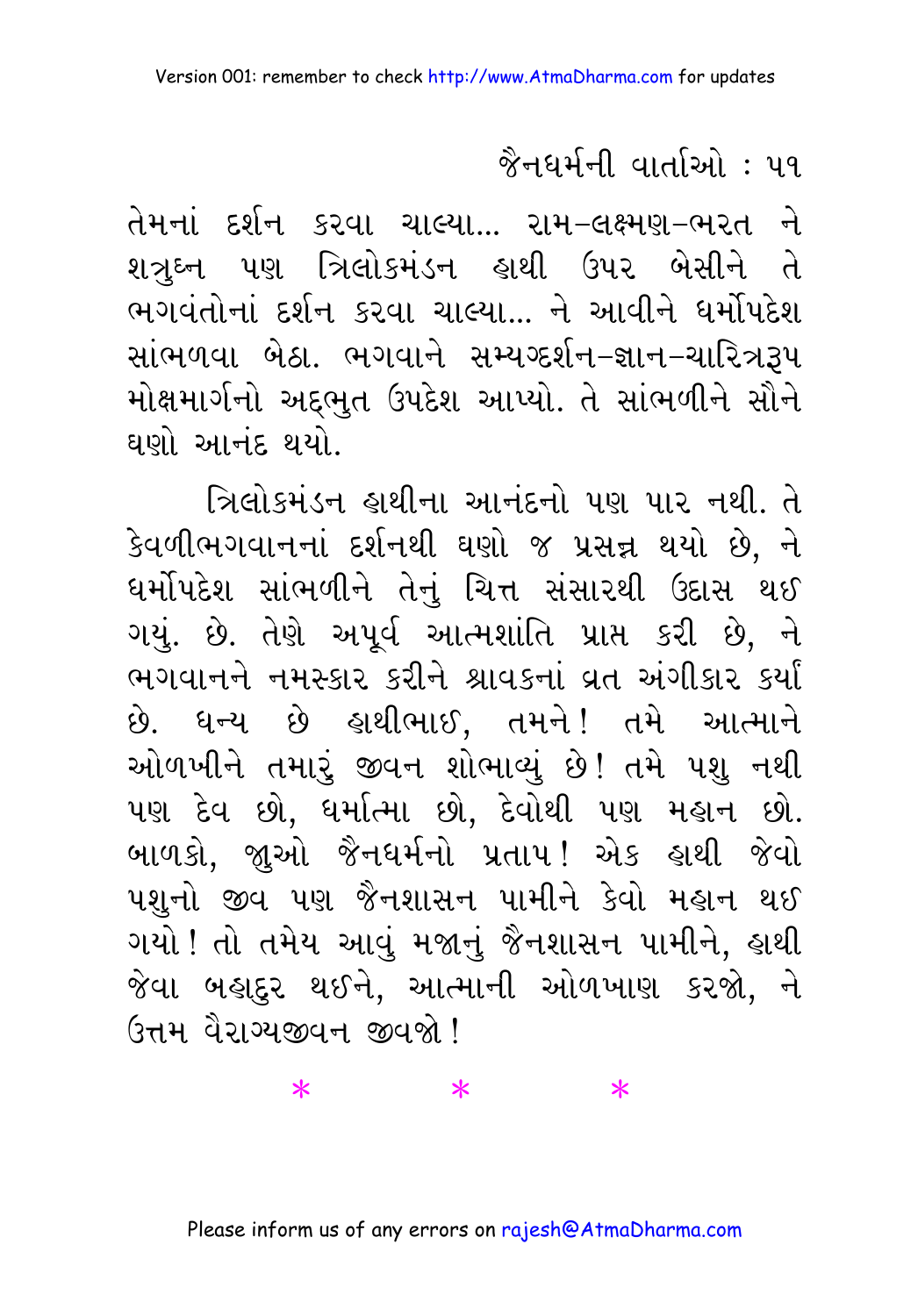<u> ५२ : જૈનઘર્મની વાર્તાઓ</u>

## $\lceil 88 \rceil$

 $*$  लिरत अने झथीना पूर्वलय |  $*$ 

ભગવાનનો ઉપદેશ સાંભળ્યા પછી મહારાજા લક્ષ્મણે પૂછયું -હે ભગવાન! આ ત્રિલોકમંડન હાથી પહેલાં તો ગજબંધન તોડને કેમ ભાગ્યો? અને પછી ભરતને દેખીને એકાએક શાંત કેમ થઈ ગયો? ત્યારે ભગવાનની વાણીમાં એમ આવ્યું કે ભરતનો જીવ અને આ હાથીનો જીવ બન્ને પૂર્વભવનાં મિત્રો છે. -સાંભળો, તેમનાં પર્વભવ–

આ ભરત અને ત્રિલોકમંડન હાથી બન્ને જીવો ઘણા ભવ પહેલાં ભગવાન ઋષભદેવના વખતમાં ચંદ્ર તથા સર્ય નામના બે ભાઈ હતા. મરીચિના મિથ્યા ઉપદેશથી કુઘર્મ સેવીને બન્નેએ ઉંદર–મોર–પોપટ–સર્પ– ઙાથી−દેડકું−બિલ્લી−કૂકડો વગેરે ઘણા ભવો કર્યા; અને બન્નેએ એકબીજાને ઘણીવાર માર્યા, ઘણીવાર ભાઈ થયા, વળી પિતા-પુત્ર થયા. આ રીતે ભવભ્રમણ કરતા-કરતા કેટલાક ભવ પછી ભરતનો જીવ તો જૈન ધર્મ પામ્યો ને મનિ થઈને છક્રા સ્વર્ગમાં ગયો.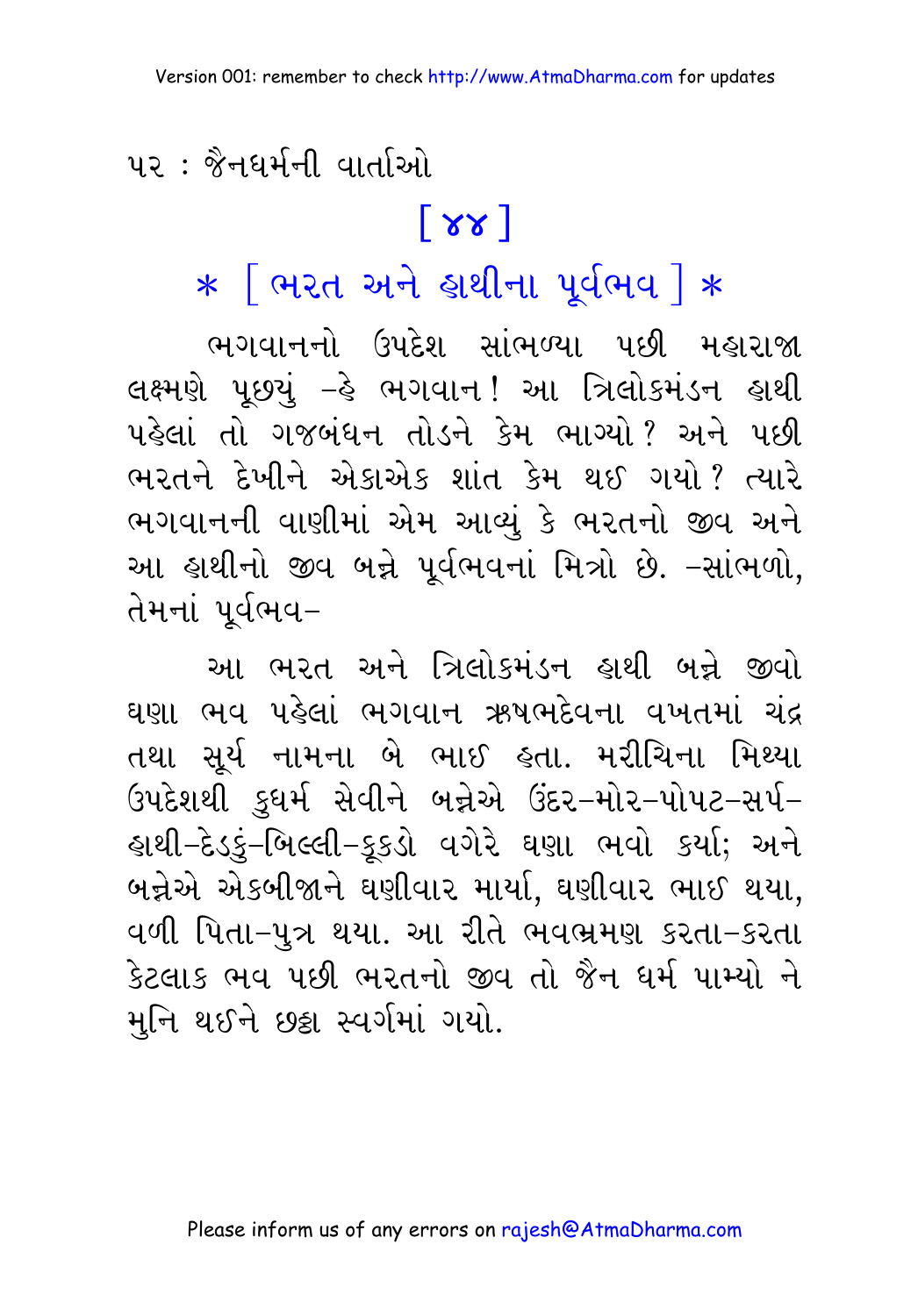#### જૈનઘર્મની વાર્તાઓ : ૫૩

આ હાથીનો જીવ પણ પૂર્વભવમાં વૈરાગ્યથી મૂદ્દમતિ નામનો મુનિ થયેલો; બીજા એક મહાઋદ્ધિધારી મુનિરાજ બહુ ગુણવાન અને તપસ્વી હતા. તેમણે ચોમાસામાં ચાર માસના ઉપવાસ કરેલા, ને પછી ચોમાસું પૂરું થતાં અન્યત્ર વિહાર કરી ગયા. હાથીનો જીવ-એટલે મૂદ્દમતિ મુનિ, તે જ્યારે ગામમાં આવ્યા ત્યારે ભૂલથી લોકોએ તેને જ મહા તપસ્વી સમજી લીધા ને તેનું સન્માન કરવા લાગ્યા. તેને ખ્યાલમાં આવ્યું કે લોકો ભ્રમથી મને ઋદ્ધિધારી-તપસ્વી સમજીને મારો આદર કરી રહ્યા છે. –આમ જાણવા છતાં માનના માર્યા તેણે લોકોને સાચી વાત ન કરી, –કે પેલા તપસ્વી મુનિરાજ તો બીજા હતા, ને હું બીજો છું. – શલ્યપૂર્વક માયાચાર કર્યો; તે તેને તિર્યંચની ગતિનું કારણ બન્યું. ત્યાંથી મરીને, મુનિપણાના તપને લીધે પ્રથમ તો તે છક્રા સ્વર્ગમાં ગયો. ભરતનો જીવ પણ ત્યાં જ હતો; તે બન્ને દેવો મિત્રો હતા. તેમાંથી એક તો આ અયોધ્યાનો રાજપુત્ર ભરત થયો છે, ને બીજો જીવ માયાચારને લીધે આ હાથી થયો છે. તેનું મનોહર રૂપ દેખીને લંકાના રાજા રાવણે તેને પકડયો, ને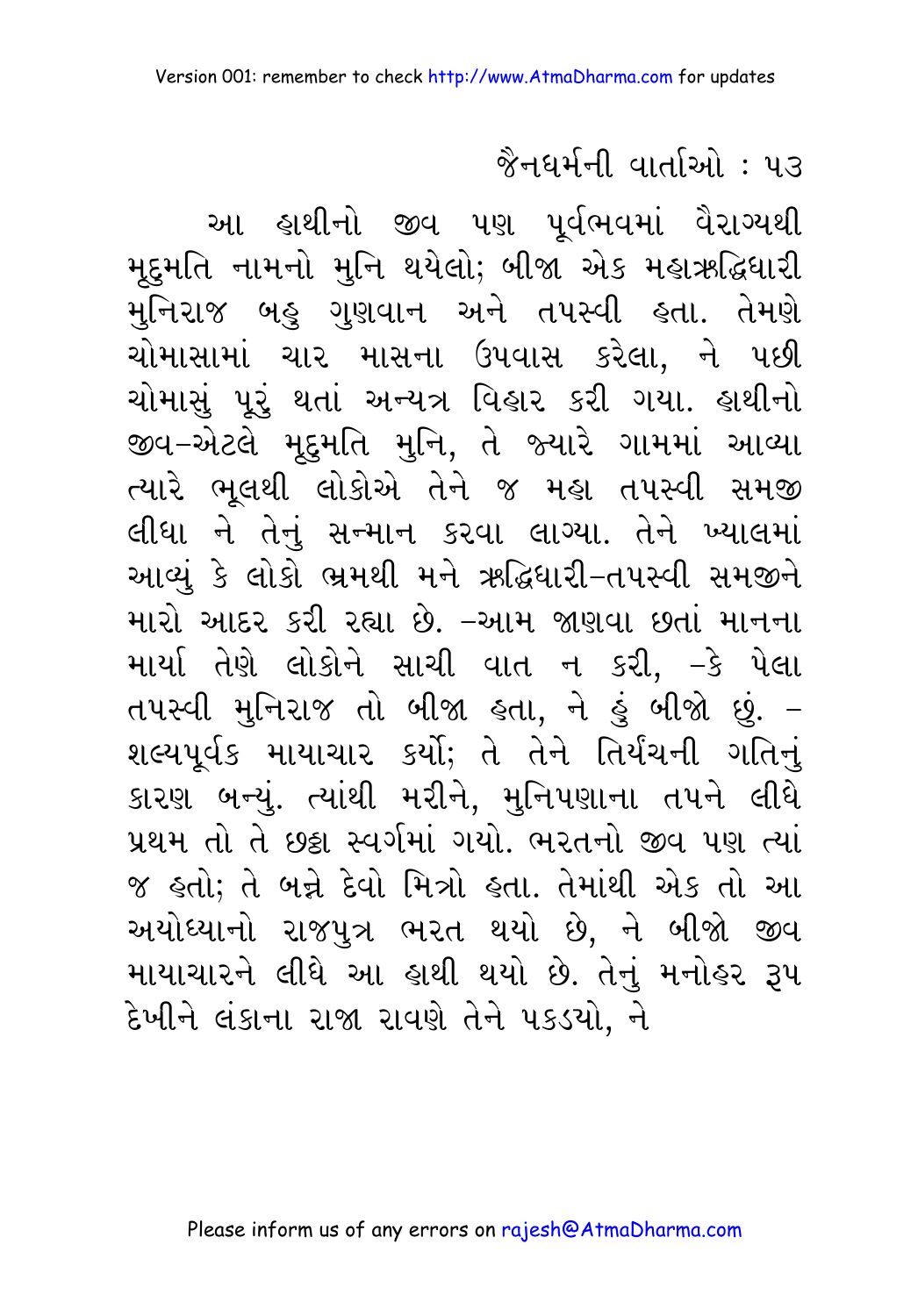## <u> ५४ : જૈનधर्मनी वार्ताઓ</u>

તેનું નામ ત્રિલોકમંડન રાખ્યું. રાવણને જીતીને રામ– લક્ષ્મણ તે હાથીને અહીં લઈ આવ્યા. લોકોની ભીડ દેખીને ગભરાટથી તે બંધન તોડીને ભાગ્યો હતો. પૂર્વભવના મિત્રોનું અહીં મિલન થયું, અને પૂર્વભવના સંસ્કારને લીધે ભરતને જોતાં જ હાથી શાંત થઈ ગયો; તેને જાતિસ્મરણ થયું છે ને પોતાના પર્વભવની વાત સાંભળીને સંસારથી એકદમ વૈરાગ્ય જાગ્યો છે; આત્માની સાધનામાં તેણે પોતાનું ચિત્ત જોડયું છે, ને શ્રાવકનાં વ્રત અંગીકાર કર્યા છે… તે પણ નિકટ ભવ્ય છે.

દેશભૂષણ-કેવળીની સભામાં પોતાના પૂર્વભવોની વાત સાંભળીને વૈરાગી ભરતે ત્યાં જ જિનદીક્ષા ધારણ કરી લીધી. ને પછી કેવળજ્ઞાન પ્રગટાવી મોક્ષ પામ્યા. તેનો મિત્ર ત્રિલોકમંડન–હાથી પણ સંસારથી વિરક્ત થયો; તે હાથીએ આત્માનું ભાન પ્રગટ કરીને શ્રાવકવ્રત અંગીકાર કર્યા. વાહ! હાથીનો જીવ શ્રાવક બન્યો... પશ કોવા છતાં દેવથી પણ મહાન બન્યો! ને હવે અલ્પકાળે તે મોક્ષને પામશે

આવી સરસ વાત સાંભળીને રામ–લક્ષ્મણ વગેરે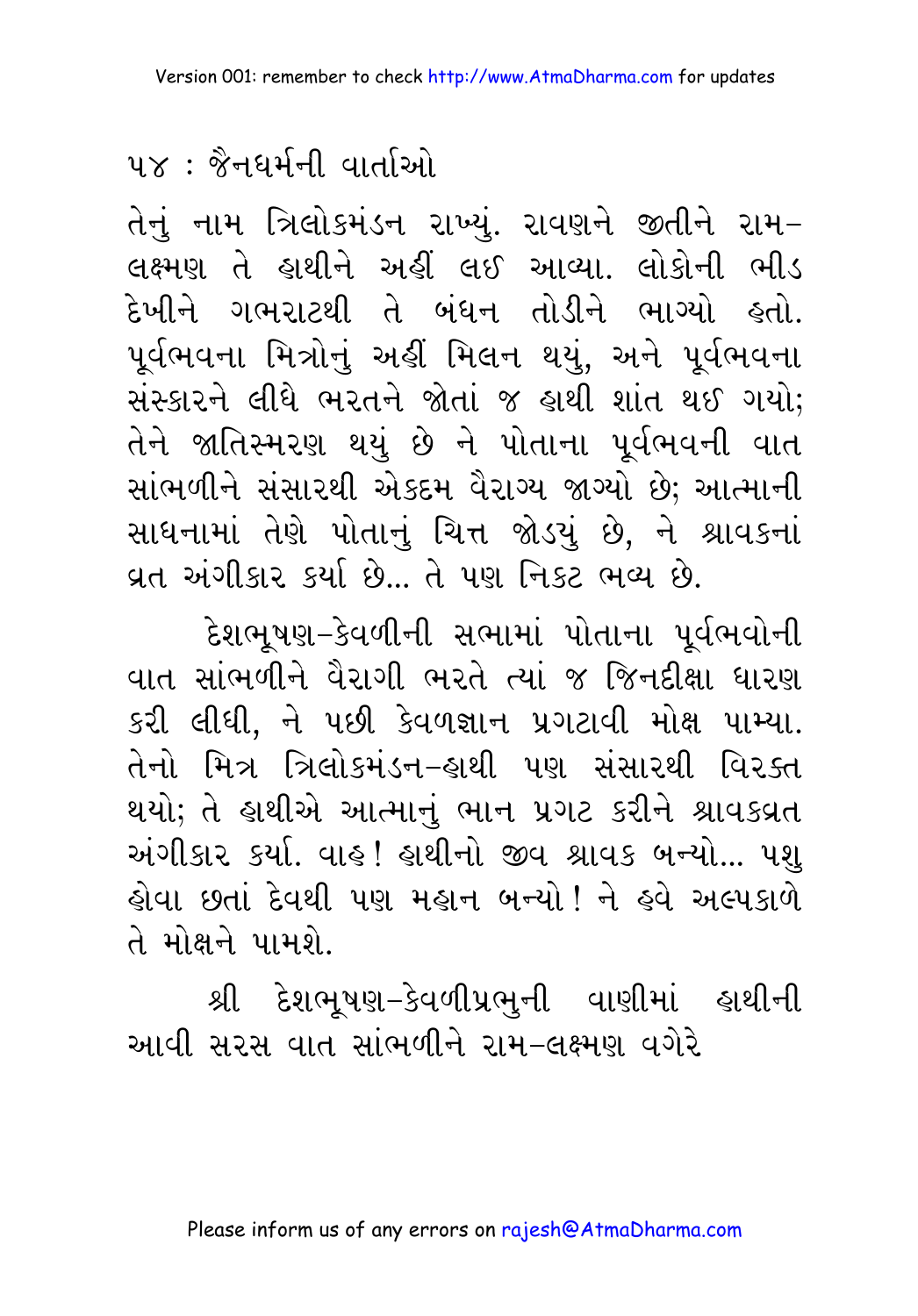#### જૈનઘર્મની વાર્તાઓ : ૫૫

બધાને આનંદ થયો. કે ભવ્ય પાઠક! તને પણ આનંદ થયો ને! – ' હ્રા!' તો તું પણ હ્રાથીની જેમ તારા આત્માને જિનધર્મની આરાધનામાં જોડજે, ને માન– માયાના ભાવને છોડજે

હાથીના અને ભરતના પૂર્વભવની વાત સાંભળીને રામ-લક્ષ્મણ વગેરે સૌ આશ્ચર્ય પામ્યા. ભરતની સાથે એકહજાર રાજાઓ દીક્ષા લઈને મુનિ થયા. ભરતની માતા કૈકેયી પણ જિનધર્મની પરમ ભક્ત, વૈરાગ્ય પામીને અર્જિકા થઈ; તેની સાથે બીજી ૩૦૦ સ્ત્રીઓએ પૃથ્વીમતિમાતા પાસે દીક્ષા લીધી. (સીતાજી પણ તે પૃથ્વીમાતાના સંઘમાં સમાઈ ગયા હતા.)

ત્રિલોકમંડન હાથીના હૈયામાં તો કેવળી ભગવાનના દર્શનથી આનંદ સમાતો નથી; પર્વભવ સાંભળીને અને આત્મજ્ઞાન પામીને તે એકદમ ઉપશાંત થઈ ગયો છે. સમ્યગ્દર્શન સહિત તે હાથી, વૈરાગ્યથી રહે છે ને શ્રાવકનાં વ્રત પાળે છે. પંદર-પંદર દિવસના કે મહિના–મહિનાના ઉપવાસ કરે છે; અયોધ્યાના નગરજનો ઘણા વાત્સલ્યપૂર્વક શુદ્ધ આહાર-પાણી વડે તેને પારણું કરાવે છે. આવા ઘર્માત્મા હાથીને દેખીને બધાને તેના ઉપર ઘણો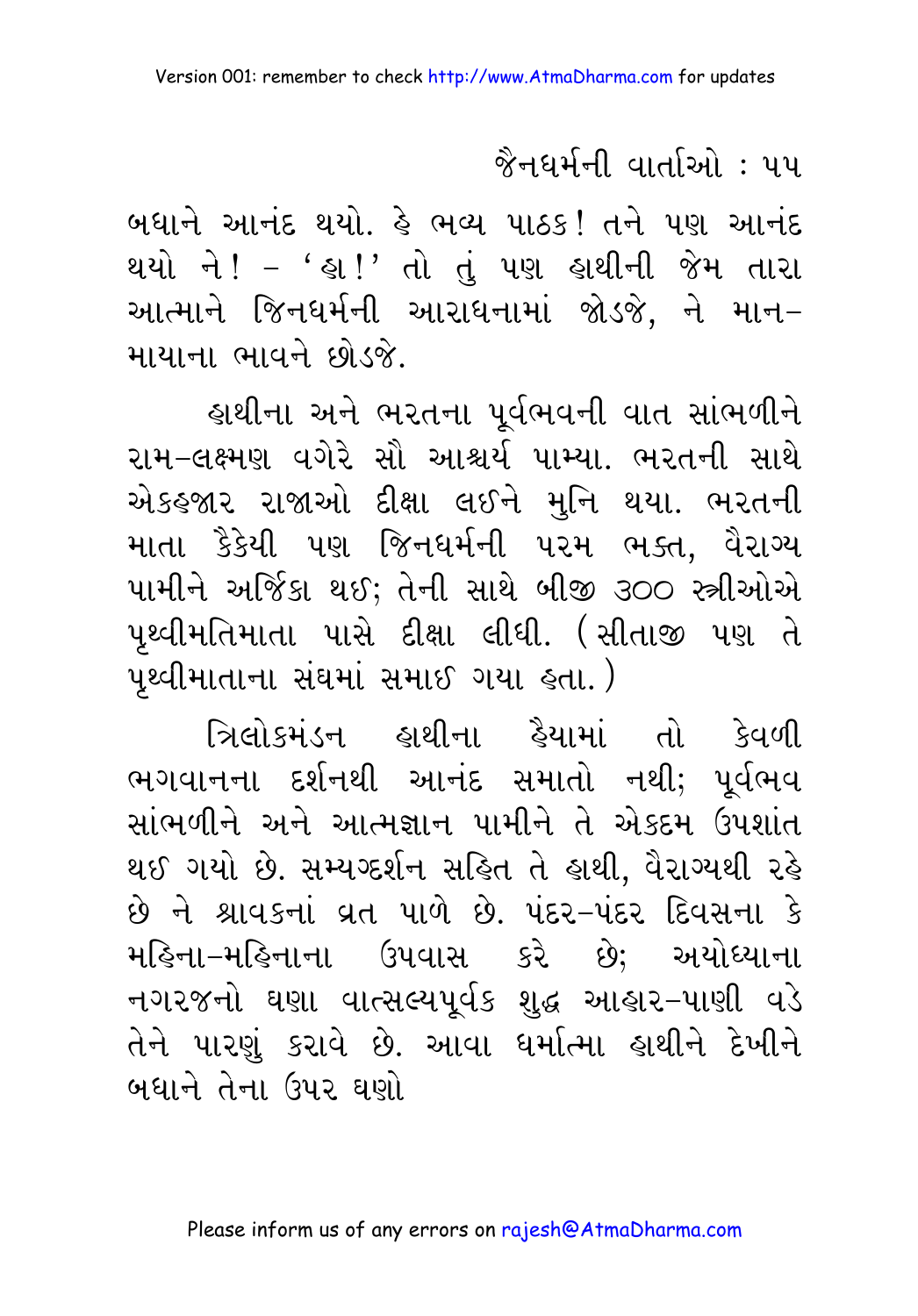### 

પ્રેમ આવે છે. તપ કરવાથી ધીમે ધીમે તેનું શરીર દૂબળું પડવા લાગ્યું, ને અંતે ધર્મઘ્યાનપૂર્વક દેહ છોડીને તે પાછો છઠ્ઠા સ્વર્ગમાં ગયો... ને થોડા કાળમાં મોક્ષ પામશે.

બાળકો. હાથીની સરસ વાર્તા પરી થઈ. તે વાંચીને તમે પણ હાથી જેવા થાજો. હાથી જેવા જાડા નહીં હો, પણ હાથી જેવા ધર્માત્મા થાજો... આત્માને ઓળખજો ને મોક્ષને સાધજો.

#### 03 03 80 80

## " નમો કુંભકર્ણ-દેવાય !"

જી હા! અમે કુંભકર્ણને નમસ્કાર કર્યા.

શંતમને આશ્ચર્ય થયં? તો સાંભળોઃ- રાવણનો ભાઈ કુંભકર્ણ એ કાંઈ છ માસ સુધી ઊંઘતો ન હતો, એને જગાડવા છાતી પર હાથી ચલાવવા પડતા ન હતા; જાગીને એ પાડા ખાઈ જતો ન હતો. અરે, એ કંભકર્ણ તો વીતરાગ જૈનમાર્ગના ઉપાસક એક અહિંસક મહાત્મા હતા, ને તે જ ભવે મુનિ થઈ, કેવળજ્ઞાન પામી, મઘ્યપ્રદેશમાં બડવાની-ચુલગિરિ પરથી મોક્ષ પામ્યા છે. આપણે એમને સિદ્ધભગવાન તરીકે પૂજીએ છીએ... તેથી જ અમે લખ્યું છે કે 'નમો કુંભકર્ણદેવાય.'

બોલો કંભકર્ણ ભગવાન કી જય.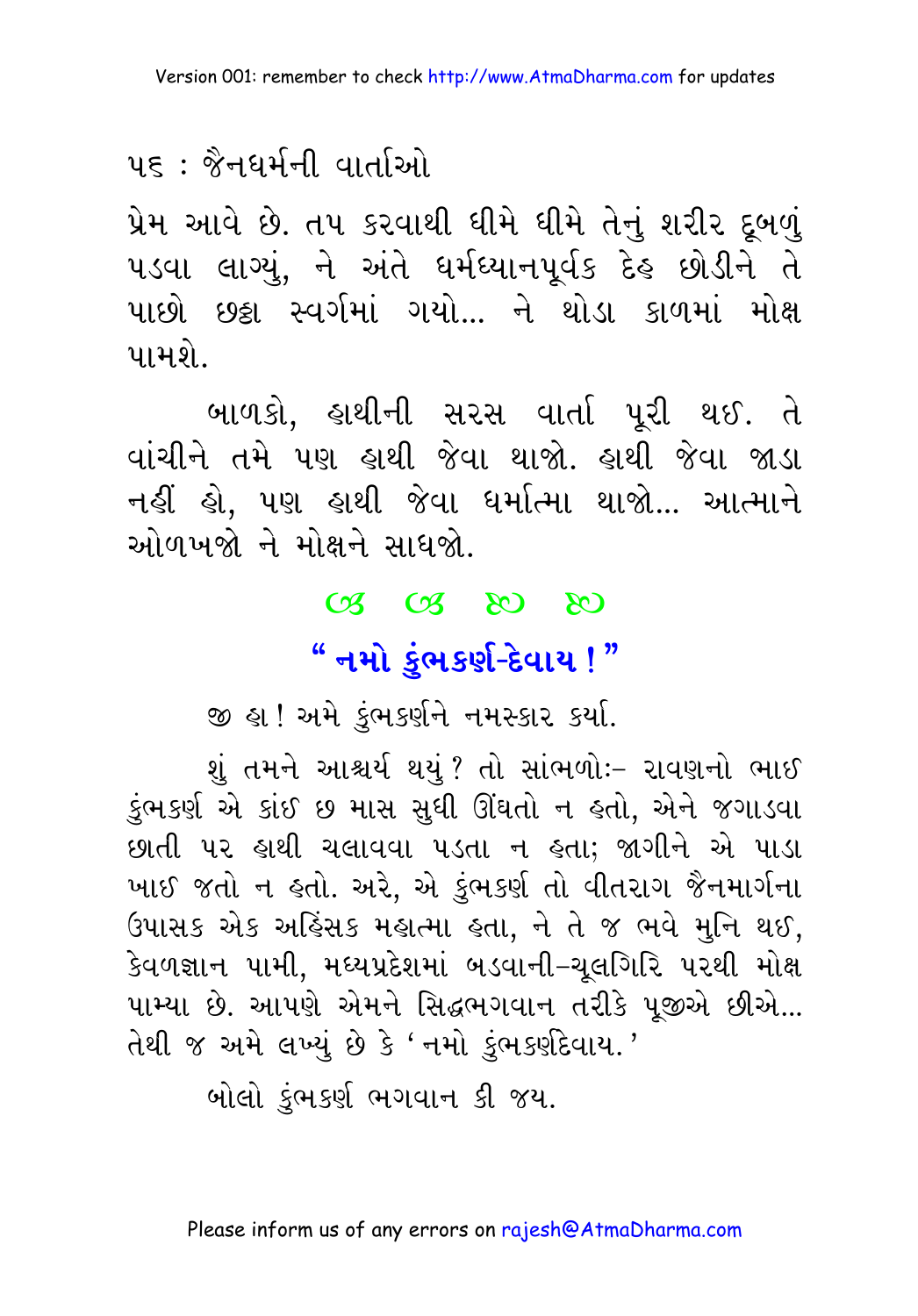જૈનઘર્મની વાર્તાઓ : ૫૭  $\lceil 84 \rceil$ ભગવાન દેશભૂષણ અને કુલભૂષણ (બે વૈરાગી રાજકમારોની કથા)

અયોઘ્યામાં શ્રી દેશભૂષણ અને કુલભૂષણ બે કેવળી ભગવંતો પધાર્યા... રામચંદ્રજી વગેરે તેમનો ઉપદેશ સાંભળવા ગયા... ત્યાં ભરતે દીક્ષા લીધી ને જ્ઞથીએ શ્રાવકનાં વ્રત લીધાં: તેની કથા તમે હમણાં વાંચી. હવે તે દેશભુષણ અને કુલભુષણ ભગવંતોના અદ્દભુત જીવનની કથા કહીએ છીએ.

ભગવાન રામચંદ્રજીના વખતની વાત છે. સિદ્ધાર્થનગરીના રાજા ક્ષેમંકર અને રાણી વિમલા દેવી: તેમને બે પુત્રોઃ એક દેશભૂષણ અને બીજા કુલભૂષણ. બન્ને ભાઈઓને એકબીજા પ્રત્યે પરમ પ્રેમ છે, માત્ર આ ભવમાં નહિ પણ પૂર્વે અનેક ભવથી તેઓ એકબીજાના ભાઈ છે. બન્ને ભાઈઓ આત્માને જાણનારા છે ને પૂર્વભવના સંસ્કારી છે.

રાજાએ નાનપણથી જ બન્નેને વિદ્યા ભણવા બહારગામ મોકલ્યા. પંદર વર્ષો સુધી બન્ને ભાઈઓ વિદ્યાભ્યાસમાં એવા મશગુલ હતા કે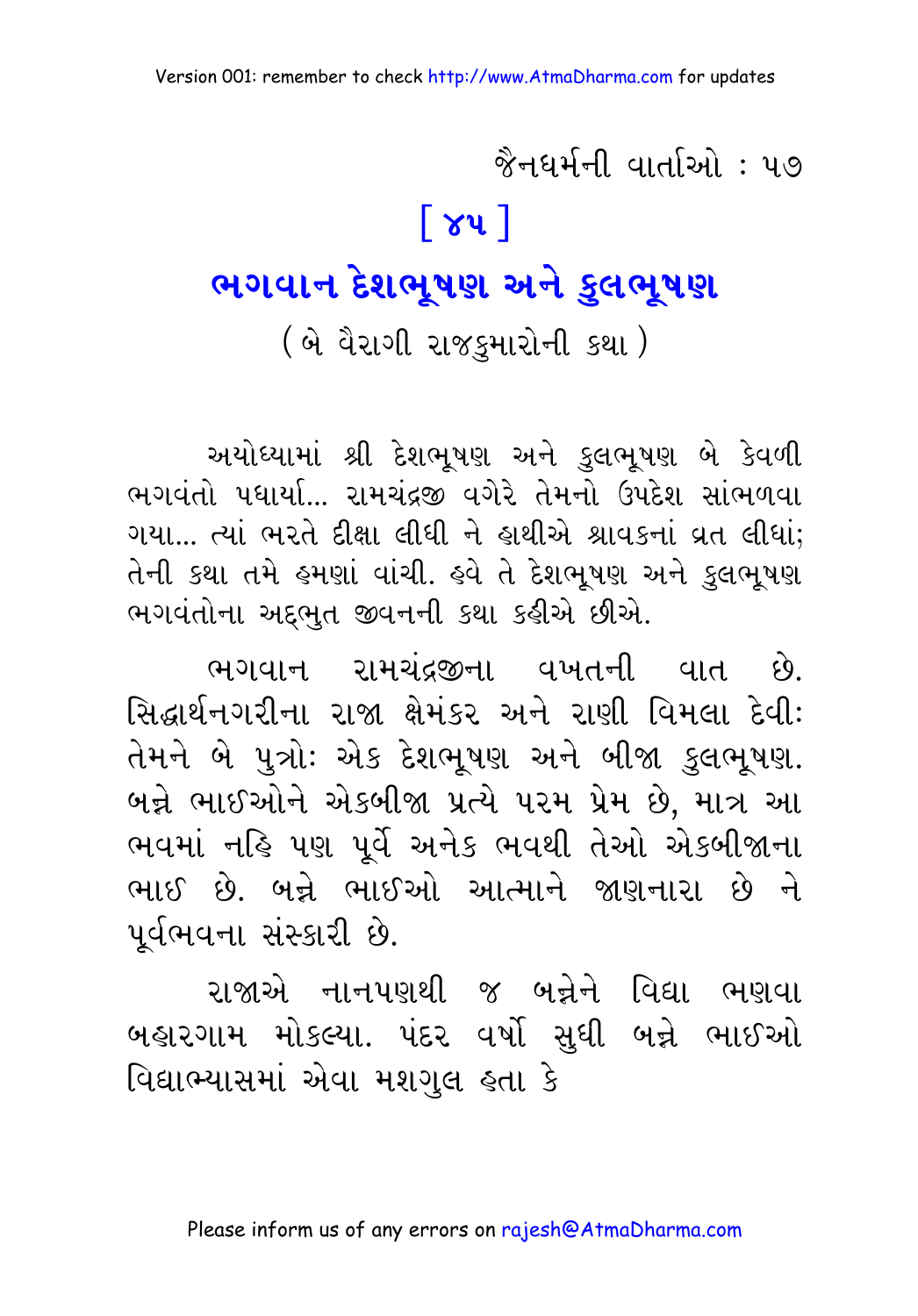### ૫૮ : જૈનઘર્મની વાર્તાઓ

વિદ્યાગુરુ સિવાય બીજા કોઈને ઓળખતા ન હતા. વિદ્યા અભ્યાસ પૂરો કરીને જ્યારે બન્ને યુવાન કુમારો પાછા આવ્યા ત્યારે રાજાએ નગરીને શણગારીને તેમનું ભવ્ય સન્માન કર્યું ને તેમના વિવાહ માટે રાજકન્યાઓ પસંદ કરીને તૈયારી કરી.

બન્ને ભાઈઓની સ્વાગત-યાત્રા નગરીમાં ફરતાં ફરતાં રાજમહેલ પાસે આવી, ત્યાં ઝરૂખામાં એક અતિ સુંદર રાજકન્યા પ્રસન્નચિત્તે ઊભી હતી. તેનું અદ્દભુત રૂપ દેખીને બન્ને રાજકુમારો તેના ઉપર મુગ્ધ બન્યા. તે રાજકન્યા પણ એકીટશે તેમને જોઈ રહી. બન્નેનું અદ્દભુત રૂપ નીહાળી-નીહાળીને તે પણ ખૂબ પ્રસન્ન થતી ઢતી

ઙ્વે એકસાથે આ દેશભૂષણ−કુલભૂષણ બન્ને ભાઈઓને એમ થયું કે આ રાજકન્યા મારા માટે જ છે... તે મારા ઉપર પ્રસન્ન થઈ છે ને હું તેને પરણીશ; પરંતુ બીજો ભાઈ પણ એ રાજકન્યા ઉપર જ નજર માંડીને તેને રાગથી નીહાળી રહ્યો છે, –તે દેખીને તેના ઉપર દેષ આવ્યો કે જો મારો ભાઈ આ કન્યા ઉપર દષ્ટિ કરશે તો હું તેને મારીને પણ આ રાજકન્યાને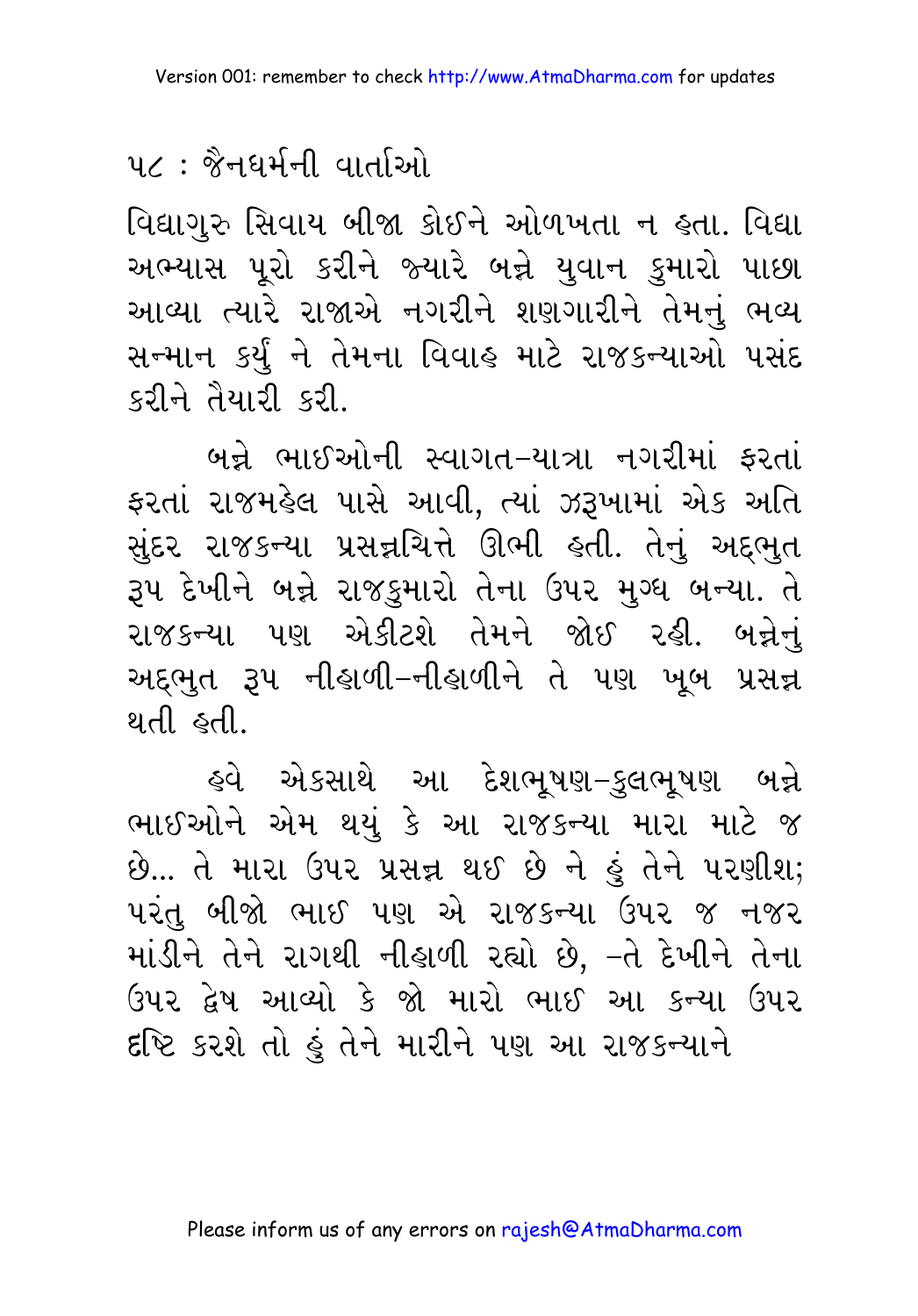## જૈનઘર્મની વાર્તાઓ : ૫૯

પરણીશ. –આમ મનમાં ને મનમાં તેઓ એક-બીજાને મારી નાખીને પણ રાજકન્યાને પરણવાનું વિચારતા હતા; બન્નેનું ચિત્ત એક જ રાજ<u>ક</u>મારીમાં એકદમ આસક્ત હતું. તેથી એકબીજાને કહેવા લાગ્યા કે 'આ રાજકુમારીને હું પરણીશ, તું નહીં.' આમ હું... તું કરતાં બન્ને ભાઈઓ લથી ઉપર બેઠાબેઠા વાદવિવાદ કરવા લાગ્યા. કન્યાના મોહવશ બન્ને ભાઈઓ એકબીજા પ્રત્યેના પરમ પ્રેમને ભૂલી ગયા ને દ્વેષથી વર્તવા લાગ્યા; કન્યા ખાતર એકબીજા સામે લડવા ને મારવા तैया२ धया

િઅરે વિષયાસક્તિ ! ભાઈ-ભાઈના સ્નેહને પણ તોડાવી નાખે છે ! અરેરે ! ચાર-ચાર ભવથી પરમ સ્નેહ રાખનારા બન્ને ભાઈઓ અત્યારે વિષયવશ એકબીજાને મારવા પણ તૈયાર થયા ! $\,$   $\,$ 

એવામાં તો, અમુક શબ્દો કાને પડતાં બન્ને ભાઈઓ ચોંકી ઊઠયા... જાણે વીજળી પડી હોય એમ બન્ને સ્તબ્ધ થઈ ગયા... શું બન્યું !

તેમની સાથેના બુદ્ધિમાન મંત્રીએ, બન્ને રાજકુમારોને લડાઈ કરવાની તૈયારી કરતા દેખ્યા;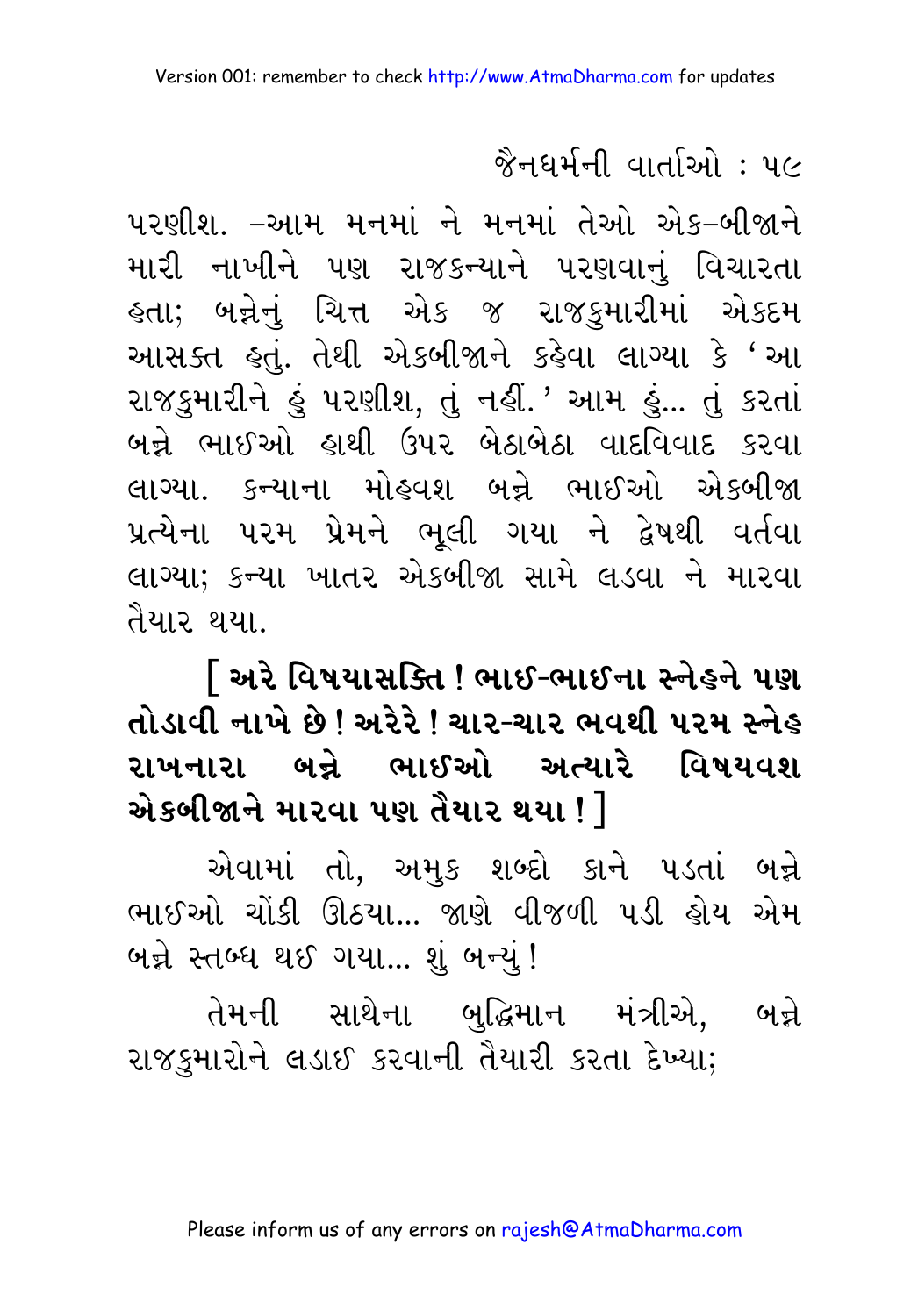## $\epsilon$ ೧ : જૈનઘર્મની વાર્તાઓ  $\epsilon$

બન્નેની નજર રાજકુમારી તરફ લાગેલી છે–તે દેખીને, બુદ્ધિશાળી મંત્રી પરિસ્થિતિ સમજી ગયા કે આ બન્ને, રાજકુમારી માટે લડે છે... તેમણે તરત જ કહ્યું: દેખો રાજકુમારો ! સામે રાજમહેલના ઝરૂખામાં 'તમારી બેન ' ઊભી છે, તે ઘણા વર્ષે તમને પહેલી જ વાર દેખીને અત્યંત પ્રસન્ન થઈ રહી છે: અહા! કેવા મજાના શોભે છે – મારા ભાઈઓ ! –એમ એકીનજરે તમને નીરખી રહી છે. તમે વિદ્યાભ્યાસ કરવા ગયેલા ત્યારે પાછળથી તેનો જન્મ થયેલો, તે તમારી બહેન તમને પહેલી જ વાર દેખીને કેવી ખુશ થાય છે! તમે પણ તેને પહેલી જ વાર જોઈ રહ્યા છો

" અરે ! આ ઝરૂખામાં ઊભી–ઊભી અમારા સામે ફસે છે તે રાજકુમારી, બીજી કોઈ નહિ પણ અમારી જ સગી બહેન છે!" –એમ જાણતાં જ બન્ને ભાઈઓના ચિત્તમાં જબરજસ્ત આંચકો લાગ્યો; લજ્જાથી તેઓ ઠરી જ ગયા ! અરેરે ! આ તો અમારી નાની બહેન ! અમે એને કદી જોયેલી નહિ તેથી ઓળખી શકયા નહિ; અજ્ઞાનને લીધે અમારી બહેન ઉપર જ અમે વિકારથી મોહિત થયા ! ને એકબીજાને મારવાના વિચાર કરવા લાગ્યા !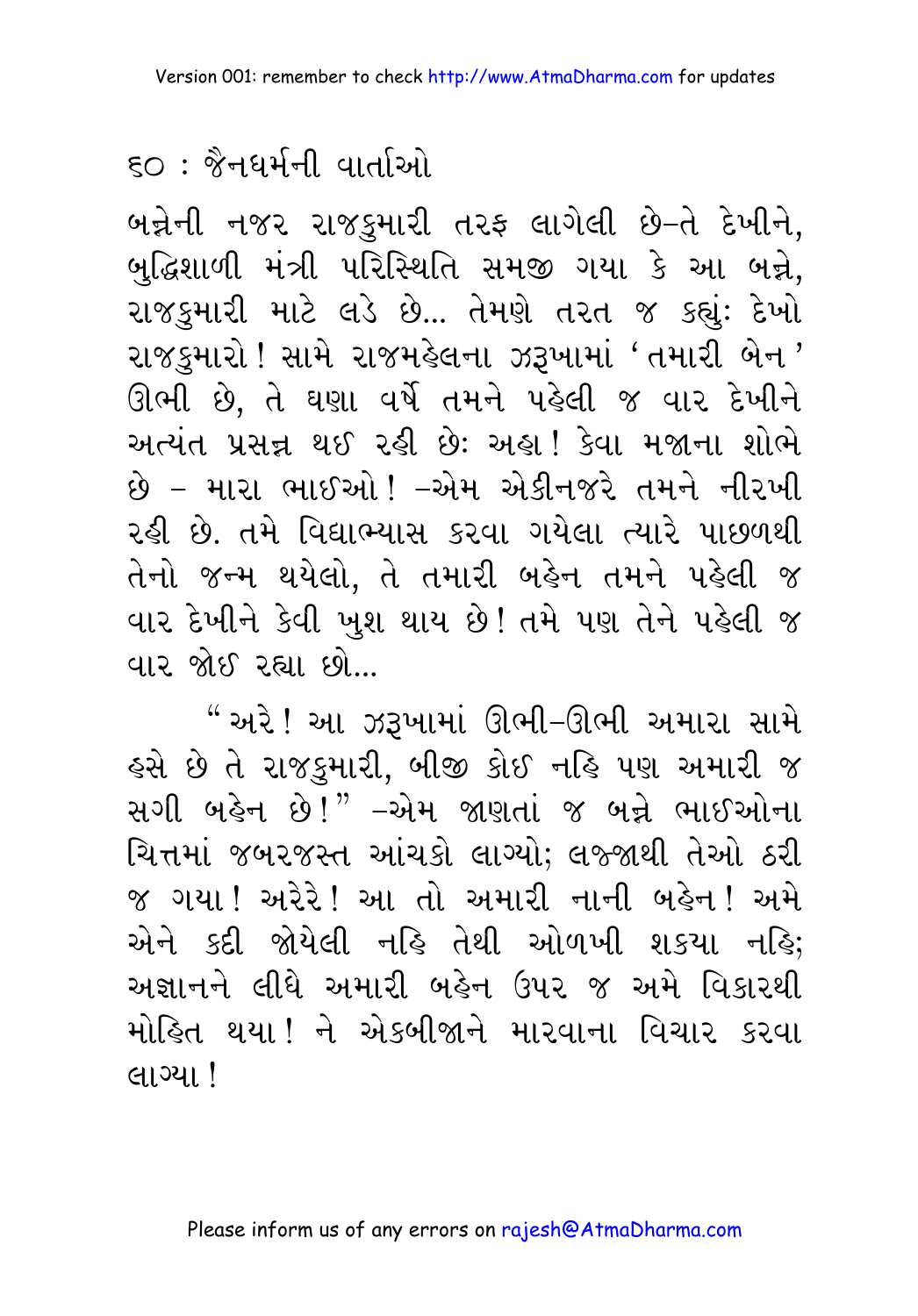## જૈનઘર્મની વાર્તાઓ : ૬૧

અરે, વિષયાંધ થઈને અમે ભાઈ ભાઈનો સ્નેહ પણ ભૂલી ગયા! હાય રે! અમને આવા દુષ્ટ ભાવ કેમ થયા !અરેરે !આવા સંસારમાં શું રહેવું !જ્યાં એક ભવની સ્ત્રી બીજા ભવમાં બહેન કે માતા થાય, એક ભવની બહેન બીજા ભવમાં સ્ત્રી વગેરે થાય. હવે આવા સંસારથી બસ થાઓ! અનેક દઃખોથી ભરેલો આ સંસાર, જેમાં દુષ્ટ મોહ જીવને અનેક નાચ નચાવે છે; અમને ધિક્કાર છે કે મોહુવશ અમારી બેન ઉપર જ અમને વિકાર થયો ! હવે માતા–પિતાને અમે શું મોઢું બતાવીએ ! આમ વિચારીને, તેમને રાજમહેલમાં જતાં અત્યંત શરમ થઈ. એટલે સંસારને અસાર સમજી બન્ને ભાઈઓ તેનાથી અત્યંત વિરક્ત થયા ને ત્યાંથી જ પાછા વળીને જિનદીક્ષા લઈને મુનિ થયા. મુનિ દેશભૂષણ અને કુલભૂષણ આત્મસાધનામાં તત્પર હતા. મહાન તપના પ્રભાવે તેમને આકાશગામિની ઋદ્ધિ પ્રગટી ક્લી; તેઓ દેશોદેશ વિચરતા થકા પૃથ્વીને તીર્થરૂપ બનાવવા લાગ્યા... તેમના પિતા બન્ને પુત્રોના વિરઙ્ના આક્રારનો ત્યાગ કરી, પ્રાણ છોડીને ભવનવાસી દેવમાં ગરૂડેન્દ્ર થયા.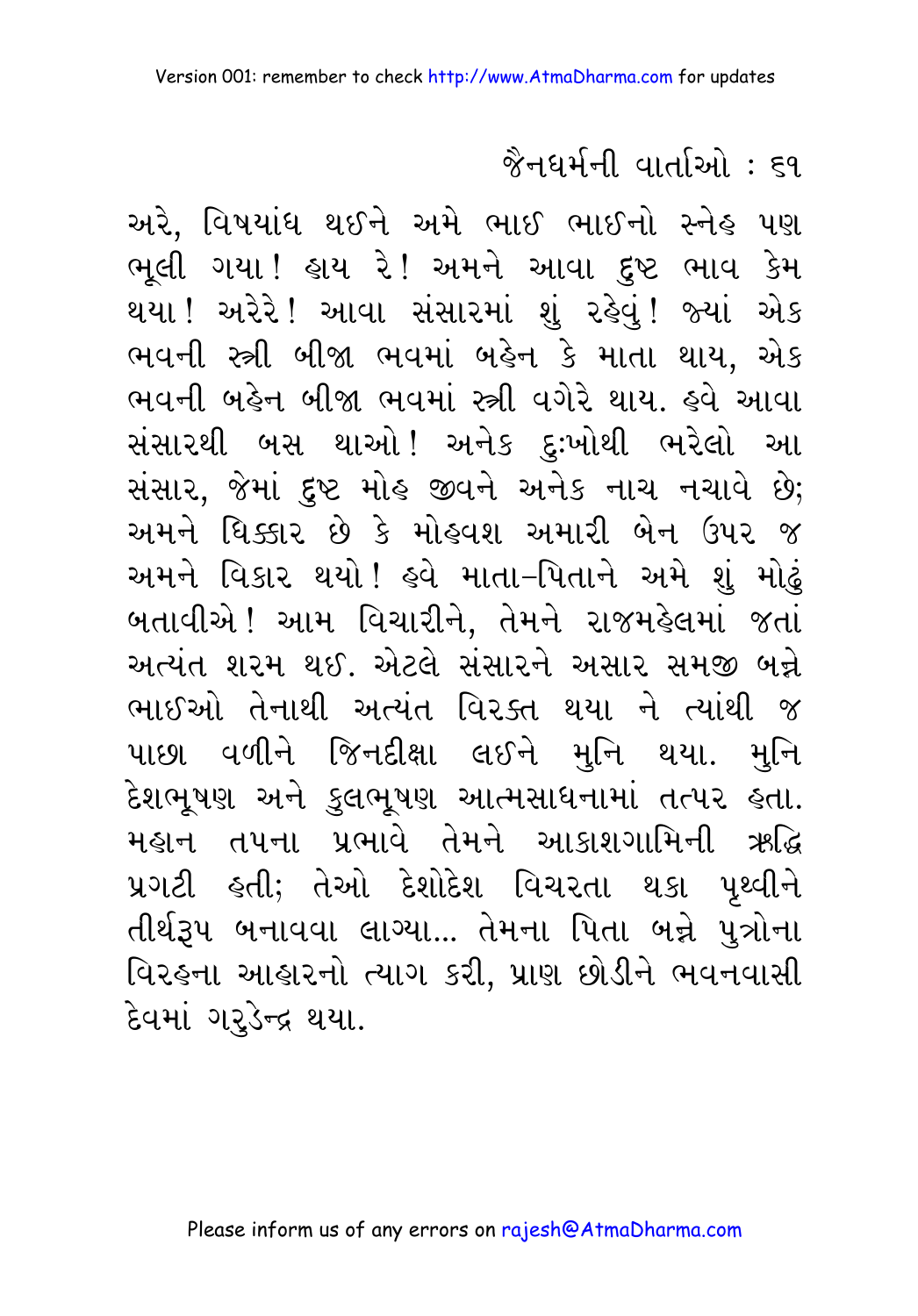# ૬૨ : જૈનઘર્મની વાર્તાઓ

 $\left[\right.$ મોક્ષગામી બે રાજકુમારો... તેમનું સાચું કુટુંબ  $\left.\right]$ 

દેશભૂષણ અને કુલભૂષણ એ બન્ને રાજકુમાર બંધઓ. જ્યારે એકાએક સંસારથી વિરક્ત થઈને મુનિદીક્ષા લેવા તૈયાર થયા, ત્યારે પુત્ર-વિયોગથી વ્યાકુળ માતાએ પુત્રોને દીક્ષા લેતા રોકવા ઘણો પ્રયત્ન કર્યો; તેની બહેને પણ મુનિપણામાં ઘણાં કષ્ટ બતાવતાં કહ્યું: હે બંધુઓ ! ત્યાં કોઈ માતા પિતા કે પરિવાર નથી; કુટુંબ વગર વન જંગલમાં એકલા એકલા તમે કઈ રીતે રહેશો ?

ત્યારે વૈરાગી કુમારો જવાબ આપતાં કહે છે કે હે માતા ! હે બહેન ! મુનિદશામાં તો મહાઆનંદ છે. ત્યાં કાંઈ આત્મા એકલો નથી, તેનો મહાન ચૈતન્યપરિવાર તેની સાથે જ છે: સાંભળો-

## <u>શિદેલ ...</u> છંદ ી

ઘૈર્યંયસ્ય પિતા ક્ષમા ચ જનનિ શાંતિશ્ચિર ગેહિની. સત્યં સુનુરયં દયા ચ ભગિનિ ભ્રાતા મનઃ સંયમઃ। શય્યા ભૂમિતલં દિશોપિ વસનં જ્ઞાનામૃતં ભોજનં, એતે યસ્ય કુટુંબિનો વદ સખે ! કસ્માત્ ભયં યોગિનઃ।

ધૈર્ય તો જેના પિતા છે. ક્ષમા જેની માતા છે. અત્યંત શાંતિ જેની ગૃહિણી છે, સત્ય જેનો સુત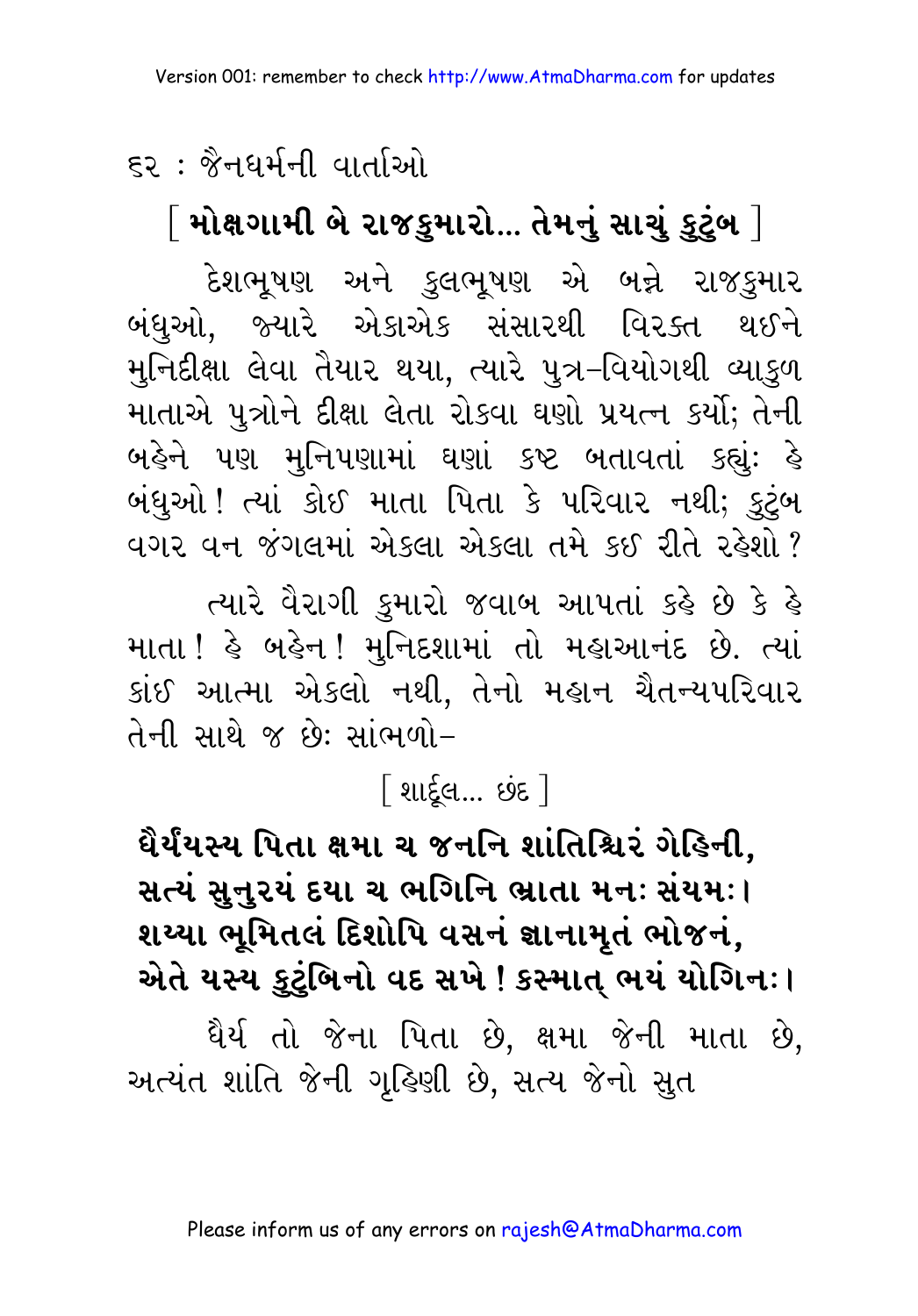#### જૈનઘર્મની વાર્તાઓ : દર

છે, દયા જેની બહેન છે, અને સંયમ જેનો ભાઈ છે, આવો ઉત્તમ વીતરાગી પરિવાર મુનિઓને વનજંગલમાં આનંદ આપે છે. વળી પૃથ્વી જેની શય્યા છે, આકાશ જેનાં વસ્ત્ર છે, જ્ઞાનામૃત જેનું ભોજન છે, એવા યોગીને શેનો ભય હોય? ભય તો આ મોહમય સંસારમાં છે: મોક્ષના સાધકોને ભય કેવો ?

આમ કહી દેશભૂષણ–કુલભૂષણ બન્ને કુમારો વનમાં ચાલ્યા ગયા, ને દીક્ષા લઈ મુનિ થયા. તેની બહેન અર્જિકા થઈ ગઈ. બન્ને રાજકુમારો મુનિ થઈને ચૈતન્યના અનંત ગુણપરિવાર સાથે ખૂબ આનંદથી કેલિ કરવા લાગ્યા, શુદ્ધોપયોગવડે નિજગુણના સ્વપરિવાર સાથે કેલિ કરતા કરતાં મોક્ષને સાધવા લાગ્યા.

હવે જ્યારે રામ–લક્ષ્મણ–સીતા વંશઘર પર્વત નજીક આવ્યા ત્યારે દેશભૂષણ-કુલભૂષણ મુનિવરો તે વંશધર પર્વત ઉપર બિરાજતા હતા ને ઘ્યાન ધરતા હતા; ત્યારે તેમનો પૂર્વભવનો વેરી દુષ્ટ અગ્નિપ્રભદેવ ત્રણ દિવસથી તેમના ઉપર દૈવી માયાજાળ વડે ઘોર ઉપદ્રવ કરતો હતો. શ્રીકેવળીના મુખમાં એમ આવ્યું હતું કે મુનિસુવ્રત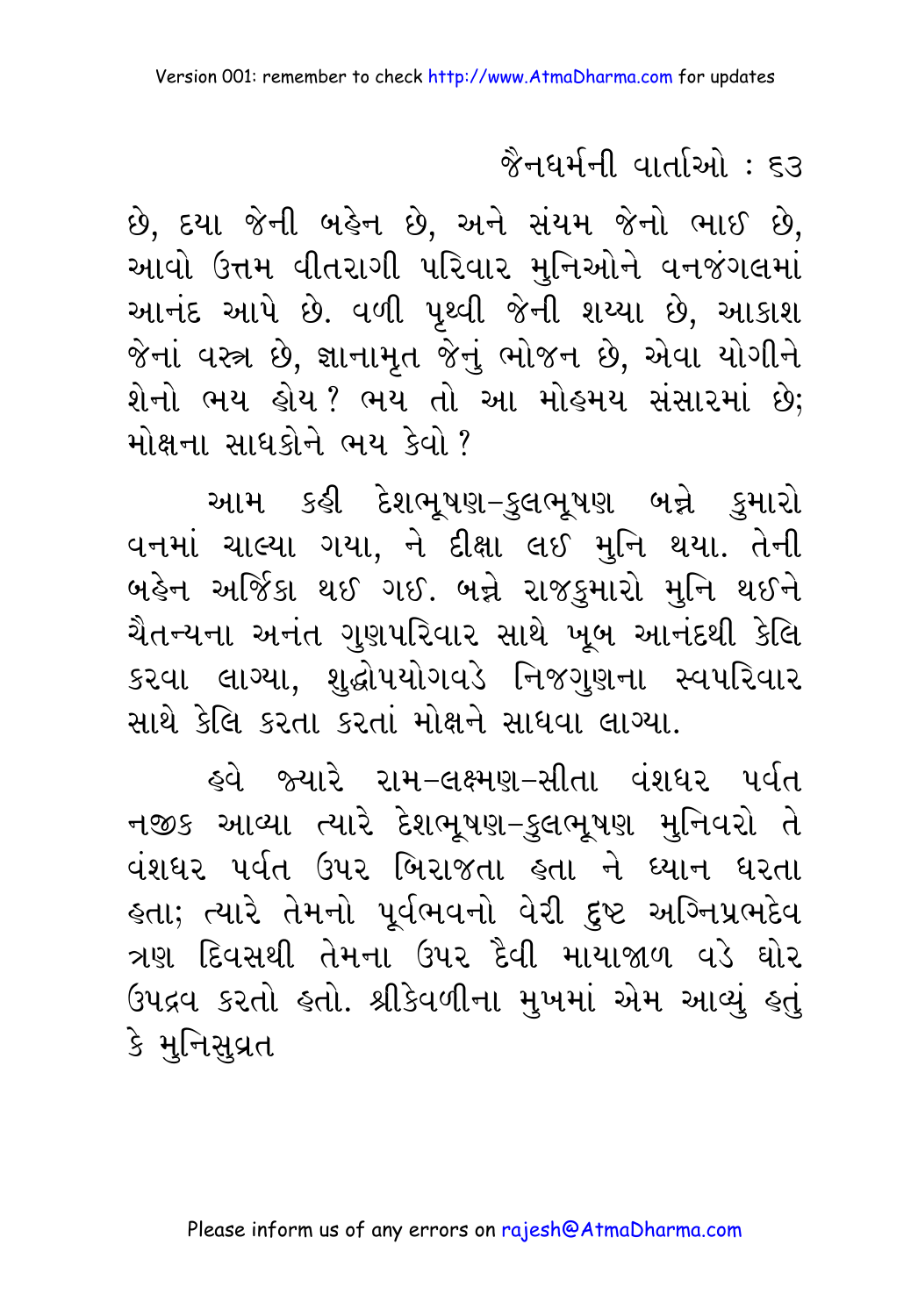$\epsilon$  $\times$  : જૈનઘર્મની વાર્તાઓ

પ્રભુ પછી તેમના શાસનમાં દેશભૂષણ–કુલભૂષણ કેવળજ્ઞાની થશે. –તે સાંભળીને પૂર્વની દ્વેષબુદ્ધિથી પ્રેરાયેલા દુષ્ટ અગ્નિપ્રભદેવે વિચાર્યું કે હું તેમને ઉપસર્ગ કરૂં ને કેવળીનાં વચન મિથ્યા કરું! આવી મિથ્યાબુદ્ધિ વડે તેણે દેશભૂષણ કુલભૂષણ મુનિઓ ઉપર ઉપસર્ગ કરવા માંડયો: વિક્રિયાવડે હજારો સર્પ અને વીંછી તેમને વીંટળાઈ ગયા; એવી ગર્જના કરી કે પર્વત ધ્રજી ઊઠયો ... ક્રૂર પશુઓનું રૂપ ધરીને મુનિને ખાઈ જવાની ચેપ્ટા કરી... રોજ રાત પડે ને ધ્યાનસ્થ મુનિઓ ઉપર ઉપસર્ગ કરે; તે ઉપસર્ગનોઃ ભયાનક અવાજ દશદશ ગાઉ સુધી સંભળાય. તે સાંભળીને નગરજનો ભયથી ધ્રજી ઊઠે... રાજા પણ કાંઈ ઉપાય કરી ન શકયો; એટલે ભયના માર્યા રાજા-પ્રજા સૌ રાત પડે ત્યાં નગરી છોડીને દૂર ચાલ્યા જતા.

એ રીતે અત્યંત ભયભીત નગરજનોને દેખીને રામે તેનું કારણ પૂછયું. નગરજનોએ કહ્યું: અહીં રોજ રાત્રે કોઈ દુષ્ટ દેવ ભયંકર ઉપદ્રવ કરે છે, તેના અત્યંત કર્કશ અવાજથી અમે સૌ ભયભીત છીએ. ખબર નથી પડતી કે પર્વત ઉપર રોજ રાત્રે આ શું થાય છે! ત્યાં ઘણો ભય છે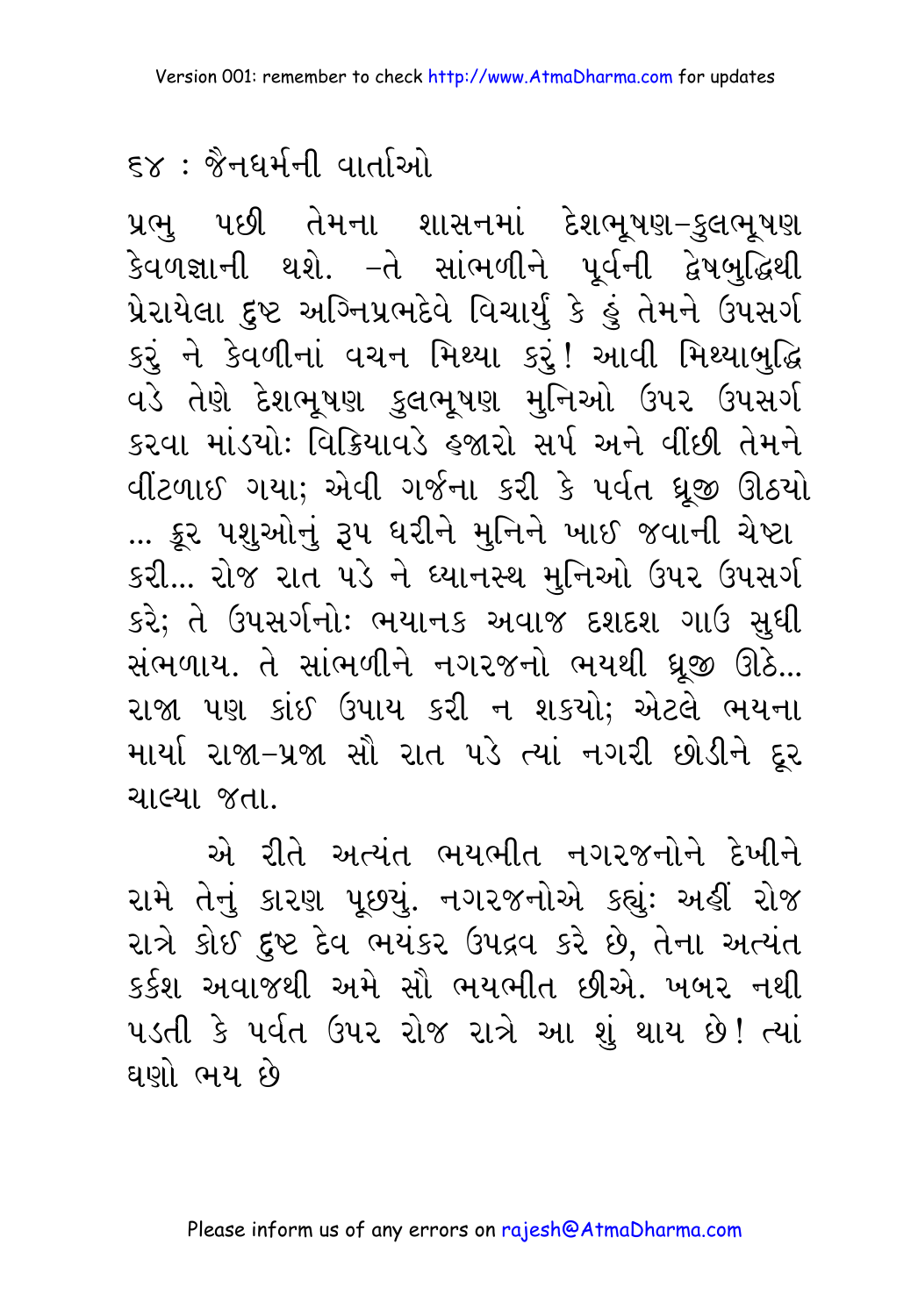જૈનઘર્મની વાર્તાઓ : <del>દ</del>પ

ને તમે અજાણ્યા છો, માટે તમે ત્યાં ન જશો; તમે પણ અમારી સાથે સુરક્ષાના સ્થાને આવો.

એ સાંભળીને સીતા પણ ભયભીત થઈને કહેવા લાગી-હે દેવ ! આપણે ત્યાં નથી જવું. ચાલો, આપણે પણ આ લોકોની સાથે નિર્ભય સ્થાનમાં જઈને રાત वीतावी*એ* 

ત્યારે રામ હસીને કહે છે કે રે જાનકી! તું તો બહુ બીકણ છો. તારે લોકોની સાથે જવું હોય તો તું જા ! અમે તો અહીં આ પર્વત ઉપર જ રાત રહેશું; ને આ બધું શું થાય છે તે જોઈશું. અમને કોઈનો ડર નથી.

ત્યારે સીતાએ કહ્યું: હે નાથ ! તમારી હઠ દુર્નિવાર છે! તમે જશો તો હું પણ સાથે જ આવીશ. આપ અને લક્ષ્મણ જેવા વીર મારી સાથે છો. પછી મને પણ કોનો ભય છે! –એમ કહીને તે પણ રામ–લક્ષ્મણની સાથે જ વંશસ્થ પર્વત તરફ જવા લાગી.

લોકોએ તેમને ત્યાં ન જવા ઘણું સમજાવ્યા, પણ રામ–લક્ષ્મણ તો નિર્ભયપણે પર્વત ઉપર જવા લાગ્યા. સીતા પણ સાથે ચાલી. સીતા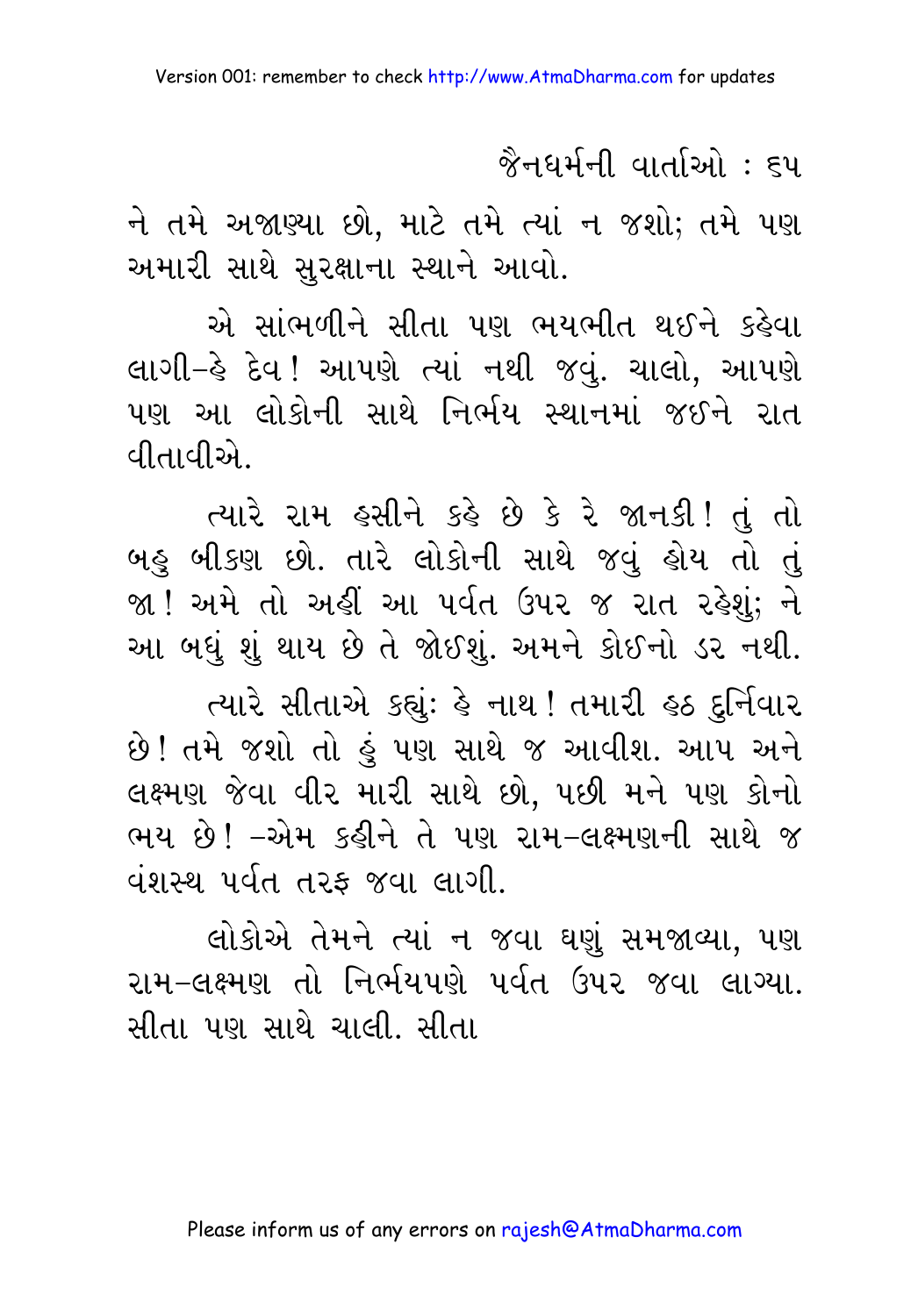## <u>દદ : જૈનઘર્મની વાર્તાઓ</u>

ભયની મારી કયાંક પર્વત ઉપરથી પડી ન જાય એમ વિચારી, રામ આગળ ને લક્ષ્મણ પાછળ, વચ્ચે સીતા– એમ બન્ને ભાઈઓ ખુબ સાવધાનીથી સીતાને પહાડના શિખર ઉપર લઈ ગયા.

પહાડ ઉપર જઈને જોયું ત્યાં તો અદભુત આશ્ચર્યકારી દશ્ય દેખ્યું: અહ્ય! અત્યંત સુકોમળ બે યુવાન મુનિભગવંતો ઊભા ઊભા દેહથી ભિન્ન આત્માનું ધ્યાન કરી રહ્યા છે. દરિયા જેવી ગંભીર એમની શાંત મુદ્રા છે. આવા વીતરાગ મુનિ ભગવંતોને દેખીને તેમને અત્યંત પ્રસન્નતા થઈ ને ભક્તિભાવથી સ્તતિ કરવા લાગ્યા... રામ–લક્ષ્મણ–સીતાએ એવી ભાવભીની સ્તુતિ કરી કે પર્વત ઉપરના પશુઓ પણ તે સાંભળીને મોહિત થયા. ને ત્યાં આવીને શાંતિથી બેસી ગયા. રામ-લક્ષ્મણ-સીતા ત્યાં જ રહ્યા. રાત પડી... ને અસુરદેવ ઉપદ્રવ કરવા આવી પહોંચ્યો; મોટા ભયાનક સર્પનું રૂપ લસને જીભના લબકારા કરતો તે મુનિઓના શરીરને વીંટળાઈ વળ્યો. રામ-લક્ષ્મણ આ ઉપદ્રવને અસુરની માયા સમજીને તેના ઉપર એકદમ ગુસ્સે થયા. સીતા તો એનું ભયાનક રૂપ દેખીને ભયથી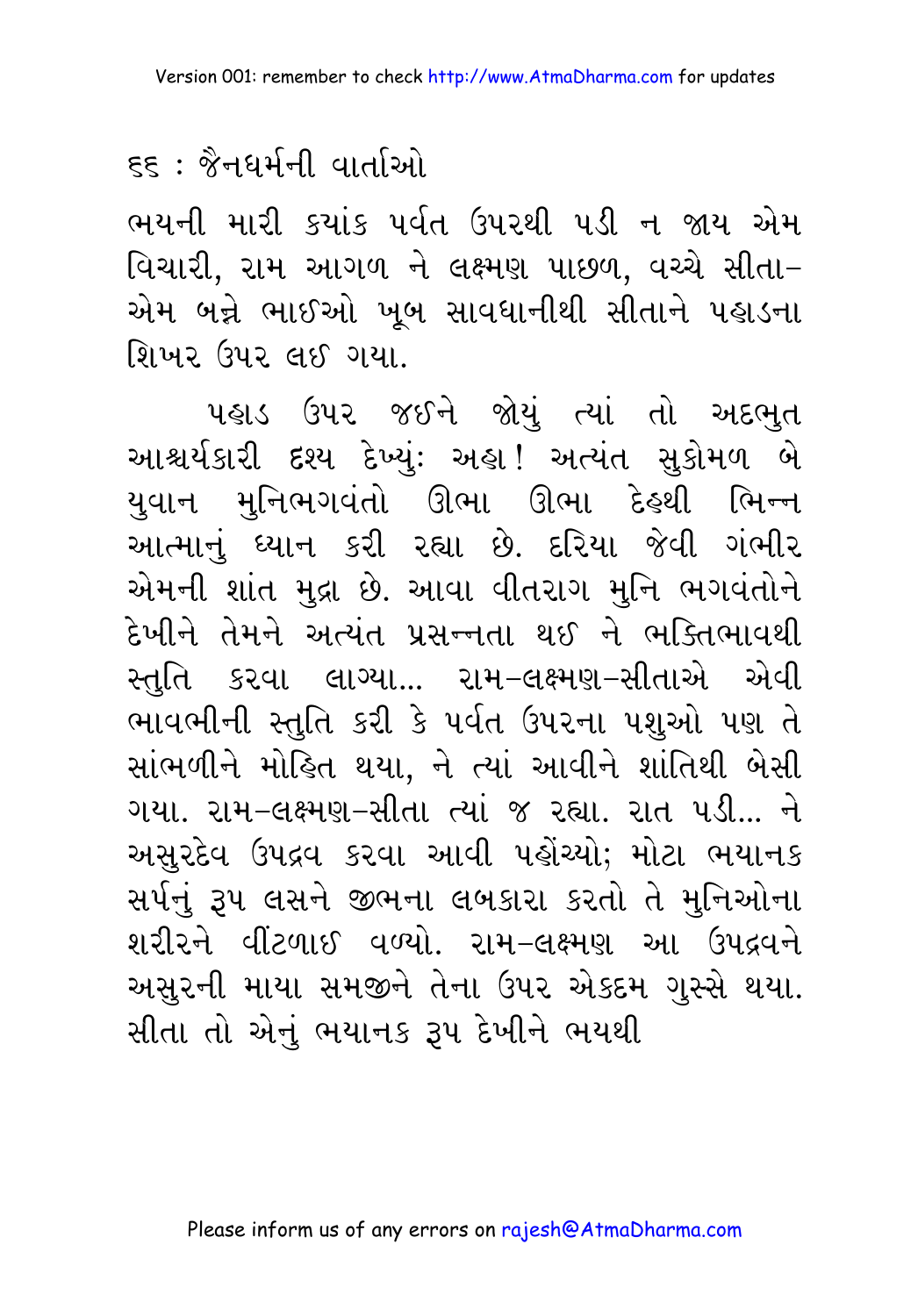#### <u> જૈનધર્મની વાર્તાઓ : ૬૭</u>

રામને વીંટળાઈ ગઈ... રામે કહ્યું-હે દેવી ! તું ભય ન કર. સીતાને ધીરજ આપીને બન્ને ભાઈઓએ મુનિઓના શરીર ઉપરથી સર્પને પકડીને દૂર કર્યો. –બળદેવ– વાસુદેવના પુણ્ય–પ્રભાવ પાસે અસુરદેવની વિક્રિયાનું જોર ન ચાલ્યું. તેણે વિક્રિયા સંકેલી લીધી.

એ રીતે ઉપસર્ગ દૂર થવાનું સમજી રામ-લક્ષ્મણ-સીતા આનંદ સહિત મુનિરાજની સ્તુતિ કરવા લાગ્યા: ' કે દેવ ! આપ તો સંસારથી ઉદાસ ને મોક્ષના સાધક છો... આપ મંગળ છો, આપનું શરણ લેતાં ભવ્ય જીવોના ભવનો ઉપદ્રવ દૂર થઈ જાય છે ને આનંદમય મોક્ષમાર્ગની પ્રાપ્તિ થાય છે. અહો, આપ જિનમાર્ગના પ્રકાશક છો., ને સમ્યકત્વાદિ ત્રણ ઉત્તમ રત્નો વડે શોભી રહ્યા છો; આત્માની સાધનામાં આપ મેરુ જેવા નિશ્ચલ છો. તુચ્છ અસુરદેવ ત્રણ ત્રણ રાતથી ઘોર ઉપદ્રવ કરતો હોવા છતાં આપ આત્મસાધનાથી ડગતા નથી, કે ક્રોધનો વિકલ્પ પણ કરતા નથી. ધન્ય આપની વીતરાગતા ! આપની પાસે એક નહિ પણ અનેક લબ્ધિઓ છે, આપ ધારો તો અસુરદેવને ક્ષણમાં ભગાડી મકો... પરંત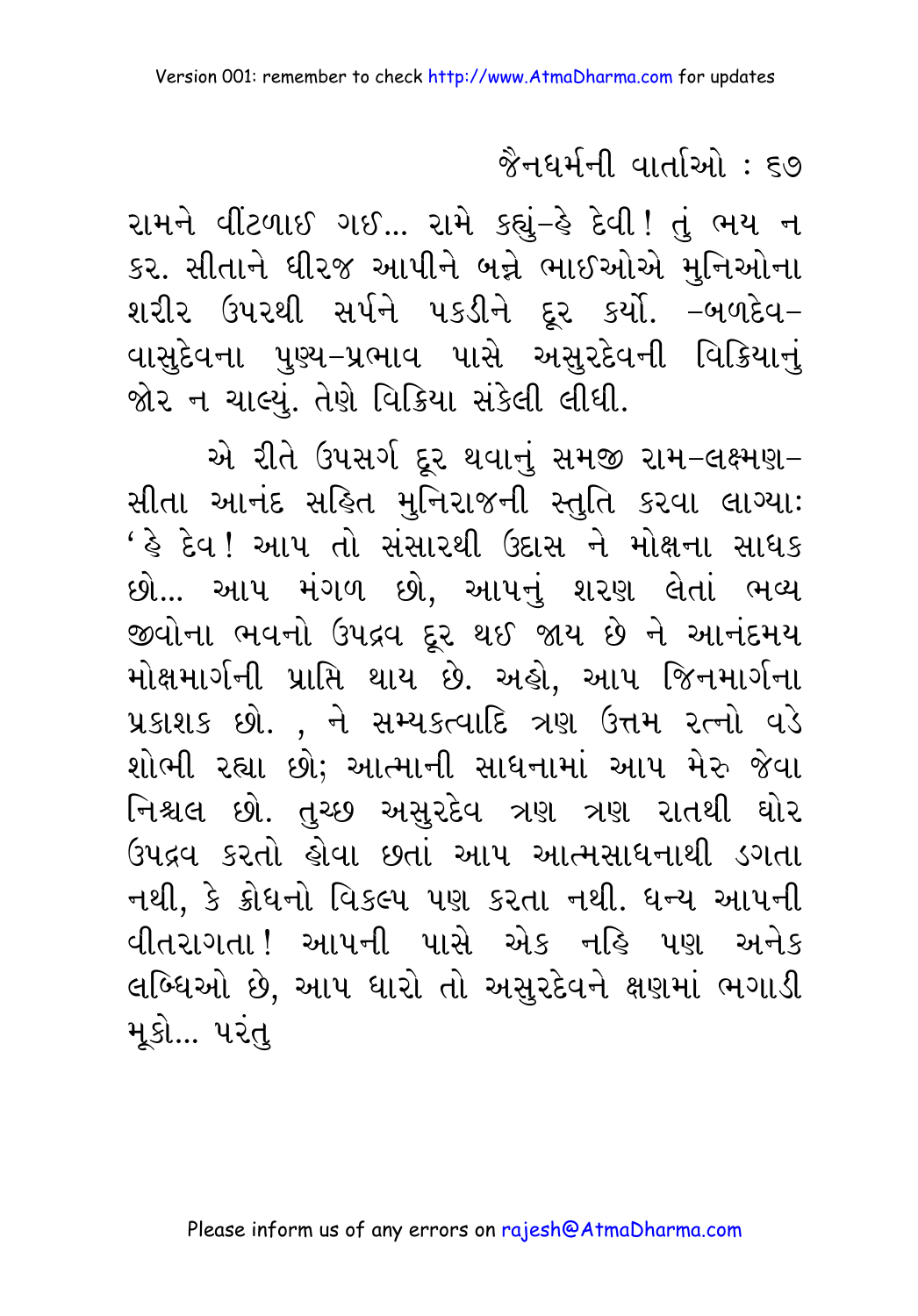## ६८ : જૈનઘર્મની વાર્તાઓ

'બહુ ઉપસર્ગ કર્તા પ્રત્યે પણ ક્રોધ નહિ ' એવા આપ તો ચૈતન્યના ધ્યાન વડે કેવળજ્ઞાન સાધવામાં જ તત્પર છો. –આમ ખૂબ જ સ્તુતિ કરતા હતા...

ત્યાં તો મધરાતે તે દુષ્ટદેવ ફરીને આવ્યો, ને મુનિઓ ઉપર ઉપદ્રવ કરવા લાગ્યો; ભયાનક રૂપ ધારણ કરીને રાક્ષસ અને ભતનાં ટોળાં નાચવા લાગ્યાં. વિચિત્ર અવાજ કરી કરીને શરીરમાંથી અગ્નિના ભડકા બીવડાવવા લાગ્યા: તેમના તોફાનથી પર્વતની શિલાઓ કંપવા લાગી. જાણે મોટો ધરતીકંપ થયો. બહારમાં આ બઘું બની રહ્યું છે ત્યારે બન્ને મુનિઓ તો અંદર શુક્લઘ્યાનમાં મગ્ન થઈને, આત્માના અપાર આનંદને અનભવી રહ્યા છે. બહારમાં શું થઈ રહ્યું છે તેનું તેમને લક્ષ નથી. સીતા આ દશ્ય દેખીને ભયભીત થઈ, ત્યારે રામે કહ્યું-દેવી તું ભય ન કર. તું આ મુનિઓના ચરણમાં બેસી રહે, ત્યાં અમે આ દુષ્ટ અસુરને ભગાડીને આવીએ છીએ. –એમ કહી સીતાને મુનિના ચરણ –સમીપ રાખીને રામ–લક્ષ્મણે દુષ્ટ અસુરદેવને પડકાર કર્યો. રામે ધનુષનો એવો ટંકાર કર્યો કે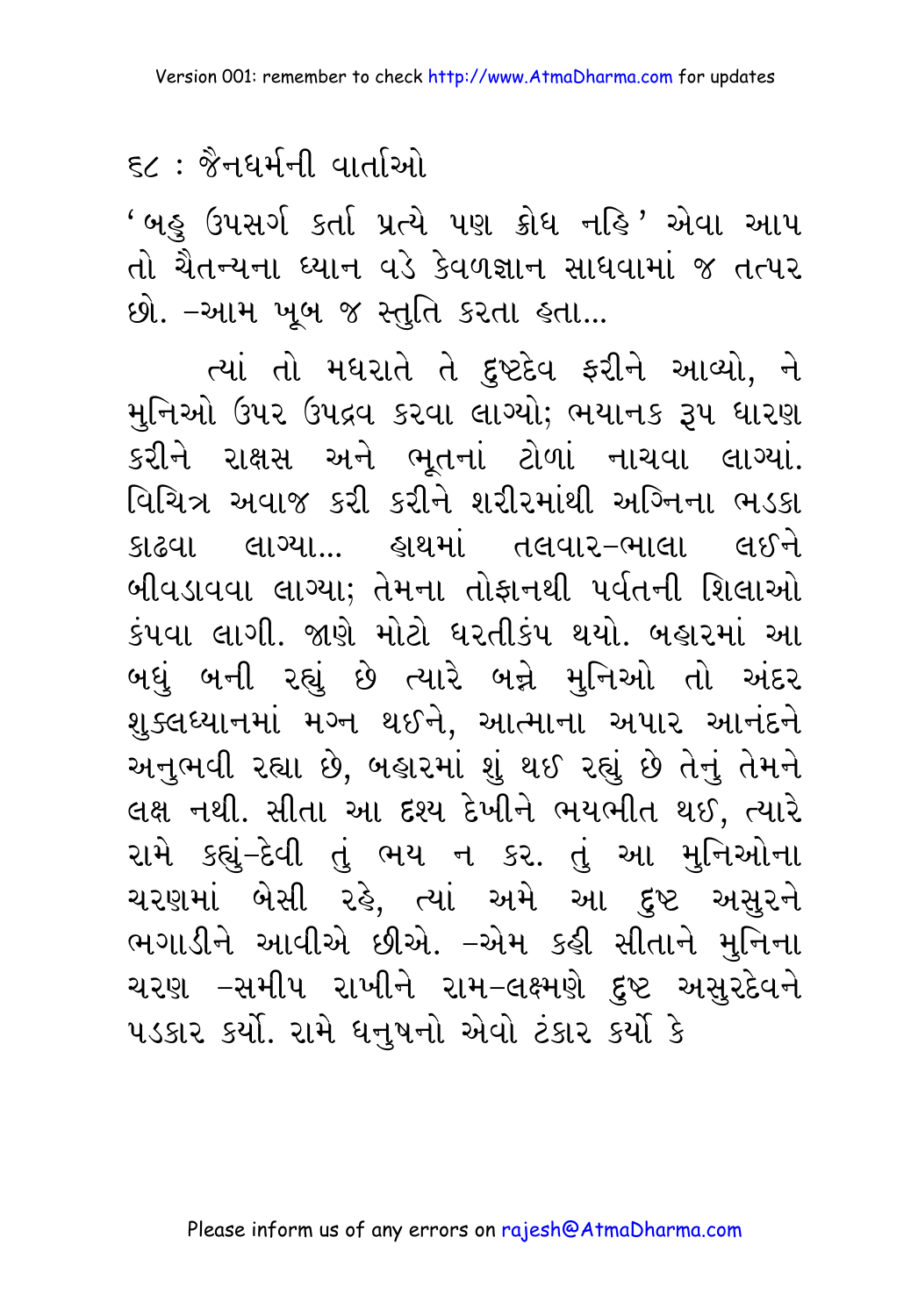<u> જૈનધર્મની વાર્તાઓ : ૬૯</u>

જાણે વજપાત થયો. લક્ષ્મણ પણ સિંહગર્જના કરીને અગ્રિપ્રભની પાછળ દોડયો. અગ્રિપ્રભદેવ સમજી ગયો કે આ કોઈ સાધારણ માણસો નથી પણ મહાપ્રતાપી બળદેવ ને વાસુદેવ છે; તેમનો દિવ્ય પુણ્યપ્રભાવ દેખીને તે અગ્નિપ્રભદેવ ભાગી ગયો ને તેની બધી માયા સંકેલાઈ ગઈ. ઉપસર્ગ દર થયો.

ઉપસર્ગ દૂર થતાં જ, ઘ્યાનમાં લીન દેશભૂષણ કુલભૂષણ મુનિઓને કેવળજ્ઞાન થયું... તે કેવળજ્ઞાનનો ઉત્સવ ઉજવવા કેટલાય દેવો આવ્યા. ચારેકોર મંગલનાદ થવા લાગ્યા. રાત્રિ પણ દિવ્ય પ્રકાશથી ઝગમગી ઊઠી. કેવળજ્ઞાનના પ્રતાપે ત્યાં રાત્રિ-દિવસનો ભેદ ન રહ્યો. અહા, પોતાની હાજરી માં જ એ મુનિ ભગવંતોને કેવળજ્ઞાન થતં દેખીને રામ-લક્ષ્મણ-સીતાને તો આનંદનો પાર ન રહ્યો. હર્ષિત થઈને તેમણે તે સર્વજ્ઞભગવાનની ૫૨મ સ્તુતિ કરી; દિવ્ય ધ્વનિદ્વારા ભગવાનનો ઉપદેશ સાંભળ્યો. અહા, પ્રભુના શ્રીમુખથી ચૈતન્યતત્ત્વનો કોઈ ૫૨મ અદ્દભુત ગંભી૨ મહિમા સાંભળતાં તેમને મહાઆનંદ થયો. દેશભૂષણ– કુલભૂષણના પિતા–જે મરીને ગરુડેન્દ્ર થયા હતા તે देवलीભગવાનના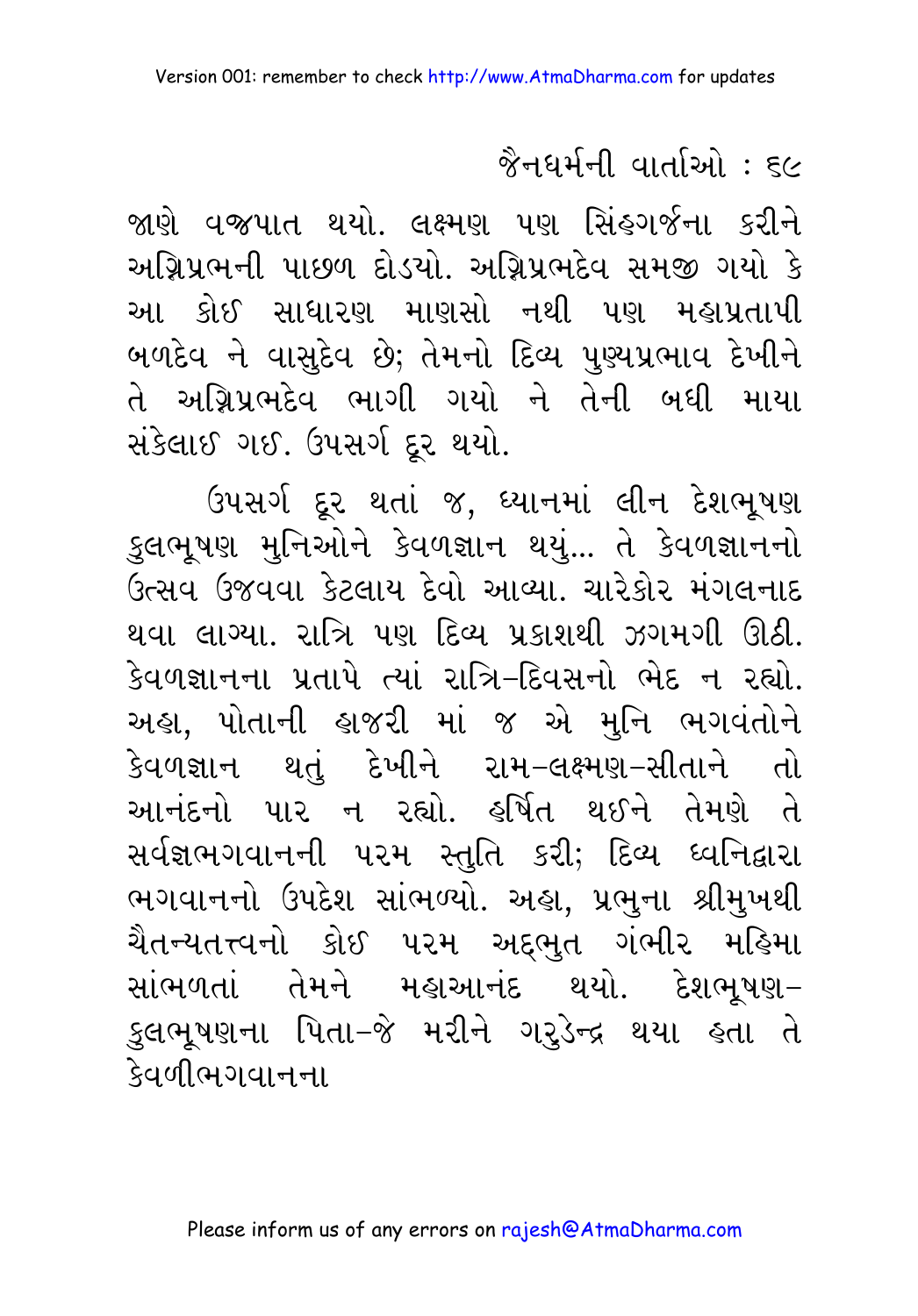## <u> १० : જૈનધર્મની વાર્તાઓ</u>

દર્શન કરવા આવી પહોંચ્યા. રામ–લક્ષ્મણ ઉપર તેઓ પ્રસન્ન થયા ને આદરપૂર્વક કહ્યું: આ બન્ને મુનિઓ મારા પૂર્વભવના પુત્રો છે, તમે તેમની ભક્તિ કરી ઉપસર્ગ દૂર કર્યો તે દેખીને હું ઘણો પ્રસન્ન થયો છું. માટે તમે જે માંગો તે હું આપું! ત્યારે રામે કહ્યું–કોઈવાર અમારા ઉપર સંકટ આવે તો તે વખતે અમારી સંભાળ લેજો. -તે વચન પ્રમાણ કરીને ગરૂડેન્દ્રે કહ્યું-ભલે, હું તમારી પાસે જ છું.

કેવળીભગવાનની વાણી સાંભળીને અનેક જીવો ઘર્મ પામ્યા. રાજા અને પ્રજાજનો નગરીમાં પાછા ફર્યા, ને આનંદનો ઉત્સવ કર્યો. કેવળજ્ઞાનના પ્રતાપે સર્વત્ર આનંદ–મંગળ છવાઈ ગયા. ભગવાનની વાણીમાં એમ આવ્યું કે આ રામચંદ્રજી આ જ ભવે મોક્ષ પામશે.

' શ્રી રામચંદ્ર–બળભદ્ર તદ્દભવ મોક્ષગામી છે' એમ કેવળીપ્રભુની વાણીમાં સાંભળીને લોકોએ તેમનું ઘણું સન્માન કર્યું. મુનિવરોને કેવળજ્ઞાન ઉત્પન્ન થવાથી તે ભૂમિને મહા તીર્થરૂપ સમજીને રામ–લક્ષ્મણ–સીતા કેટલાક દિવસ ત્યાં જ રહ્યા, ને મહાન ઉત્સવપૂર્વક પર્વત ิน $\overline{Q}$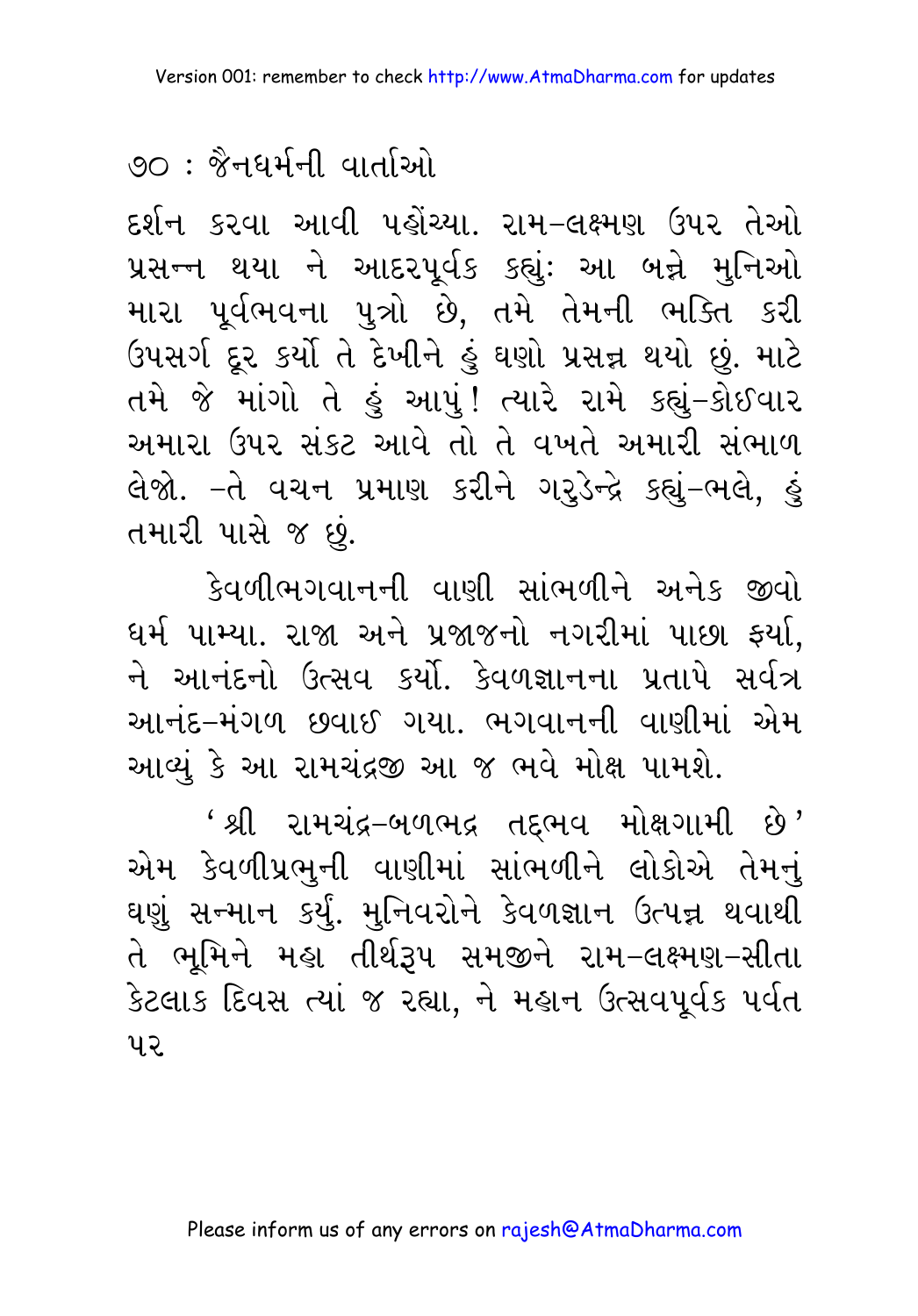<u> જૈનધર્મની વાર્તાઓ : ૭૧</u>

અનેક ભવ્ય મંદિરો કરાવીને, અદ્દભુત જિનભક્તિ કરી. ત્યારથી આ વશેસ્થ પર્વતને લોકો 'રામગિરિ' કહેવા લાગ્યા. આજે પણ મધ્યપ્રદેશમાં તે 'રામટેકતીર્થ' તરીકે પ્રસિદ્ધ છે. (સં. ૨૦૧૫માં અનેક ભક્તો સહિત પૂ. શ્રી કાનજીસ્વામીએ તે રામટેક તીર્થની પણ યાત્રા કરી  $( \ \mathbb{A}^3 )$ 

ગગનવિહારી દેશભુષણ–કુલભુષણ કેવળી– ભગવંતો દિવ્યધ્વનિવડે દેશોદેશના ભવ્યજીવોને ધર્મનો પ્રતિબોધ કરતા કરતા અયોધ્યાનગરીમાં પધાર્યા. ત્યારે ફરીને તે કેવળીભગવંતોના દર્શન કરતાં રામ-લક્ષ્મણ-સીતાને તેમજ ભરત ફૈકેયી વગેરેને ઘણો હર્ષ થયો. તેમનો ધર્મોપદેશ સાંભળીને ભરતે દીક્ષા લીધી ને હાથીએ પણ શ્રાવકવ્રત અંગીકાર કર્યા. પછી વિહાર કરતાં કરતાં તે બન્ને ભગવંતો કુંથલગિરિ પધાર્યા ને ત્યાંથી મોક્ષ પામીને સિદ્ધાલયમાં બિરાજે છે. બન્ને ભાઈઓ સંસારમાં અનેક ભવમાં સાથે રહ્યા ને અત્યારે મોક્ષમાં પણ સાથે જ બિરાજે છે.

તે ભગવંતોને નમસ્કાર હો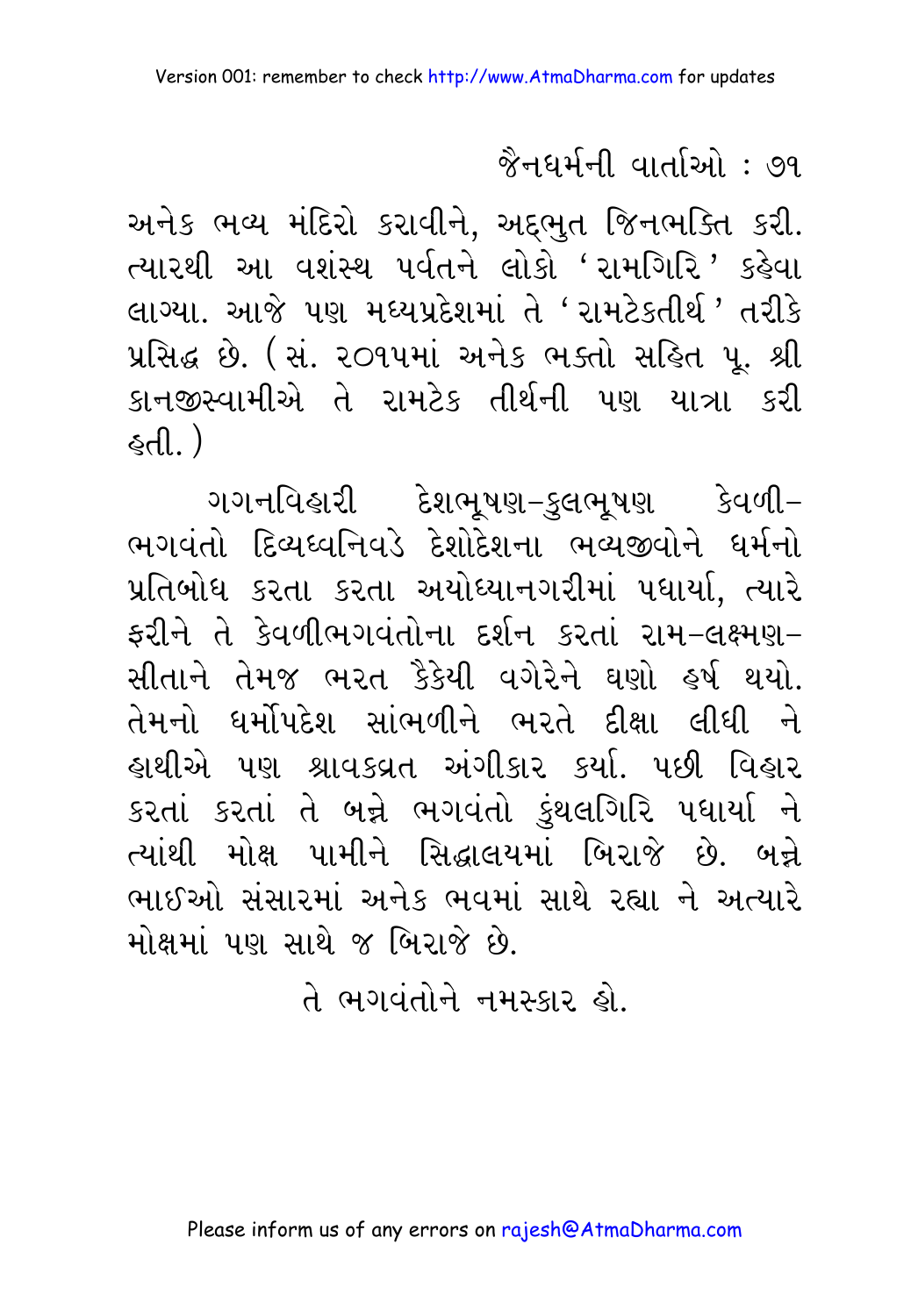७२ : જૈનધર્મની વાર્તાઓ



महाराष्ट्रमां કुंथલगिरि सिद्धसेत्र આવેલું છે; त्यांथी દેશભૂષણ તથા કુલભૂષણ મુનિવરો મોક્ષ પર્ધાર્યા છે. તેના સ્મરણરૂપે હાલમાં ત્યાં પહાડી ઉપર તે બન્ને ભગવંતોની સુંદર પ્રતિમા છે. કહાનગુરુ સાથે હજારો ભક્તોના સંઘે સં. ૨૦૧૫માં તેની યાત્રા કરી હતી. સિદ્ધક્ષેત્ર ઘણું રળિયામણું છે. દેશભૂષણ– કુલભૂષણ બન્ને રાજપુત્રો હતા ને ચાર ચાર ભવથી તેઓ સગા ભાઈ હતા. તેમની જીવનકથા તમે વાંચી; હવે તેમના પૂર્વભવો વાંચશો

 $\ast$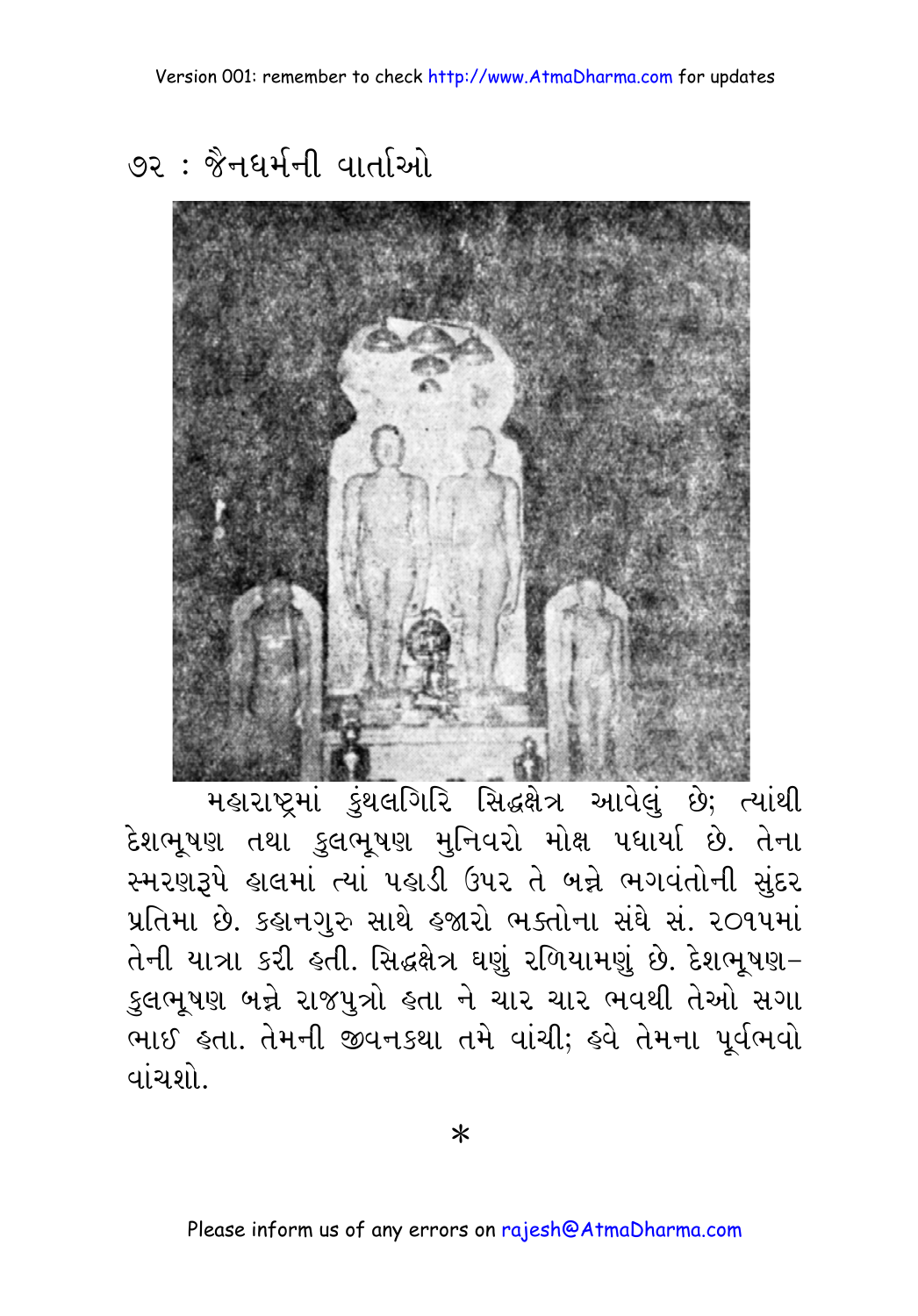# જૈનઘર્મની વાર્તાઓ : ૭૩ **(46)** <mark>દેશભૂષણ-કુલભૂષણના પુર્વભવો</mark> **e**  $(9)$

તે દેશભૂષણ અને કુલભૂષણ પૂર્વે એક ભવમાં ઉદિત અને મુદિત નામના સગા ભાઈ હતા. માતાનું નામ ઉપભોગા. તે દુરાચારિણી હતી; ને વસુ નામના દુષ્ટ પુરુષ સાથે તે પ્રેમમાં હતી. મોહવશ તે દુષ્ટ વસુએ તેના પતિને મારી નાંખ્યો. તથા વિષયાંધ માતા ઉપભોગાએ પોતાના બન્ને પુત્રોને પણ મારી નાંખવા માટે વસુને કહ્યું કે આ બન્ને પુત્રો આપણા દુષ્કર્મને જાણી ન જાય માટે તેમને મારી નાંખો. અરેરે, વિષયાંધ સંસારી પ્રાણી! વિષયાંધ થઈને માતા પોતાના સગા પુત્રોને પણ મારી નાંખવા તૈયાર થઈ ! –પણ તેની આ ખાનગી વાત તેની પુત્રી સાંભળી ગઈ, ને તેણે પોતાના ભાઈઓ ઉદિત-મુદિતને તે વાત જણાવીને સાવધાન કરી દીધા

આથી ક્રોધે ભરાઈને તે બન્ને ભાઈઓએ વસને

મારી નાખ્યો. તે મરીને ક્રર ભીલ થયો.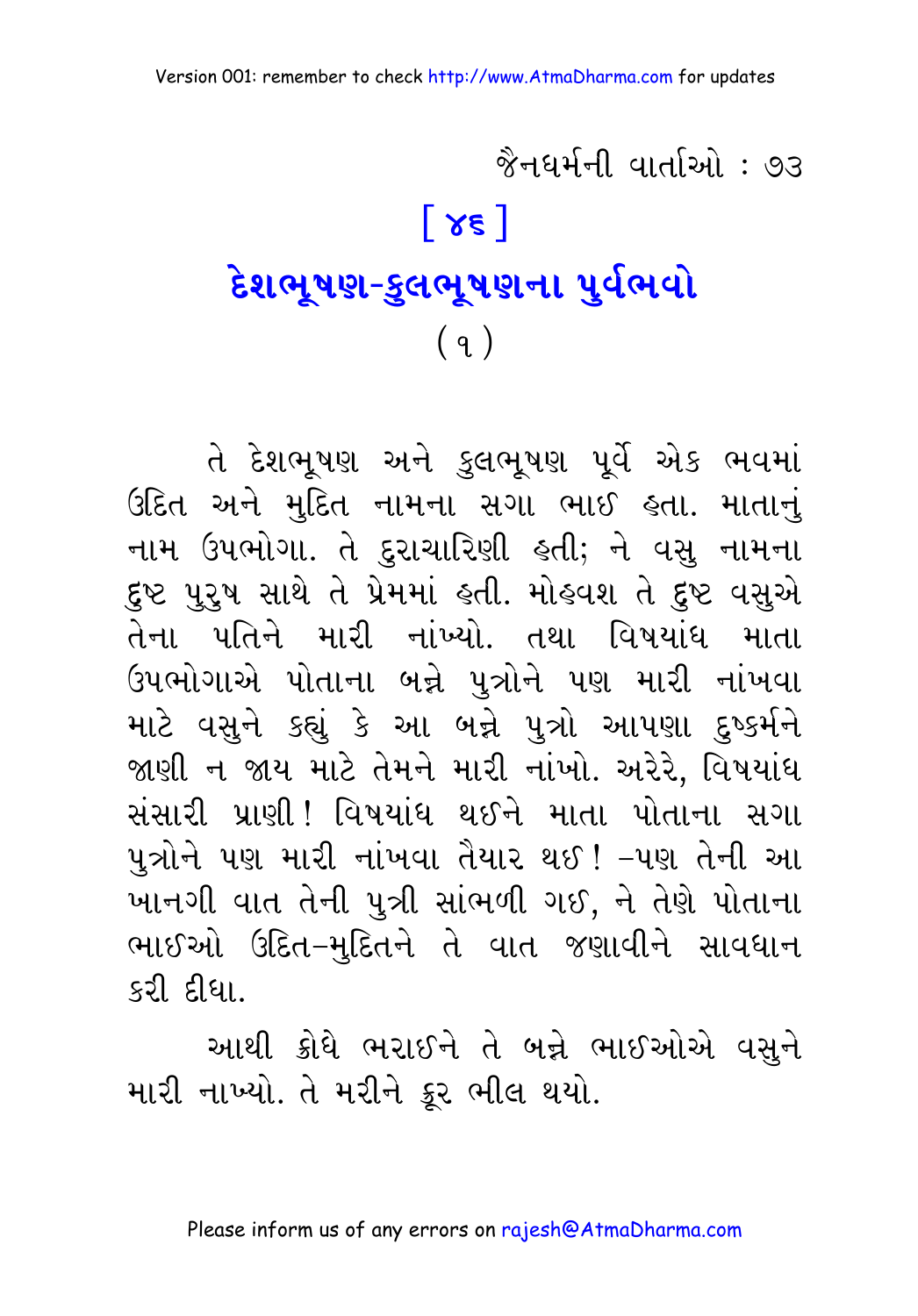७x : જૈનઘર્મની વાર્તાઓ

પછી તે ઉદિત–મુદિત બન્ને ભાઈઓ એક મુનિરાજના ઉપદેશથી વૈરાગ્ય પામીને મુનિ થયા. તેઓ સમ્મેદ–શિખરની યાત્રા કરવા જતાં માર્ગ ભૂલીને ઘોર અટવીમાં આવ્યા. ત્યાં પૂર્વભવના વેરી ક્રૂર ભીલે તેમને જોયા. ને મારવા તૈયાર થયો.

આ ઉપસર્ગનો પ્રસંગ જોઈને મોટા ઉદિત મનિએ નાના મુદિતમુનિને કહ્યું: ' હે ભ્રાત! મરણના ઉપસર્ગનો પ્રસંગ આવ્યો છે, પણ તું ભય ન કરતો... ક્ષમામાં સ્થિર રહેજે. પૂર્વે આપણે જેને માર્યો હતો તે દૃષ્ટ વસુનો જીવ, ભીલ થઈને અત્યારે આપણને મારવા આવ્યો છે... પણ આપણે તો મુનિ છીએ. આપણને શત્ર-મિત્ર કેવા! માટે તું આત્માની વીતરાગભાવનામાં દઢ રહેજે!

ત્યારે જવાબમાં મદિત-મનિ કહે છેઃ અહો ભ્રાત! આપણે મોક્ષના ઉપાસક, દેહથી ભિન્ન આત્માને અનુભવનારા, આપણને શેનો ભય ?

છેદાવ વા ભેદાવ, કો લઈ જાવ નષ્ટ બનો ભલે, વા અન્ય કો રીત જાવ પણ પરિગ્રહ નથી મારો ખરે !

દેહાદિ મારાં છે જ નહીં; હું તો અતીન્દ્રિય ચૈતન્ય છું; મારી અતીન્દ્રિય શાંતિને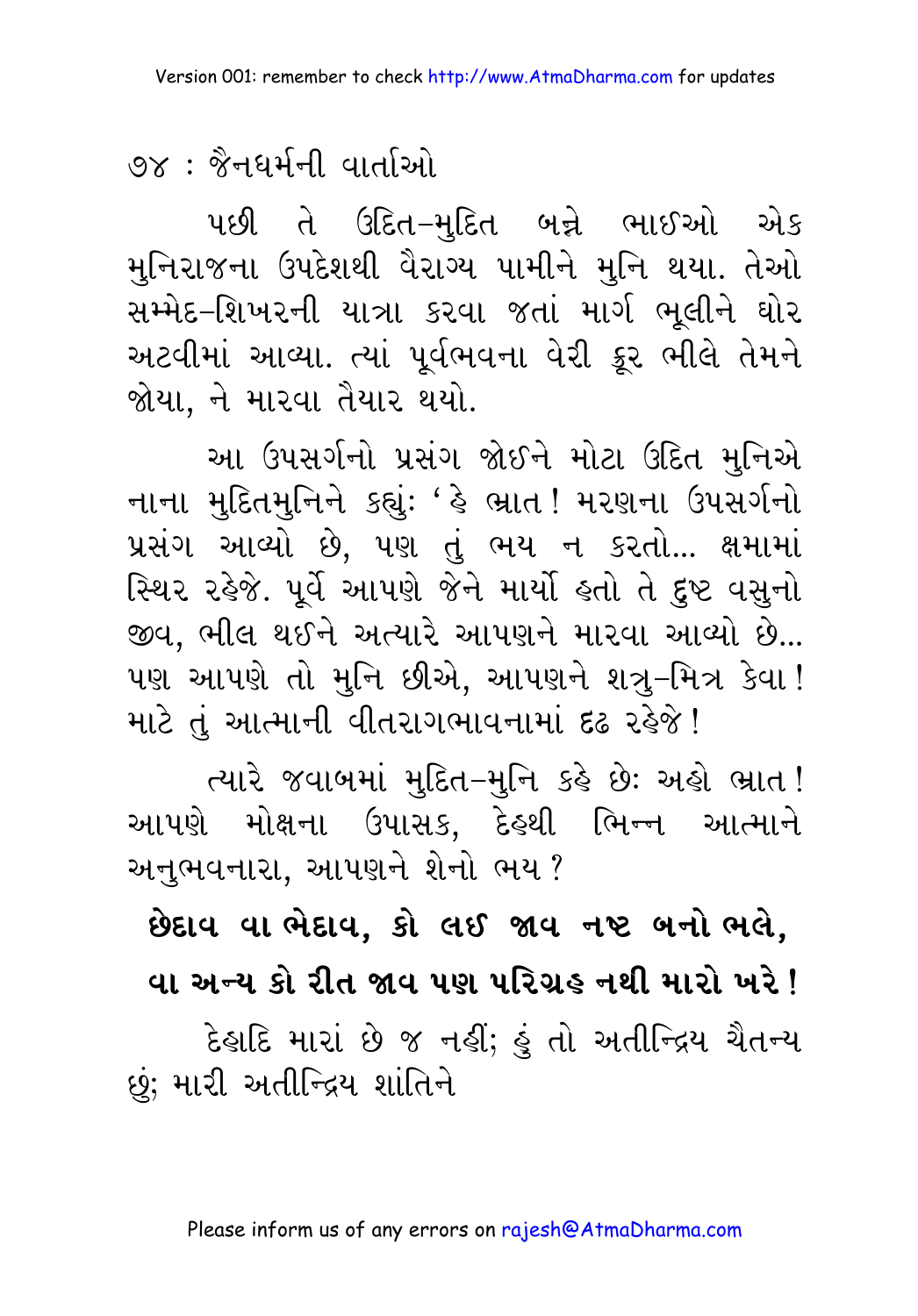જૈનઘર્મની વાર્તાઓ : ७૫

હણનાર કોઈ છે નહિ. એમ કહીને તે મુનિ પોતાની આત્મશાંતિમાં એકાગ્ર થયા.

–આમ પરમ ઘૈર્યપર્વક બન્ને મનિઓ દેહનં મમત્વ છોડી, પરમ વૈરાગ્યથી આત્મભાવના ભાવવા લાગ્યા. ને ભીલે તેમને મારવા શસ્ત્ર ઊગામ્યું. –બરાબર એ જ વખતે વનનો રાજા ત્યાં આવી પહોંચ્યો. ને તેણે ભીલને ત્યાંથી ભગાડીને બન્ને મુનિવરોની રક્ષા કરી.

(તે વનનો રાજા પૂર્વભવમાં એક પંખી હતો, ત્યારે શિકારીની જાળમાંથી આ બન્ને ભાઈઓએ તેને બચાવેલ; તે ઉપકારના સંસ્કારને લીધે અત્યારે તેને સદ્બુદ્ધિ ઊપજી, ને તેણે મુનિઓનો ઉપસર્ગ દૂર કરીને  $\overline{2}$ क्षा ६२ी के

ઉપસર્ગ દૂર થતાં બન્ને મુનિવરોએ સમ્મેદશિખરની યાત્રા કરી, ને પછી રત્નત્રયની આરાધનાપૂર્વક સમાધિ– મરણ કરીને સ્વર્ગમાં ગયા.

દૃષ્ટ ભીલનો જીવ દુર્ગતિમાં ગયો; ને દુઃખી થયો. ત્યારબાદ કુતપ કરીને તે જ્યોતિષી દેવ થયો.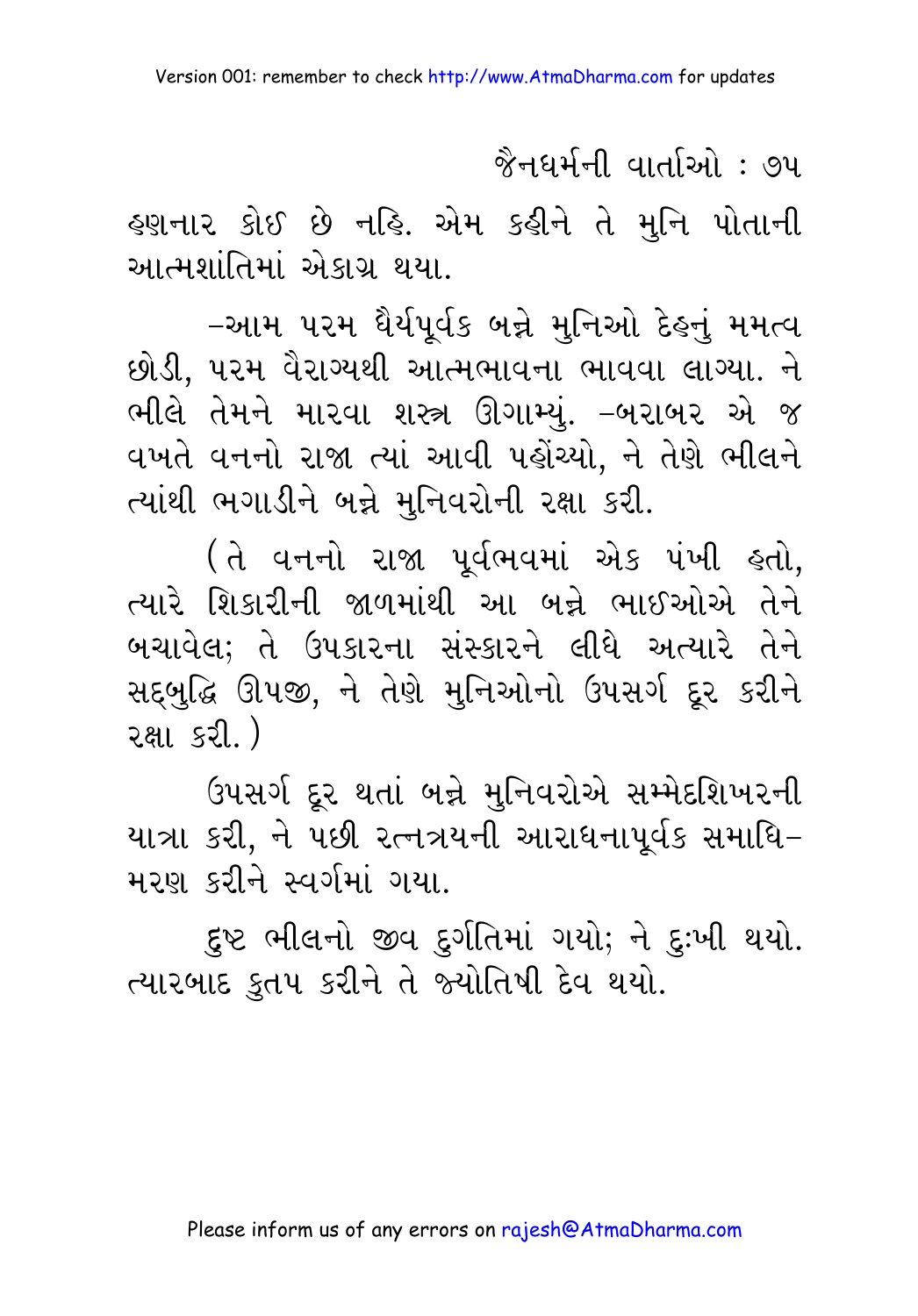$\sqrt{25}$  : જૈનઘર્મની વાર્તાઓ

 $(5)$ 

હવે તે ઉદિત અને મુદિત (દેશભૂષણ અને કુલભૂષણ ) બન્ને ભાઈઓના જીવો સ્વર્ગમાંથી નીકળીને એક રાજાને ત્યાં રત્નરથ અને વિચિત્રરથ નામના કુમારો થયા. અને ભીલનો જીવ પણ જ્યોતિષીદેવમાંથી નીકળીને આ બન્નેનો ભાઈ થયો. જ્ઞુઓ તો ખરા, કર્મની વિચિત્રતા! પૂર્વનો વેરી અત્યારે ભાઈ થયો! કોને કહેવો વેરી ને કોને કહેવો ભાઈ ! અત્યારે પણ પૂર્વના વેરસંસ્કારથી તે આ બન્ને ભાઈઓ પ્રત્યે વેર રાખવા લાગ્યો. આથી બન્ને ભાઈઓએ તેને દેશમાંથી કાઢી મકયો. તે દંભી–તાપસ થઈને વિષયાંધપણે મર્યો ને અનેક ભવમાં રખડતો રખડતો પાછો જ્યોતિષીદેવ થયો. તેનું નામ અગ્નિપ્રભ.

આ બાજા રત્નરથ અને વિચિત્રરથ એ બન્ને ભાઈઓ વૈરાગ્ય પામી રાજપાટ છોડી મુનિ થયા... ને  $\mathcal{R}$ માધિમરણ કરીને સ્વર્ગમાં ગયા.

## (3)

<u>raiથી નીકળીને તે બન્ને જીવો સિદ્ધાર્થ-નગરીના</u> રાજાને ત્યાં દેશભૂષણ અને કુલભૂષણ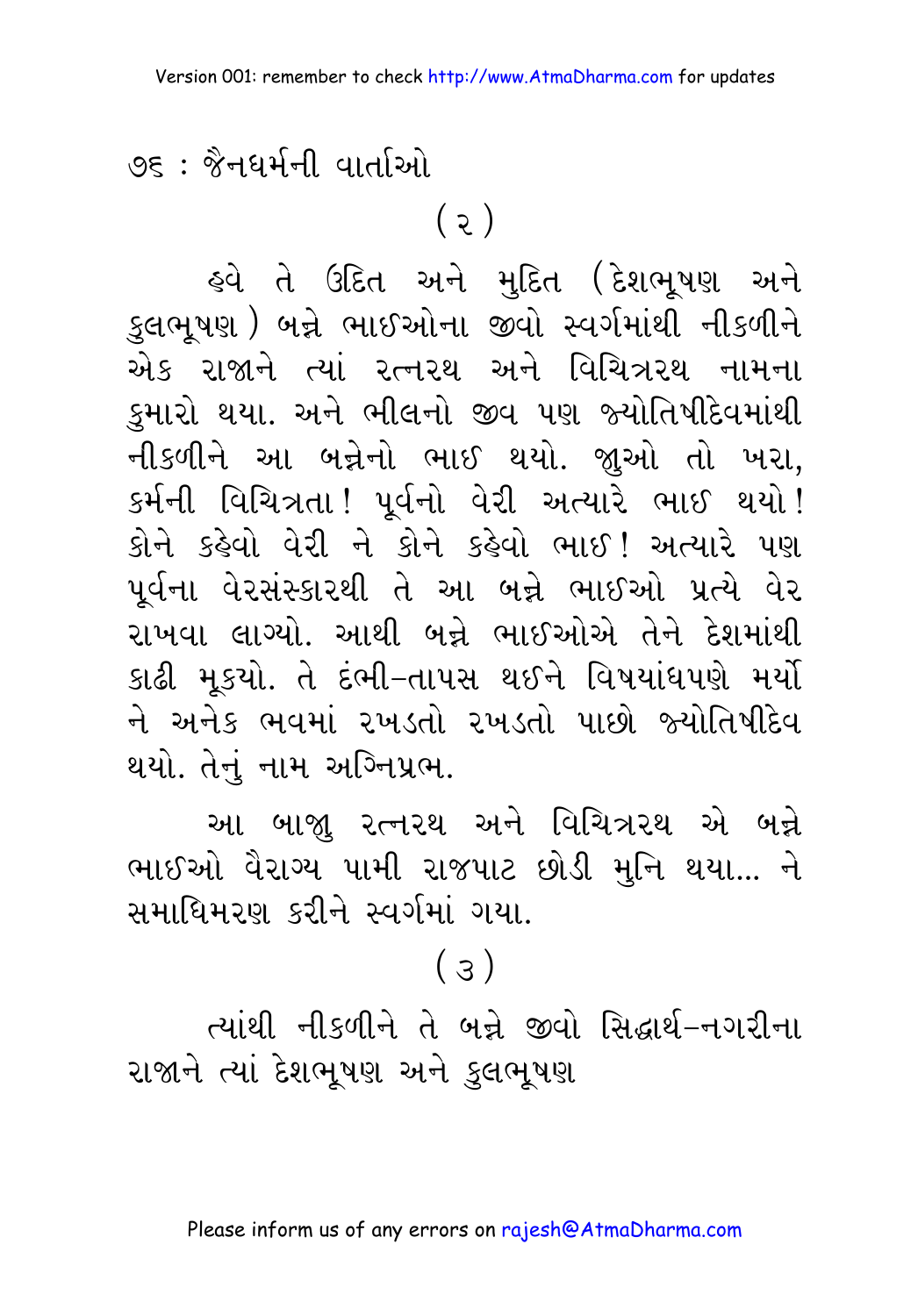#### <u> જૈનધર્મની વાર્તાઓ : ૭૭</u>

તરીકે અવતર્યા: પોતાની બહેનને દેખીને, અજાણપણે બન્ને તેના પર મોહિત થયા. અને તેને પરણવા માટે એકબીજા સાથે લડવા ને એકબીજાને મારવા પણ તૈયાર થયા. પણ જ્યાં ખબર પડી કે અરે, જેને માટે આપણે લડીએ છીએ તે તો આપણી બહેન છે! –તે ખબર પડતાં જ બન્ને એવા શરમાઈ ગયા કે નગર છોડી વનમાં ચાલ્યા ગયા ને જિનદીક્ષા લઈને મુનિ થયા.

પછી જ્યારે તેઓ આત્મધ્યાનમાં હતા ત્યારે પૂર્વનો વેરી અગ્નિપ્રભ દેવ તેમને ઉપસર્ગ કરતો હતો. રામ લક્ષ્મણે તેને ભગાડીને ઉપસર્ગ દૂર કર્યો ને બન્ને મુનિઓને કેવળજ્ઞાન થયું. તે બન્ને કેવળી ભગવંતો વિહાર કરતાં કરતાં અયોધ્યાનગરીમાં પધાર્યા ને ભરતને તથા લથીના જીવને પ્રતિબોધ્યા... પછી કંથલગિરિથી મોક્ષ પધાર્યા.

તે ભગવંતોને નમસ્કાર હો.

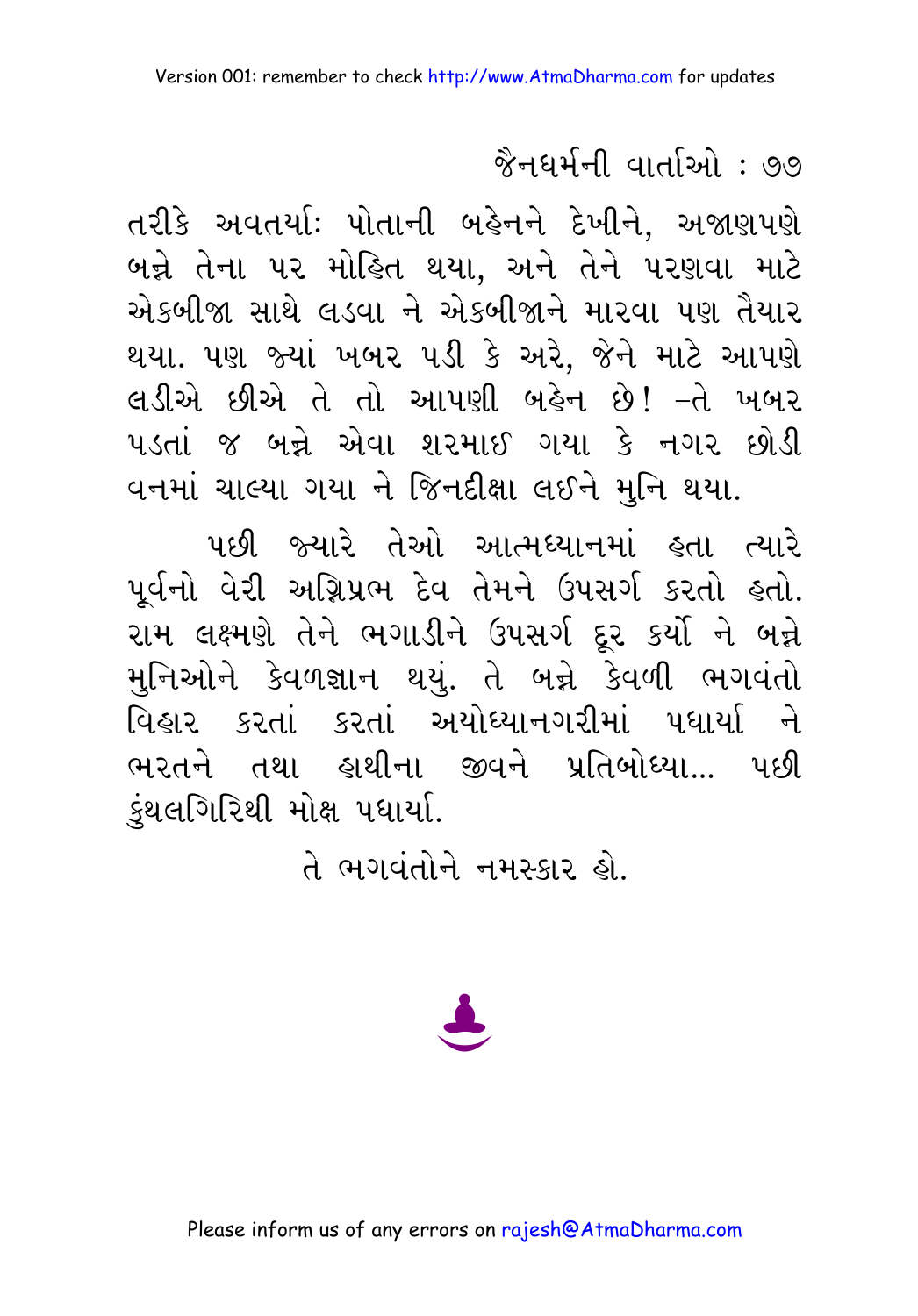७८ : જૈનઘર્મની વાર્તાઓ

# જૈન બાળકનાં બે હાલરડાં  $\lceil 9 \rceil$

[સોનગઢમાં ગુરુ કહાન જ્યારે અસ્વસ્થ રહેતા ત્યારે તેમની સમીપ બેસીને બ્રુ. હરિભાઈ દરરોજ અધ્યાત્મ ગીત બોલીને સ્વાઘ્યાય કરાવતા. તેમાં એકવાર, અહીં છાપેલું ગીત સતાં પ્રસન્નતાથી તે સાંભળતાં તેમને નીંદર આવી ગઈ હતી. 1 ( રાગઃ ' મારા બંધુ ! અરિહંત થાવું સહેલ છે... ' ) તું શુદ્ધ છો... તું બુદ્ધ... તું નિર્વિકલ્પ ઉદાસી... વીર કુંવર! ઝૂલો રે ચૈતન્યપારણે... ચેતનરાજા ! ઝૂલો રે ચૈતન્યપારણે... ﴾ સૂર્યકુંવર! ઝૂલો રે આનંદપારણે... તું સ્વાનુભૂતિ–પ્રકાશી, ને આતમ–ગુણ વિલાસી... વીરા મારા ! આપોને, સમ્યકજ્ઞાનને... તમે છો ચૈતન્ય સાધક. નિજ મોક્ષતણા આરાધક... ઝૂલો, ઝૂલો, તમે તો ચૈતન્યપારણે... બેટા ! ઝટઝટ મોટો થાજે ને મુનિ થઈ વિચરજે, દેજે-દેજે, તું રત્નત્રયનાં દાનને. પ્રભુ ! કહેણ તારાં મોટાં, ને જગમાં છે નહિ જોટા ભવ્યજીવો સ્વીકારે તારાં કહેણને તું જિનશાસન અજવાળી ને કેવળજ્ઞાન પ્રગટાવી. ભવથી છુટી પરમ પદને પામજે...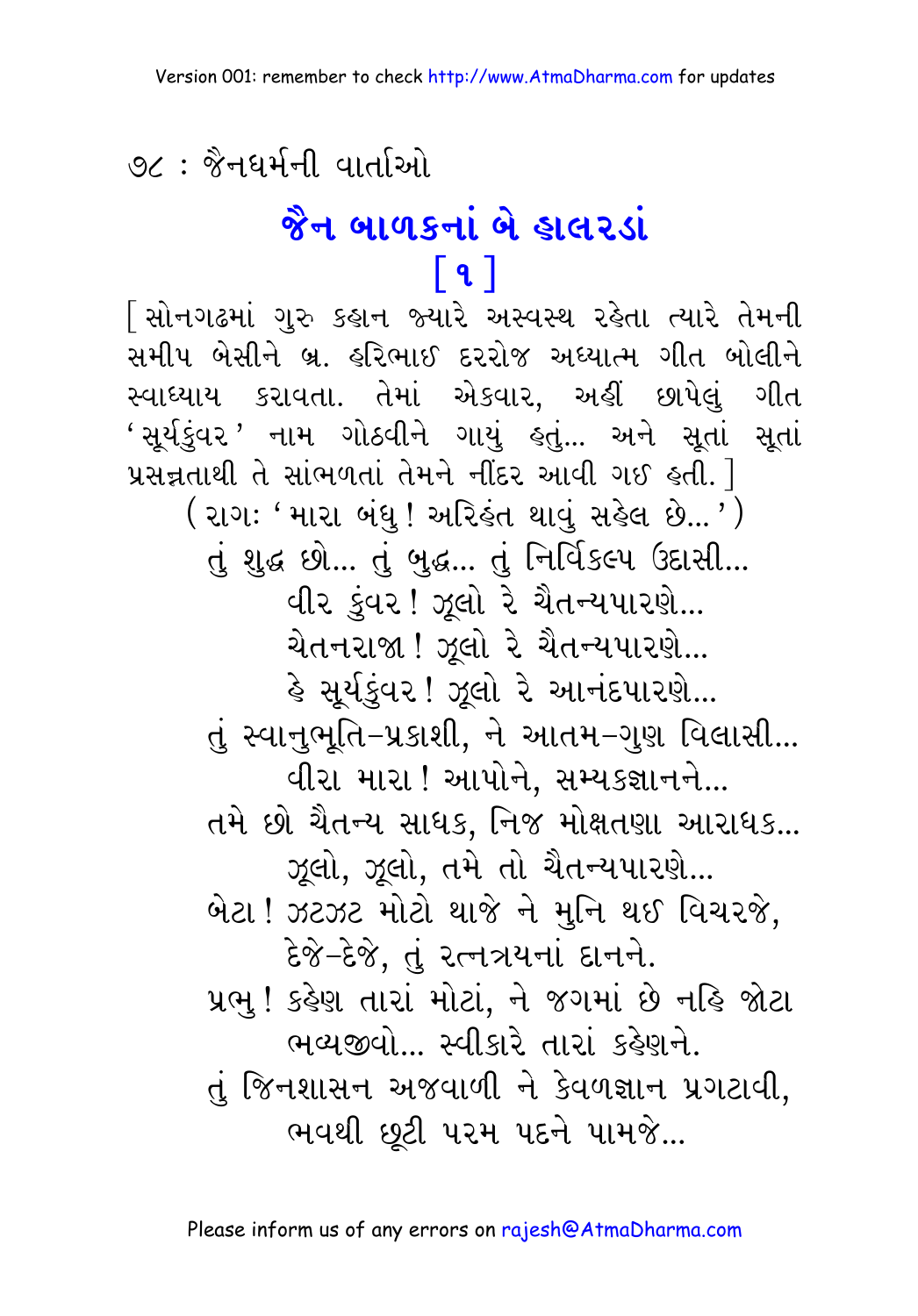#### જૈનધર્મની વાર્તાઓ : ૭૯

#### ∣૨ ∣ ' બન જાના ભગવાન.... '



એક સંસ્કારી જૈનમાતા, પોતાનાં બાળકને નીચેનું હાલરડું સંભળાવતી ' તી-

૫લનાકે લલના સુનો! હંસકે માંકે વૈન, શુદ્ધ-નિરંજન-બુદ્ધ તુમ, કર્યો રોતે બેચૈન! (૧) તુમ હો વારસ વીરકા... શ્રી જિનવરકા નંદ. અંતર આતમ સાધના લેગા પરમાનંદ (૨) માત ઝુલાતી બાલકો દેતી હૈ આશિષ, ચલકર વીરકે પંથપર બન જાના જગદીશ. (૩) સૂન લો બચ્ચા પ્રેમસે જિનવાણીકા સાર, સ્વાનુભૂતિસે પાવના ભવસાગરકા પાર. $(\gamma)$ પરમેષ્ઠી કે પ્રસાદસે તૂ કરના આતમજ્ઞાન, મોઙ તોડ સંસારકા... બન જાના ભગવાન. (૫)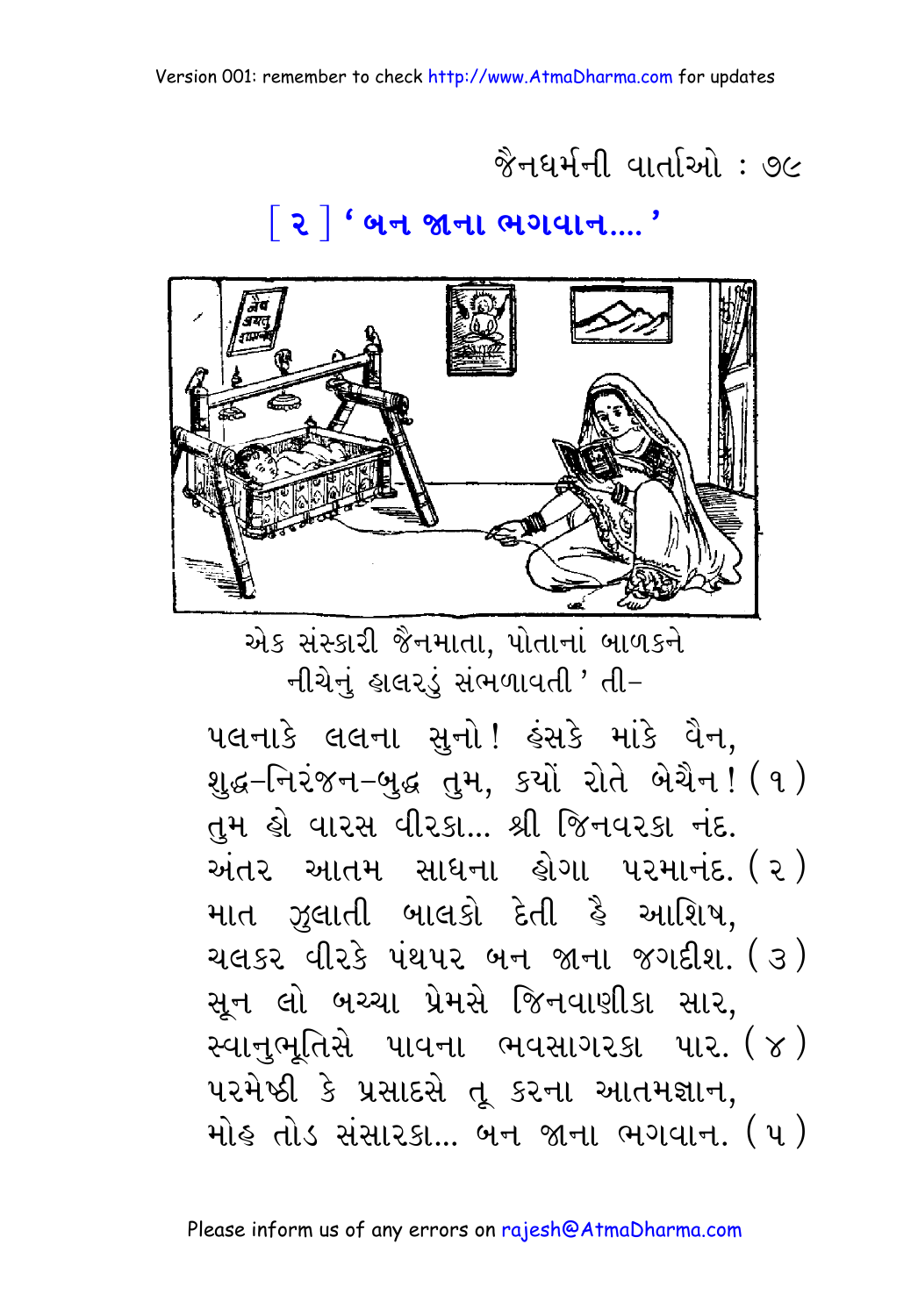# $20 :$  જૈનઘર્મની વાર્તાઓ <u>**A**</u> અમારા પ્રકાશનો ક

પૂ. કહાન ગુરુની સ્મૃતિમાં પ્રકાશિત થતાં અમારાં બધાં પ્રકાશનો પડતર કરતાં ઓછી કિંમતે આપવામાં આવે છે; ને આ માટે શ્રી કહાન સ્મૃતિ-પ્રકાશનના મંત્રીઓ તરફથી તેમ જ અન્ય મુમુક્ષુ ભાઈ–બહેનો તરફથી ઉત્સાહભર્યો સહકાર મળી રહ્યો છે. અત્યાર સુધીમાં નીચેનાં પુસ્તકો પ્રગટ થયાં છે–

> ૧. ૫. શ્રી કાનજીસ્વામીનાં મંગલવચનામત ભાગ−૧ ૨. વૈરાગ્ય–અનુપ્રેક્ષા ( ભગવતીઆરાધનામાંથી )  $3.$  પુરમાત્મપ્રકાશ ( આત્મભાવના ) ૪–૫ સવર્ણનો સર્ય (વચનામત ભાગબીજો ) ૬. જૈનધર્મની વાર્તાઓ ભાગ: ૧ ૭ જૈનધર્મની <u>વાર્તાઓ ભાગ: ૨</u> ૮. જૈનધર્મની વાર્તાઓ ભાગ: ૩  $\epsilon$ . જૈનધર્મની વાર્તાઓ ભાગ: ૪ ૧૦ ઉપદેશ સિદ્ધાંત રત્નમાલા ( પ્રાચીન શાસ્ત્ર )  $y$ । मिस्थान $\overline{\phantom{a}}$

### $'$  શ્રી કહાન સ્મૃતિ-પ્રકાશન '

સંત સાન્નિધ્ય: સોનગઢ ( ૩૬૪૨૫૦ )